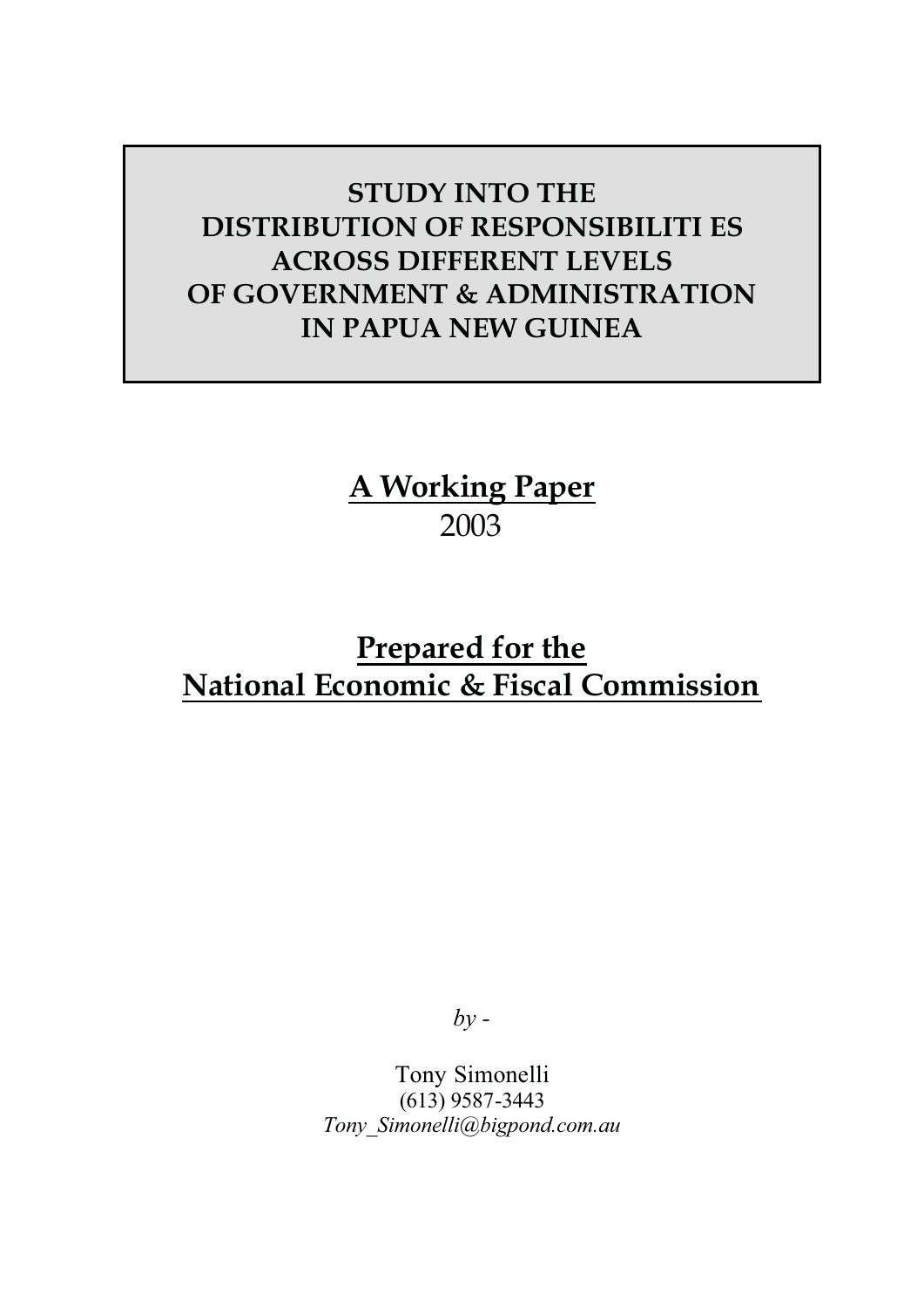# **TABLE OF CONTENTS**

|    |                                                                  |                                                                                                                                        | Page # |
|----|------------------------------------------------------------------|----------------------------------------------------------------------------------------------------------------------------------------|--------|
| 1. |                                                                  | <b>INTRODUCTION</b>                                                                                                                    |        |
|    |                                                                  | 1.1 The Study                                                                                                                          | 1      |
|    |                                                                  | 1.2 The Provincial Government Reforms                                                                                                  | 1      |
|    |                                                                  | 1.3 This Working Paper: Purpose & Use<br>1.3.1 A Foundation for the Study<br>1.3.2 Learning from Experience<br>1.3.3 Use of this Paper | 1      |
| 2. | <b>DATA COLLECTION &amp; ANALYSIS</b>                            |                                                                                                                                        |        |
|    | <b>2.1</b>                                                       | Data Strategy                                                                                                                          | 4      |
|    | 2.2                                                              | Data Sources<br>2.2.1 Review of Documents<br>Gaps in the Institutional Memory<br>2.2.2 Stakeholder Consultations                       | 4      |
|    | 2.3                                                              | <b>Outstanding Data Collection</b>                                                                                                     | 5      |
|    | 2.4                                                              | <b>Provincial Visits - Limited but Useful</b>                                                                                          | 5      |
| 3. | <b>BACKGROUND TO THE PROVINCIAL GOVERNMENT</b><br><b>REFORMS</b> |                                                                                                                                        |        |
|    | 3.1                                                              | Decentralized Government in PNG                                                                                                        | 7      |
|    | 3.2                                                              | <b>Criticism of Original Provincial Government System</b>                                                                              | 7      |
|    | 3.3                                                              | Development of the Provincial Government Reforms                                                                                       | 7      |
|    | 3.4                                                              | <b>Installation of the New System</b>                                                                                                  | 8      |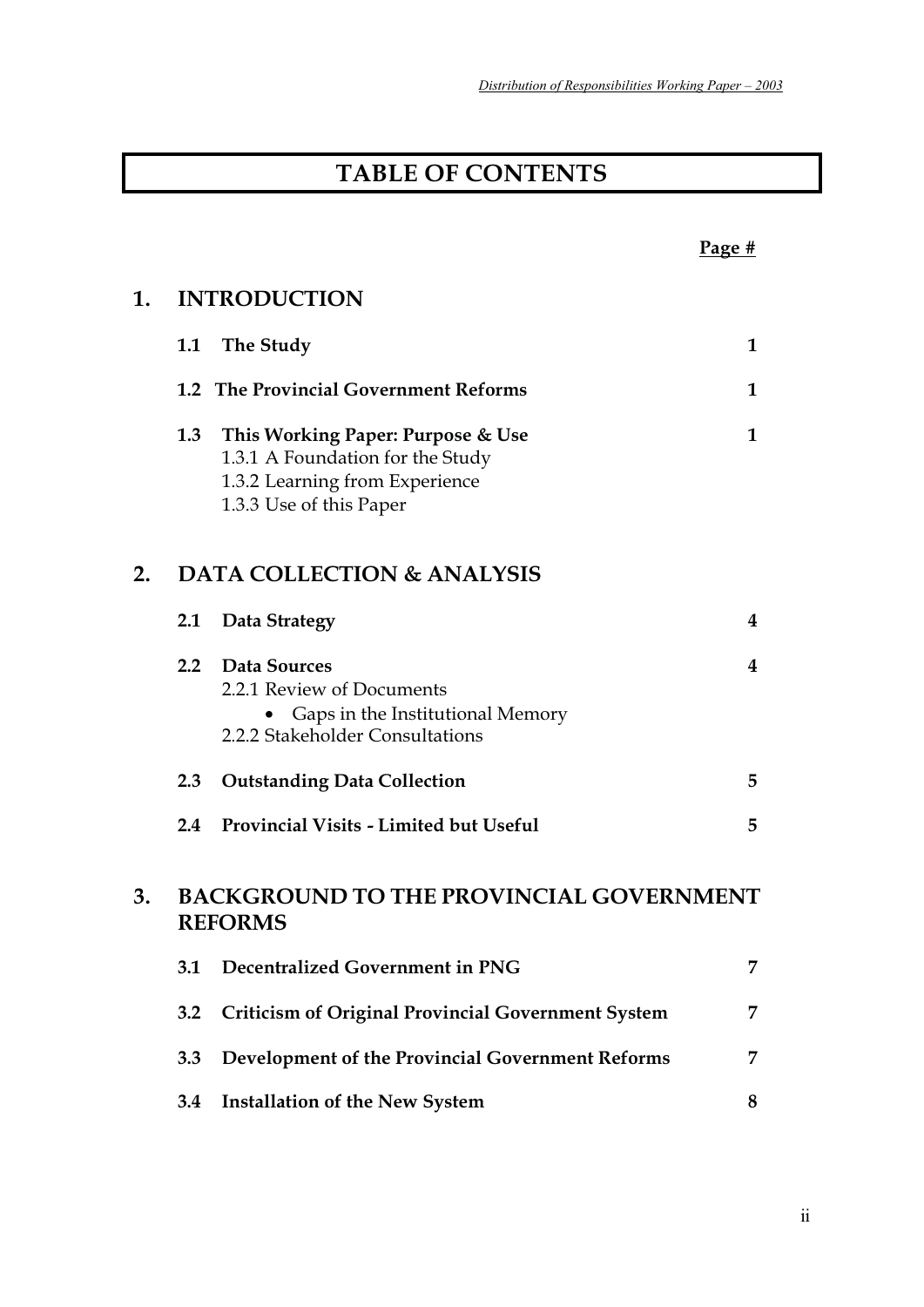# **4. INTENT OF THE REFORMS: AN OUTLINE**

|    |     | 4.1 Introduction: We Can't be Sure of Precise Intent                                                                                                                                                                                                                                                                                                                                                                                   | 9  |
|----|-----|----------------------------------------------------------------------------------------------------------------------------------------------------------------------------------------------------------------------------------------------------------------------------------------------------------------------------------------------------------------------------------------------------------------------------------------|----|
|    | 4.2 | Aims of the Provincial Government Reforms                                                                                                                                                                                                                                                                                                                                                                                              | 10 |
|    | 4.3 | <b>Policy-Making &amp; Political Structure</b><br>4.3.1 Elections at Two Levels<br>4.3.2 Formation of Provincial & Local Governments<br>4.3.3 Four-Tier Decision-Making Hierarchy                                                                                                                                                                                                                                                      | 11 |
|    |     | 4.4 Service-Delivery<br>4.4.1 Provincial & Local level Administrative System<br>4.4.2 Contracting-out Service Delivery                                                                                                                                                                                                                                                                                                                 | 13 |
|    | 4.5 | <b>National-level Agencies Support</b><br>4.5.1 Co-ordination<br>4.5.2 Accountability & Performance Monitoring<br>4.5.3 Administration & Planning<br>4.5.4 Inter-Government Relations                                                                                                                                                                                                                                                  | 15 |
|    | 4.6 | <b>Assignment of Responsibilities</b><br>4.6.1 Broad Thrust of the Reforms<br>4.6.2 Responsibility Transfers: Provisions of the OLPGLLG<br>Law-making Powers Specified in the Law<br>(a)<br>(b) Delegation of Powers & Functions<br>Administrative Functions of Provincial & Local-level<br>(c)<br>Governments<br>National Government Functions in Provinces<br>(d)<br>4.6.3 Bringing About a Desired Distribution of Responsibilities | 17 |
|    | 4.7 | <b>New Funding Arrangements</b><br>4.7.1 National Grants to Provincial & Local Level Governments<br>4.7.2 Other Revenue Sources                                                                                                                                                                                                                                                                                                        | 21 |
| 5. |     | <b>DECENTRALIZATION &amp; THE REFORMS IN PRACTICE</b>                                                                                                                                                                                                                                                                                                                                                                                  |    |
|    | 5.1 | Introduction<br>5.1.1 Framework for Responsibility Assignment<br>5.1.2 The Practice                                                                                                                                                                                                                                                                                                                                                    | 26 |
|    | 5.2 | First Transfers under the Reforms - 1996 National Budget                                                                                                                                                                                                                                                                                                                                                                               | 27 |
|    | 5.3 | <b>Inadequate Feasibility Assessment</b>                                                                                                                                                                                                                                                                                                                                                                                               | 28 |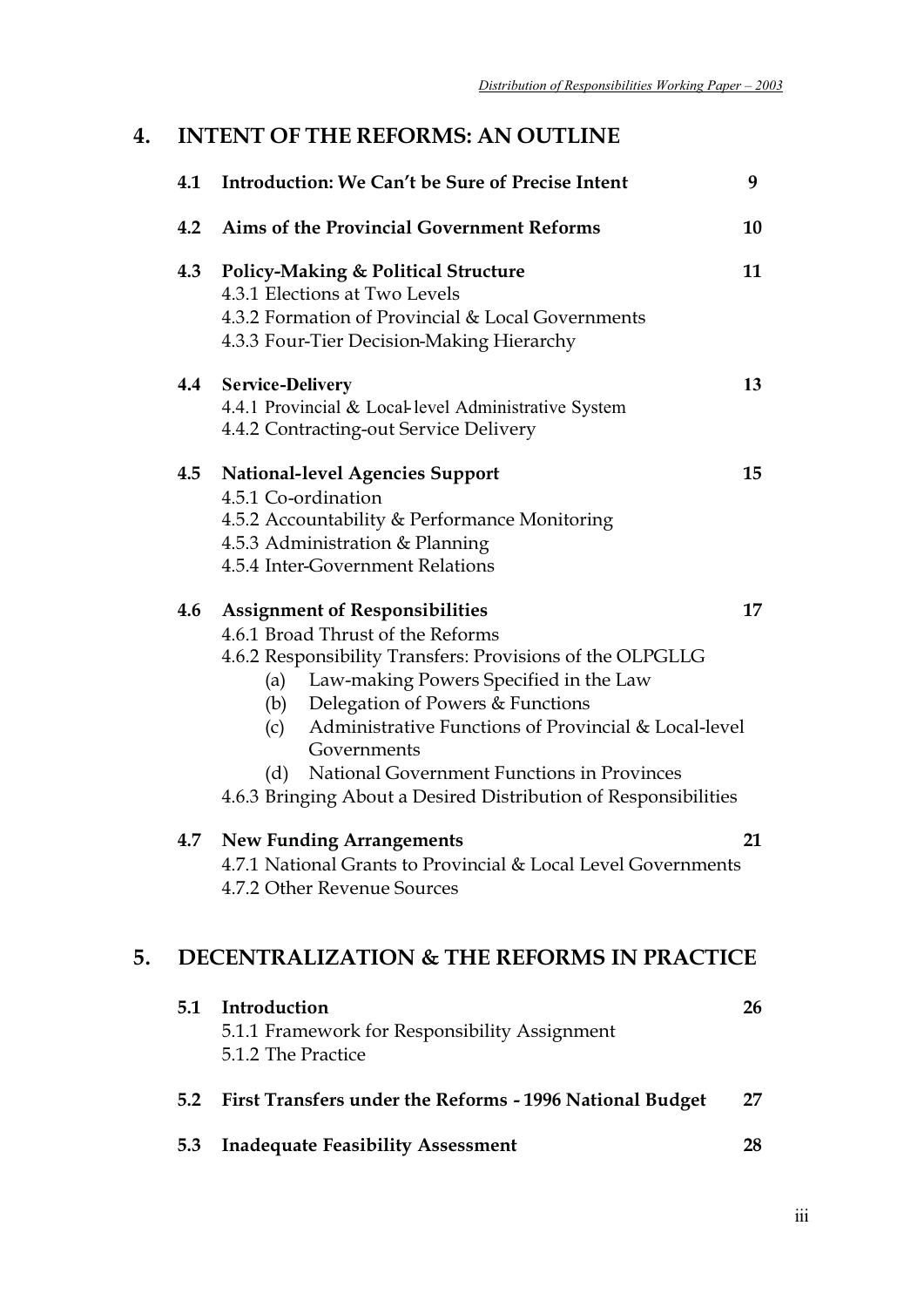|    | 5.4 | <b>Attempt to Specify a Model Transfer Process</b>                                                                                                                                                                                                                                                                                                                                                                                                                       | 29 |  |
|----|-----|--------------------------------------------------------------------------------------------------------------------------------------------------------------------------------------------------------------------------------------------------------------------------------------------------------------------------------------------------------------------------------------------------------------------------------------------------------------------------|----|--|
|    | 5.5 | <b>Transfers in 1999 National Budget</b>                                                                                                                                                                                                                                                                                                                                                                                                                                 | 31 |  |
|    | 5.6 | <b>Model Process not Applied</b>                                                                                                                                                                                                                                                                                                                                                                                                                                         | 33 |  |
|    |     | 5.7 Where are we now?<br>5.7.1 Introduction: A State of Confusion<br>5.7.2 Other Sources of Confusion<br>(a) Temporary Funding from Other Sources<br>(b) Only an Issue when the 'Crunch' Comes<br>(c) Sharing Responsibilities<br>(d) Responsibility Take-up Deferred - not Formally Specified<br>5.7.3 How the Confusion can Persist<br>5.7.4 Some Information Resources<br>(a) NMA Handbook<br>(b) Sectoral/National Agency Documents<br>(c) Provinces' Specifications | 34 |  |
|    | 5.8 | <b>Need to Clearly Specify Responsibilities</b><br>5.8.1 Specification through a Collaborative Process<br>5.8.2 An Opportunity to Consider Where Functions Belong<br>5.8.3 Capacity & Responsibility Transfers<br>5.8.4 Elements of an Approach                                                                                                                                                                                                                          | 41 |  |
| 6. |     | <b>RESOURCING &amp; RESOURCE USE IN PROVINCES</b>                                                                                                                                                                                                                                                                                                                                                                                                                        |    |  |
|    | 6.1 | <b>Introduction: Sources of Data</b>                                                                                                                                                                                                                                                                                                                                                                                                                                     | 46 |  |
|    |     | 6.2 Funding Available to Provincial Governments<br>6.2.1 National Government Grants<br>(a) Funding Levels<br><b>Issues of Timeliness</b><br>(b)<br>6.2.2 Reasons for Grant Funding Shortfalls<br>Economic Downturn & Fiscal Constraints<br>(a)<br>(b) Increasing Salaries Costs<br>National Funding of Some Provincial Services<br>(c)<br>6.2.3 Other Funding Sources                                                                                                    | 46 |  |
|    | 6.3 | <b>Provincial Government Priorities &amp; Expenditure</b><br>6.3.1 Introduction: The Key Issues<br>6.3.2 Provincial Governments Expenditure Patterns<br>6.3.3 What would be Appropriate Expenditure Levels?                                                                                                                                                                                                                                                              | 52 |  |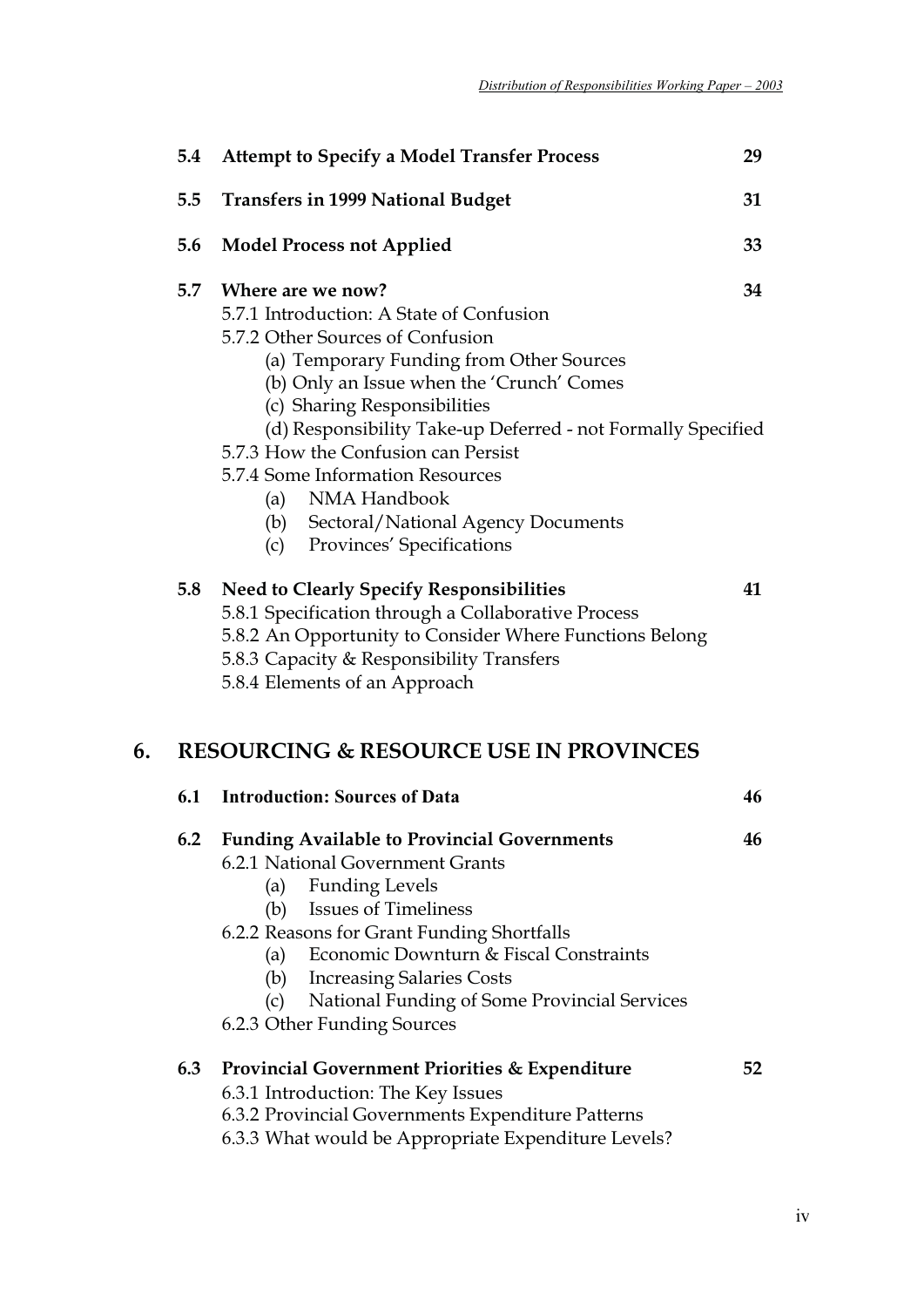| 6.3.4 Multiple Demands on Provincial Funding: Need for Prioritization |  |
|-----------------------------------------------------------------------|--|
| Framework                                                             |  |

|    | 6.4 | <b>Funding Available to Local-level Governments</b><br>6.4.1 National Government Grants<br>6.4.2 Other Funding Sources                                                                                                       | 56 |
|----|-----|------------------------------------------------------------------------------------------------------------------------------------------------------------------------------------------------------------------------------|----|
|    | 6.5 | Local-level Governments Expenditure Patterns                                                                                                                                                                                 | 58 |
|    | 6.6 | <b>Resourcing Related Areas Requiring Further Work</b><br>6.6.1 Role Of 'Others' in Funding<br>6.6.2 Personnel Deployment - Waiting on Data                                                                                  | 60 |
| 7. |     | THE FUNDAMENTAL ISSUE OF CAPACITY                                                                                                                                                                                            |    |
|    | 7.1 | <b>Introduction: Key Themes Emerging from Consultation</b>                                                                                                                                                                   | 64 |
|    | 7.2 | <b>Accommodating Differential Capacity:</b><br>One Size Does Not Fit All<br>7.2.1 An Issue Recognized but Not Addressed<br>7.2.2 Elements of a Systematic Approach to Responsibility Transfer                                | 64 |
|    | 7.3 | Capacity - An Issue at Every Level<br>7.3.1 At National-Level<br>(a) Department of Provincial & Local Government Affairs<br>(b) Other National Agencies<br><b>Legislation Still Outstanding</b><br>(c)<br>7.3.2 In Provinces | 67 |
| 8. |     | <b>CAPACITY AND LOCAL-LEVEL GOVERNMENTS</b>                                                                                                                                                                                  |    |
|    | 8.1 | <b>Significant Expectations of LLGs</b>                                                                                                                                                                                      | 72 |
|    | 8.2 | <b>What are LLGs Actually Doing?</b>                                                                                                                                                                                         | 72 |

- **8.3 Differing Views & the Way Ahead 73**
- **8.4 Getting the Basics Right: A Suggested Next Step 74**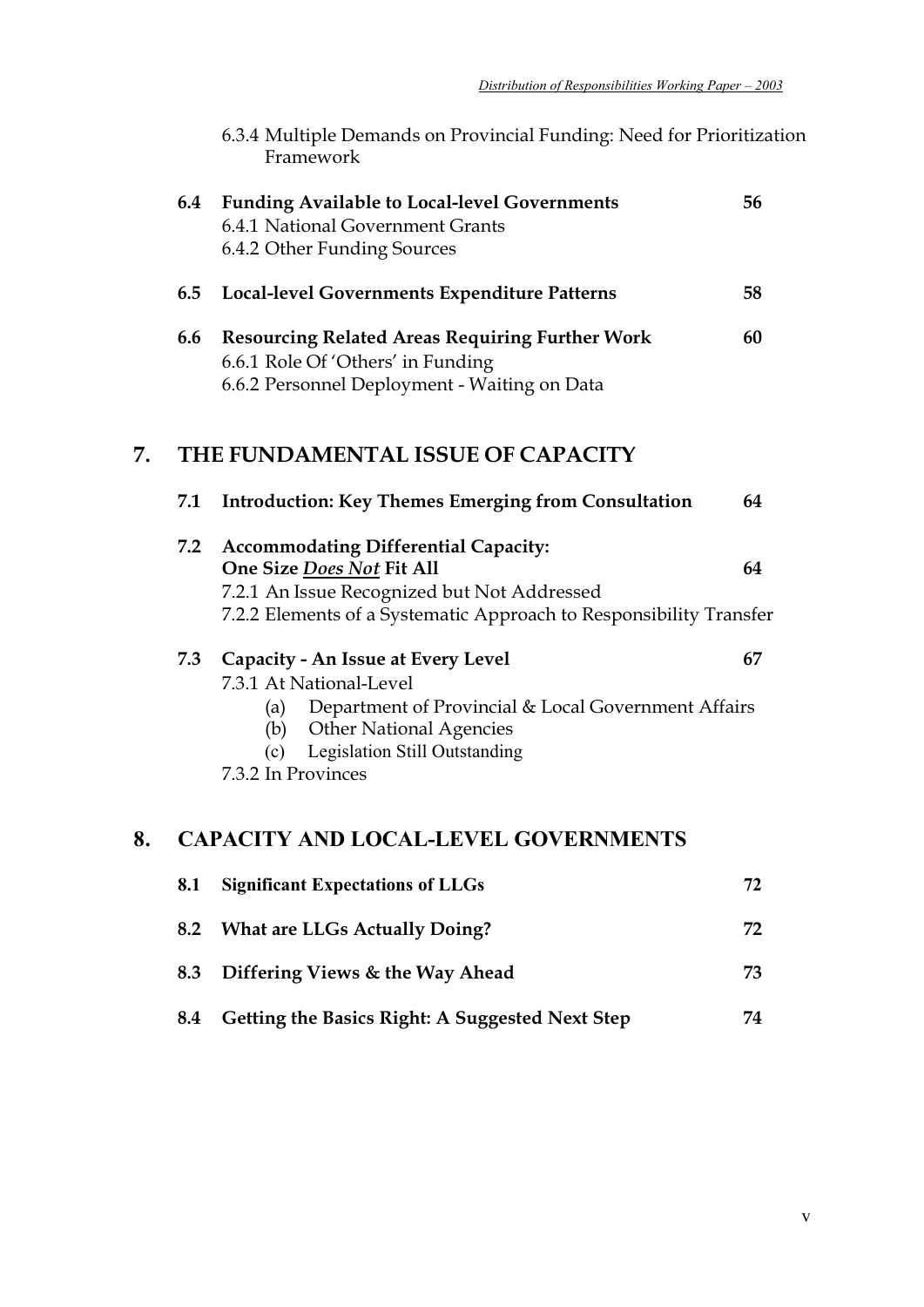# **9. CONCLUDING REMARKS: THE DESIGN & IMPLEMENTATION OF THE REFORMS**

| 9.1 Some Observations     | 76. |
|---------------------------|-----|
| 9.2 Some Possible Lessons |     |

# **REFERENCES**

**ATTACHMENTS**

# **LISTING OF ATTACHMENTS**

**ATTACHMENT (1) Sample Interview Schedule** 

**ATTACHMENT (2) Listing of People Consulted** 

**ATTACHMENT (3) Data Extraction Pro-forma**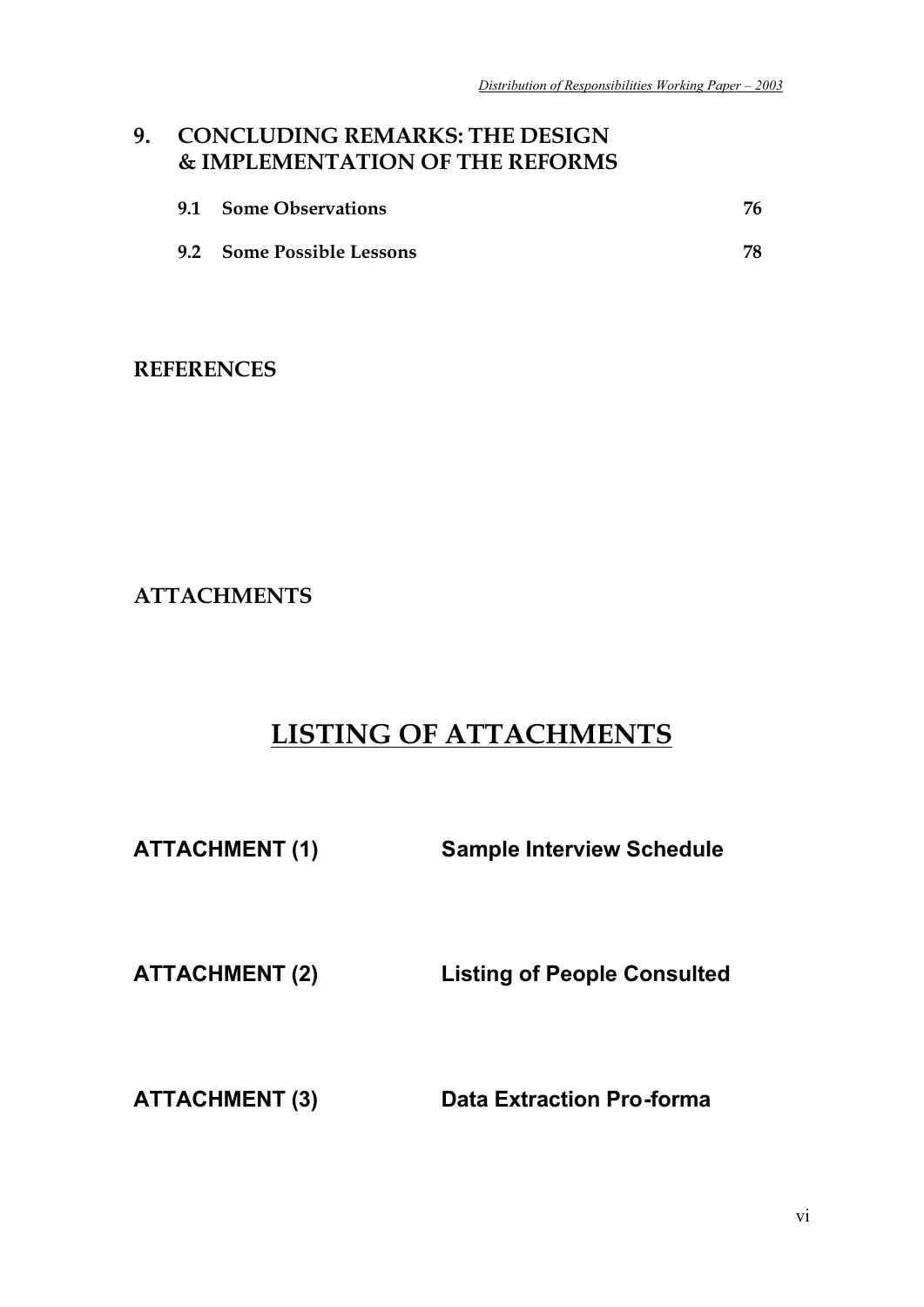# **EXECUTIVE SUMMARY**

## **1. INTRODUCTION**

#### **1.1 The Study.**

The National Economic and Fiscal Commission (NEFC) is conducting a **Review of Intergovernment Financial Arrangements** (RIGFA) at the request of the National Government. As part of that Review the NEFC commissioned this Study to develop a clearer understanding of the current situation regarding the distribution of responsibilities across the various levels of government and administration in Papua New Guinea (PNG).

The Working Paper reports on the Study's background, approach and findings. This Executive Summary to the Paper is presented in three parts. The Introduction provides an overview, and includes a brief outline of the Paper to assist the reader identify and locate any matters covered that may be of particular interest. The second and third sections summarize the main findings in respect of two main areas of interest, as described below.

**-** Note on Terms Used. The Study's original title referred to *function* rather than *responsibility*. One of the Study's earliest findings was that the term 'function' can mean different things to different people. For instance, when a central agency official uses the term it might be to refer to, say, *Health*. Whereas a Health sector official may use it to refer to, say, *Primary Health Care*, or some other 'sub-set' within the sector. For the sake of consistency and clarity, the term responsibility has been adopted. Its use is premised on the understanding that for any course of action what has to be specified is *who makes the decision*, *who carries it out,* and *who pays*. That is, responsibility for: Legislation & Policy Formulation; Implementation & Operations; and Resourcing. In practice for any particular area of activity responsibilities can be 'split' between levels.

#### **1.2 Decentralization & The Provincial Government Reforms.**

A decentralized system of provincial government was established in PNG with the passing of the original *Organic Law on Provincial Government* (OLPG) in 1977. Since then there have been many legislative and other changes that have had an effect on the responsibilities of different levels of government and administration.

The *Organic Law on Provincial Governments and Local Level Governments* (OLPGLLG) was enacted in July 1995. The new Organic Law ushered in a raft of changes to the systems, structures and processes of government and administration at every level – these changes are commonly referred to as the *Provincial Government Reforms* (the 'Reforms'). Although other events may arguably have had more impact in specific sectors, it's fair to say that 'across the board' the Reforms have been the most significant factor shaping the current notional distribution of responsibilities and stakeholder understandings.

In this respect, another of the Study's early findings was that the significance of the Reforms lies not only in the scope of the changes to previous system called for, but also in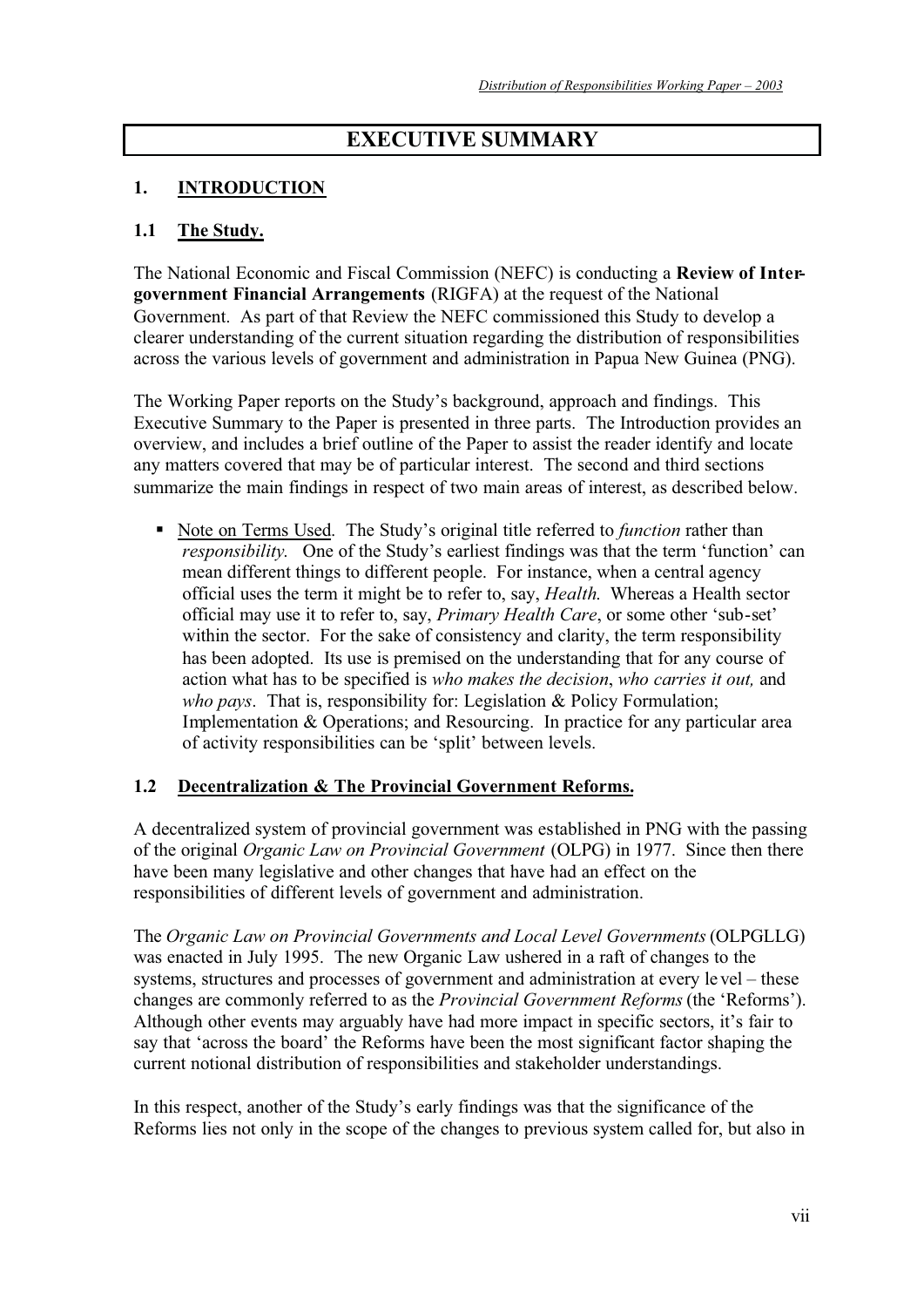the way the Reforms have been developed, introduced and installed. What is most apparent is that the Reforms are shrouded in a persisting mist of confusion and uncertainty - there is still a lack of clarity among stakeholders about the precise, practical objectives of the Reforms, producing confusion and disillusionment significantly compounded by the unplanned and seemingly ad hoc way implementation of the Reforms has been approached over the years.

# **1.3 Purpose of this Working Paper**

The Working Paper has three separate - though interwoven - purposes.

- i. In line with the main brief for the Study, the primary purpose of the Paper is to outline the current situation relating to the distribution of responsibilities considering both notional distribution and stakeholder understanding.
- ii. In examining how the current situation has evolved, a great deal of information relating to the Reforms was gathered during the Study. This information and the analysis it allowed should not be lost. For that reason, the text of the Working Paper presents more on the Reforms than would strictly be required for the Study. The Study Team hope that this – together with the additional references given in the Paper – will be useful to NEFC personnel as an initial reference on the Reforms.
- iii. The experience with the development and implementation of the Reforms provides valuable insights and lessons that could usefully and practically inform the planning and management of future major change processes in PNG. The Working Paper seeks to capture some of those lessons.

In respect of the last point, it might be noted that some lessons have already been practically applied in refining the NEFC's approach to the RIGFA, and informing the changes to intergovernmental arrangements being recommended.

## **1.4 Outline**

The first chapter of the Paper describes the background to the Study, and chapter 2 outlines the approach to data collection and analysis.

- $\triangleright$  The data strategy was founded on stakeholder consultation and document review. To canvas a full range of views from representatives of key stakeholder groups, and to ensure an adequate number of different information sources for the purposes of corroboration, a large number of people were consulted (see: Attachment 2). Consultations were conducted at the national-level and in provinces using a variety of formal and informal methods (see: section 2.2.2 & Attachments 1, 3).
- $\triangleright$  A wide range of documents was also reviewed (see: References). In this respect another early Study finding relates to the significant gaps in the public sector *institutional memory*. Despite best efforts, a number of reports that were referred to in other documents could not be located – some produced as recently as the late 1990s. The failure to properly store and catalogue documents is compounded by high staff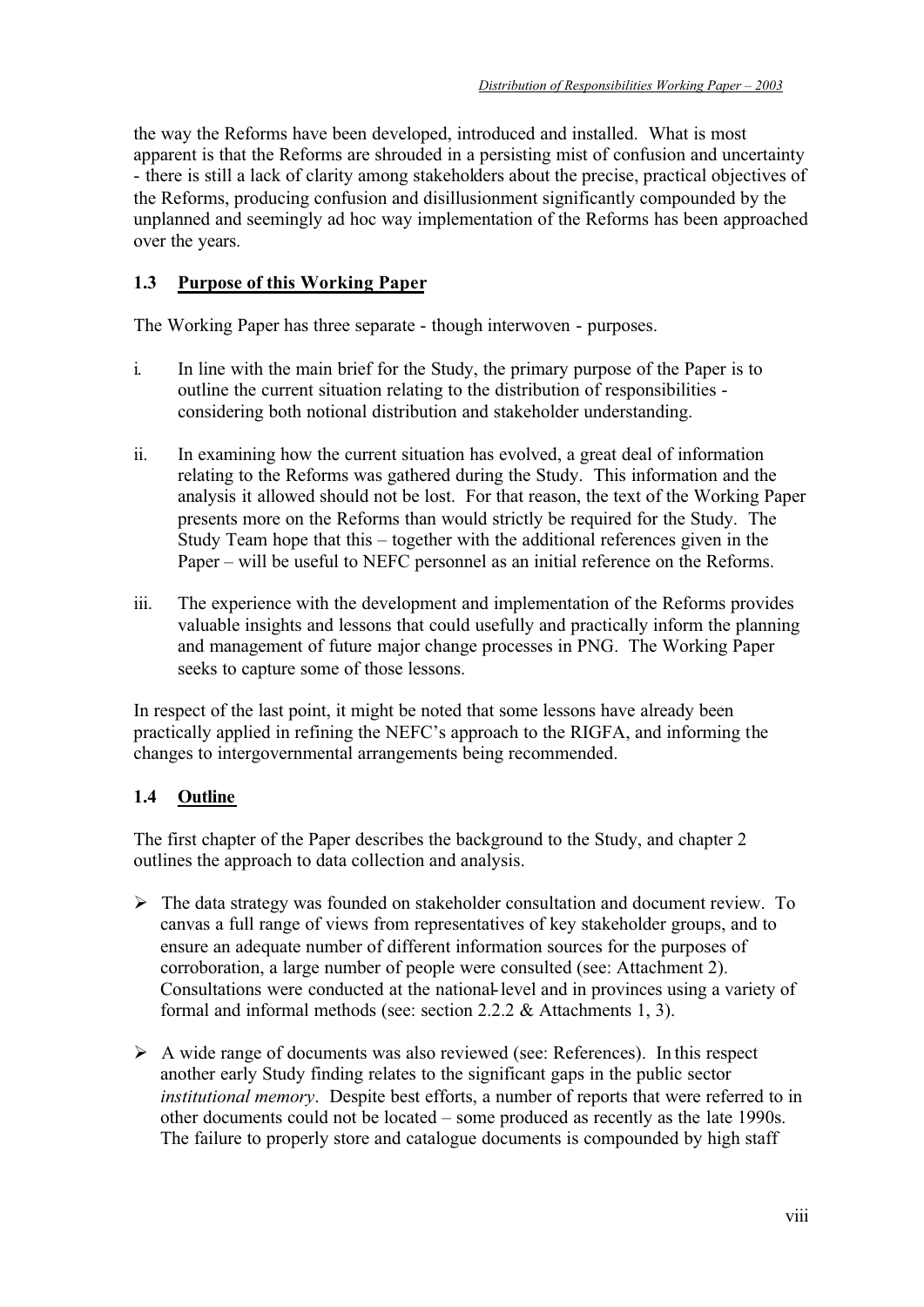turnover at senior levels. As a result information and insights are lost, and there is a constant *reinventing of the wheel -* or worse, a repetition of past errors. The problem is symptomatic of systemic issues with organization and strategic management within the public sector, and should be addressed as a priority. It is however outside this Study's brief and - other than highlighting the issue - no specific action has been taken or is suggested herein.

Chapter 3 provides a brief summary of the background to the Reforms and chapter 4 outlines available information relating to the intent.

- $\triangleright$  From the outset the system of provincial government introduced with the 1977 OLPG (section 3.1) was the subject of criticism from various sources (section 3.2). After numerous previous reviews, in 1992 the National Parliament established a Bi-Partisan Committee to once again review the system. The Committee's recommendations were to be implemented by the Constitutional Reform Commission (CRC) established in 1993 (section 3.3) – although there appears to be some question as to how closely the OLPGLLG developed by the CRC followed the Committee's recommendations (section 4.1).
- $\triangleright$  The passing of the new OLPGLLG in 1995 marked the beginning of a designated interim period. Some elements of the new Organic Law were implemented on a temporary basis (e.g. interim provincial governments were established), and some of the new arrangements were put in place (e.g. some key elements of the new funding arrangements were introduced in the 1996 National Budget). At the same time various structures and systems were established, including a new system of locallevel government (LLG). The interim period ended with the completion of LLG elections in October 1997, which marked the start-proper of the new system (section 3.4).
- $\triangleright$  The Study Team found that the broad thrust of the Reforms is clear enough in various - though limited - documentation (section 4.1, 4.6), and the key structural elements are outlined in the OLPGLLG and elsewhere (section 4.2). However it appears that – despite the relatively long lead time – in the end, the design and development process was somewhat rushed (section 4.1), and that from the outset there was confusion among stakeholders about the precise intent and practical objectives of the Reforms. Moreover, there is no evidence of any strategic or implementation planning having been done at time the OLPGLLG was passed, or prior to implementation and the first financial elements being introduced (section 4.1, 5.2). There were some planning documents produced afterwards by various agencies - notably, including the National Monitoring Authority (section 5.4). But documents produced by different parties appear not to be always consistent with each other and, in any event, none seem to have been practically applied to any great extent (section 5.5, 5.6). As a result, there are significant 'grey areas' in several areas. (For instance, re: specific desired outcomes; how the various structural and other system elements were intended to interact, at strategic and practical levels, to achieve the specified broad goals; the approach and timing of implementation, and specific milestones.)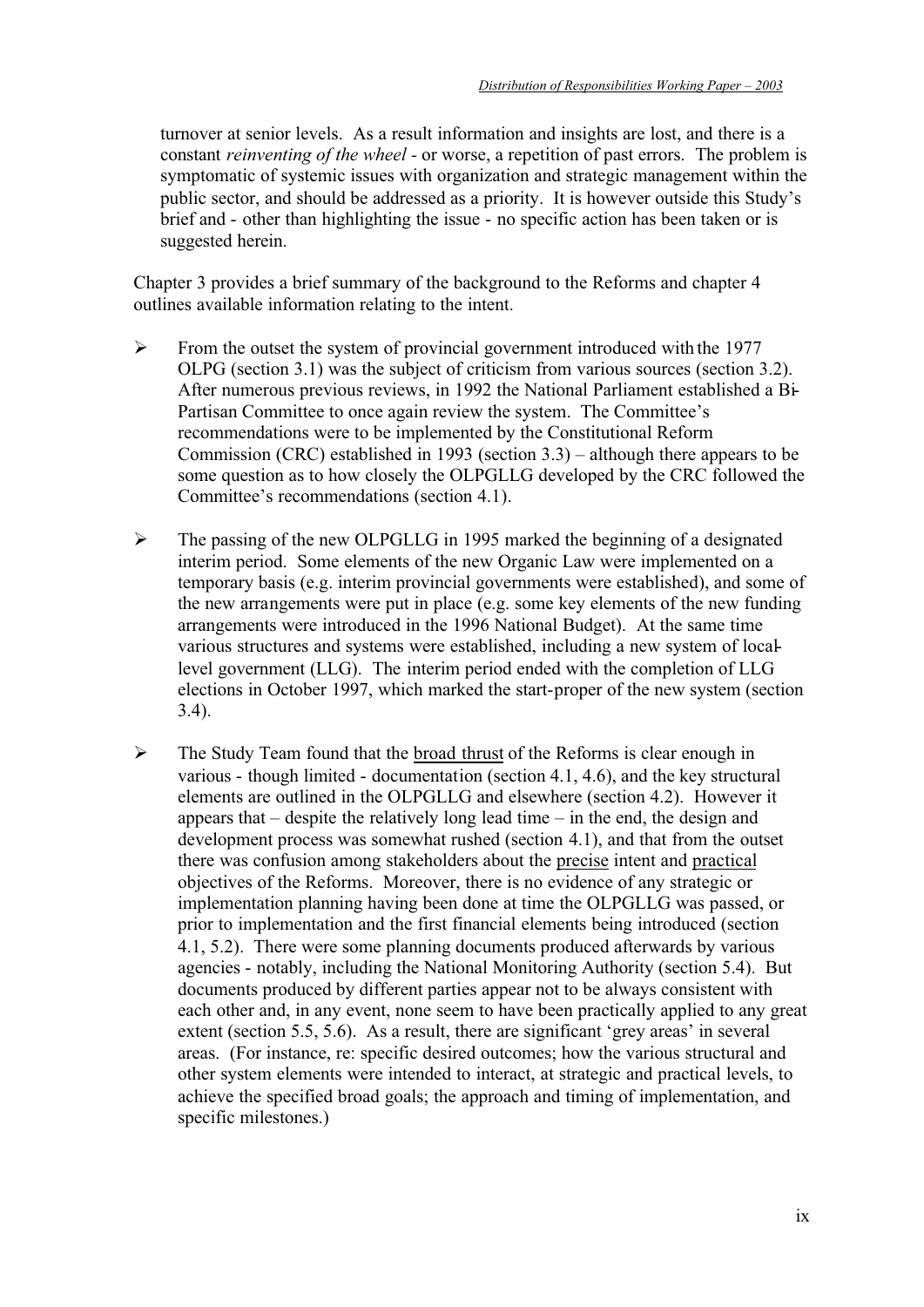$\triangleright$  For the Study, the main principles and key structural elements were noted, and are outlined in the Paper (sections 4.2-4.5). The mechanisms available – though, ultimately, hardly used - to assign responsibilities (section 4.6) and the new funding arrangements are also described (section 4.7).

Chapters 5 to 8 consider the application of the Reforms in practice. In chapter 5 the way responsibility transfers have been approached is examined, and chapter 6 considers how the new financial arrangements have been applied and the outcome to date. The fundamental issue of capacity is discussed in chapter 7, and the particular situation with LLGs is highlighted in chapter 8. The final chapter, chapter 9, presents some general concluding remarks based on observations made during the course of the Study relating to the design and implementation of the Reforms.

- $\triangleright$  Issues related to responsibility transfer and capacity are discussed at some length in the next section of this Summary (refer purpose #i above). Similarly the insights and lessons that the observations allow are summarized in the final section below (refer purpose #iii).
- *Re. financial arrangements*. Among other things, chapter 6 examines how and why the objectives of the financial aspects of the Reforms package have failed to be achieved – as they relate to both provincial governments (section 6.2), and LLGs (section 6.4). Other key issues highlighted include the scant data available, and the consequent limitations this imposes on the analysis of provincial government expenditure (section 6.3.2), and the difficulty of assessing appropriate expenditure levels for different programs (section 6.3.3, 6.3.4). The data limitations are even more severe in respect of LLGs (section 6.5).
- *Re. Local-level Government*. The Reforms introduced enormous change at the local government level (section 8.1). Yet little was done before their introduction – or since - to prepare LLGs to assume increased powers and responsibilities (section 8.1), or to ensure that national agencies (section 7.3.1) and, particularly, provincial administrations (section 7.3.2) had the capacity and resources to play the support role envisaged (section 4.5). Trying to assess the current situation with local government presents particular challenges. Availability of data was an issue in every aspect of the Study, but nowhere more so than in relation to local government. There is currently no regular data collection or monitoring being undertaken, nor has there been any recent work done to assess LLG activities and performance. Indeed, there is effectively no 'solid', systemic-based data on what LLGs are actually doing, or how well they are performing (section 8.2). The work undertaken for the Study (sections 6.4, 6.5, 7.3.2) and anecdotal information suggest that: the performance of LLGs varies a great deal from one to another, as do the resources they have available; and, in general, although some are performing well, many LLGs lack the capacity to effectively undertake all that is expected of them. The lack of a sound information base for decision-making would be problematic at any time. It is particularly worrying now because there is a lot of discussion in government circles regarding the future of LLGs (section 8.3). Notwithstanding the scant information available, there are very strong and widely differing views being expressed (covering the full spectrum from doing away with local government altogether, to giving them more power and resources). The wide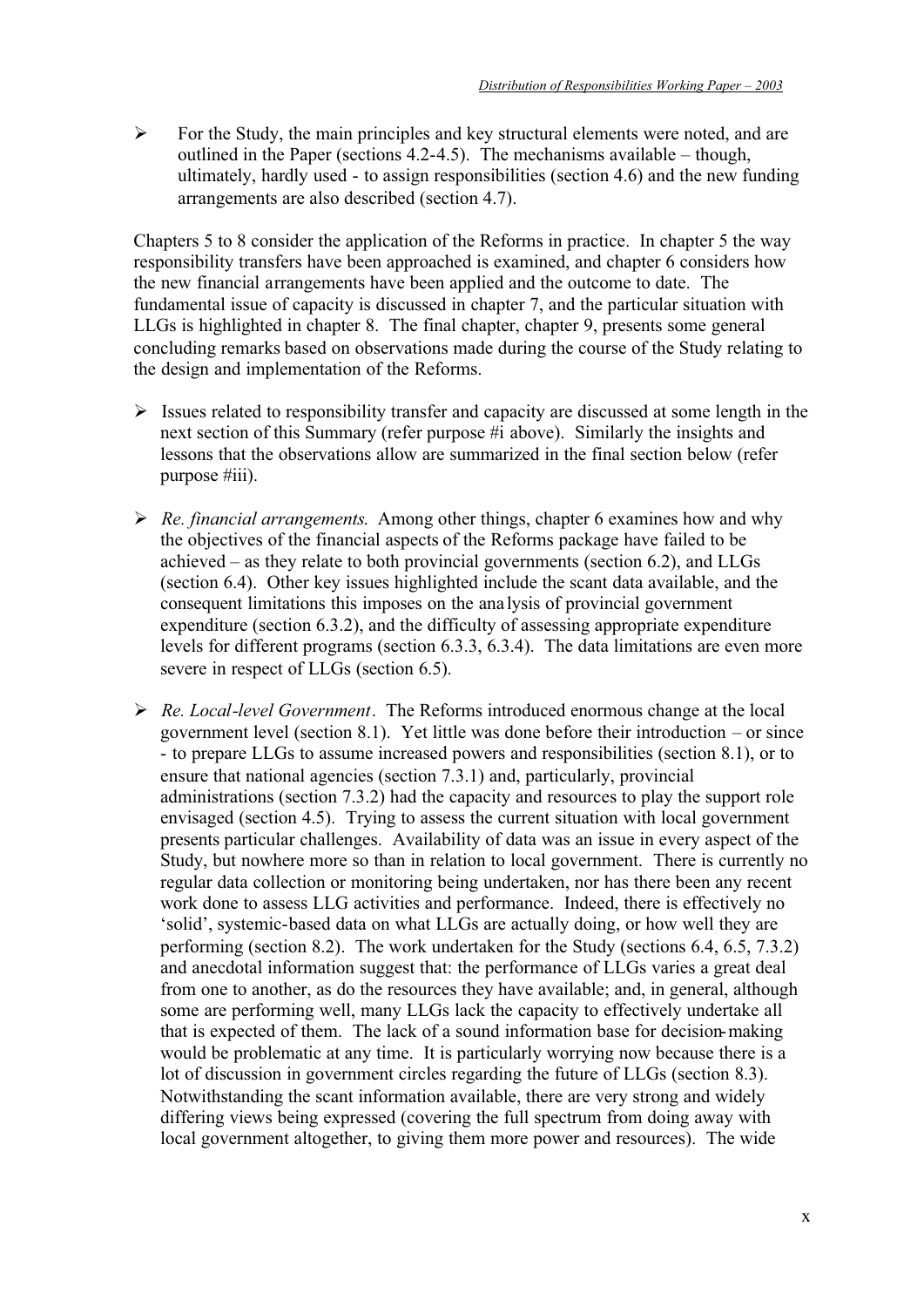range of opinion further highlights the lack of solid information. In the view of the Study Team, it would be irresponsible to make any major change without first better understanding the operation, performance and variations within the local government system as a whole. A study is urgently required to collect basic information on LLGs and undertake fundamental analysis (e.g. role and functions actually undertaken, level and variation in performance, problems and constraints, factors that make for effective government, etc.), and gather stakeholders' views on what key responsibilities should be undertaken at the local level. A possible approach to such a Study is outlined in the Paper (section 8.4).

#### **2. DISTRIBUTION OF RESPONSIBILITIES: SUMMARY OF KEY FINDINGS**

#### **2.1 Current Situation – Identifying The Issues**

*Responsibility Confusion*. There is a striking lack of clarity among stakeholders at all levels in relation to the responsibilities of each level of government and administration. This is widely recognized and readily acknowledged - the issue was raised in almost every consultation with stakeholders conducted for the Study, has been noted in several reports, and has been the subject of frequent public statements by politicians and others (section 5.7.1).

*Responsibility Disagreement*. Where some responsibilities best 'belong' is the subject of disagreement between different levels of government, particularly - but not only - in regard to funding responsibilities. Perhaps the most striking examples relate to the responsibility transfers undertaken as part of the 1999 National Budget, which included transfer to provincial governments of some funding responsibilities for operations in provinces of some national functions (section 5.5). Provincial governments do acknowledge the importance of these services operating effectively in their provinces, but are reluctant to fund functions that they see as national responsibilities (e.g. police, fire services, CIS), and over which they have no policy or operational control or input particularly in times of significant funding shortfalls from National Government (section 6.2.1). Some provinces also have concerns about accountability in that they receive no feedback and all reporting is done to the agencies' headquarters.

*Differing Priorities*. National, provincial and local governments don't necessarily always share the same priorities in all areas. So, even where responsibility for a particular function may be known and accepted by all stakeholders, not all may consider the level of funding provided by the government responsible to be adequate. For instance, the National Government has 're-centralized' funding of some provincial programmes because it considered some provincial governments (section 6.2.2c) were providing insufficient funding. At the same time, it must be understood that there are many competing demands on the resources provincial governments have available (section 6.3). Moreover, as provincial governments quickly point out, and as noted above, provincial governments have not been receiving their full funding entitlements and this limits their funding ability.

*Capacity Constraints.* In addition to funding constraints, there are other capacity limitations at every level of government and administration, and even between different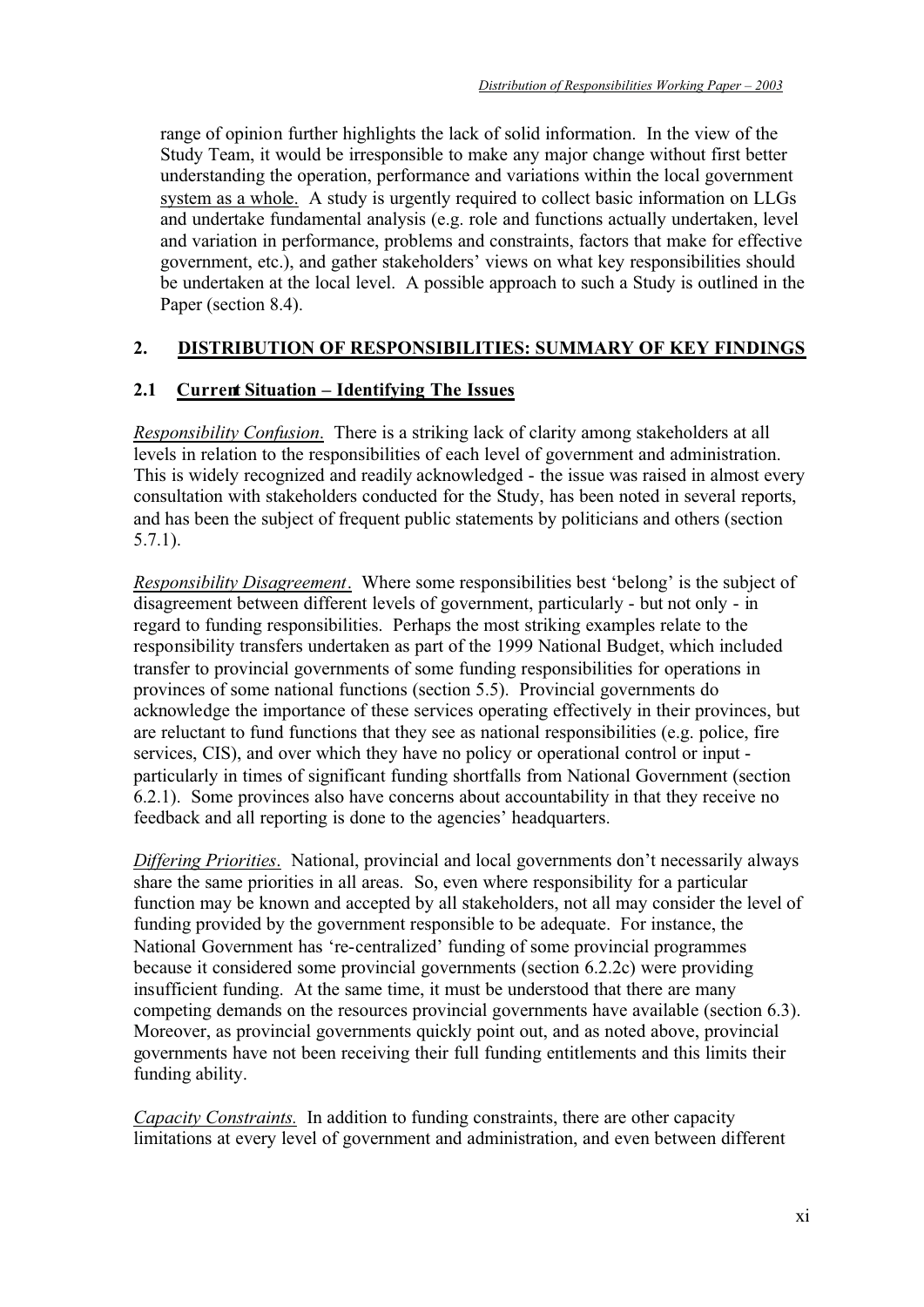governments, administrations and agencies at the same level. These limitations can impact on the ability of some national agencies, provincial governments/administrations, and LLGs to effectively carryout their responsibilities (chapters  $7 \& 8$ ). This is discussed further below.

## *As a result of all of the above -*

- Some responsibilities are not being properly or fully carried out (i.e. variously, because, the government/administration may not be aware of their responsibility, may not agree that it's legitimately theirs, and/or do not have the capacity).
- Resource allocation is not always as efficient as it could be (e.g. some functions are not being carried out whereas others are duplicated, personnel resources don't always 'match' funding for operations).
- There is ongoing disagreement between some national agencies and some provinces on the level of funding provided to some 'core' services.

# **2.2 Causes: How Did The Current Situation Come About?**

*Re. Confusion.* At a general level, the most significant single cause of confusion has been the lack of clarity regarding the intent of the Reforms (section 4.1) and the poorly planned way they have been implemented (sections 5.2–5.6). At the same time, not all the confusion in every sector can be attributed to the Reforms alone. The Study identified various other events/factors relating to particular sectors and responsibilities that have also contributed to confusion in respect of those responsibilities (section 5.7.1). Some of which also have broader relevance (section 5.7.2). So, in general, it's fair to say that for any particular sector the clarity or otherwise of responsibility distribution is likely to be the product of the Reforms or a combination of factors – including the Reforms.

*Re. Disagreement.* There may also be a variety of different reasons for disagreement over where a particular responsibility belongs. Again the Reforms are very likely to be a significant contributing factor because of the poor way the transfer of responsibilities have generally been handled (sections 5.2 - 5.6) and in particular the failure to develop and apply a:

- consultative means of defining appropriate responsibility distribution and so, from that, agreeing on which responsibilities should be transferred; and
- systematic, understood and agreed means of transfer.

In this regard it might be noted that problems resulting from the first responsibility transfers did prompt the NMA to attempt to specify an appropriate function identification/transfer process during 1996/1997. However - though a very worthwhile effort – the process was never finalized and has never been applied (section 5.4).

*Re. Differing Priorities*. Some degree of variation in priority setting between different levels of governments is not unusual. A system of decentralization should anticipate, and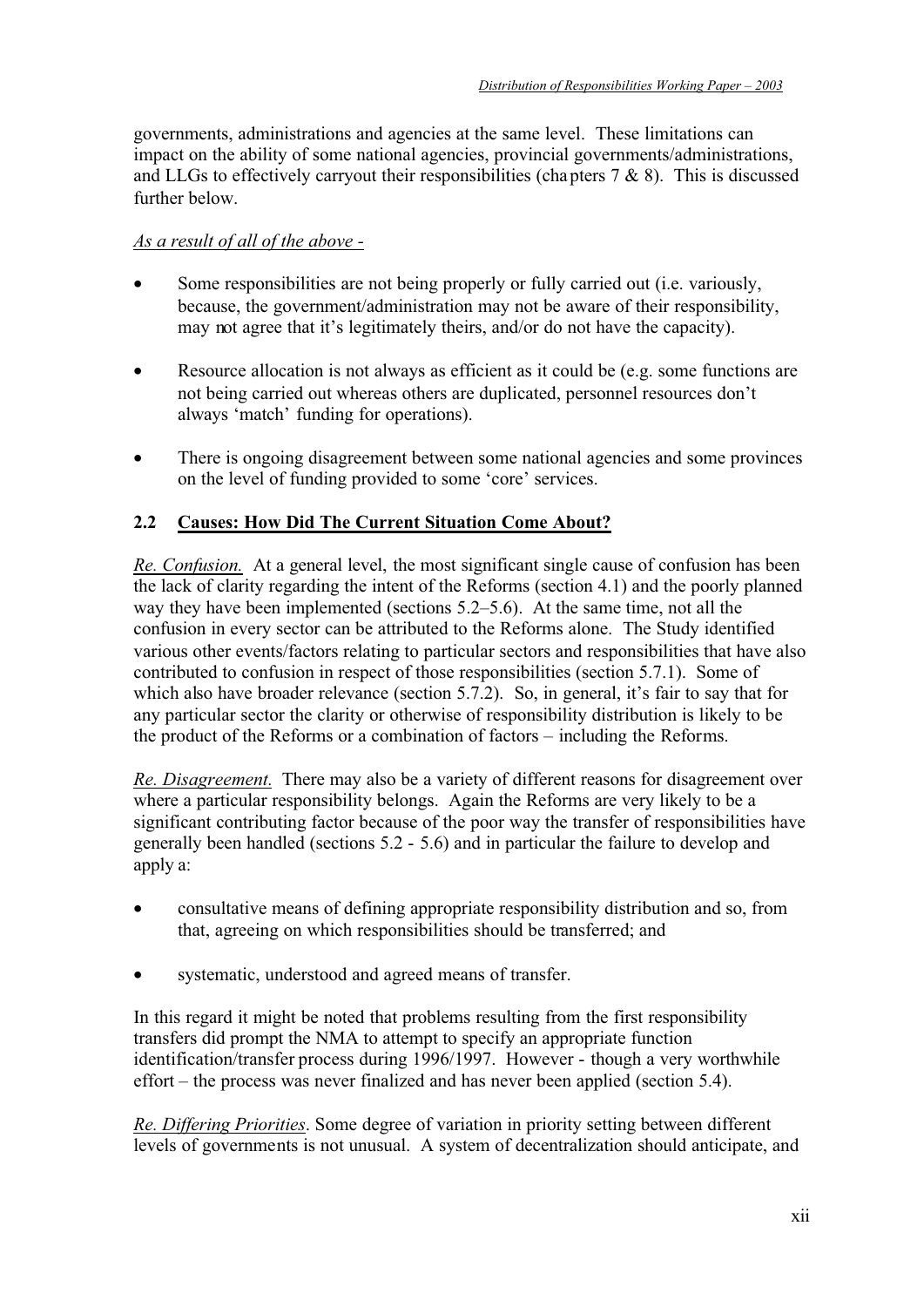be able to accommodate, this. Indeed, the Reforms were designed to allow provincial and local-level governments a large degree of freedom in setting priorities for expenditure. Under the Reforms funding has been 'delinked' from functions – National Government grants to provincial governments are not related to any specific function, nor are the amounts of the grants linked to the cost of carrying out functions (section 4.7). In fact, other than some very general 'conditionalities' for the use of the grants (section 4.7.1) National Government has few ways of ensuring its priorities are reflected in the expenditure allocations made by provincial governments (section 6.2.2c)

It might be noted that differing priorities have not always been identified as such because of responsibility confusion or disagreement discussed above. Where identified, they've been difficult to resolve because of the related issues of, the:

- lack of a fundamental and understood agreement between the National Government and provincial governments regarding funding responsibilities (sections 5.2, 5.4, 5.5);
- failure to properly ensure the funding (and other) capacity of recipients prior to transferring responsibilities (chapter 7); and
- absence of reasonable estimates of what appropriate levels of funding should be for programs and activities in different provinces – making any an objective assessment of the adequacy of funding very difficult (section 6.3.3, 6.3.4).

In relation to the last point, in 1997 the NMA did attempt to specify minimum standards and unit costs (section 6.3.3). However - as with other potentially worthwhile NMA work - the initiative was never completed or applied.

# **2.3 Capacity: A Fundamental Issue Warranting Particular Mention**

During the Study this issue came up in one way or another in almost every consultation with every stakeholder group (chapter 7). The main themes are summarized below.

*Not considered*. The capacity of recipients was not taken into account in the transfer of responsibilities. Neither those transfers undertaken as part of the 1996 National Budget, nor those carried out subsequently, had proper feasibility assessment done to determine whether, among other things, each of the recipients could effectively carry out transferred responsibilities, as well as all existing responsibilities (sections 5.3, 7.3.2).

'*One size* does not *fit all'.* Linked to the above, transfers to date have not recognized the fundamental fact that capacity varies from provincial government to provincial government, and from LLG to LLG. Even within any particular provincial government/administration or LLG, capacity may vary from sector to sector. Differing capacities should be recognized and accommodated (section 7.2.1).

*Multiple elements*. Capacity can have various elements – such as personnel (numbers, skills and competencies, location), funding resources, systems and support structures, infrastructure (communication/access, office and residential accommodation) and support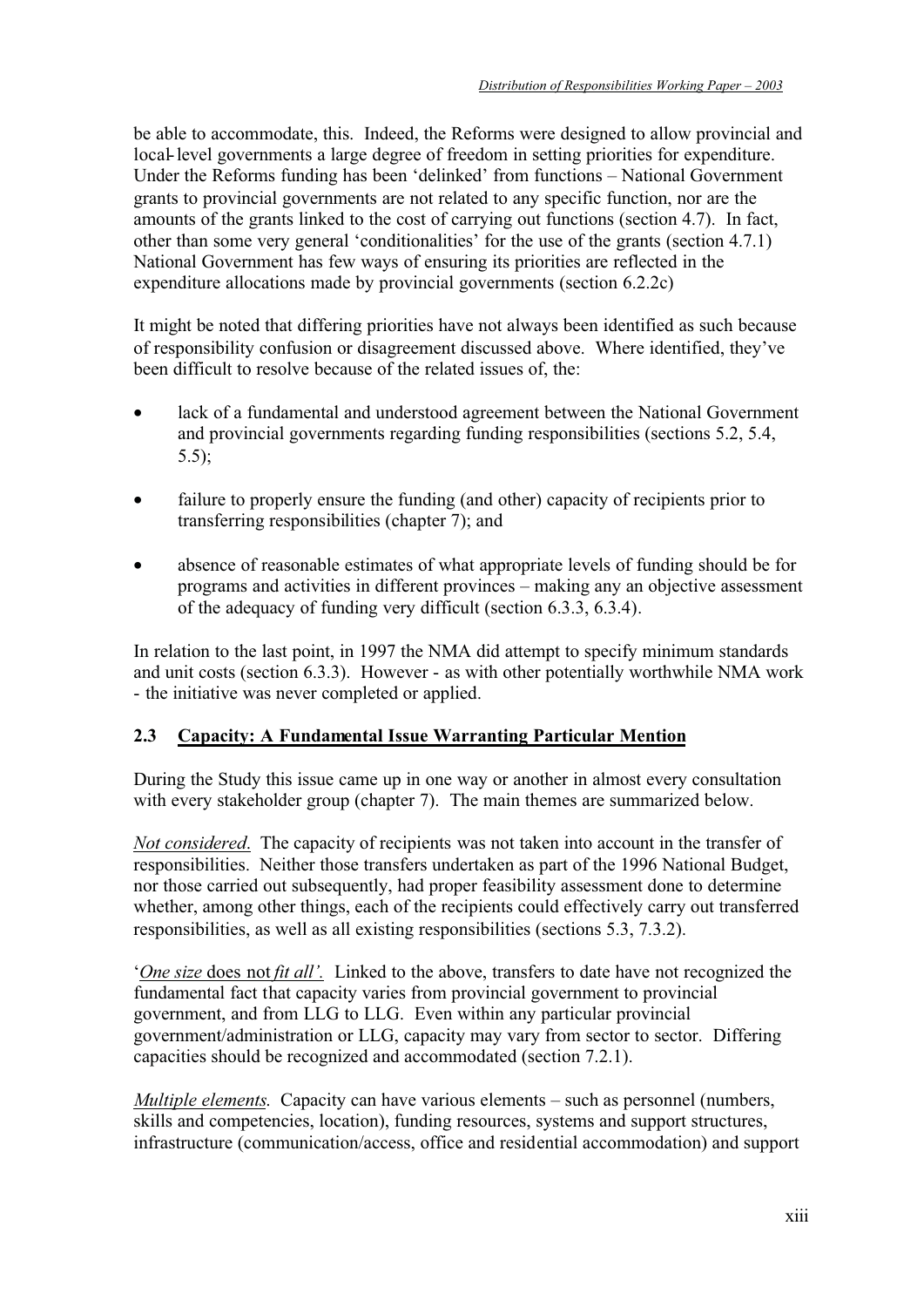services. Before transferring a responsibility, each relevant element of capacity should be identified, and the adequacy of each tested to ensure a responsibility can be effectively carried out once transferred (section 7.2.2).

*Frequently lacking*. Linked to all the above, some provincial governments and LLGs don't have the capacity to effectively undertake all that appears to be expected of them. This means not only that transferred responsibilities may not be properly carried out, but in some cases the added demand on energy and resources may also lead to a lessening of performance in other responsibilities as well (section 7.3.2).

*An issue at every level*. It's not just the recipients of responsibility transfers that suffer capacity constraints. As noted earlier, under the Reforms, national agencies were expected to provide policy advice, and play a significant role in supporting and strengthening lower levels (section 4.5). There is a broad consensus among stakeholders at all levels (including the national) that this has not happened – mainly because national agencies have faced their own very significant capacity constraints (section 7.3.1).

# **2.4 What To Do - Addressing Responsibility Confusion As The First Step**

*How the confusion persists*. Though there may be a variety of reasons for the responsibility confusion in different sectors, in addressing the issue the key point to understand is that all the confusion - whether due to the Reforms, some sector-specific or other cause, or a combination - is able to persist because of the lack of a definitive and agreed specification of responsibilities of each level of government and administration.

In this regard it's worth noting that the NMA did attempt to specify responsibilities several years ago, but the work was never completed (section 5.7.4a). There are also some other documents of relevance, including planning documents produced by some national agencies that (implicitly) outline a responsibility distribution for their sectors (section 5.7.4b), and specifications done by some provinces for their own use (section 5.7.4c). These various documents do have significant shortcomings and limitations, and were prepared independently with no 'validation' to crosscheck contents. Nonetheless they do provide insights into the thinking of the respective authors and some useful resource material.

*A collaborative specification*. In the first instance a clear, current, complete, accurate, understood and - as far as possible - *agreed* specification of legislative/policy, implementation/operations, and funding responsibility of each level of government and administration should be produced as a priority (section 5.8.1). To act to increase the quality and accuracy of the contents, and to maximize the likelihood of the specification being both useful and used, the exercise should be the product of a genuinely collaborative and consultative process involving representatives of all key stakeholder groups. It's important that every stakeholder know what is expected of them and what they can expect of others. Based on the specification produced, a manual or handbook could be produced to serve as a practical reference at every level. It might be useful to produce different versions pitched at different audiences, using language and format appropriate to the target audience. This should act to remove, or at least significantly lessen, confusion and misunderstanding.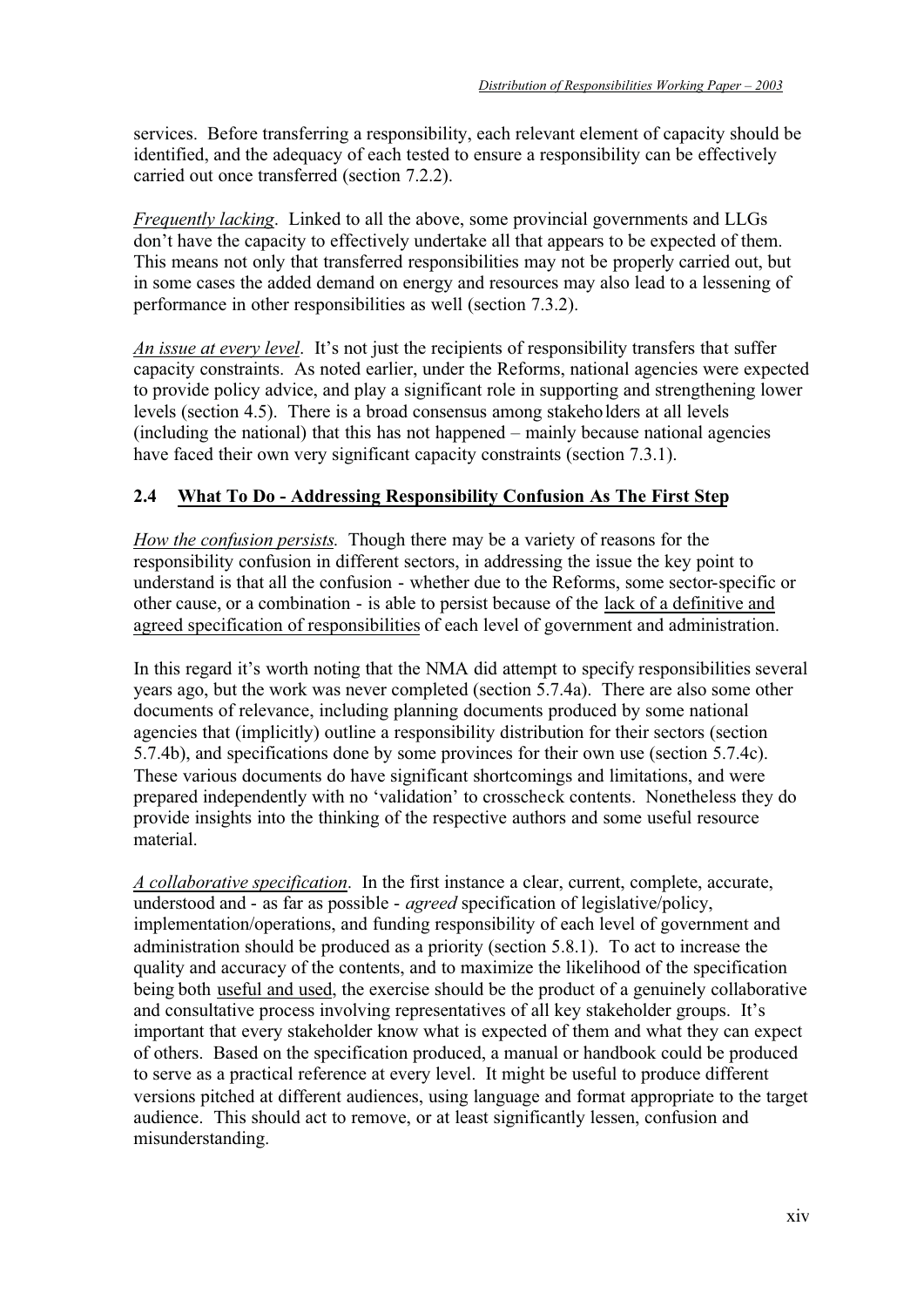*Opportunity to address disagreement*. A collaborative process involving all the different stakeholders will bring responsibility disagreements out in the open. This should allow at least some to be resolved at a technical level. Whatever cannot be resolved in this way may require further political input and negotiation (say, at a Governors' Council conference) and failing that, as a last resort, an 'executive decision' from Government. Hopefully most areas of dispute will be able to be resolved through discussion and negotiation. At the very least, the process should allow the various concerned stakeholders the opportunity to make their case.

#### **2.5 Specification As The Foundation To Address Other Issues**

The specification of responsibilities will allow identification of those responsibilities that have to be shifted from one level to another. So as to not repeat the mistakes of the past, it's important to understand that it would not be realistic or practical to expect that prospective recipients could immediately take on all that they might – notionally – be responsible for as a result of the specification exercise. Indeed, the specification should best be seen as a statement of the 'final state' of responsibility distribution, to be arrived at through an appropriate transfer process, and only after necessary prerequisites have been identified and put in place.

*Linking capacity building and responsibility transfers.* The responsibility specification should be the basis for identifying and addressing capacity constraints. For each responsibility, the applicable elements of capacity could be identified, and the required 'standard' to effectively perform that responsibility determined. At the same time, a recipient's existing capacity could be assessed and 'capacity gaps' identified. An individualized transfer schedule linked to a targeted capacity-building programme could then be developed for each recipient, based on the recipient's specific needs and capacities.

It will be understood that such an approach is ambitious and poses significant resourcing and commitment issues. It would require a high level of analysis, consultation, negotiation and agreement, culminating in tailoring capacity building programs and transfer schedules to the individual circumstances of recipients. It would also require a lengthy period to bring about, and so, on-going political commitment. These requirements present sizable challenges – of course, it is these very characteristics of the approach that make it comprehensive and so worthwhile. The Study Team believes the matter to be of such fundamental importance that it does warrant the political, bureaucratic and resource commitment necessary to do it properly. In the long-term, the cost of allowing the continuing 'drift' over responsibilities, and the complete failure to address capacity shortcomings at every level, may well be significantly greater than anything such an exercise might cost now.

*Towards a Prioritization Framework*. There are many demands on provincial government resources. A general prioritisation framework should be developed that can be adapted for use by each provincial government to assist them identify and balance local and national priorities. Though such a framework is some way off, a clear specification of responsibilities will provide one essential pre-requisite. The specification will also serve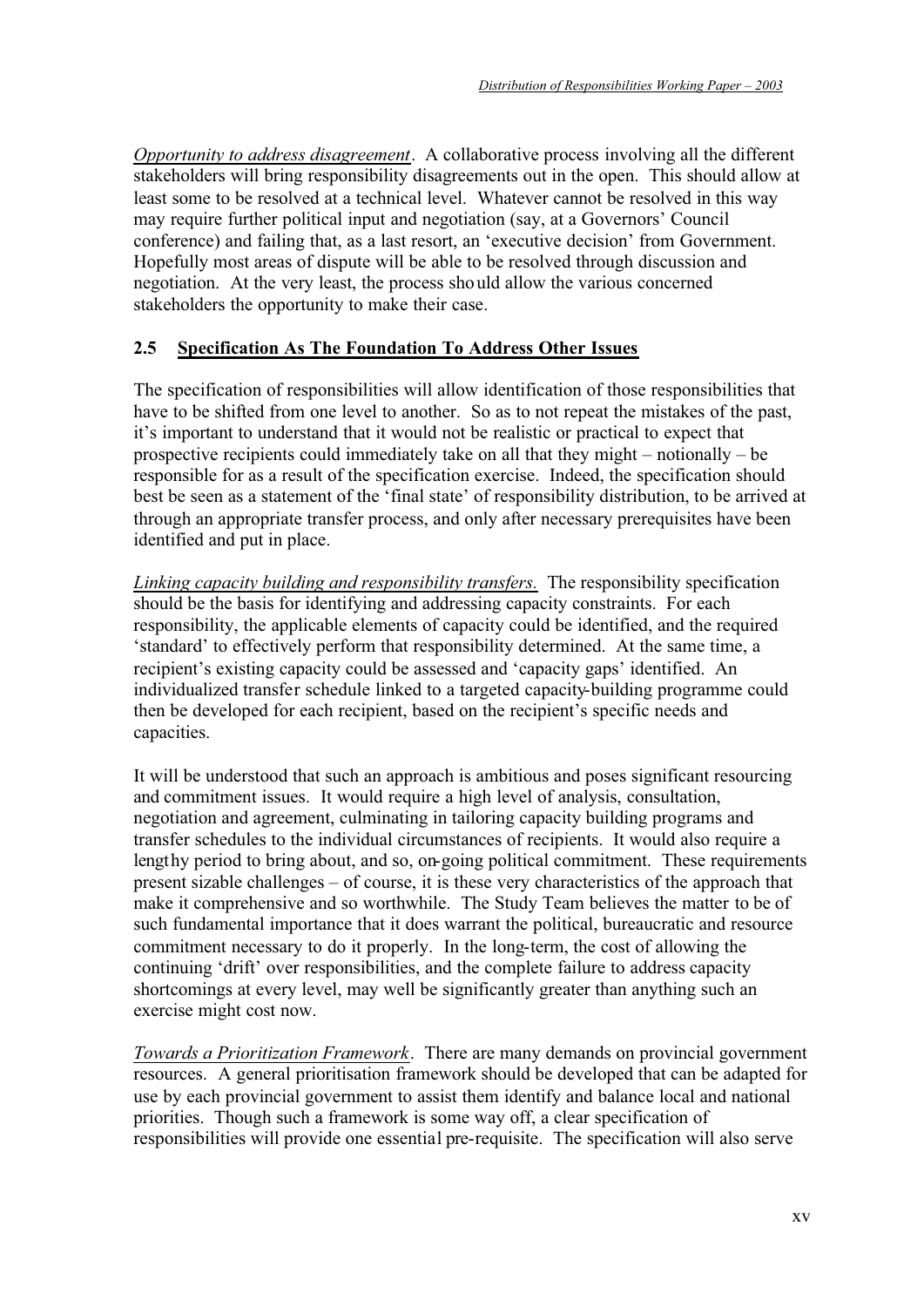as an input into a minimum standard/unit costings determination exercise, which, in turn, should also form a key input into a prioritisation framework (section 6.3.4).

# **2.6 Next Step**

To identify and address stakeholders concerns, and seek to produce an outcome that is acceptable to all, it's important that all key stakeholder groups are actively involved in such a specification exercise from the outset. The Study Team recommend that, in the first instance, the NEFC convene an ad hoc committee of key national agencies and regional/provincial representatives to consider the issues raised in the Paper, and further develop the suggestions made regarding a collaborative specification of responsibilities (section 5.8).

# **3. PROVINCIAL GOVERNMENT REFORMS – SOME OBSERVATIONS**

As noted in the Introduction, the Study Team believe there are some observations on the development and application of the Reforms that are worth noting as the basis for identifying the lessons that the experience provides. However it will be understood that what the Study Team see as worthwhile lessons, others may see as negative or unfair criticism made with benefit of *20-20 hindsight*. It's therefore important to note that nothing in the text, or in this Summary, is intended as direct or implied criticism of those involved in the design or implementation of the Reforms. Experience suggests that major change is never easy. There was a great deal going on around the time, and in the period after, the Reforms were introduced. It might simply be that - with the best of intentions too much was attempted, too quickly.

Having said that, if PNG is to benefit from experience then it must be acknowledged that some things could have been done differently and - in some areas – should have been done better. When identified and analysed, those areas can provide practical lessons that can usefully guide future initiatives. It is in that spirit that the following observations are made.

*Need for better explication.* The Reforms were not sufficiently well defined (sections 1.3.2, 4.1, 4.6.3). Explication of the precise intent of the overall package and of some elements was limited. Implementers and other stakeholders did not have sufficient guidance either in the documentation available, or from the architects of the Reforms (who appear not to have had much of an active role after the *OLPGLLG* was passed).

*Lack of adequate understanding & commitment*. Related to the above, there was no overall statement of intent and clear strategy 'signed-off' by stakeholders. Preparation of such a statement and securing the imprimatur of stakeholders would have increased the likelihood of understanding and on-going commitment – even, if not always, agreement (sections 1.3.2, 4.1, 4.6.3, 5.4, 5.6, 7.3.1, 9.1).

*Inadequate feasibility analysis as part of the design process.* The Reforms were not subjected to adequate feasibility analysis to 'test' the viability and sustainability of the package as a whole, and of its component parts. An analysis should have considered the proposed intervention from relevant perspectives including: financial, institutional,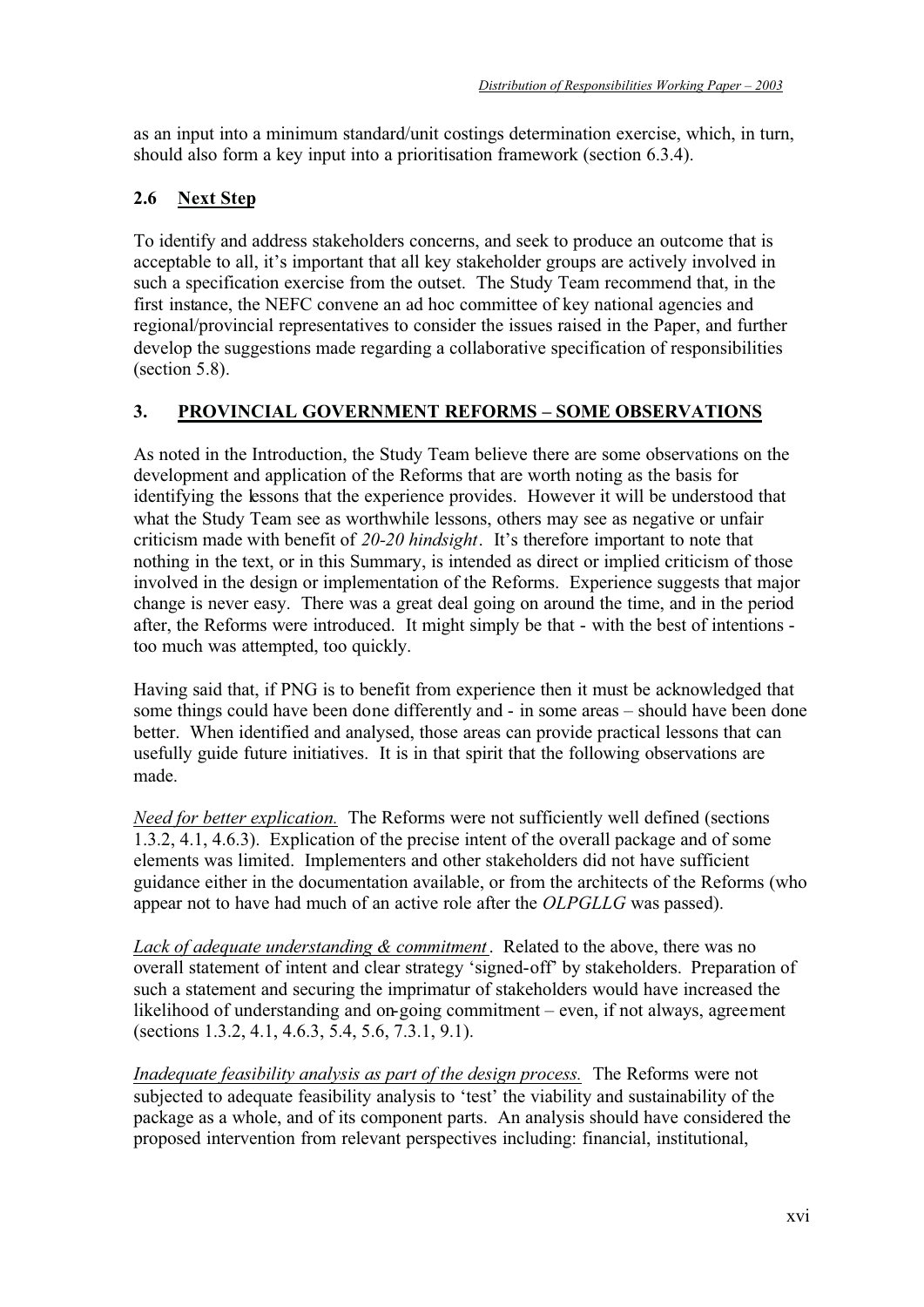technical and social. The results would have been useful in strengthening the design, and in informing the preparation of an appropriate implementation strategy (including identification of pre-implementation requirements). For instance, among other things -

- Financial feasibility analysis might have highlighted financial sustainability issues associated with the funding elements of the Reforms being introduced at a time when an economic downturn was already apparent, and the increasing trend in salary costs was already clearly established (section 6.2.2).
- Institutional feasibility analysis would have had to consider the very institutionally ambitious and expensive nature of the Reforms (sections 4.5, 7.3), and would have certainly identified the significant capacity issues at every level (chapter 7). It may have also highlighted the failure of the design to take adequate account of the wide variations in the resources and performance of local government, and the enormous information gaps regarding their actual operation (which have since become even more pronounced - chapter 8).
- Technical feasibility analysis would have highlighted a range of issue in several areas. For instance, the lack of clear mechanisms for specifying responsibility distribution and making the required transfers (section 5.2  $\&$  5.5), and the features which have served to act against the objectives of the financial elements being achieved (section 6.2, 6.3.3).
- Social feasibility analysis may have identified the lack of common acceptance and understanding among stakeholders and highlighted the increased risk of later commitment problems (section 5.6) and, with that, the need for additional efforts in that regard.

*Poor preparation for implementation*. As noted, there was little preparation for implementation and significant elements were not sufficiently well defined or understood. Implementation was also rushed and caught many stakeholders unprepared (section 5.3). This led first to confusion, and over time increasing disillusionment and distrust among some of those affected (sections 5.5, 5.6).

*No agreed implementation strategy.* Further to the above, there was no commonly known and accepted implementation strategy prepared prior to the first implementation (sections 1.3.2, 5.2, 5.4). Efforts to prepare an appropriate implementation strategy were in response to the problems of - not in preparation for - implementation. Although these efforts could potentially have been very worthwhile, they were never fully developed or applied (section 5.6).

*No effective review process*. Although some of these problems have been long recognized (section 5.2), there has been failure to develop an agreed strategy to address them. Instead the situation has been allowed to "drift", further compounding the problems and causing additional confusion and further disillusionment (section 5.7, 5.8).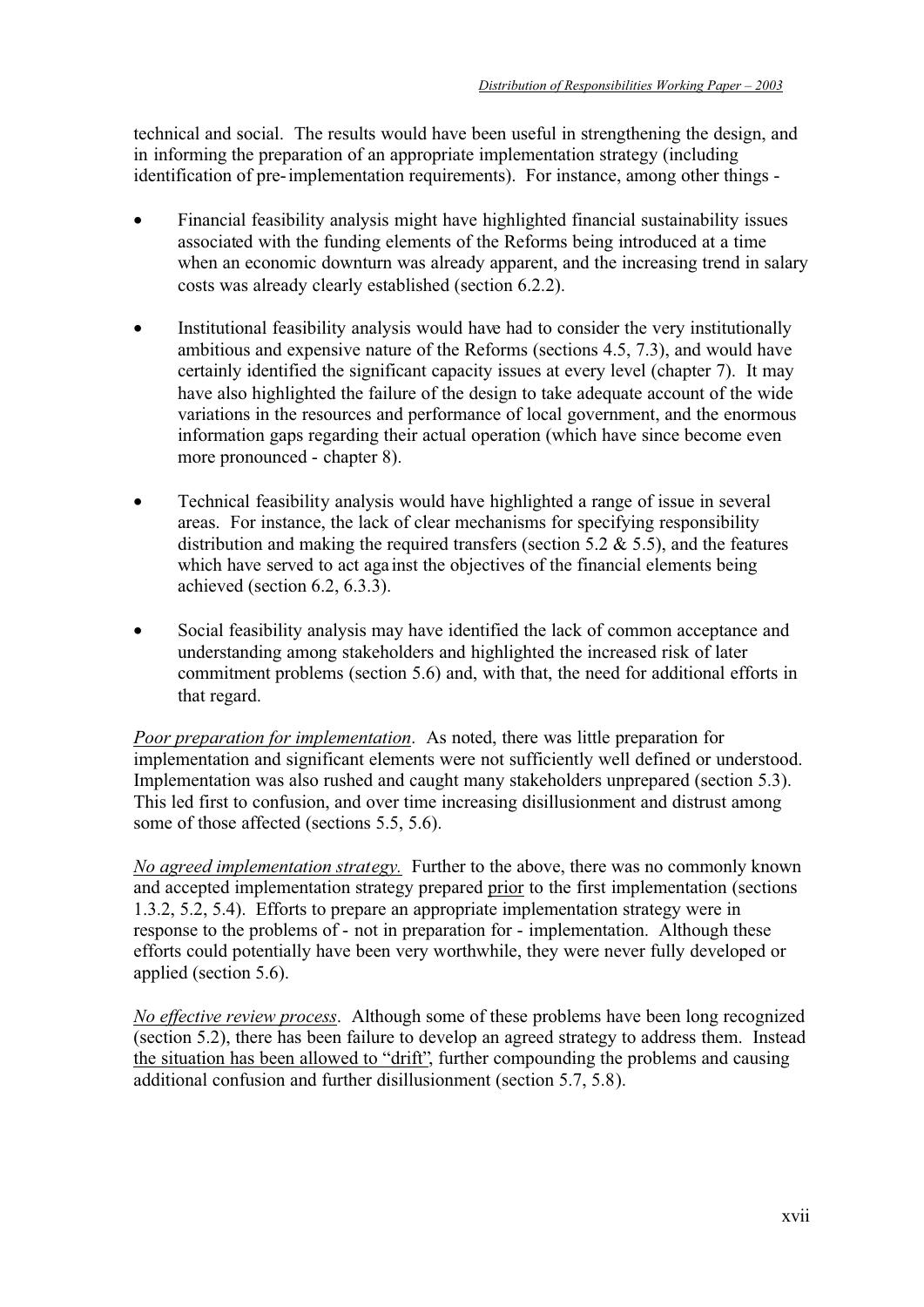#### **The general lessons suggested by the above include the following -**

- 1. An intervention should be clearly and fully defined such that all stakeholders understand and can endorse - or, at least, agree to proceed with - what is being sought, and how this is to be achieved. As far as possible, all stakeholders groups – including those who will be responsible for implementation - should be involved in design. Similarly, those involved in design should have an on-going role in, or at least a 'connection' during, implementation.
- 2. An important part of the design process is feasibility analysis where the viability and sustainability of the overall package and key components are tested from all relevant perspectives (e.g. economic, financial, technical, institutional, social/cultural). The results should be used to refine and strengthen design, and inform the approach to implementation.
- 3. Preparation of an implementation strategy should be part of the design process, not something 'tacked-on' after design - and certainly not after implementation has already commenced. (It should be understood that the design and targets might well require modification after the realities of implementation have been identified, and factored in, with the preparation of an implementation strategy.)
- 4. As far as possible, preparation of the strategy should be a collaborative process. It should produce a result that is understood and accepted, takes a 'whole of government' approach and is, at least, medium-term in its outlook. It should specify:
	- the components and phases of implementation;
	- the roles and responsibilities of all stakeholders and the relationship between them;
	- an indicative programme (tasks, action agency, resources, timing and a completion indicators);
	- the monitoring and evaluation regime; and, very importantly,
	- a specified review process (i.e. how changes identified as necessary through monitoring and evaluation can be actioned).
- 5. As part of the implementation strategy/programme specification, resourcing levels and sources should be specified, and required funding 'locked-in' for the mediumterm – subject to the review process. The authority and resourcing of the implementing/ managing/co-coordinating body should be commensurate with its role and responsibilities, and also 'locked-in' (again, subject to the review process). It is important that the management and review processes enable emerging issues to be identified and addressed in a timely way (and that 'drift' cannot occur).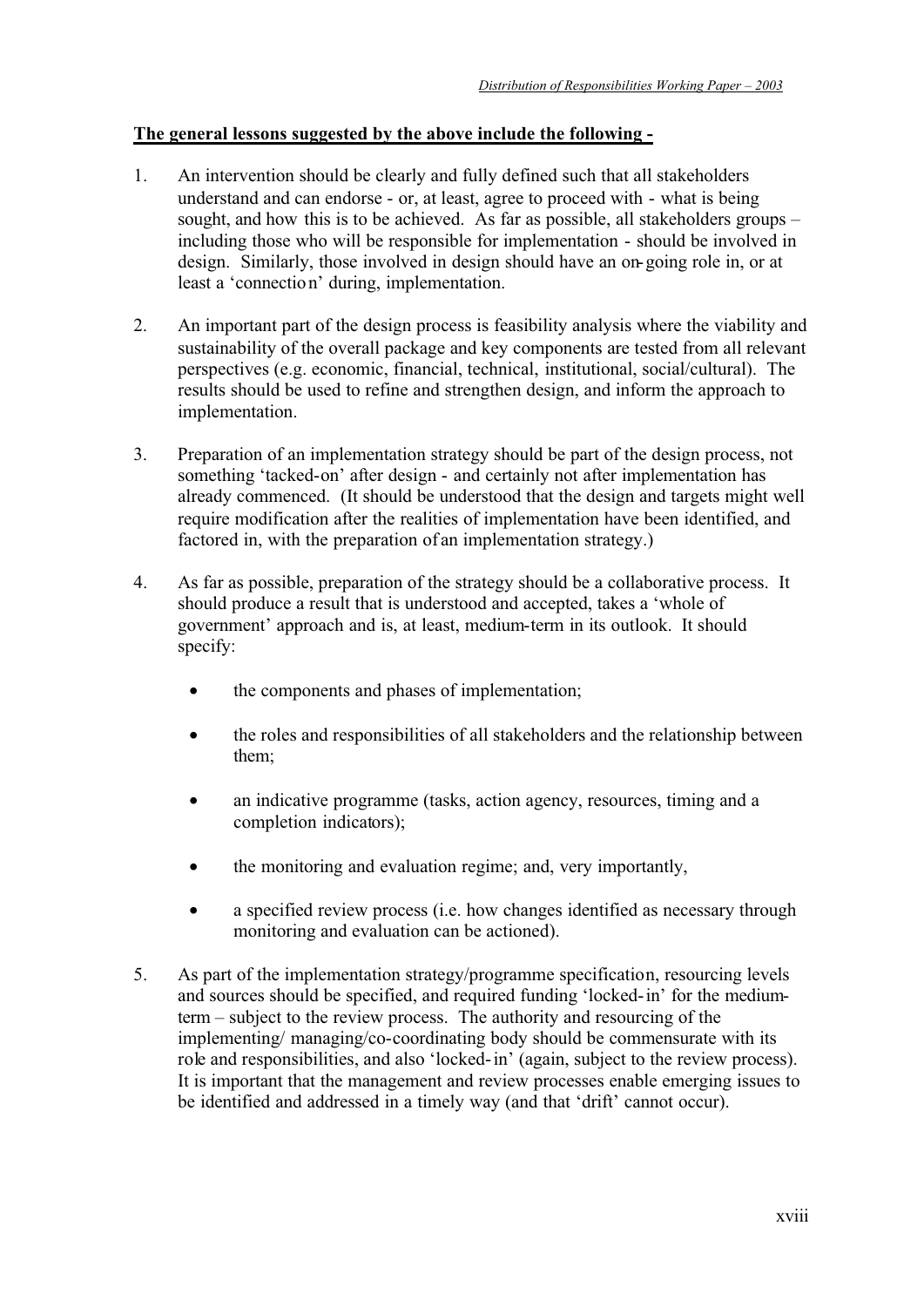# **ACRONYMS**

| CEO            | <b>Chief Executive Officer</b>                          |
|----------------|---------------------------------------------------------|
| <b>CIMC</b>    | <b>Consultative Implementation Monitoring Committee</b> |
| <b>CPI</b>     | <b>Consumer Price Index</b>                             |
| <b>CRC</b>     | <b>Constitutional Reform Commission</b>                 |
| <b>CRC</b>     | <b>Consolidated Revenue Fund</b>                        |
| <b>DoF</b>     | Department of Finance                                   |
| <b>DPLGA</b>   | Department of Provincial & Local Government Affairs     |
| <b>DPM</b>     | Department of Personnel Management                      |
| <b>ENB</b>     | <b>East New Britain Province</b>                        |
| <b>JDPBPC</b>  | Joint District Planning & Budget Priority Committee     |
| <b>JPPBPC</b>  | Joint Provincial Planning & Budget Priority Committee   |
| <b>LLG</b>     | <b>Local-level Government</b>                           |
| MoU            | Memorandum of Understanding                             |
| <b>MP</b>      | <b>Member of Parliament</b>                             |
| <b>MTDS</b>    | <b>Medium Term Development Strategy</b>                 |
| <b>MUG</b>     | <b>Minimum Unconditional Grant</b>                      |
| <b>NBC</b>     | <b>National Broadcasting Corporation</b>                |
| <b>NCD</b>     | <b>National Capital District</b>                        |
| <b>NDF</b>     | <b>National Development Forum</b>                       |
| <b>NDoE</b>    | <b>National Department of Education</b>                 |
| <b>NDoH</b>    | National Department of Health                           |
| <b>NEC</b>     | <b>National Executive Council</b>                       |
| <b>NEFC</b>    | <b>National Economic &amp; Fiscal Commission</b>        |
| <b>NGO</b>     | Non-government Organization                             |
| <b>NMA</b>     | <b>National Monitoring Authority</b>                    |
| <b>NPO</b>     | <b>National Planning Office</b>                         |
| <b>NSO</b>     | <b>National Statistical Office</b>                      |
| <b>OLPG</b>    | Organic Law on Provincial Government                    |
| <b>OLPGLLG</b> | Organic Law on Provincial Government & Local-Level      |
|                | Governments                                             |
| <b>PEC</b>     | <b>Provincial Executive Council</b>                     |
| <b>PGAS</b>    | <b>Provincial Government Accounting System</b>          |
| <b>PNG</b>     | Papua New Guinea                                        |
| <b>RIGFA</b>   | Review of Inter-Governmental Financing                  |
| <b>VAT</b>     | Value-Added Tax                                         |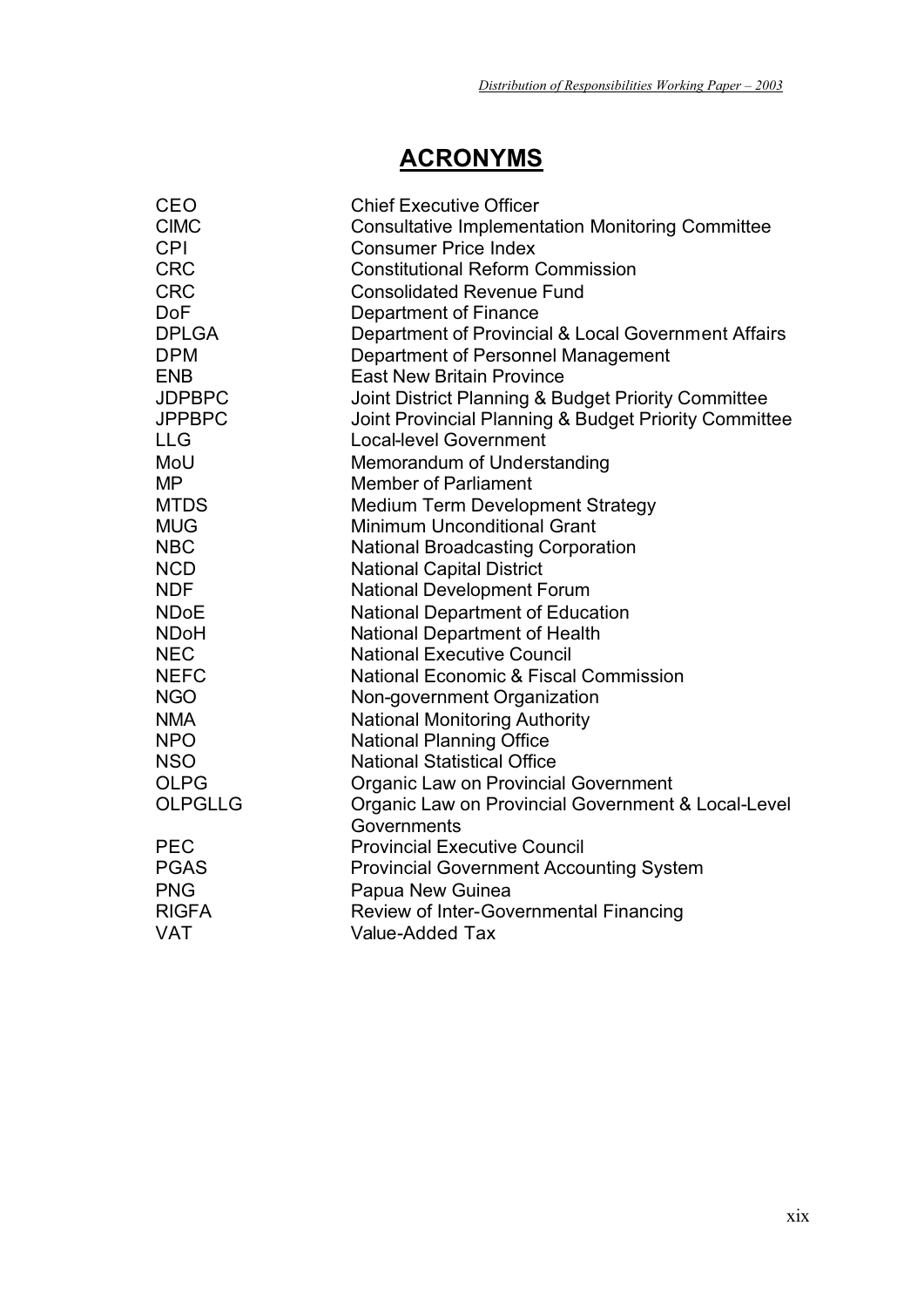# **1. INTRODUCTION**

# **1.1 The Study**

The National Economic and Fiscal Commission (NEFC) is conducting a Review of Inter-government Financial Arrangements (RIGFA) at the request of the National Government. As part of that Review this study has been undertaken to develop a clearer understanding of the notional distribution of responsibilities across the various levels of government and administration in Papua New Guinea (PNG) and stakeholders' understanding of that distribution.

# **1.2 The Provincial Government Reforms**

The most important recent event in this regard has been the National Parliament's enactment of the *Organic Law on Provincial Governments and Local Level*  Government (OLPGLLG) in July 1995.<sup>1</sup> The OLPGLLG ushered in a raft of changes to the system, structures and processes of government and administration in PNG. Collectively these are commonly referred to as the Provincial Government Reforms ('the Reforms').

At a general level, the design of the Reforms, and the way they've been implemented, have been very significant in shaping the current notional distribution of powers and responsibilities, and stakeholders' understanding of these. The impact of the Reforms and the way they have been accommodated has varied from sector to sector, depending on a range of factors. These include the specific changes called for under the Reforms for that sector (e.g. the power, function and activity transfers required), and the previous level of decentralization in the sector.<sup>2</sup>

## **1.3 This Working Paper: Purpose & Use**

## **1.3.1 A Foundation for the Study**

This paper presents the information and analysis that form the foundation for the study's findings. The paper describes the Reforms, and examines the 'across-the-board' impact on the distribution of responsibilities and stakeholder understandings. Reference is also made to individual sectors and the role of sector-specific factors. More information on the responsibility distribution in key sectors is stored in the NEFC and will be available for any further work, including - but not necessarily restricted to - the follow-up work suggested herein.

<sup>1</sup> There have been very significant changes in particular sectors that have, arguably, had more impact in those specific sectors – e.g. in the Education sector, the Education Reforms implemented after piloting in 1993, or in relation to the Forest sector - the outcomes of the Commission of Inquiry of the late 1980s and the subsequent new Forestry Act (1991). However no other single event has had the 'across the board' impact of the Reforms - at least, not since the original Organic Law on Provincial Government (1977) was passed soon after Independence.

<sup>&</sup>lt;sup>2</sup> For instance, for the Education Sector, the progressively greater level of decentralization that had characterized the sector since Independence was reinforced under the Reforms, but with the added dimension of the need to formally incorporate local level governments more substantially into the system. A similar situation applied to the Health sector.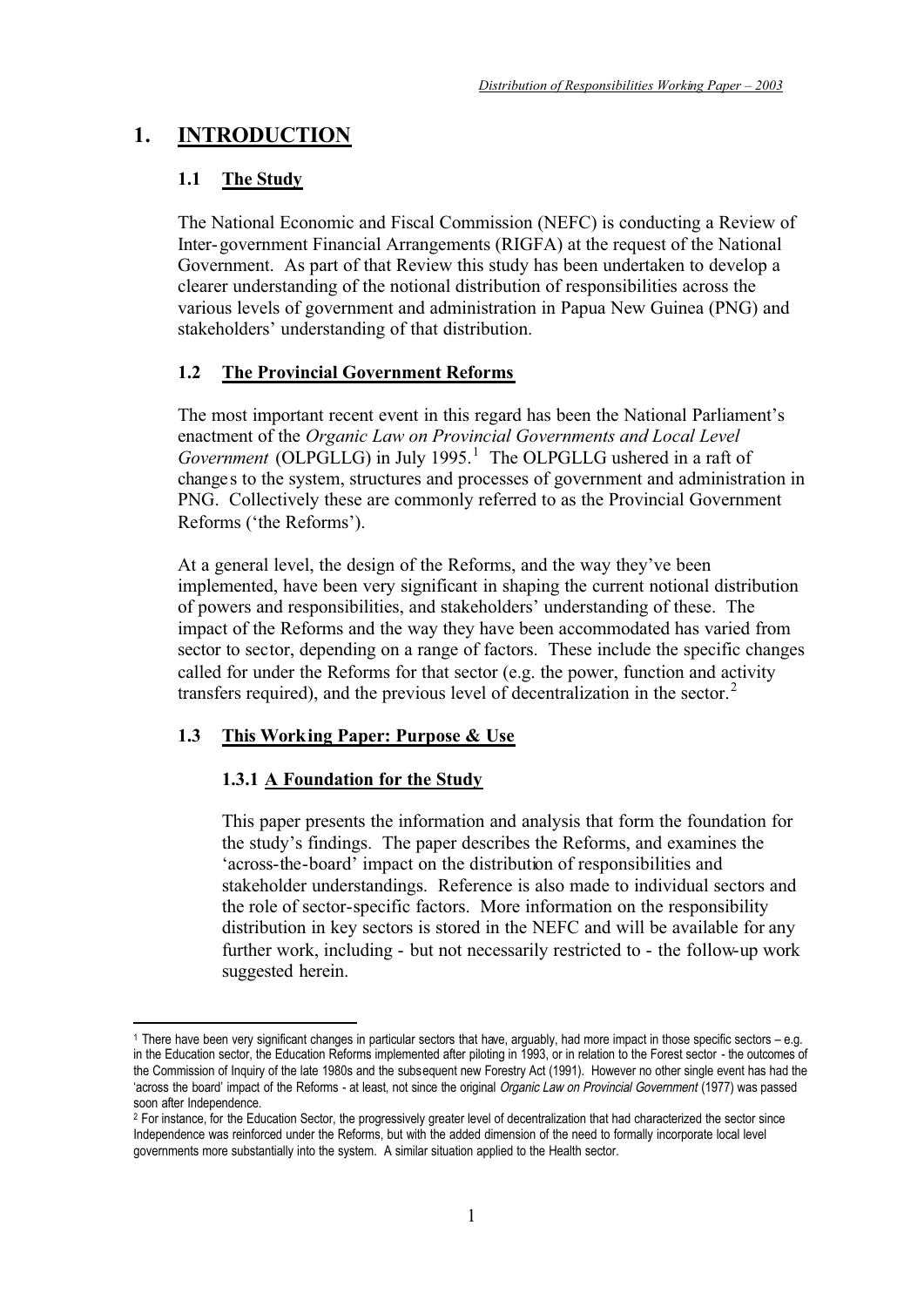### **1.3.2 Learning from Experience**

The paper also has another purpose. From early in the data collection phase of the study we became aware of the lack of clarity surrounding the intent and application of the Reforms, and the level of misunderstanding and confusion among stakeholders. As we continued with the study we came to understand why.

We've been unable to locate evidence of any strategic or implementation planning done at the time the OLPGLLG was passed, or prior to implementation and the first significant financial elements being introduced as part of the 1996 budget. There were planning documents produced afterwards by various parties. But these documents were not always consistent with each other and, in any event, seem not to have been applied to any great extent. Reference materials in general are not plentiful and some are of limited value. Moreover, although we've had extremely valuable discussion with a number of informants, many of the 'insiders' involved in the design and the early days of implementation have moved on, or are otherwise unavailable.

Notwithstanding the difficulties, after extensive document review and with the generous assistance of numerous informants, we've gathered a lot of useful information that should not be lost; for instance, the Reforms' design and implementation experiences provide valuable lessons for the management of future change processes in PNG. We wanted to capture the information, insights and lessons. For that reason, more information and analysis related to the Reforms is presented here than is strictly required for our study. Additional references are also provided.

We should also note that through our work with other NEFC personnel, some of the insights we developed into the Reforms design process have already been incorporated in the approach taken in preparation of the proposal for new inter-government financial arrangements. Similarly the lessons of implementation have 'informed' the suggested approach to the implementation of the arrangements being recommended.<sup>3</sup>

#### **1.3.3 Use of this Paper**

We hope this working paper will be useful to NEFC personnel in three ways. B<sub>v</sub>:

? providing an outline of the situation with regard to the distribution of responsibilities (re. notional distribution and stakeholder understanding);

<sup>3</sup> The proposed package of new financial arrangements is described in a recent NEFC report: "Review of Intergovernmental Financing Arrangements: Interim Report & Proposals for a new Framework" May 2003. Chapter 3 outlines the design of the package. Some of the key implementation principals are noted in section 3.13.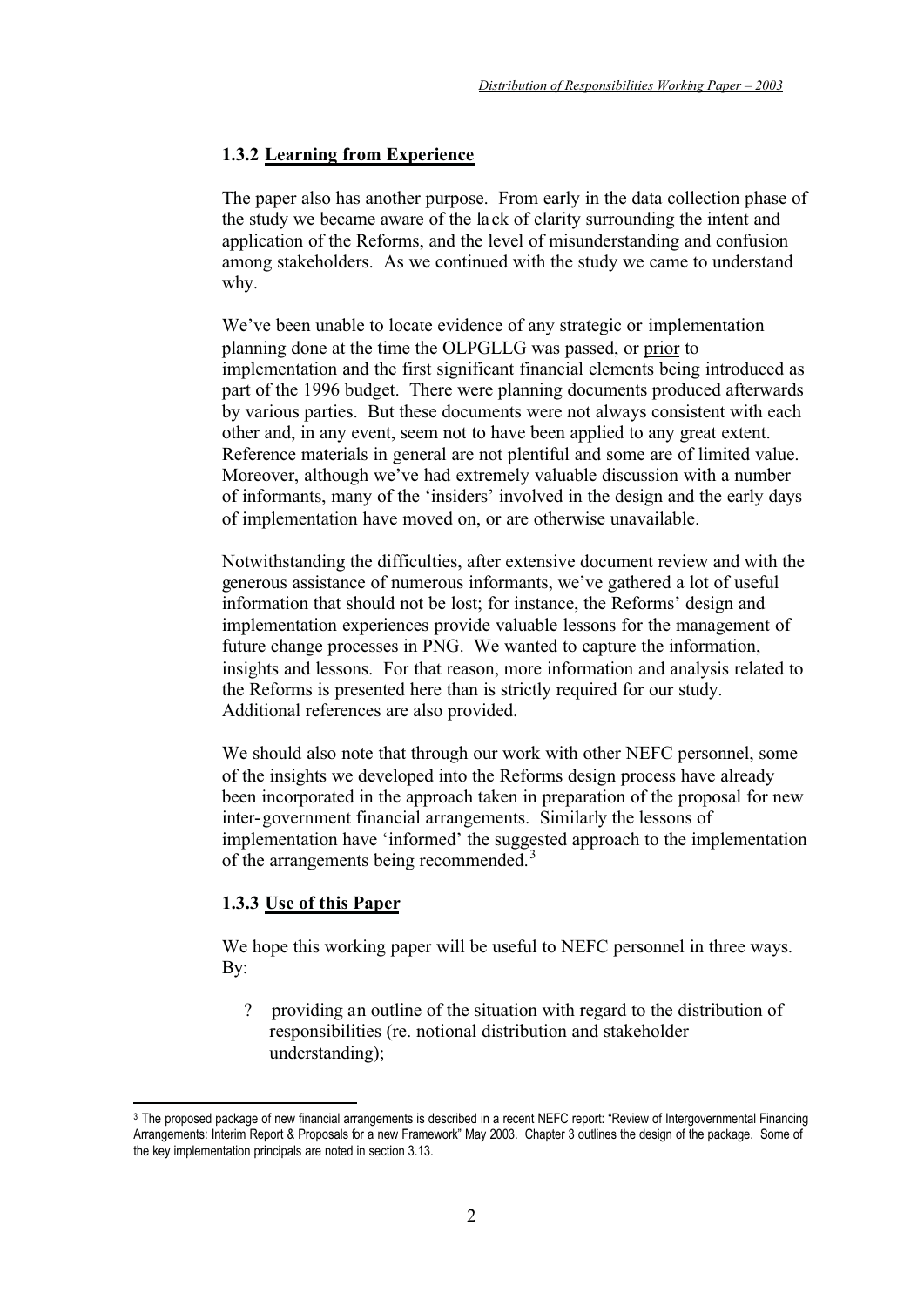- ? serving as a general reference on the Provincial Government Reforms; and
- ? providing insights and lessons that might help inform the planning and management of major change processes in the future.

The next chapter outlines the data collection and analysis undertaken for the study. Chapter 3 provides a brief summary of the background to the Provincial Government Reforms. Chapter 4 presents the available information on the intent of the Reforms. Chapters 5 to 8 consider the reality of the Reforms in practice and, in particular, highlight the design elements and implementation efforts of particular relevance to the study and to the broader issue of change management. In chapter 5 the way the responsibility transfers have been approached is examined, and chapter 6 considers how the financial arrangements have been applied. The fundamental issue of capacity is discussed in chapter 7, and the situation with local level governments is highlighted in chapter 8. The final chapter presents some general concluding remarks relating to the design and implementation of the Reforms.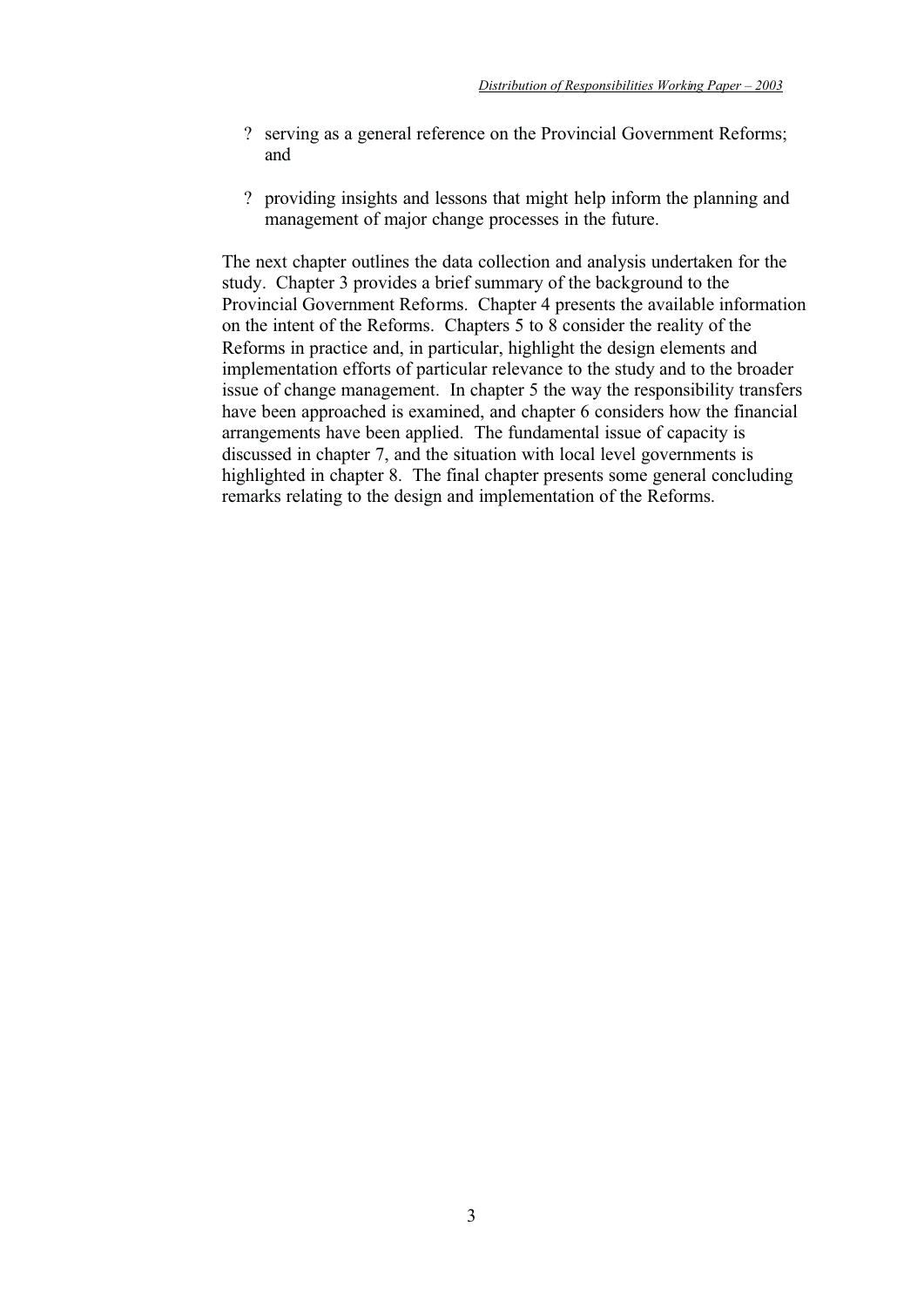# **2. DATA COLLECTION & ANALYSIS**

# **2.1 Data Strategy**

After analysis of the Terms of Reference, review of likely data sources, and assessment of the resources available for the study, a data strategy was developed. The strategy was founded on:

- document review: and
- consultation with informants.

## **2.2 Data Sources**

## **2.2.1 Review of Documents**

A large number, and wide-range of documents have been reviewed - including legislation, budget documents, departmental reports, consultants' reports and corporate plans. Copies of many of these have been obtained and are to be included in the NEFC Resource Centre, which is currently being established by NEFC personnel.

-"Gaps" in the Institutional Memory

It's worth noting the difficulty we had in locating a number of relatively recent documents. We checked departmental libraries and the National Library and Archives, and spoke to many officers in an effort to locate various reports that were referred to in other documents – some produced as recently as the mid to late 1990s. Our difficulty highlights an important issue regarding Public Sector 'institutional memory' in PNG: the failure to properly store and catalogue important documents produced by, or for, national agencies. This problem is compounded by the high staff turnover at senior levels. As a result, information and insights are lost, and there is a constant *reinventing of the wheel,* or worse, repetition of past errors. This is not any individual's fault – and we're not certainly blaming individual officers we approached who, without exception, were sympathetic and did all they could to help. Rather, the problem is symptomatic of systemic issues – issues that are beyond the brief of this study to consider. We are aware that there are a number of current initiatives directed at strengthening Public Sector performance. The issue of institutional memory is a priority matter. We hope that it is being, or will be, addressed within an appropriate strategic context.

## **2.2.2 Stakeholder Consultations**

In order to canvas a full range of views from representatives of key stakeholder groups, and to ensure an adequate number of different information sources for corroboration purposes, we consulted a large number of practitioners, stakeholders and other informants at the national-level and in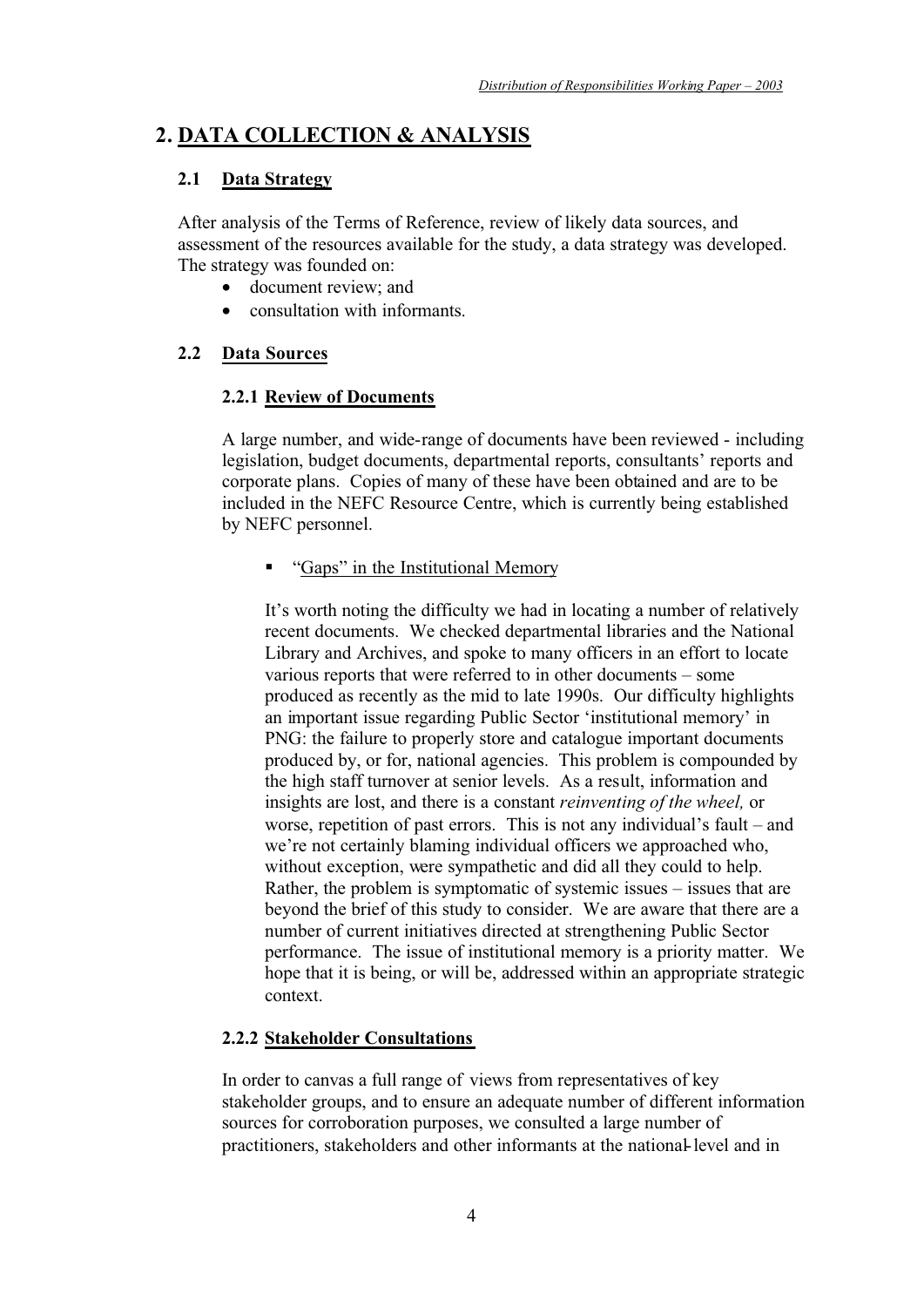provinces. These consultations ranged from informal chats to formal, structured interviews, with individual informants or with groups - depending on what was most appropriate to the circumstances and most convenient for informants.

For the formal interviews, questionnaire schedules were designed to serve as a guide. These were adapted for use with different target groups. A summary point form version was used as a checklist during the informal consultations.

See: Attachment (1) Interview Schedule – Sample.

We consulted with a large number of people, including members of most key stakeholder groups.

See: Attachment (2) Listing of People Consulted.

A pro-forma was developed to assist with, and standardize data extraction from the interview schedules. This also served to generate a summary of interview.

See: Attachment (3) Data Extraction Pro-forma.

#### **2.3 Outstanding Data Collection**

The data collection for this study is finished. However some specific data sought during the study did not become available in time for consideration in this report including important data relating to changes in the deployment of public servants.<sup>4</sup> When these data do become available they will complement the data collected during the study, and allow NEFC personnel to extend the analysis done in this paper. The personnel data will also strengthen NEFC's database.

#### **2.4 Provincial Visits - Limited but Useful**

For reasons beyond our control, just two provinces were visited for the study: East New Britain (ENB) and Morobe. The data collected has been complemented and supplemented by consultations conducted in Port Moresby with provincial personnel and others with a provincial perspective.

In regard to the provincial visits, ENB and Morobe are commonly considered to be among the best performing provinces - at both the provincial and local levels. If issues and problems are identified in those provinces, and if the causes can be established as being systemic (rather than due to circumstances peculiar to those provinces), then it can be reasonably argued that the same problems and issues are also very likely to exist and, indeed be more significant, in other provinces. Consequently we believe that the ENB and Morobe visits, together with the other

<sup>4</sup> For reasons beyond our control, we have only recently been able to meet with Department of Personnel Management personnel and begin the process of gathering information on public service personnel changes e.g. regarding overall numbers, and 'location' both in terms of where they are posted and in which sectors.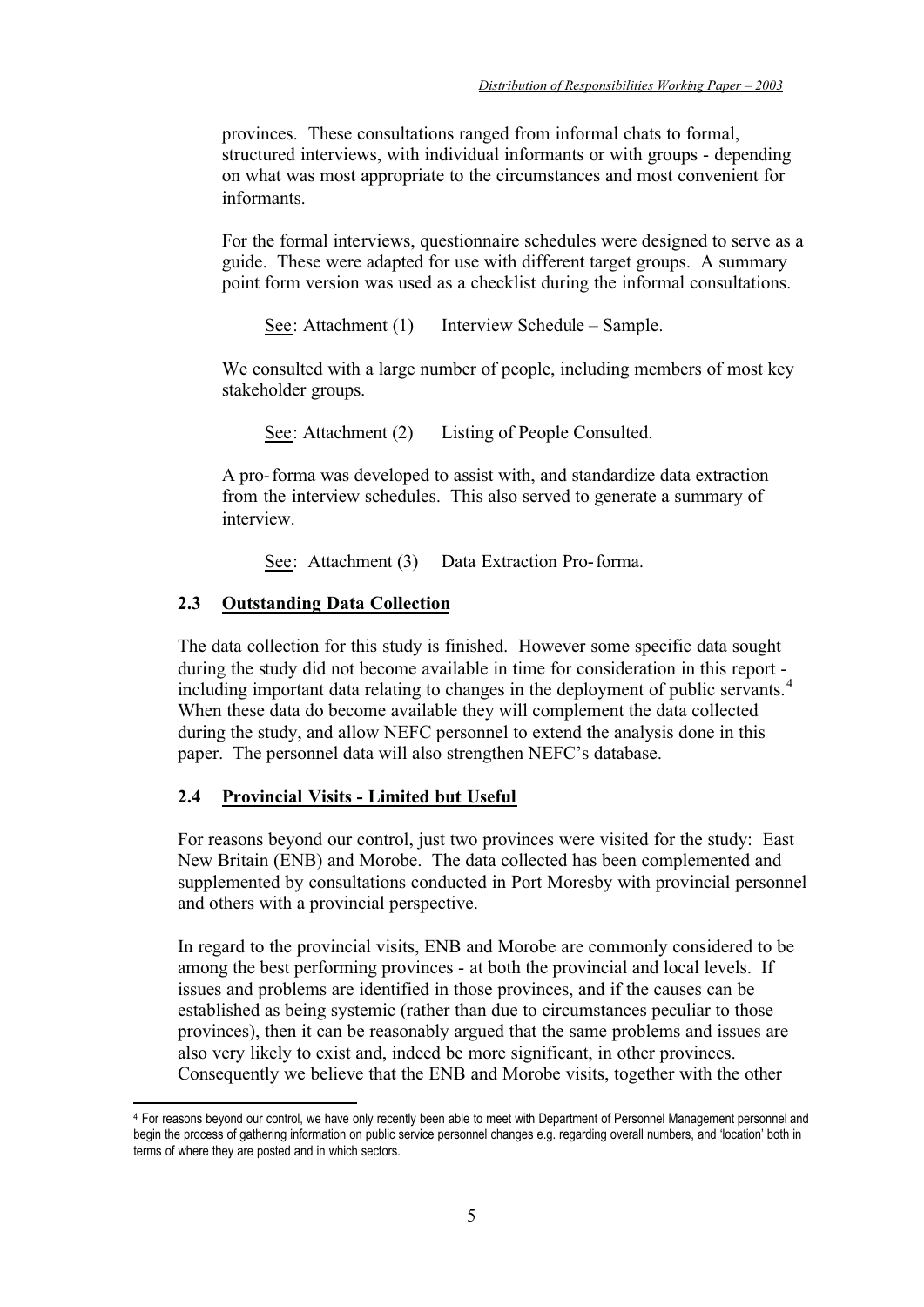consultations,<sup>5</sup> provide an adequate (if not perfect) provincial perspective for the study.

<sup>5</sup> These consultations include National Development Forum (NDF) regional meetings organized by the Consultative Implementation Monitoring Committee (CIMC). A Study Team member attended two of this year's regional meetings.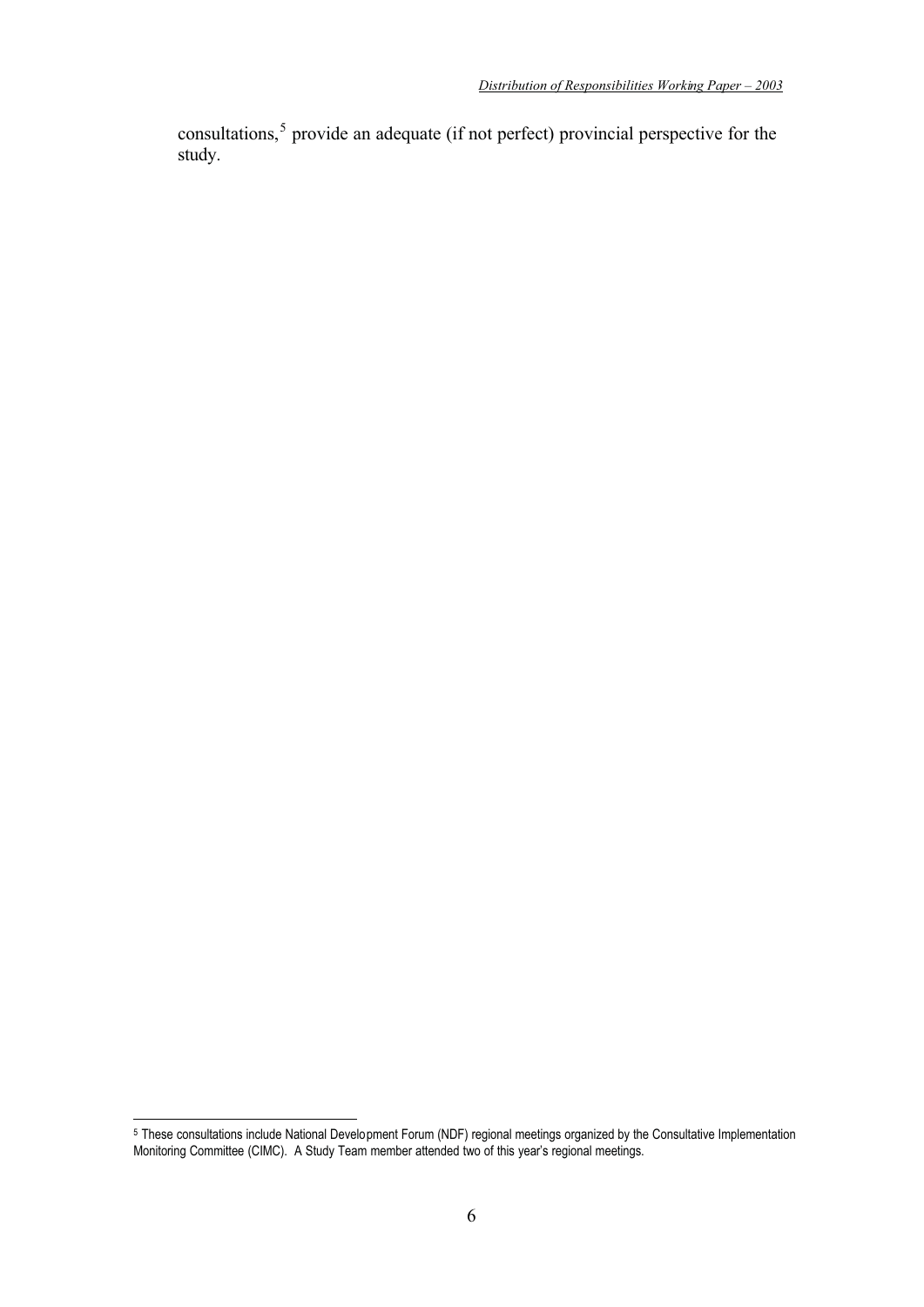# **3. BACKGROUND TO THE PROVINCIAL GOVERNMENT REFORMS**

### **3.1 Decentralized Government in PNG**

Some form of decentralized government has been in place in PNG since soon after Independence was gained in 1975. A provincial government system was established with the passing of the first *Organic Law on Provincial Government* (OLPG) in 1977. In large part, the push for decentralization stemmed from the threatened secession of Bougainville, the location of the rich Panguna gold and copper mine that many considered essential to the economic viability of the new nation of PNG.  $<sup>6</sup>$ </sup> Several commentators have noted that although the OLPG was shaped by the needs and demands of one province, the system was generalized, and a uniform system of provincial government was established in every province.<sup>7</sup>

## **3.2 Criticism of the Original Provincial Government System**

Criticism was levelled at the provincial government system almost from the outset. Among others things, this concerned the political competition between national and provincial politicians<sup>8</sup> and what some saw as the excessive interference of provincial governments in the activities and financial affairs of local governments.<sup>9</sup>  $\overrightarrow{A}$ Constitutional Reform Commission (CRC) report noted that by the early 1990s there had been many reviews of the provincial government system. The report contended that the system of provincial government established under the 1977 OLPG had "…. *failed to serve the majority of our people who live in rural areas*".<sup>10</sup>

#### **3.3 Development of the Provincial Government Reforms**

In 1992 the National Parliament established a Bi-partisan Committee to review the system of provincial government. It conducted nation-wide consultation and in its report to Parliament recommended significant changes to the system.<sup>11</sup> The report noted that, among other things, the system had created political competition among leaders – again referring to the competition between provincial and national politicians.

The CRC was established by Parliament in November 1993 to implement the changes proposed by the Bi-partisan Committee. The CRC conducted nation-wide

<sup>&</sup>lt;sup>6</sup> The general background and the key events following Independence and leading up to the passing of the OLPG are well summarized in the first Chapter of "The Law, Politics and Administration of Decentralization in Papua New Guinea", Ghai Y.P. and A.J. Regan, Monograph 30, National Research Institute, 1992.

<sup>7</sup> See for example: (a) op. cit. Ghai and Regan (1992); and (b) "Governance in Papua New Guinea: Approaches to Institutional Reform", W. Andrew Axline, July 1993, INA Discussion Paper 58, page 93.

<sup>8</sup> See op. cit. Axline (1993), pp. 77 – 78.

<sup>9</sup> See: "A Report on the Provincial Government Reforms: Issues and Challenges" Short-term Technical Assistance to the Department of Provincial and Local Government Affairs, Port Moresby, December 1997.

<sup>10 &</sup>quot;Why the Reforms?" Constitutional Reform Commission, 1995, page 2. See also op. cit. Axline (1993), pp. 3 – 18, for a listing of the numerous reviews conducted into the provincial government system.

<sup>11</sup> See: "Report of the Bi-Partisan Select Committee on Provincial Government" PNG National Parliament, March 1993.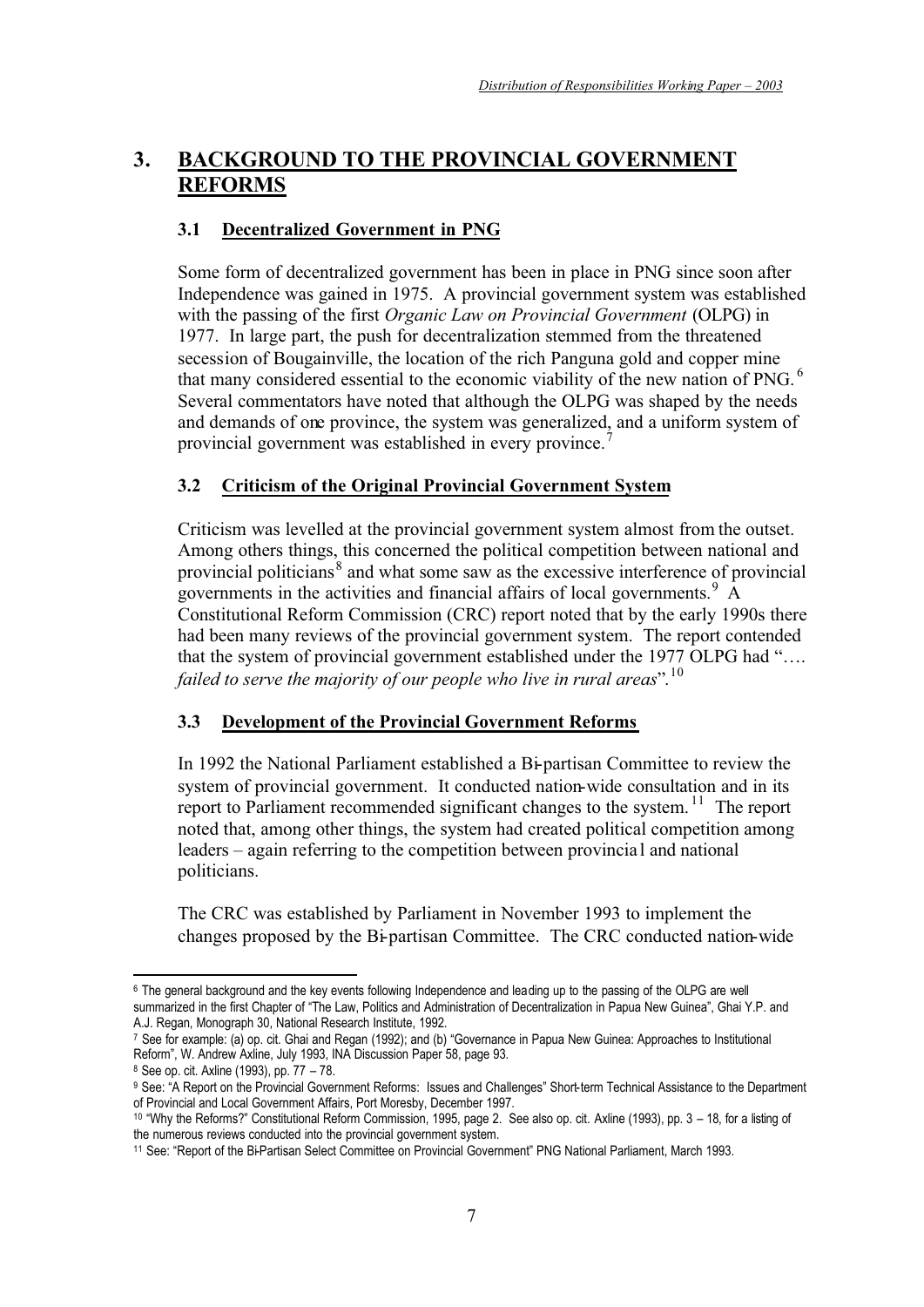consultation and - through the use of consultants – developed the new OLPGLLG that was subsequently passed by the National Parliament and certified on July 19, 1995.

#### **3.4 Installation of the New System**

The new Organic Law's enactment marked the beginning of a designated interim period. Some elements of the new Law were implemented on a temporary basis (e.g. interim provincial governments were established, under OLPGLLG Section 123), and some of the new arrangements were put in place (e.g. key elements of the new funding arrangements were first applied in the 1996 national budget). At the same time various structures and systems were established, including a new system of local-level government (LLG). The interim period ended with the completion of LLG elections in October 1997, which marked the start-proper of the new system.

Because of their unique situations, Bougainville and the National Capital District (NCD) were exempted from application of the OLPGLLG.<sup>12</sup> Bougainville has since been brought in under the Reforms, which will apply until the autonomous government is installed. The NCD continues to operate under a different set of administrative and legal arrangements outside the application of the OLPGLLG.

<sup>&</sup>lt;sup>12</sup> The exemptions were provided for through amendments to the OLPGLLG passed in February 1997; these were Amendment Law No. 4 (operational from June 1997) and Amendment Law No. 5 (operational from January 1998).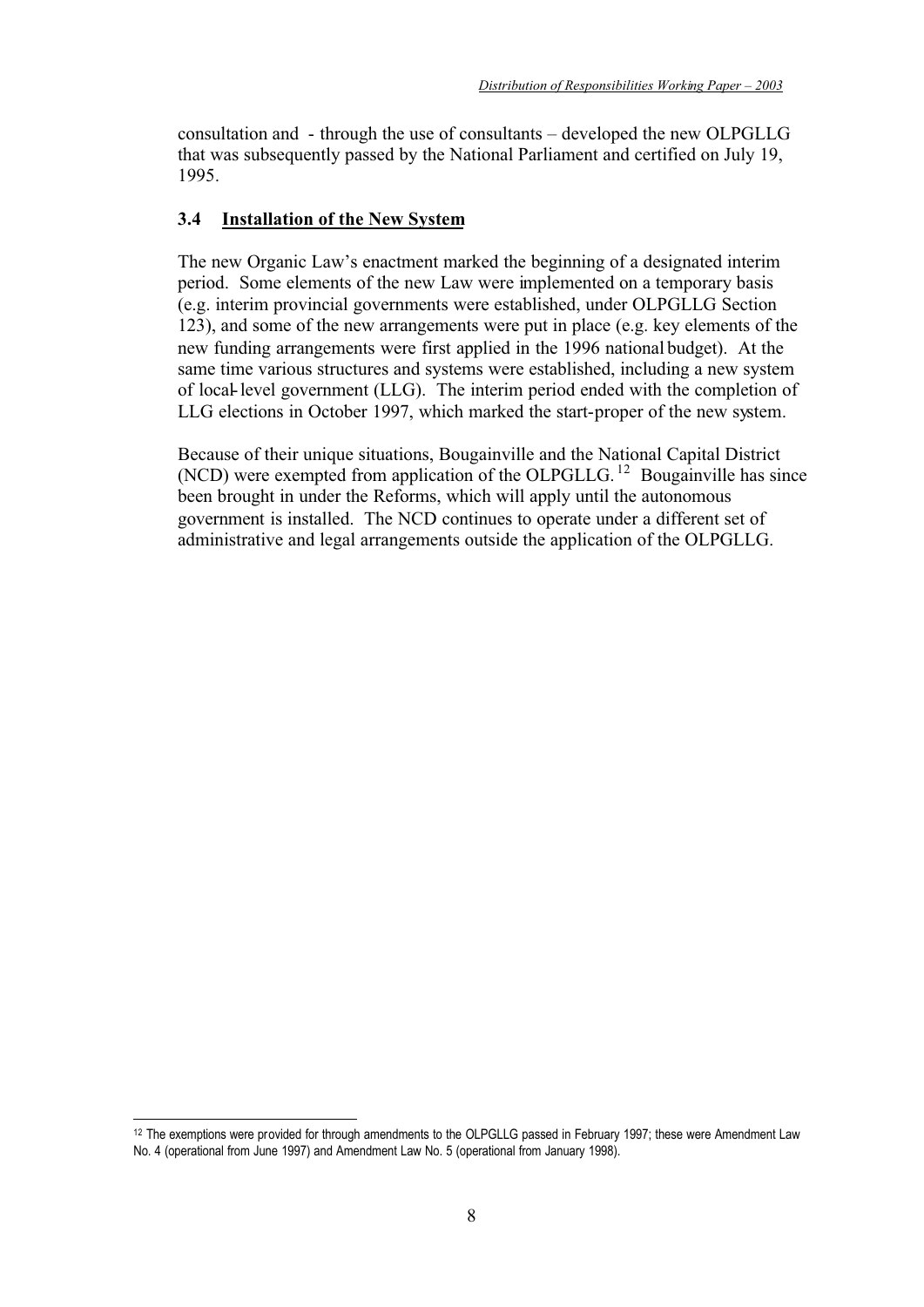# **4. INTENT OF THE REFORMS: AN OUTLINE**

# **4.1 Introduction: We Can't be Sure of Precise Intent**

As noted in the Introduction, we had some difficulty coming to a definitive understanding of precisely what the intentions of the Reforms were at the time the first elements were implemented as part of the 1996 budget. The broad thrust is clear enough from the Bi-Partisan Committee and CRC Reports, and the major elements are outlined in the OLPGLLG. There are also several other documents – mostly produced after the first implementation – that consider the Reforms' goals in a general way and describe structures and system elements.<sup>13</sup> However there is scant detail and, as a result, significant 'grey areas' in relation to –

- ? the specific desired outcomes (e.g. in relation to the distribution of responsibilities between different levels of government and administration);
- ? how the various structural and other system elements were intended to interact – strategically and operationally - to achieve the Reform goals; and
- ? the approach and timing of implementation, and specific milestones.

We've not found significant discussion of these matters in any of the documents produced at the time. A number of people we consulted suggest that implementation was done in something of a rush and caught many national agencies and provinces unprepared.

In fact, there is some evidence that the entire design and development process was somewhat rushed. Others have noted that in many instances it's not clear what the intentions of the architects of the Reforms were,  $14$  and that the work of the CRC, on which the formulation of the OLPGLLG was based, was not the subject of a public report.<sup>15</sup> There is also some issue as to how closely the CRC's formulation of the OLPGLLG followed the recommendations of the Bi-Partisan Committee.<sup>16</sup>

<sup>13</sup> For example, various brochures produced in 1996 by the National Information Service of the Department of Prime Minister and NEC, such as "Summary of the Institutional Structure of the Administrative System of Provincial Governments and Local Level Governments", "Summary of the Provincial Treasury", & "Constitutional Supervision, Control and Accountability".

<sup>14</sup> See: (a) "Background Paper on Provincial Financial Management & Accountability Systems - Draft" a report prepared for the NEFC RIGFA, 2002, which at page 3 notes that there are several amendments to the OLPGLLG required but that these are subject to debate because the actual intention is unclear. (b) op. cit. "A Report on the Provincial Government Reforms: Issues and Challenges" (1997) which at page 4, notes the lack of definitive purpose statements.

<sup>15</sup> op. cit. "A Report on the Provincial Government Reforms: Issues and Challenges" (1997), page 4.

<sup>&</sup>lt;sup>16</sup> This issue, and the nature of the CRC outputs in general were raised a number of times in our consultations with people involved and observers at the time. In addition, in his presentation at the NEFC seminar held in Port Moresby in November 2002, the acting Deputy Secretary of the Department of Provincial and Local Government Affairs, said that the CRC appeared to have changed the Committee's recommendation without providing documented justification. This, he said, had led to 'gaps' in the paper trail and in understanding. He also said that some of the OLPGLLG appeared to be the result of "last minute crisis management".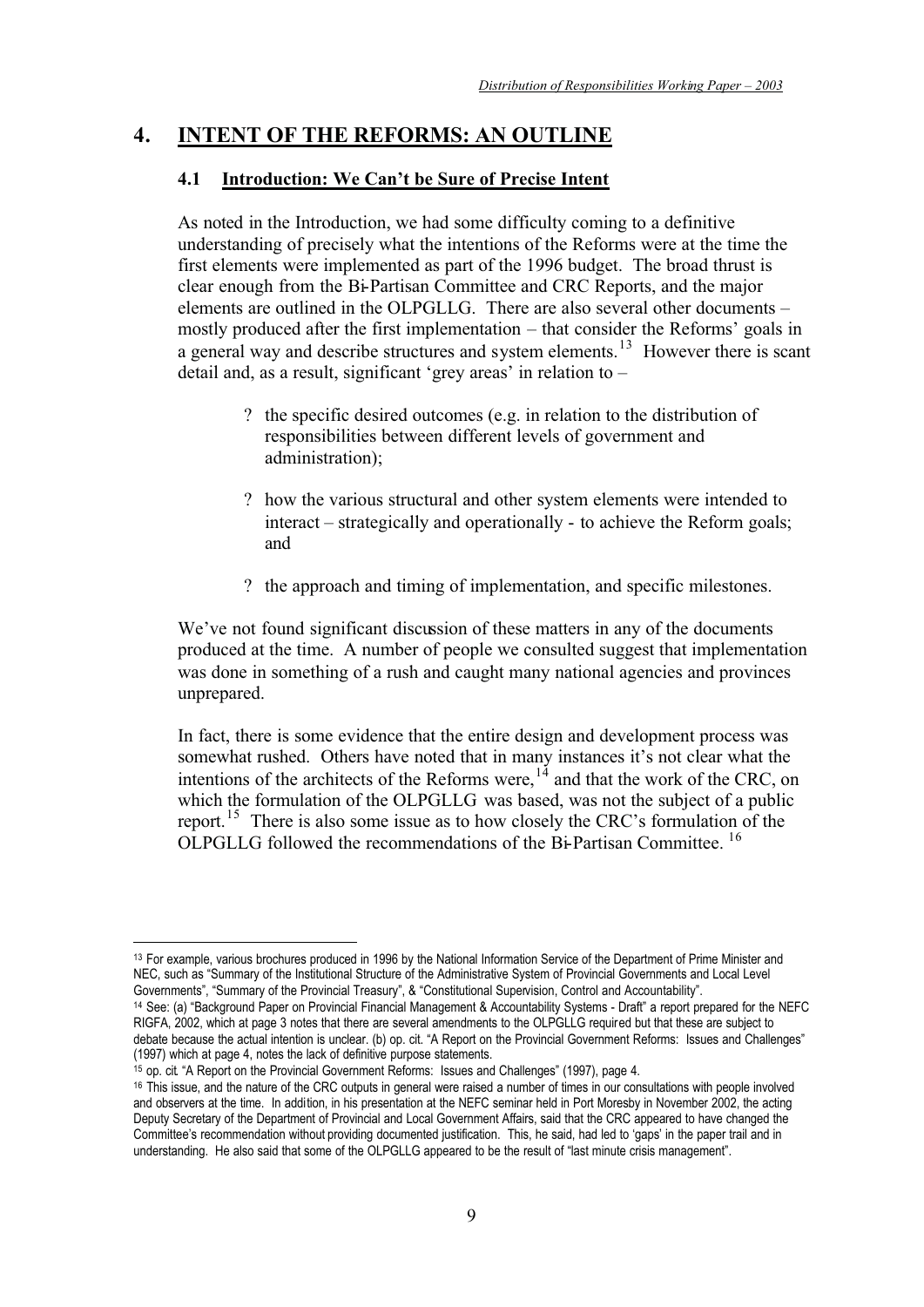The body established to co-ordinate the reform process is the National Monitoring Authority (NMA).<sup>17</sup> A NMA draft Handbook notes the existence of "inconsistencies"<sup>18</sup> in the OLPGLLG and that when the Law came into effect in 1995 "….. *there were some imperfections and even contradictions within the Law itself*".<sup>19</sup> The Handbook notes that there had been several amendments to the Law and that more were expected. In fact by January 1998 there had been seven sets of amendments, $^{20}$  and more are required.

Returning to implementation, we've found no evidence of any implementation planning done before the first implementation of the Reforms. It appears that it was not until after the first transfer of responsibilities took place as part of the 1996 national budget did the need for proper strategic and implementation planning become recognized. As discussed later, this was probably in response to the problems that arose with the first set of transfers. During 1996 the NMA and others did outline a more strategic approach to implementation though, for reasons discussed in the next chapter, this has never been applied.

Given the above, we can't - and don't - claim to understand the precise intentions of the architects of the Reforms, or of those initially charged with implementation, at the time the Organic Law was passed or when the Reforms were first implemented. What we've sought to do is lay out what we do know about the aims and main design elements in order that this can serve as a frame of reference for discussion and analysis.

#### **4.2 Aims of the Provincial Government Reforms**

According to the NMA draft Handbook, $^{21}$  the perceived problems that the Reforms sought to address related to –

- Goods and services not reaching the people, particularly in rural areas.
- Government services concentrated in provincial centres, forcing people to travel too far.
- Politicians and public servants based in capitals and isolated from rural populations.
- Weak community and local-level government decision-making power.
- Misuse and uneven distribution of public funds.

<sup>17</sup> Established under OLPGLLG Section (110), the Authority is formally called the Provincial and Local-level Service Monitoring Authority.

<sup>18&</sup>quot;Handbook on the Roles & Responsibilities of Different Levels of Government under the Reforms: Volume 1, Understanding & Managing the New Roles & Responsibilities" National Monitoring Authority, March 1998, Corrigendum. 19 ibid. pp. 1-2.

<sup>20</sup> See "Organic Law on Provincial Government and Local Level Government" (as amended January 1998).

<sup>21</sup> Summarized from op. cit. NMA draft Handbook, Volume 1, (1998), page 2.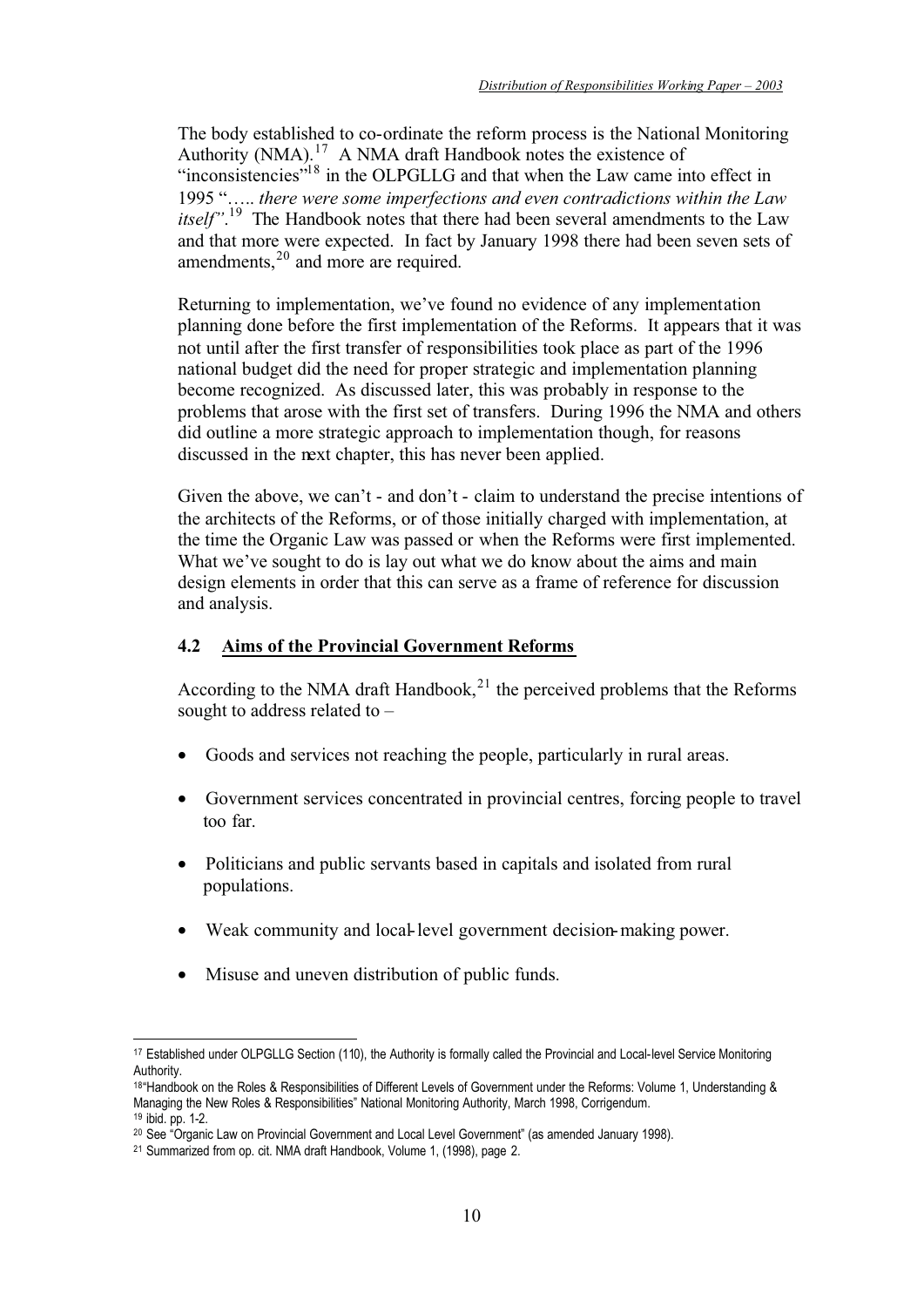The draft Handbook notes the stated  $\text{aims}^{22}$  of the Reforms as being to -

- Improve the delivery of services, particularly in rural areas.
- Decrease the number of elected politicians.
- Increase participation in government at the community and local levels.
- Decentralize powers and responsibilities to local levels.
- Increase funding to local governments.
- Relocate public servants from urban centres to districts and outstations.
- Reduce misuse and mismanagement of funds.

#### **4.3 Policy-Making & Political Structure**

#### **4.3.1 Elections at Two Levels**

Previously elections were held at three levels of government. To reduce the number of elected politicians, separate elections for provincial governments were done away with and there are now two levels of elected politician:  $^{23}$ 

- ? at national-level, for 89 open electorate members, and 20 provincial members<sup>24</sup> representing the 20 provincial electorates (i.e. one from each of the 19 provinces and one from NCD); and
- ? LLG councillors elected from wards.

#### **4.3.2 Formation of Provincial & Local-level Governments**

The elected members of provincial governments are the province's national Members of Parliament (MPs) and the heads of LLGs. The elected Member representing the provincial electorate becomes the Governor - unless that Member assumes another office in the National Parliament.<sup>25</sup> The Governor chairs the Provincial Assembly. The Assembly is made up of national MPs from the province, LLG heads, a representative of urban LLGs in the province and specified community representatives.<sup>26</sup> The local government and community representation in the Assembly was probably seen as a way of increasing their participation in government.

Some boundaries were redrawn to make district and local-level area boundaries coincide with the open electorate boundaries. There are to be no more than three rural LLGs and one urban LLG in each electorate, except

<sup>22</sup> Ibid, page 2. In fact, these are really more a mixture of objectives and strategies, but we have used the Handbook's terminology for consistency and ease of reference.

<sup>&</sup>lt;sup>23</sup> Op. cit. CRC Report (1995). The CRC noted that the cost of maintaining the provincial government system was some K17.5 M/year – which, from the context, we've taken to refer to the cost of provincial politicians salaries and allowances. The CRC report notes savings that would result from removal. There are no estimates of any additional costs of the new system. Page 9. 24 Known under the previous system as the 'Regional Members'.

<sup>25</sup> See OLPGLLG Section (19).

 $26$  See OLPGLLG Section 10 (3). The 'community representatives' may include paramount chiefs from a province (where the chieftaincy system exists and is accepted), one women representative, and up to three other members the Assembly may appoint, from time to time.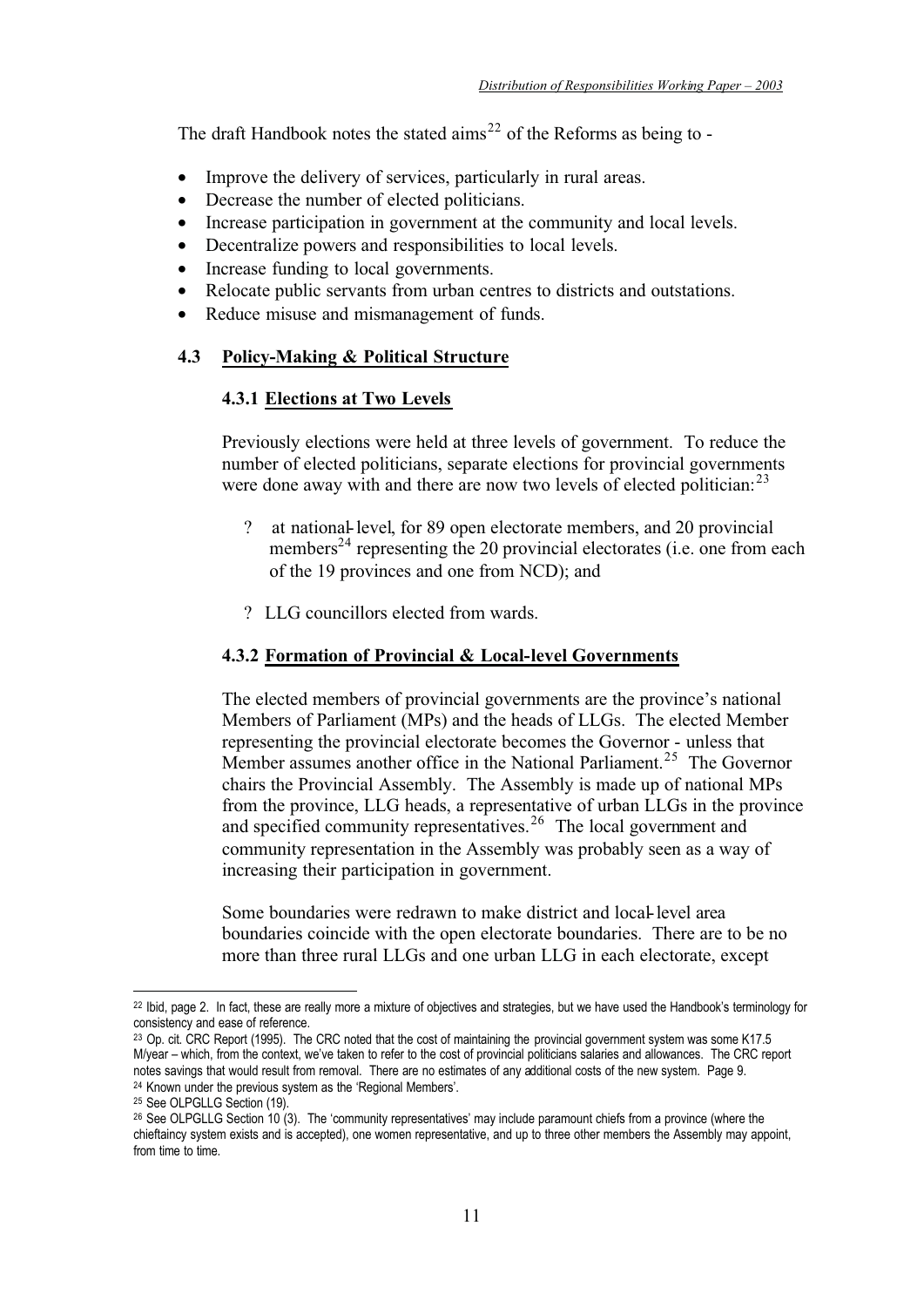where special circumstances can be demonstrated and National Executive Council (NEC) authorizes additional LLGs.<sup>27</sup> Each LLG is made up of wards. In 1997, 284 LLGs (260 rural and 24 urban) were officially proclaimed and there were 5,747 wards.<sup>28</sup> Additional LLGs have since been proclaimed and, as of mid-2002, there were 296 LLGs (270 rural and 26 urban), and 5,873 wards. The number of wards varies a great deal from LLG to LLG depending on area and population, and ranges from as few as four to as many as 40.

Each ward elects a councillor to represent it on the LLG Assembly. The LLG Assembly is comprised of each ward councillor and prescribed community representatives. In most provinces the Assembly elects one of their number as the head, who then becomes the LLG's member in the Provincial Assembly. The exception is Manus Province where LLG Presidents are directed elected.

Provincial governments no longer have ministries as such. The work of the Assembly is done through committees, each of which has a specific task or area of focus.29 The number and work of committees established in different provinces varies from province to province, though typically provincial governments have committees on finance, law and order, health and education. <sup>30</sup>

The executive arm of the provincial government is the Provincial Executive Council (PEC), which is made up of the Governor, Deputy Governor and the chairperson of each of the Assembly permanent committees.

#### **4.3.3 Four-Tier Decision-Making Hierarchy**

One of the Assembly Committees that is common to all provincial governments is the Joint Provincial Planning and Budget Priorities Committee (JPPBPC) established under the new Organic Law.<sup>31</sup> Its role is to co-ordinate the overall planning process in the province and approve budgets.

A similar committee is established at district-level: $32$  the Joint District Planning and Budget Priority Committee (JDPBPC). The MP for the Open electorate chairs the JDPBPC, and membership includes LLG heads from the district/electorate, and up to three members appointed by the Open MP, in consultation with LLG heads. The JDPBPC oversees planning and controls budget allocation priorities for the district. In this sense it has a significant decision-making role and we've included in this section for that reason. In

<sup>27</sup> OLPGLLG Section (26).

<sup>&</sup>lt;sup>28</sup> Most of the LLGs were based on the local governments that existed previously. Of the 313 community -level governments under the previous system, 191 were reconstituted and others were merged. Just 21 entirely new LLGs were constituted. Source: Finance Instruction 2/97, Department of Finance, PNG, October 16, 1997.

<sup>29</sup> See OLPGLLG Sections (16A) and (25).

<sup>30</sup> Op. cit. NMA draft Handbook, Volume 1, (1998), page 9.

<sup>31</sup> OLPGLLG Section (25)(2).

<sup>32</sup> OLPGLLG Section (33A).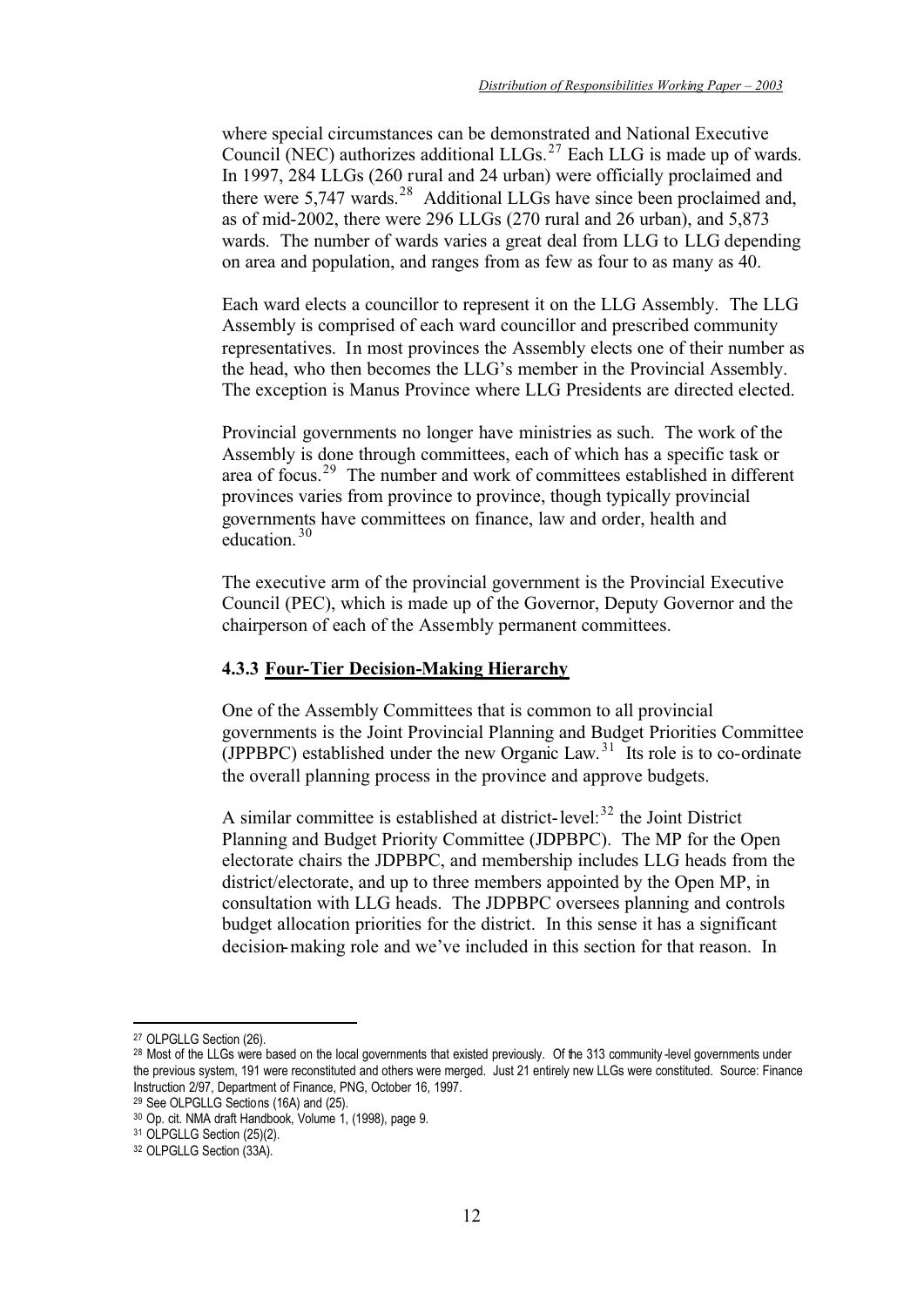effect, it changes the district-level from what would otherwise be an administrative-level to an additional (and fourth) political-level.  $33$ 

#### **4.4 Service-Delivery**

#### **4.4.1 Provincial & Local-level Administrative System**

The Reforms established a new provincial and local-level administrative system consisting of administrative institutions  $34$  and staff.  $35$ 

Each province, and each district within each province, has its own administrative headquarters.<sup>36</sup> In each province, a Provincial Administrator heads the Provincial Administration, and is the Chief Executive Officer (CEO) of the Provincial Government and the administrative head of the staff in the province. Among other things, the Provincial Administrator's duties are: <sup>37</sup>

- ? as CEO, to co-ordinate policy formulation, planning and implementation; and,
- ? as administrative head, to supervise and direct all staff assigned or otherwise employed, in accordance with the *Public Services (Management) Act 1995*. 38

District Administrator positions are also established.<sup>39</sup> The District Administrator follows the policy directives of the provincial government and reports to the Provincial Administrator. Duties are similar to those of the Provincial Administrator and include, to:

- ? act as the administrative head of staff in the district;
- ? oversee development and implementation of district plans/budgets; and
- ? support LLGs in the district.

The unified, single public service is retained, but there are changes to the public service structure. There are three categories of public service personnel $1^{40}$ -

<sup>33</sup> It is not clear to us whether this was the original intention of the CRC or something that came about as an unintended consequence of some other change. Indeed it might be suggested that the fact that the OLPGLLG section under which the JDPBPC is established is (33A) indicates something of 're-think' may have taken place late in the process.

<sup>34</sup> OLPGLLG Section (72)(1) establishes this, and S (72)(2) specifies it constituent parts.

 $35$  See OLPGLLG Section (75) and Section (72)(2)(a).

<sup>36</sup> See OLPGLLG Section (72)(3).

<sup>&</sup>lt;sup>37</sup> The duties are more fully listed in the NMA draft Handbook, Volume 1, page 10, based on the specification contained in the OLPGLLG, sections (73) and (74).

<sup>38</sup> The Provincial Administrator is deemed Departmental Head for the purposes of the Public Services (Management) Act. See Special General Order 7A, July 19, 1996, Department of Personnel Management.

<sup>39</sup> See OLPGLLG Section (73) establishes these positions and Section (74) lays out the functions and responsibilities.

<sup>40</sup> See OLPGLLG Sections (75) & (76) for description of staffing arrangements, and Section (79) for general duties.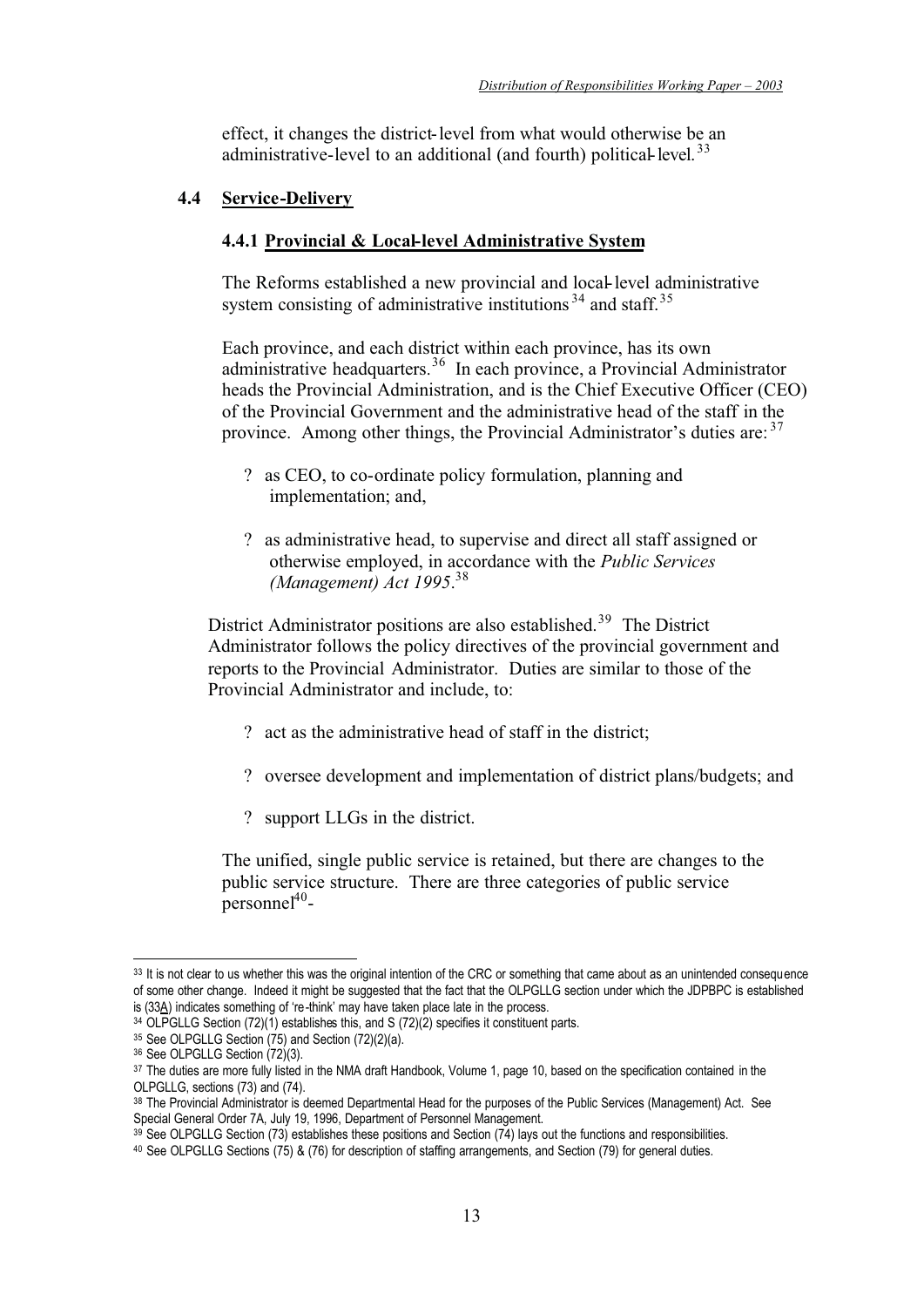- Assigned staff (i.e. officers whose functions have been identified for transfer, or national department officers who perform certain tasks within the province and district, or public servants who were in the province before the OLPGLLG).
- Transferred staff (i.e. have won their positions, or are transferred on the same level to a different location).
- Delegated staff (i.e. national department staff relocated to perform a function delegated to a province or district).

In addition, the Provincial Administrator may engage other persons.<sup>41</sup>

In line with the stated aims of improving service delivery to rural areas and relocating staff closer to rural people, the Reforms call for the transfer of personnel from the national and provincial levels, to the district and LLG levels, such that eventually the majority of public servants should be stationed within districts. A Department of Personnel Management (DPM) Special General Order issued in mid-1996 noted that no new positions could be created at provincial headquarter level (except for new/transferred functions), and required that the ratio of district staff to provincial headquarters staff be increased.<sup>42</sup>

#### **4.4.2 Contracting-out Service Delivery**

A key initiative of the Reforms – consistent with the *Medium Term Development Strategy*<sup>43</sup> - is the 'contracting out' of more services to reliable and effective partner organizations, such as churches, non-government organizations (NGO), community, youth and women's groups. This was seen as a way to both improve the quality of service delivery and reduce the public service salary bill.

The approach appears to be premised on the understanding that although governments at every level are responsible for ensuring that services are provided, not all services need be - or are best - provided by government. Under the Reforms, governments are required to make proper assessment of who is best able to provide any particular service in their area. Provincial governments, districts and LLGs are also given greater flexibility to engage the services of non-governmental partners.<sup>44</sup>

<sup>41</sup> See OLPGLLG Section (78).

<sup>42</sup> See Department of Personnel Management, Special General Order 7A, July 1996, page 3. Also discussed in the NMA draft Handbook, Volume 2, (1998) pp. 49-52.

<sup>43 &</sup>quot;Medium Term Development Strategy: 1997 – 2002" National Planning Office, Government of Papua New Guinea, 1996. 44 This is discussed in the NMA draft Handbook, Volume 1, (1998). Chapter 8 lays out the steps in promoting 'partnerships' with community organizations and establishing contracts for service delivery.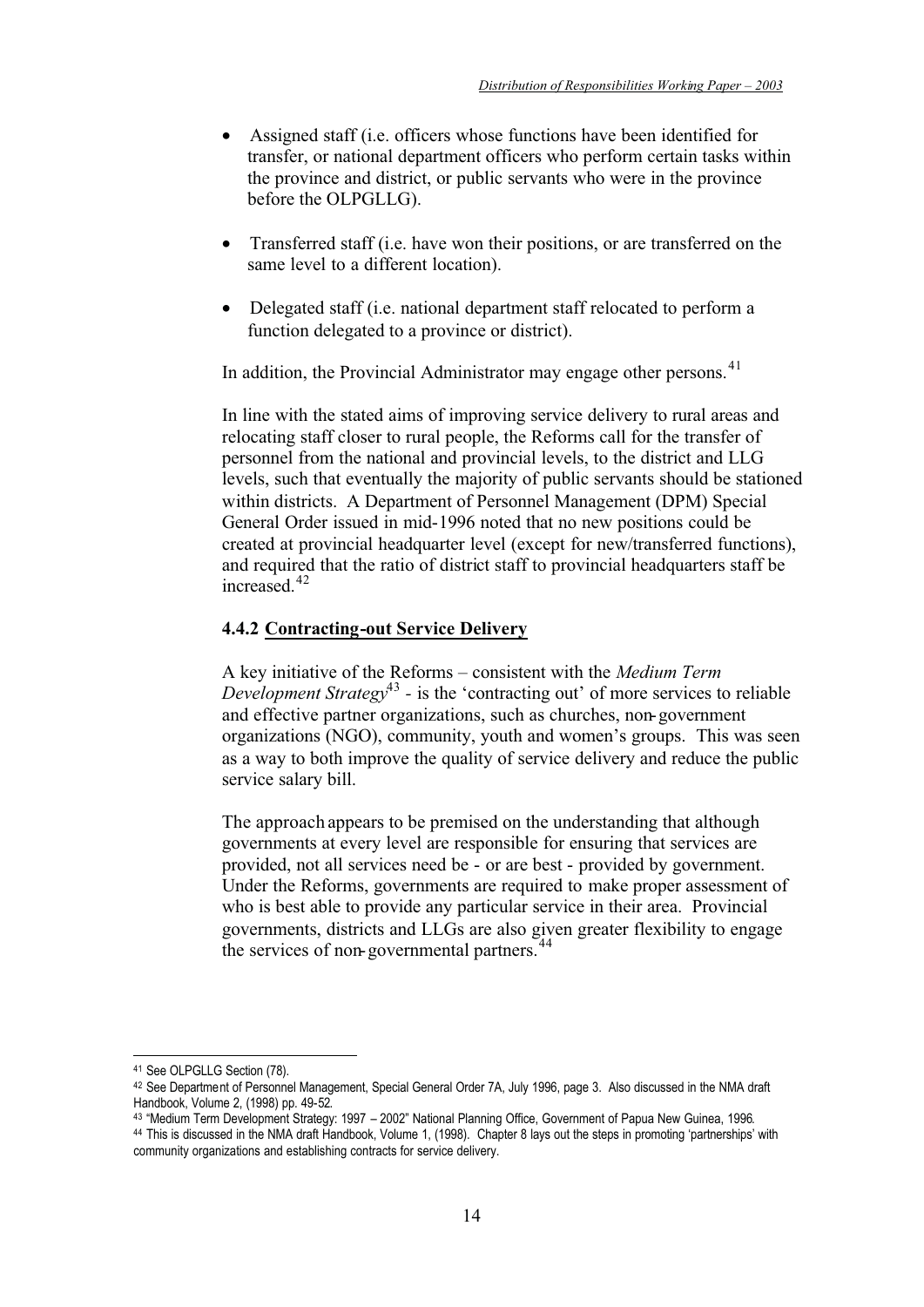#### **4.5 National-level Agencies Support**

Under the Reforms the role of national line agencies is focused on policy development and providing advisory and institutional strengthening support to provinces. A number of central agencies were seen as having particular roles in the initial implementation of the Reforms, as well as in supporting on-going operation in provinces. These included the Departments of Finance, Personnel Management, Provincial and Local Government Affairs, and Attorney General.<sup>45</sup>

The Reforms also call for the establishment of new institutions, and the modification and extension of some existing national-level organizations in support of the Reforms.

#### **4.5.1 Co-ordination**

As noted earlier, overall responsibility for the co-ordination of the implementation and monitoring of the Reforms is vested in the National Monitoring Authority (NMA). The NMA is established under the Organic Law, <sup>46</sup> within the Department of Provincial and Local Government Affairs (DPLGA). Membership is drawn from the public sector and civil society. <sup>47</sup> The key central agencies are represented. The NMA chair is the Secretary, DPLGA 48 and the Department provides the NMA Secretariat. The Organic Law<sup>49</sup> notes that an Act of the National Parliament may make provisions for the NMA. No such Act has yet been enacted.

#### **4.5.2 Accountability & Performance Monitoring**

A stated aim of the Reforms is greater accountability and better control of funds. In line with this aim, the Reforms call for the establishment of Provincial and District Treasuries, Provincial Audit Units and Provincial Inspectorates. The last having a broader monitoring role as well.

• A Provincial and District Treasury is established in each province under the Organic Law50 and the *Public Finances (Management) Act 1995*, as an extended service of the Department of Finance. The Finance Secretary appoints and oversees the Treasurer, whose role is to ensure that public monies are managed and released according to the law. This was thought to provide some independence from politicians.<sup>51</sup>

<sup>45</sup> The names of various national departments change from time to time. Nonetheless, their identity should be clear enough. 46 OLPGLLG Section (110). Membership is described in OLPGLLG Section (110)(2) & functions in S (110)(4). Re. functions see also NMA Handbook, Volume 1, (1998), pp. 6 & 7.

<sup>47</sup> As per OLPGLLG Section (110), a representative of the Chairman of the Teaching Services Commission, Director of the National Training Council, and up to three non-public servants appointed by the NEC.

<sup>48</sup> As we understand it the Department is still called the Department of Provincial and Local Government Affairs, although the Ministry's name was changed to Inter-government Relations when the Somare-Marat Government took office after the National Elections in 2002.

<sup>49</sup> OLPGLLG Section (110)(5).

<sup>50</sup> OLPGLLG Section (112).

<sup>51</sup> Noted in NMA draft Handbook, Volume 1, (1998), page 47.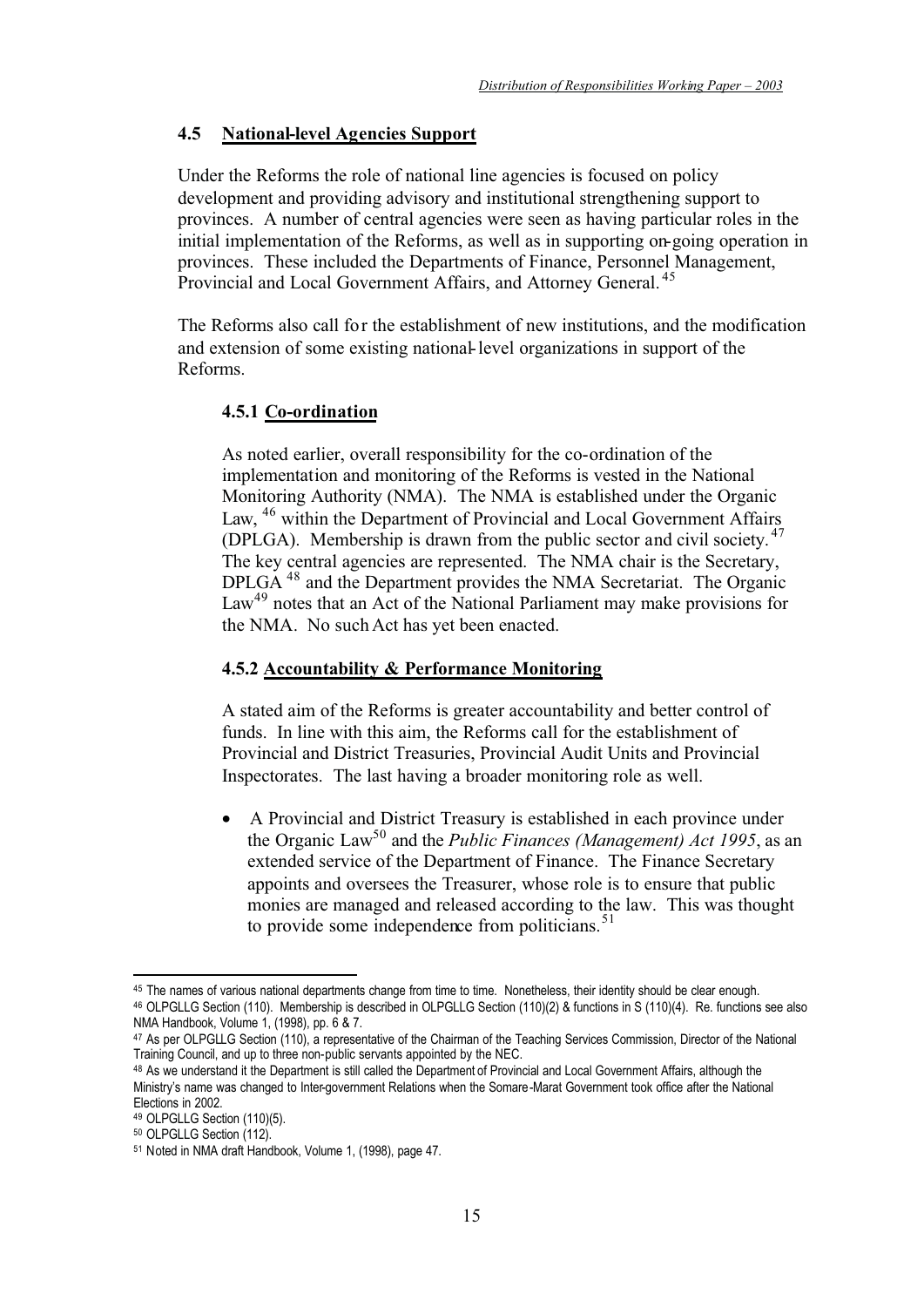- The Organic Law<sup>52</sup> calls on the Auditor-General to establish a Provincial Audit service in each province, in accordance with the *Audit Act 1989*. The head of the Service in each province is the Provincial Auditor who is appointed by the Auditor-General. The Provincial Audit service is to maintain an effective and efficient audit service within the province. Among other things, it is to annually audit the accounts of the provincial government and all LLGs in the province.
- As per the Organic Law, the NMA is to establish an Inspectorate in each province to monitor the (financial and other) performance of provincial and district administrations.<sup>53</sup> The main function of the Inspectorate is to determine how well provincial and district administrations are performing.

#### **4.5.3 Administration & Planning**

- The Organic Law<sup>54</sup> calls for the Public Services Commission to establish and administer a Provincial and Local-level Administrative Appeal System as a further administrative control mechanism. The Law requires that an Act of Parliament prescribe all matters relating to such a System. No such Act has yet been enacted.
- To support planning at provincial and local levels, the Organic Law<sup>55</sup> calls on the Department responsible for planning and the National Statistical Office to establish an extended service in each province. The role of this service is to establish and maintain an effective and efficient provincial and local-level planning and data system. The Law requires that an Act of the National Parliament prescribe details of the system. No such Act has yet been enacted.

#### **4.5.4 Inter-Government Relations**

- Establishment of a NEFC is called for in the Constitution and it is established under the OLPGLLG.<sup>56</sup> Broadly, the NEFC's role is to assess and monitor the economic and fiscal policies of the National Government, provincial governments and LLGs, provide policy advice to the National Government, and make recommendation on financial arrangements and the allocation of grants. In accordance with the Organic Law, the *National Economic and Fiscal Commission Act 1996*, has been enacted.
- The Organic Law calls for the establishment of a Mediation and Arbitration Tribunal to consider disputes between different levels of government, and between governments at the same level. An Act of

<sup>52</sup> OLPGLLG Section (113).

<sup>53</sup> OLPGLLG Section 110(3).

<sup>54</sup> OLPGLLG Section (111).

<sup>55</sup> OLPGLLG Section (106).

<sup>56</sup> Respectively, The PNG Constitution Section (187)(H) and OLPGLLG Section (117).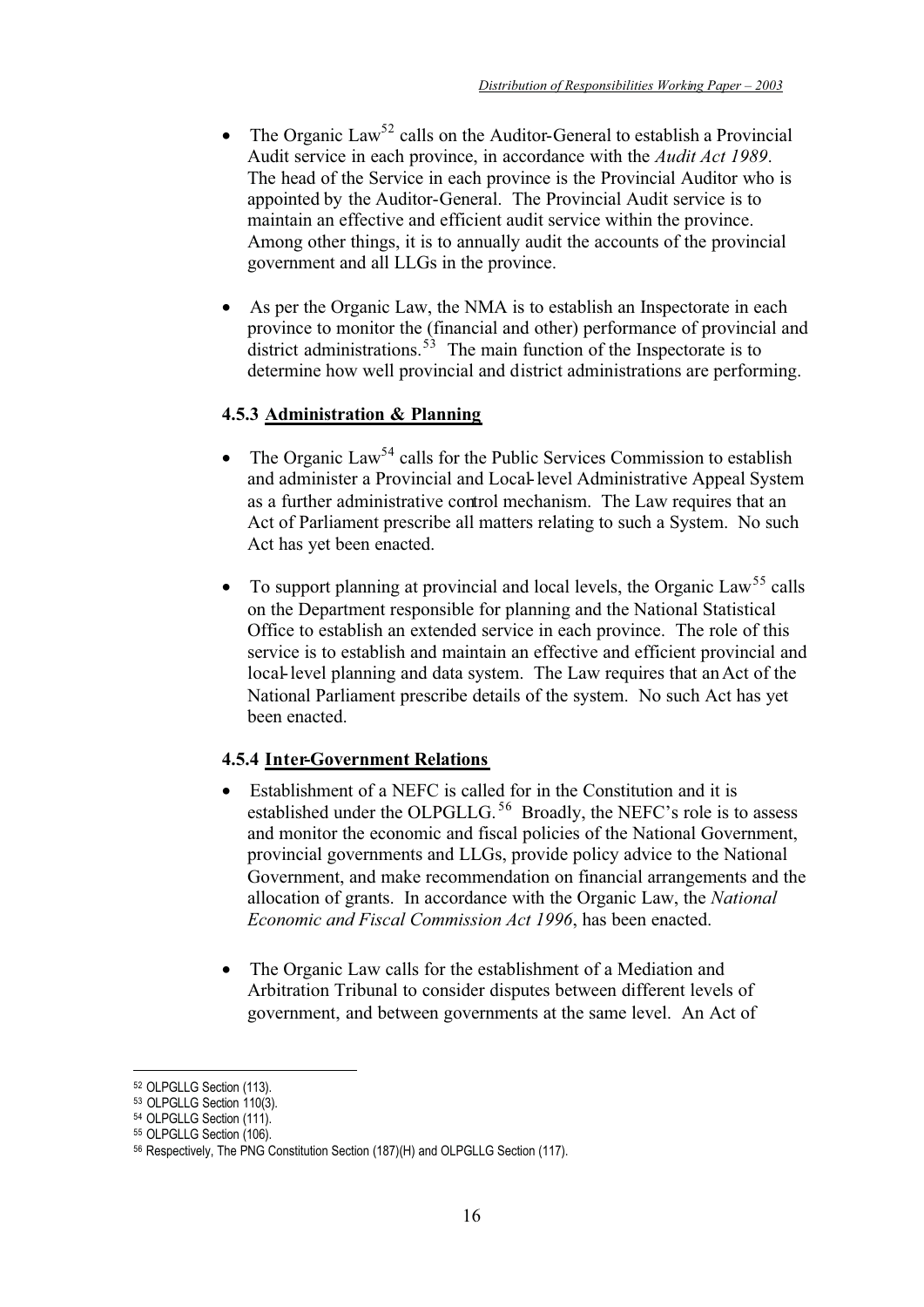Parliament is to make provision for the composition, powers, functions and responsibilities of the Tribunal. No such Act has yet been enacted.

#### **4.6 Assignment of Responsibilities**

#### **4.6.1 Broad Thrust of the Reforms**

Review of a range of documents, together with stakeholder consultations suggest that, at the core, the Reforms are about maintaining National Government law-making and policy powers, and bringing about greater 'decentralization' of administrative and implementation responsibilities to lower levels of government and administration.

The OLPGLLG defines the respective legislative powers of the three levels of government. It specifies the law-making powers of provincial governments and LLGs, $57$  with any power not specified remaining with the National Government.<sup>58</sup> Provincial and local-level governments can pass legislation in their respective areas, to the extent that such legislation is not inconsistent with national laws.59 The National Parliament can pass legislation in the areas specified for provincial and local-level governments only if in the national interest and, in most cases, only after consultation with the provincial government or LLG concerned.<sup>60</sup> The new Organic Law does away with the provision for principally provincial legislative competence in some areas that existed under the original 1977 Organic Law.<sup>61</sup>

Some functions of national importance (e.g. defence, foreign affairs) remain with the National Government and are administered at a national-level by the appropriate national department. However, under the Reforms, national departments are not to have an implementation role at the local-level. The programme implementation and service delivery role of provincial and local level governments is to be strengthened and, as noted above, the main role of national departments becomes to formulate policy, monitor performance, and provide advice and institutional strengthening support to provinces.

Provincial governments' service delivery responsibilities are implemented through provincial administrations. District administrations are part of provincial administrations and have a fundamental role in implementation of provincial responsibilities. They also form the main link to the LLG political structure and are responsible for supporting LLGs in the district and for ensuring implementation of LLG functions – whether directly or through partner organizations.

<sup>57</sup> OLPGLLG Sections (42) and (44), respectively.

<sup>58</sup> OLPGLLG Section (41)(1).

<sup>59</sup> OLPGLLG (Section (41)(6).

 $60$  OLPGLLG S(41)(2). The exceptions relate to emergencies and matters of urgent national importance  $-$  Section (41)(4). In the latter, the National Minister responsible for provincial and local government matters is to advise the government concerned as soon as practicable of the National Act and the reason for its urgency – Section (41)(5).

<sup>61</sup> It might be argued that as the National Parliament can pass legislation in the provincial government and LLG specified areas, in effect, all provincial and LLG powers might be seen to be "concurrent".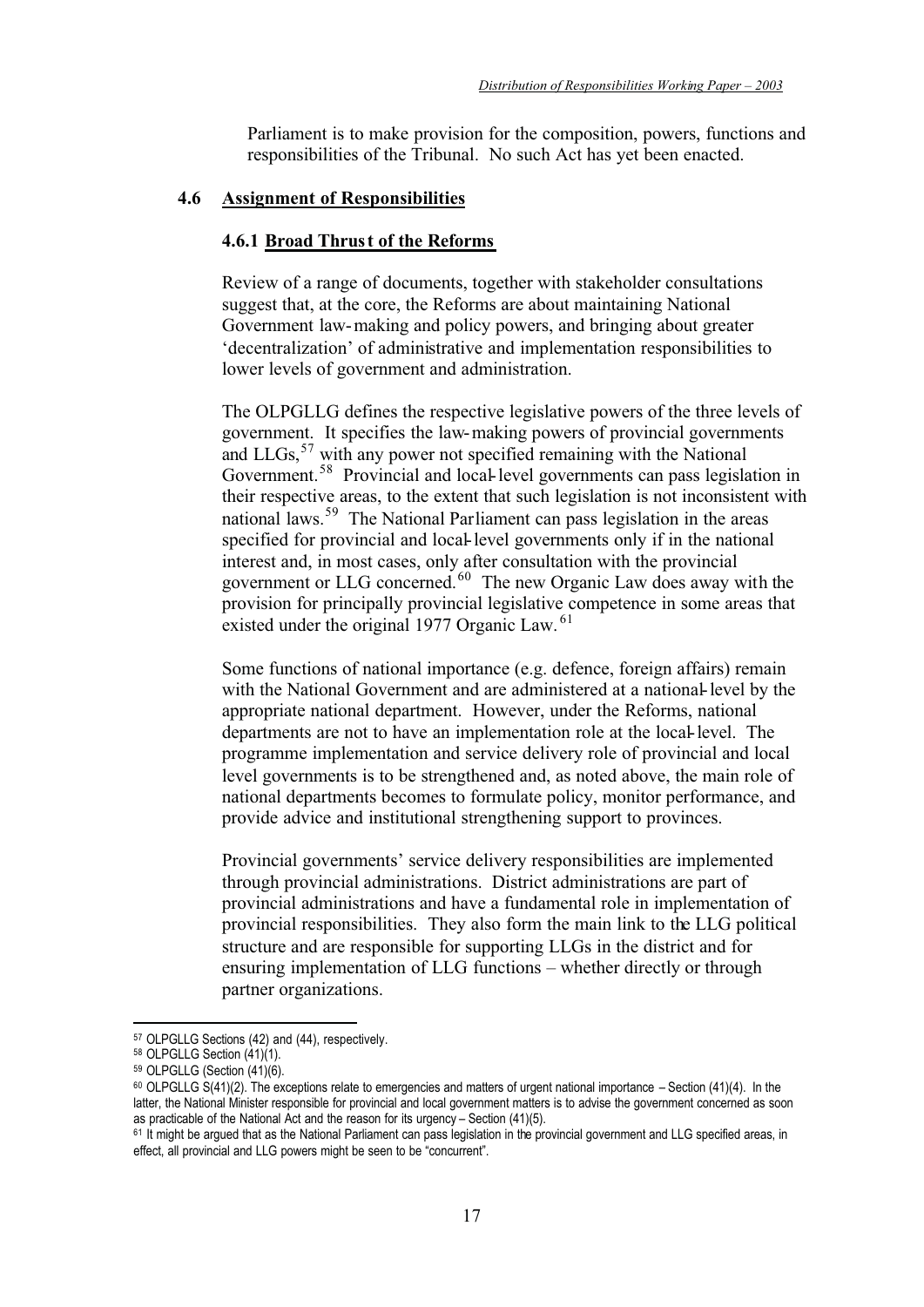So, based on our interpretation, to bring about the kind of responsibility distribution desired, the Reforms require responsibility transfers - particularly of operational responsibilities from national departments to provincial and local levels. This is to be accompanied by increased funding through formulabased grants to provinces (the basis of funding is discussed in section 4.7). Coincident with the greater responsibilities and funding for provinces, there is also to be reduced funding to the national agencies from which the functions are transferred.

### **4.6.2 Responsibility Transfers: Provisions of the OLPGLLG**

The OLPGLLG contains various provisions for the definition of responsibilities at different levels of government and administration.

(a) Law-Making Powers Specified in the Law.

As noted above, the OLPGLLG specifies the law-making powers of the three levels of government. Having specified these in the first instance, any change is difficult and requires the full set of measures coincident with changing any Organic Law. This makes the original specification of particular importance.

In this regard, other commentators have noted that the rationale for providing certain legislative powers to certain levels is not clear. For instance, relating to the need to have local government legislation covering the provision of water and electricity, and what such legislation might cover given national legislation in these areas.<sup>62</sup> During our sectoral consultations we also became aware of potential for legislative overlap and confusion in the areas of forestry and fisheries, both areas in which provincial governments can enact legislation and for which there is national legislation.<sup>63</sup> There is also potential for legislative overlap between provincial governments and LLGs;<sup>64</sup> for instance, in the provincial government area of *community, urban and rural development* [OLPGLLG Section  $(42)(i)$ ] as compared with the LLG area of *improvement of villages, towns, cities and communities* [OLPGLLG Section  $(44)(i)$ ].

Proposals to amend the Organic Law to remove areas of duplication in the functions assigned to the local and provincial levels have been

<sup>62</sup> See: "Provincial Government and Local-level Government Reforms - Strengths and Weaknesses in the Law and its Application", a paper presented by the acting Deputy Secretary of the Department of Provincial and Local Government Affairs at the Second Annual Legal Officers Conference, October, 2002, Port Moresby, pp 1 -2. The paper also queries the need to have provincial governments legislate in the areas of primary, secondary, technical and vocational education when there is adequate national legislation in these areas, or provincial laws on commissions of enquiry and registration of vehicles.

<sup>63</sup> For both areas provincial government can pass laws under the OLPGLLG (Forestry, Section 42(s) and Fisheries, Section 42(s)), and there is national legislation (the National Forestry Act, 1991 and the Fisheries Management Act, 1998)

<sup>64</sup> Op. cit. "Provincial Government and Local-level Government Reforms – Strengths and Weaknesses in the Law and its Application" (2002), page 1, suggests this might lead to confusion in relation to what each level of government should and should not deal with.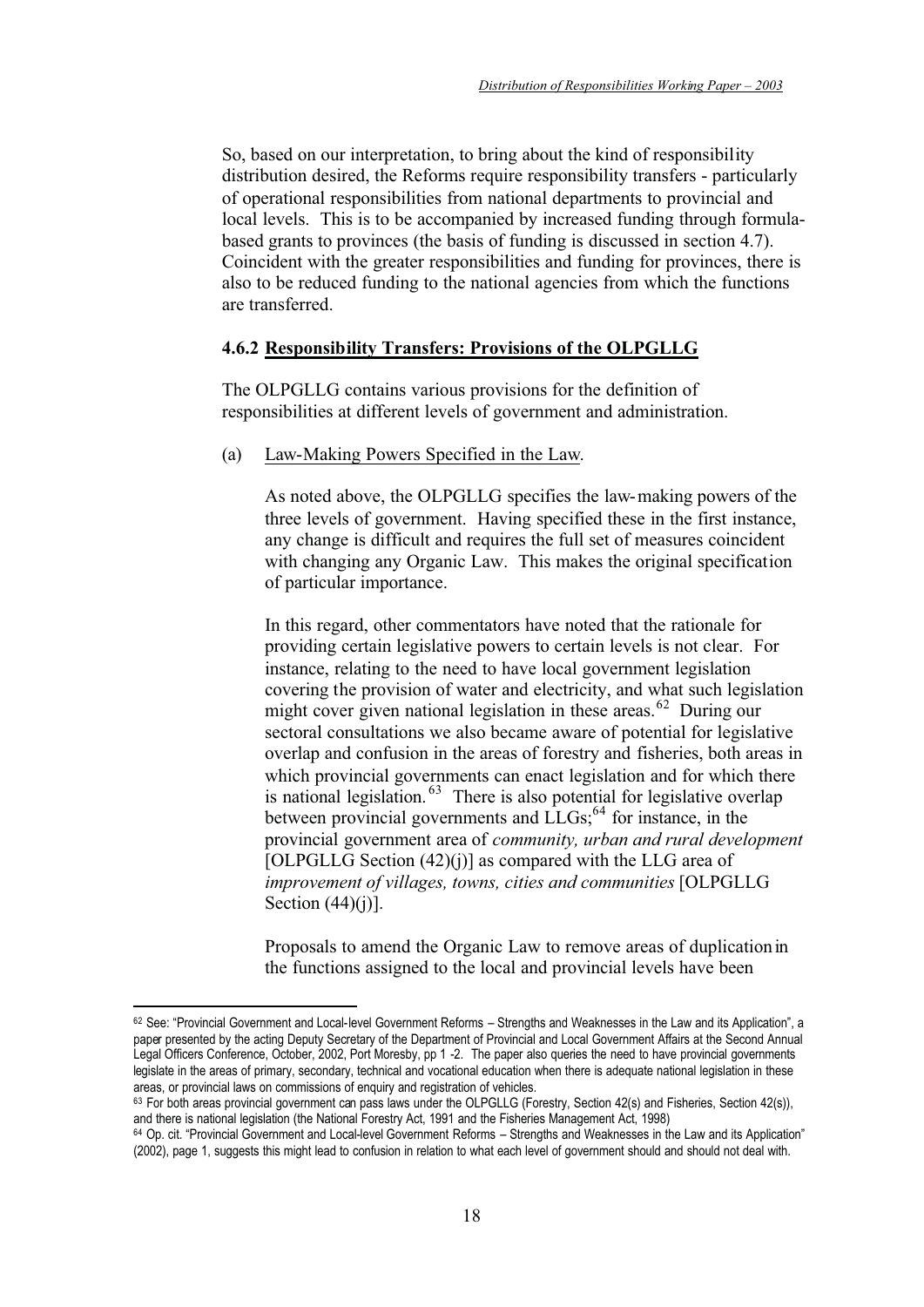considered for some time. We understand that the current Minister for Inter-government Relations is intending to make a range of Organic Law amendments<sup>65</sup>

#### (b) Delegation of Powers & Functions

The Organic Law provides for delegation of powers and functions between different levels of government.<sup>66</sup> The National Government may delegate almost<sup>67</sup> any of its legislative or other powers or functions to a provincial government or LLG. Similarly, a provincial government may delegate to the National Government or to a LLG, through a provincial law, and a LLG may delegate its powers and functions to the National Government or a provincial government, through a LLG law.

In practice, not all powers relating to any particular function need be delegated. For instance, legislative power can remain with the National Government, and implementation can be delegated to a provincial or local government. Such arrangements are not permanent and the provision for the exercise of the delegated power can be made temporary or can be withdrawn.

The Organic Law requires that an Act of Parliament make provision for delegation from the National Government to provincial governments and LLGs. This requirement has been met. Section (17) of the *Provincial Government Administration Act* (1997) and Section (39) of the *Locallevel Government Administration Act* (1997), make provision for delegation. However in neither case do the Acts provide guidance as to what the delegated functions are, or should be.

#### (c) Administrative Functions of Provincial & Local-level Governments

The OLPGLLG calls for the principal administrative functions of provincial governments and LLGs to be provided for in Acts of Parliament.<sup>68</sup> These requirements have now been met. Section (16) of the *Provincial Government Administration Act* (1997) lays out the principal administrative functions of provincial governments, and Section (38) of the *Local-level Government Administration Act* (1997), the principal administrative functions of LLGs. In both, the description is at the broadest level only.

<sup>65</sup> Ibid. page 8.

<sup>66</sup> OLPGLLG S(50).

 $67$  The exceptions are judicial powers and functions, and matters affecting Section (209) of the Constitution – Parliamentary Responsibility.

<sup>68</sup> OLPGLLG Sections (43) and (45) re. Provincial Governments and LLG, respectively.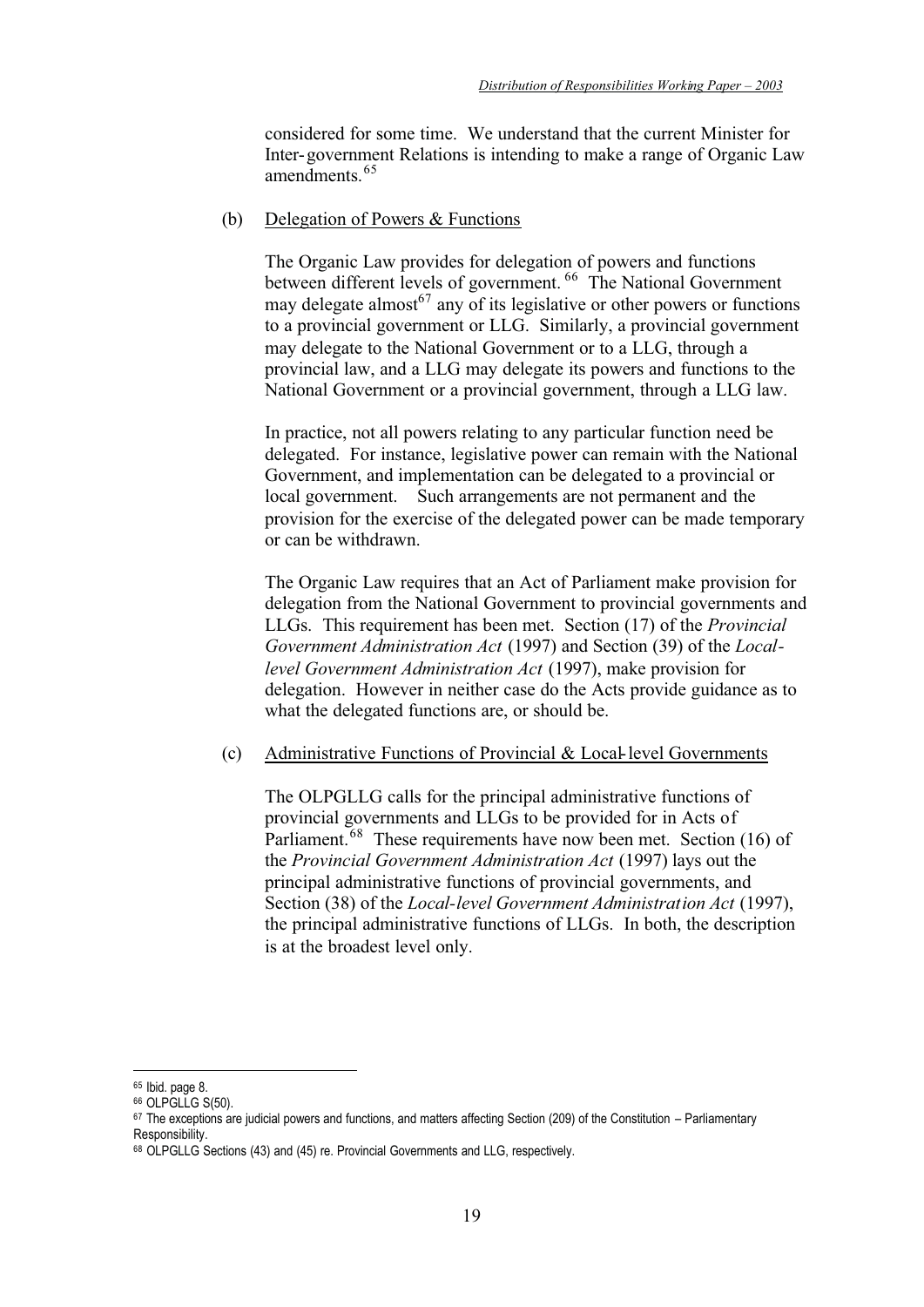(d) National Government Functions in Provinces.

The Provincial Administrator and District Administrators head the extended services of national departments established in provinces and districts to carry out national government functions under the Reforms.<sup>69</sup> The role of each national department with an extended service in a province is to provide policy advice and support (planning, professional services, research, training, capacity-building) to the Provincial Administrators and District Administrators. The Organic Law requires that an Act of Parliament make provision for the details of administrative arrangements, and the respective split of functions and responsibilities between the national agencies and the Provincial and District Administrators.<sup>70</sup> No such Act has yet been passed.

# **4.6.3 Bringing About a Desired Distribution of Responsibilities**

There would appear to be various mechanisms available to bring about a particular distribution of responsibilities across various levels of government and administration. The appropriate 'mix' of mechanisms used would depend on the outcome desired and on the nature of the 'transfers' required to bring that about.

We note that 'responsibilities' is an all-embracing term. It is used in a variety of ways that can sometimes lead to confusion. What we mean when we use the term is based on the premise that, in essence, what has to be defined is: who makes decisions, who implements and who pays. That is, responsibility  $for -$ 

- $\triangleright$  Formulating policy.
- $\triangleright$  Operations and implementation.
- > Resourcing.

In practice, there are many instances where these responsibilities are 'split' between levels; for instance, where legislative and policy power resides with one level of government, and implementation and resourcing with another, or where policy and operations are with one level, and funding is shared.

As discussed above, we lack the information and insights to discuss the precise intention of the Reforms. In chapter 5, we consider the implementation of the Reforms – that is, what mechanisms have been applied in practice and generally how things have been approached. As will be discussed, the approach taken has been a significant factor in shaping stakeholder understandings of the distribution of responsibilities.

<sup>&</sup>lt;sup>69</sup> OLPGLLG Section (80).

<sup>70</sup> OLPGLLG Section (80)(3).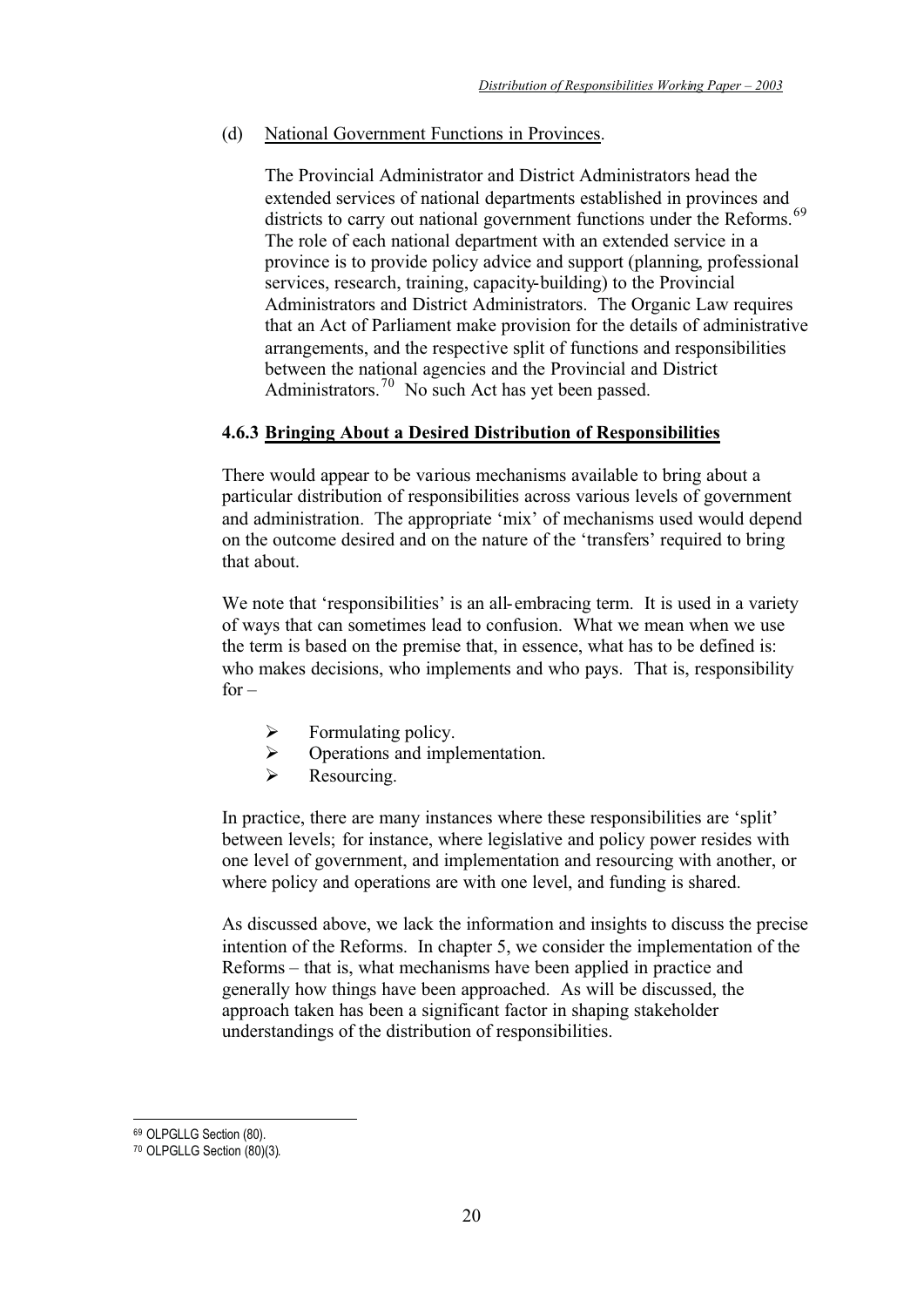### **4.7 New Funding Arrangements**

#### **4.7.1 National Grants to Provincial & Local Level Governments**

Of the many changes ushered in with the Reforms, changes to funding arrangements are amongst the most significant. Whereas previously funding for provinces was related to the cost of carrying out transferred and delegated functions, the Reforms *delinked* the level of funding from the cost of functions.

The OLPGLLG lays out the different types of intergovernmental funding transfers introduced, including a number of grants. Some of these grants are formula-based, others relate to personnel costs, and another is based on the value of exports from a province. The key point of difference from the earlier system is that the grants are not related directly to any specific function, or to the cost of carrying out functions. This was considered a fairer and more equitable system of funding than the previous. Under that system, the basis of calculating the Minimum Unconditional Grant (MUG) was the cost of carrying out functions at the time of transfer in the mid-70s.<sup>71</sup> A major criticism was that the arrangements had the effect of entrenching development levels, because those provinces that had higher service levels at the time of transfer, received more thereafter to maintain those services.<sup>72</sup>

Another significant change under the Reforms is that LLGs are to receive direct, 'guaranteed' formula-based funding from the National Government. This is in keeping with other significant changes at the LLG-level – including National Government's direct supervision, and the additional responsibilities of LLGs. The nature and impact of changes at the LLG-level are discussed at greater length later (see: chapter 8).

The OLPGLLG funding formulae specify annual minimum amounts for the grants. The variables are population,  $73$  land area and, for lowly-populated specified Maritime Provinces, effective sea area.<sup>74</sup> The land and sea area variables in the formulae were presumably to allow for the higher servicedelivery costs associated with a population spread over a large area.

The formulae allow various adjustments to be made to -

<sup>71</sup> See op. cit. Ghai & Regan (1992), Chapter 7, for a discussion of funding arrangements under the previous system, including a description of how these differed for Fully Financially Responsible (FFR) and non-FFR provinces; pp. 240 - 241.

<sup>72</sup> There were also some who considered the original calculations of costs incorrect. Op. cit. Ghai & Regan (1992), page 241. 73 (a) Op. cit. CRC Report (1993), page 4 - The first section of the report notes the inequity in per capita funding under the previous system, in that Manus province with a population of 33,000 "got millions" while Kimbe district with a 32,000 population "got only thousands", op. cit CRC Report (1993). (b) Op. cit. Ghai & Regan (1992), page 241, note the wide range of per capita funding for the base amounts under the previous system, ranging from K23.66/person in Eastern Highlands to K86.57/person in Manus province. They argue that, in fact, these figures did not necessarily represent the level of existing provincial services as was intended, but resulted, in part, from allocations in the 1976-77 fiscal year for special development projects. They suggest that the use of an average of costs over a period of years, rather than just one year, would have lessened this anomaly.

<sup>74</sup> As per Schedule (1) OLPGLLG – Maritime Provinces are Manus, New Ireland, East New Britain, West New Britain, Milne Bay and Bougainville. This part of the formula only applies to provinces that have a population of fewer than 100,000 – for which the 'effective sea area' is taken as 25,000 square kilometres.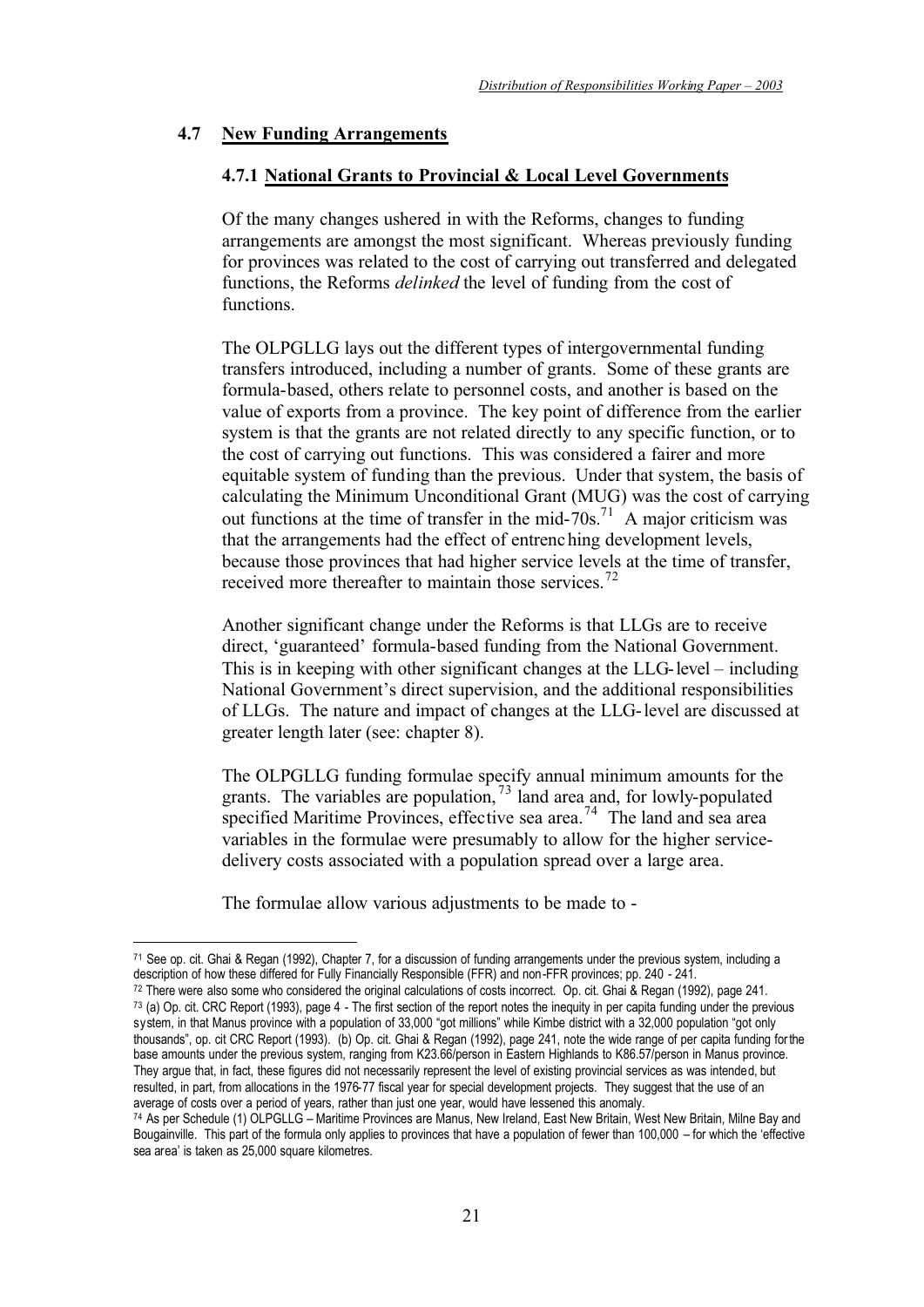- The overall amount of a grant, proportionate to the decrease or increase in the Cost of Living Index (CPI) or the Consolidated Revenue Fund (CRF).<sup>75</sup>
- Total funding for a particular provincial government or LLG to support any specific need or contingency as a Conditional Complementary Support Grant<sup>76</sup>

In addition, the OLPGLLG allows other adjustments to both the overall total funding to provinces when there is a downturn in the economy,  $^{77}$  or funding for individual provincial and local-level governments when they are overly advantaged or severely disadvantaged by the rigorous application of the formulae.<sup>78</sup>

The major grants and their bases are outlined below. References to the relevant Sections and schedules of the OLPGLLG are also noted.

### Administration Support Grants

There are two Administration Support Grants.

- -Provincial and Local Level Administration Grant.<sup>79</sup> Determination of the minimum annual amount of the Grant is formula-based and a function of a province's population (K15/head) and land area (K20/square kilometre) and, if applicable, sea area (K20/square kilometre). The Grant is only to be applied to the cost of provincial and district administration (excluding staff salaries).
- - Provincial and Local Level Staffing Grant. Intended to meet actual staff costs, including those of teachers.

#### Development Grants

The Organic Law specifies various types of Development Grants.

-Provincial Infrastructure Development Grant.<sup>80</sup> Minimum annual amount is formula-based, and a function of a province's population (K20/head) and land area (K20/square kilometre) and, if applicable,

<sup>75</sup> As per OLPGLLG Schedule 1.1 and 1.7, the figures for cost of living and consolidated revenue used are for two years before the year of the grant - this necessary because these would be the most recent figures available. The OLPGLLG does not state which of the two adjusters is to be used, but notes that this should be done only after consultation with the NEFC.

<sup>76</sup> As per OLPGLLG Section (95), in considering the amount of the grant various factors must be considered including development status and physical infrastructure, total funding and internal revenues of the recipient government. The NEFC shall determine the amount of the grant, in consultation with Department of Finance.

<sup>77</sup> OLPGLLG Schedule 1.2 allows the NEC in consultation with the NEFC, to determine the adjustments to the level of overall funding for provincial governments and LLGs when there is a serious downturn in the national economy.

<sup>78</sup> OLPGLLG, Section 96 describes the Equitable Factor that allows for an adjustment to be made to the funding of a particular provincial or a local-level government.

<sup>79</sup> OLPGLLG Section (95) and Schedule 2.

<sup>80</sup> OLPGLLG Section (93) (1) and Schedule (3).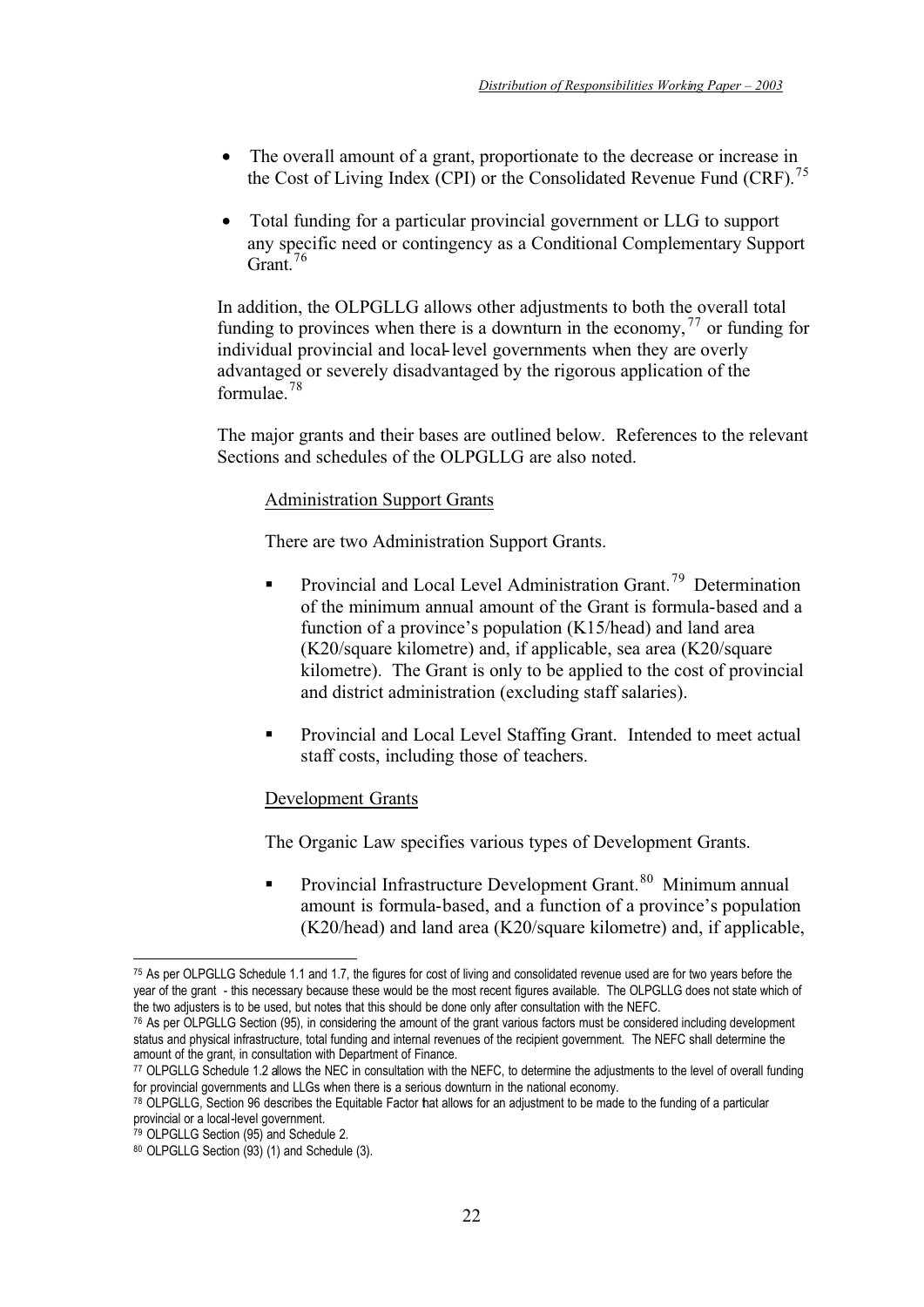sea area (K20/square kilometre). Half the Grant is to be applied to social services and administrative infrastructure, and the other half to land and other physical infrastructure.

- - Local Level Government Grants -
	- Town and Urban Service Grant. Minimum annual amount is formula-based, $81$  and a function of an urban area's total population (K20/head). The grant is to be paid directly to the urban LLG by the Provincial and District Treasury. Half the Grant is to be applied to social services infrastructure development and the other half to improvement of general city services.
	- $\Rightarrow$  Local-Level Government and Village Service Grants.<sup>82</sup> Minimum annual amount is formula-based,  $83$  and a function of a province's total population (K20/head) and land area (K20/square kilometre) and, if applicable, sea area (K20/square kilometre). The Grants are to be paid directly to LLGs by the Provincial and District Treasury. Half the Grant is to be applied to development of village and social services, and the other half to land and other physical infrastructure.
	- -District Support Grant<sup>84</sup> and Provincial Support Grant.<sup>85</sup> These are paid for each Open Electorate and each Provincial Electorate, respectively. They are not formula-based, but a minimum amount is specified for each grant. Each grant is to be paid in two parts -
		- For the District Support Grant, half to the JDPBPC for the funding of the rural action programme and the urban rehabilitation programme, and half to the Open Member.
		- For the Provincial Support Grant, half to the JPPBPC and half to the Open Member.

#### Economic Grants

-Derivation Grant.<sup>86</sup> This is payable at a rate of up to 5% of the value of exports from a province (calculated at the Free on Board

<sup>81</sup> OLPGLLG Section (94) and Schedule (4). The OLPGLGG does not actually categorize this grant under 'Development Grants' but we present it here for convenience.

<sup>82</sup> OLPGLLG Section (93) and Schedule (5).

<sup>83</sup> The formula variable is total provincial population. This gives the total grant for the entire province. Presumably in practice the total grant is intended to be apportioned to individual rural LLGs in the province according to LLG population. One point we're not clear about is that with a separate Town and Urban Grant based on applicable urban population, it would appear that the urban population is counted twice.

<sup>84</sup> OLPGLLG Section (95A).

<sup>85</sup> OLPGLLG Section (95B).

<sup>86</sup> OLPGLLG Section (97) and Schedule 6. The Schedule also explains how 'value-adding' in different provinces is handled through apportionment of export value.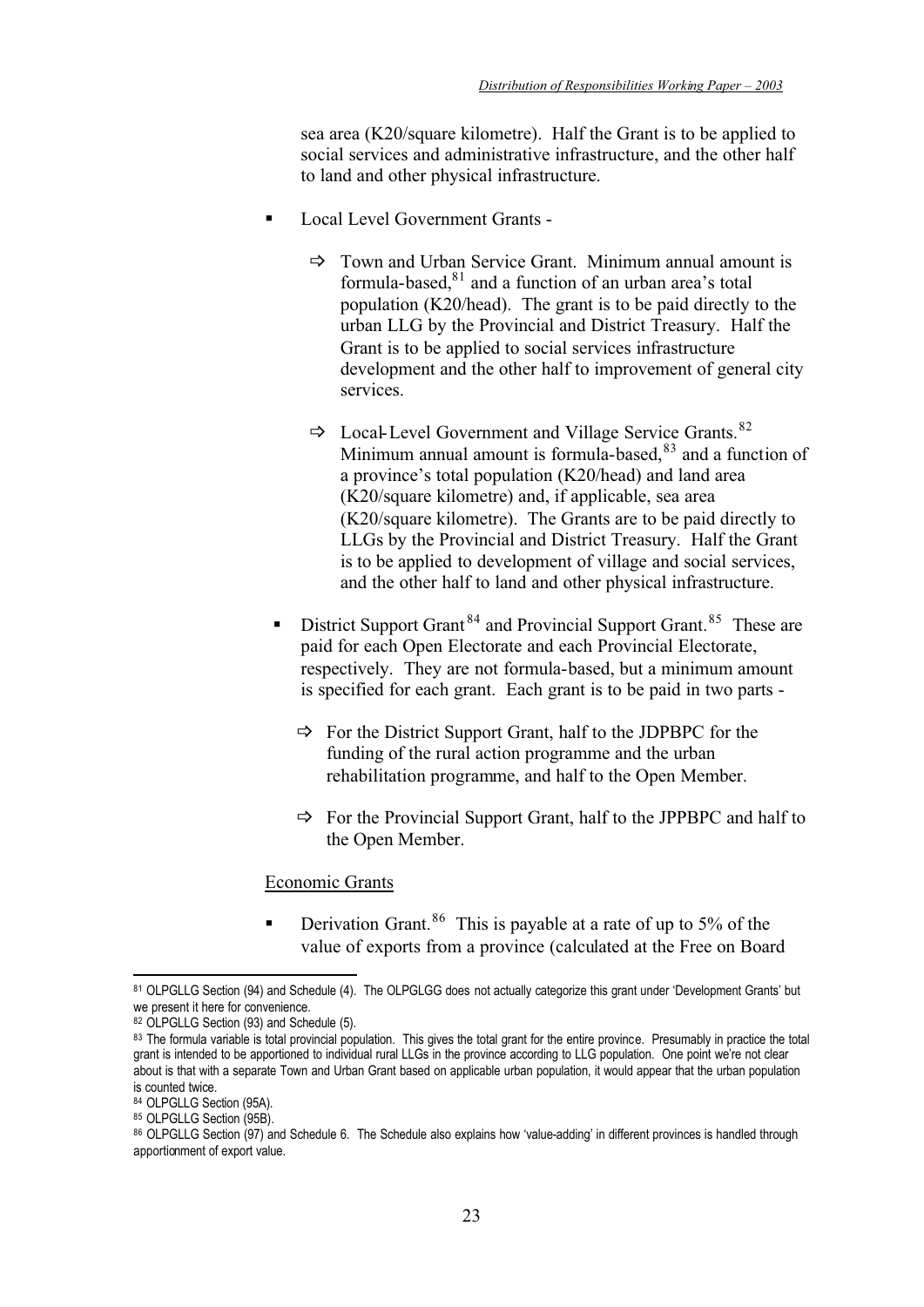price and excluding products for which royalties or development levies are paid). A derivation grant was also paid under the previous system, though at a fixed rate of 1.25%. The grant is to be used by provinces for the promotion of the primary and secondary industry exports.

-Special Support Grants.<sup>87</sup> These are to be paid as provided for in existing natural resource development agreements.

It was expected that under these new arrangements, funding for provincial governments and LLGs would increase significantly - both in absolute terms<sup>88</sup> and as a proportion of total national revenues.<sup>89</sup> The new arrangements also provided provinces – provincial governments and LLGs - greater decisionmaking power over the use of grant funds, although at the same time strengthening accountability provisions.

The formulae were intended to provide provinces with certainty in terms of their annual allocations allowing them to plan with confidence knowing the level of funding they would receive each year.

The way these funding arrangements have been applied in practice is discussed in chapter 6.

### **4.7.2 Other Revenue Sources**

Under the Reforms, a provincial government or LLG can impose taxes as provided for in the OLPGLLG, or under delegation from the National Government.<sup>90</sup>

Provincial governments may pass provincial laws to impose taxes and fees in a range of exclusive areas and, until recently, one concurrent area - that is, sales and services tax. 91 After the Reforms were introduced, the National Government passed the *Value Added Tax Act* (1998) to streamline and standardize the indirect tax system throughout the country.  $92$  This was based on the premise that sales and services tax was a concurrent area. Under the Value Added Tax (VAT) arrangements, provinces were no longer to collect retail sales tax. Instead they were to receive a proportion of the VAT

<sup>87</sup> OLPGLLG Section (97)(1b).

<sup>88</sup> The CRC Report (1995) notes this point at page 6 of the Brief. Later it compares 1994 funding levels for provinces (under the old system) with funding for 1996 under the new system and concludes that there would be an increase of K116 M. See also "1996 National Budget – Volume 1 Economic and Development Policies", Section 3.2 The 1996 Budget Strategy, which makes frequent reference to the additional resources to be available to provinces.

<sup>89</sup> CRC (1995), at Brief, page 9, using 1994 figures, estimates that under the new system provinces would have received 27% of the total budget (or 38% of the CRF), as compared with 20% (or 25% of the CRF) under the old system.

<sup>90</sup> OLPGLLG Section (83).

<sup>91</sup> OLPGLLG Section (95) & (96) - a provincial government can impose taxes and fees for the following: sales and service tax, liquor licensing, gambling, developed property tax, motor vehicle registration, provincial road users tax.

<sup>92</sup> The Value Added Tax' replaced not only provinces' retail sales taxes, but also a range of Nationally imposed import duties. As the name implies, the tax due is based on the 'value-added' component at each point in production/supply chain, not on the price at the final point of sale.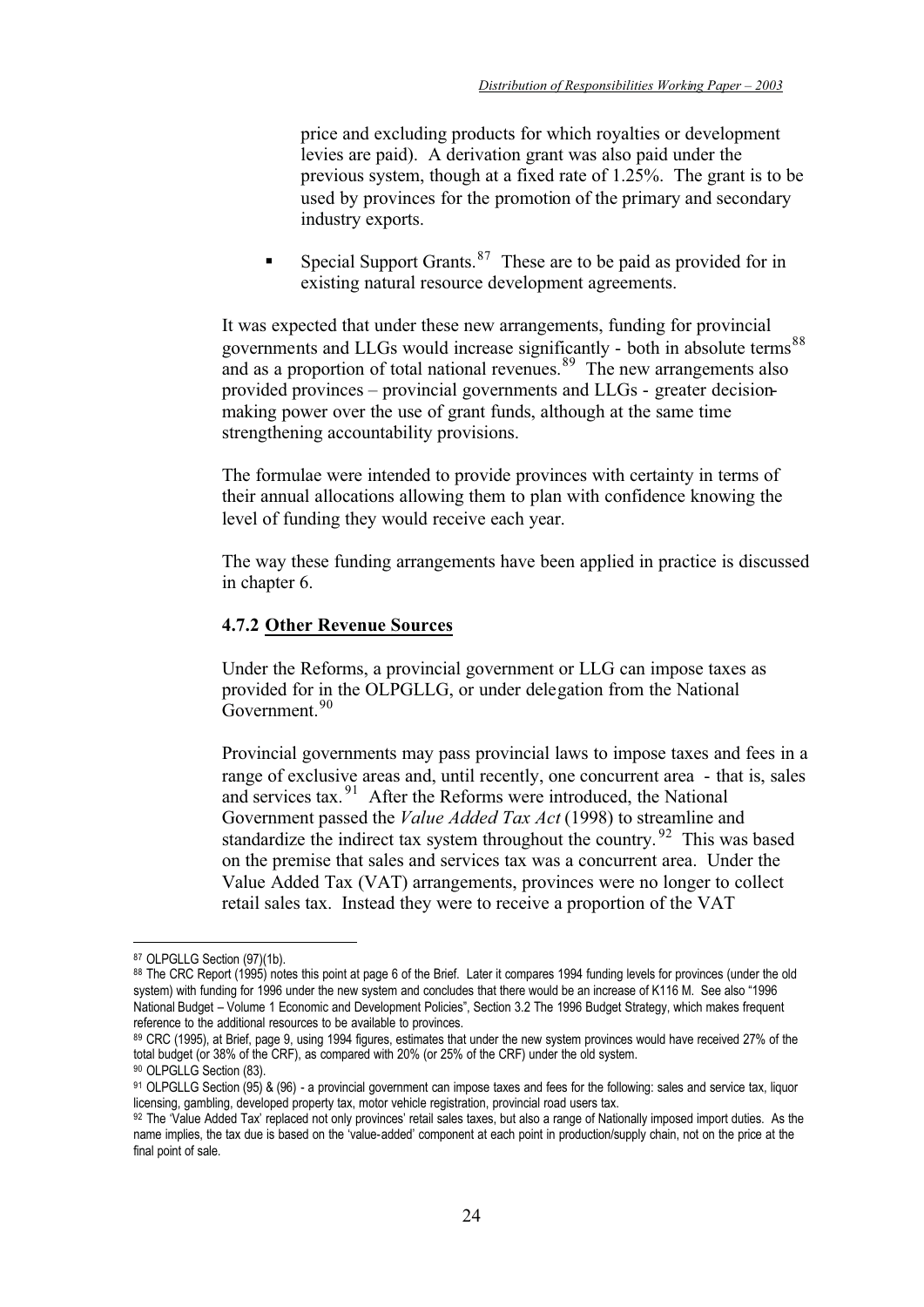collected. Late last year the Supreme Court ruled that, as things stood, the National Government was not constitutionally entitled to collect VAT. An interim arrangement was put in place to allow ongoing collection while options were considered.

A LLG is also able to impose a range of taxes and fees.<sup>93</sup> Acts of the National Parliament are to provide for the manner and details of collection, and arrangements between governments. These Acts have yet to be enacted.

Provincial and LLGs can also raise revenue through court fees and fines, <sup>94</sup> and impose other taxes and charges, subject to approval from the Internal Revenue Commission. <sup>95</sup>

Provinces can also receive benefits as a result of natural resources development in the province.96 Natural resources include minerals, gas and petroleum, and renewable resources. For the so-called 'resource-rich' provinces, revenues from mining and petroleum royalties, and 'in-kind' benefits through the Tax Credit Scheme, can actually be more than grant revenue from the National Government. As per the Organic Law, an Act of Parliament is to make provision for the rates, management, sharing arrangement and application of the development levies.<sup>97</sup> This has yet to be enacted.

Lastly, Provincial and LLGs are able to borrow funds and give loan guarantees - subject to the provisions of *Public Finances (Management) Act 1995*. 98

Some provinces are almost entirely dependent on the National Government grants whereas others receive a great deal more through internal revenue. The scale of the various other revenue sources for different provinces, and the impact on provincial funding is discussed in chapter 6.

98 OLPGLLG S(101).

<sup>93</sup> See OLPGLLG S(87). A LLG has the power to impose taxes and fees for: community services; public entertainment; general trading licences; domestic animal licence; and, corporation and personal head tax. A LLG can also receive delegation from the National government or its provincial government to impose other taxes and fees.

<sup>&</sup>lt;sup>94</sup> OLPGLLG Section (88) re. court fees and fines under provincial or local-level legislation.

<sup>95</sup> OLPGLLG Section (89) re. other taxes and charges.

<sup>96</sup> OLPGLLG Section (98). This Section defines 'development levies' that are to be paid by the developer to the provincial government and LLG of the area in which a development is situated, as: infrastructure development levies; economic development and land use follow-up levies; community and social development levies; and others, determined by national law or agreement. 97 OLPGLLG Section (98)(2).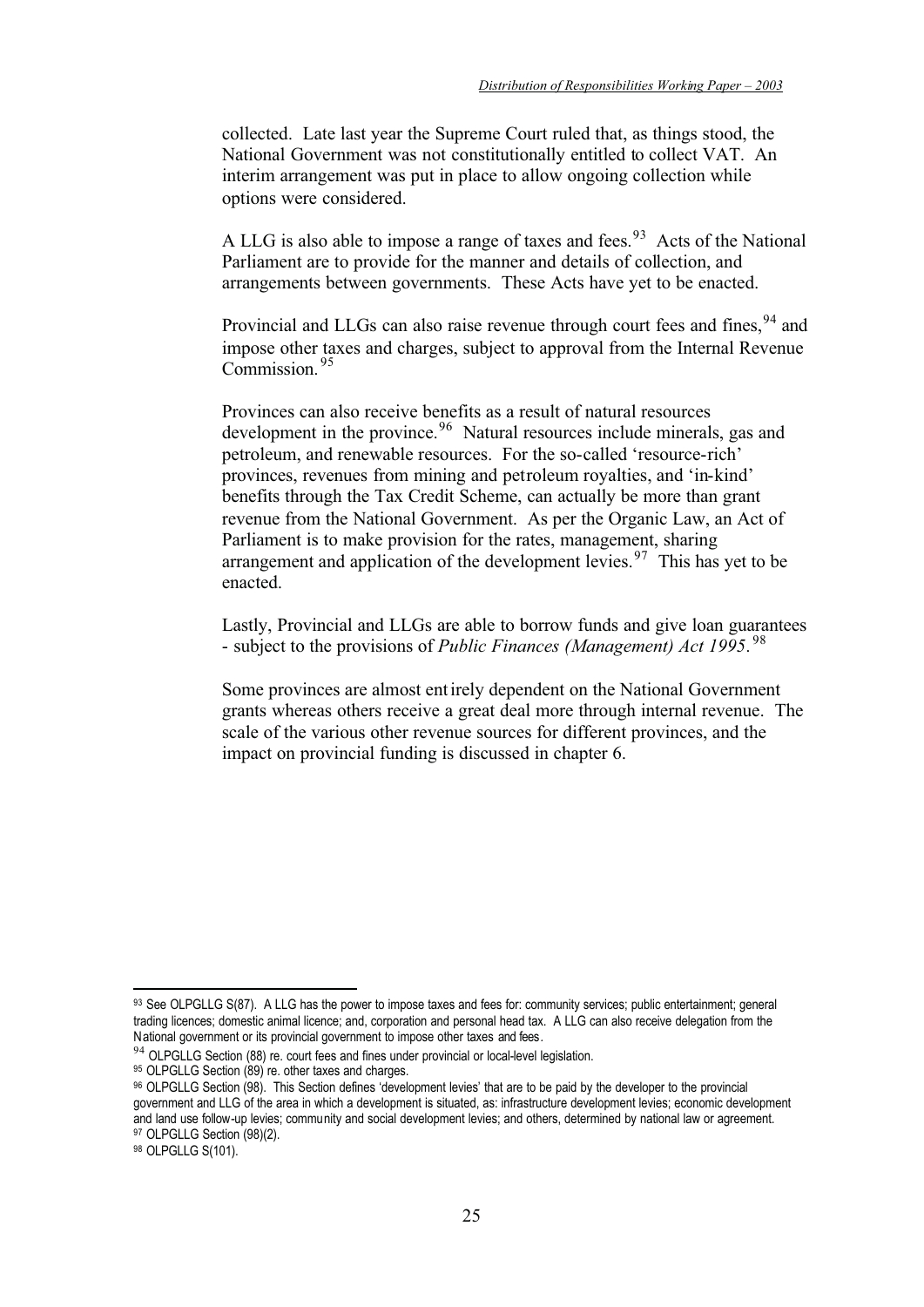# **5. DECENTRALIZATION & THE REFORMS IN PRACTICE**

# **5.1 Introduction**

# **5.1.1 Framework for Responsibility Assignment**

In section 4.6 we described a number of mechanisms available under the Reforms that could be used to bring about a particular distribution of responsibilities across the various levels of government and administration. We noted that the appropriate mix of mechanisms used would depend on the distribution outcome desired.

In summary, these are as follows –

- Legislative and policy-making powers are assigned by defining in the OLPGLLG, the matters on which provincial and local government can make laws - whatever is not specified remains with National Government. Amendments to an Organic Law are difficult and so the initial specification is important. The rationale for some elements of the legislative powers provided for in the OLPGLLG is not clear and there appears to be potential for legislative overlap (section 4.6.2a).
- Legislative powers and other powers and functions can be 'transferred' between different levels of government through a full, restricted or temporary delegation from one government to another. The OLPGLLG requires that such delegations be provided for in Acts of Parliament. These provisions have been complied with but provide little guidance as to what the delegated powers are, or should be (section 4.6.2b).
- The OLPGLLG also requires that the principal administrative functions of provincial and local-level government be defined in Acts of Parliament. This provision has also been met but the description of the functions provides only general guidance (section 4.6.2c).
- For national functions details of the administrative arrangements and distribution between levels is to be specified in an Act of the Parliament. No such Act has yet been enacted (section 4.6.2d).

In addition to the specific provisions of the OLPGLLG, administrative and operational responsibilities can be delegated or transferred at an administration level - that is, without transfer of legislative or policy power. Funding responsibility need not be – and often is not - coincident with policy powers or operational responsibilities.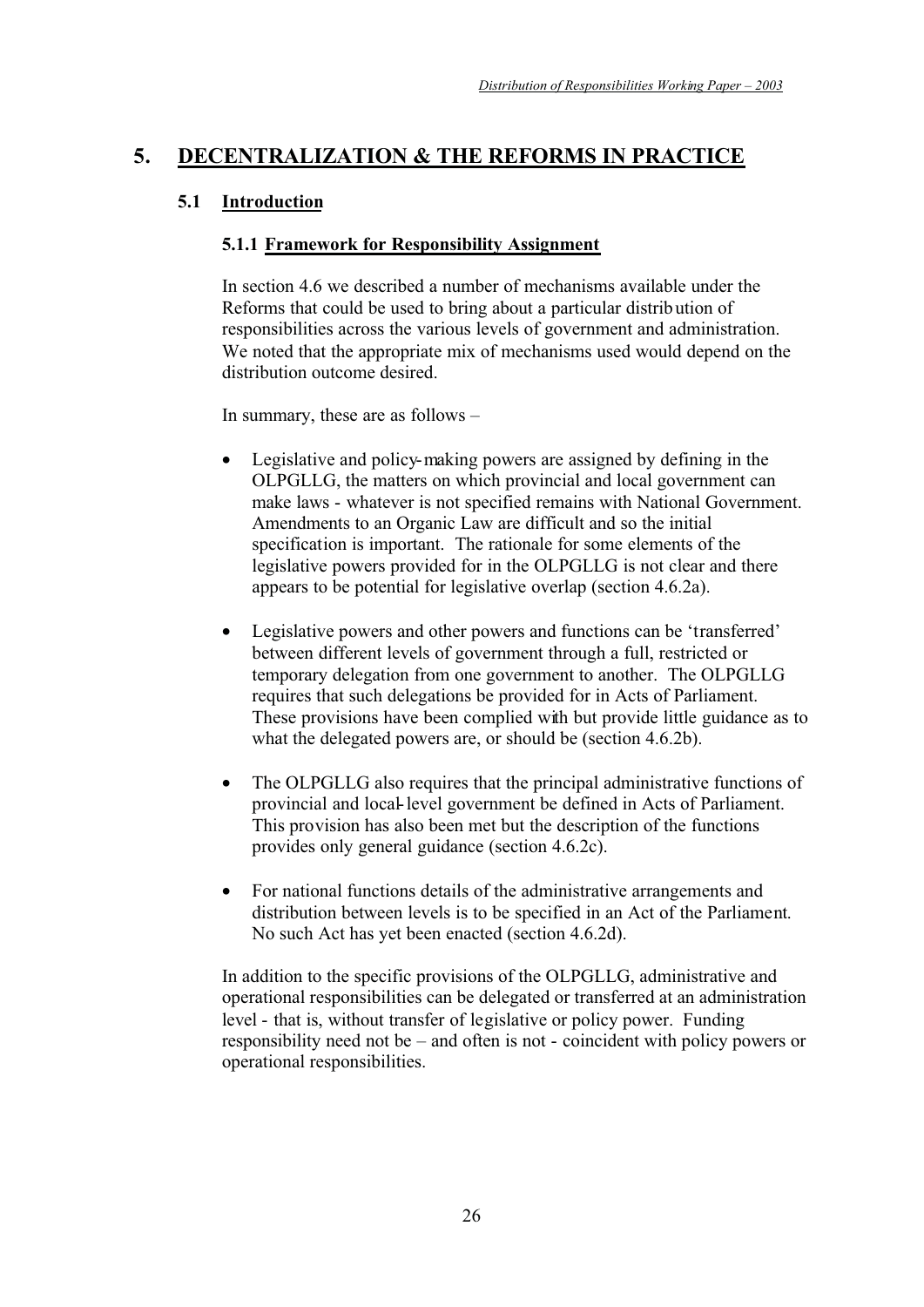# **5.1.2 The Practice**

In fact, in practice most transfers to date have been at an administrative level and haven't required legislative change. Nor, for the most part, have they required Ministerial delegations of policy powers.<sup>99</sup> Some provincial governments have expressed concern about the on-going absence of the Act required in relation to the transfer of national functions to provinces.<sup>100</sup>

Although the transfers have been mainly at an administrative level, and might therefore have been expected to be relatively straight forward, it's fair to say that the transfers have not been easy and are not universally understood.

# **5.2 The First Transfers under the Reforms - 1996 National Budget**

After the OLPGLLG was passed in July 1995, there appears to have been limited discussion regarding functions to be transferred. In late 1995, the Department of Finance (DoF) called a meeting with senior bureaucrats from provinces where a listing of possible programmes and activities to be transferred from national agencies to provinces was presented.<sup>101</sup> We don't know how the listing was generated, or whether there was input from the national agencies concerned, or from provinces prior to the meeting. We were also told of a later meeting with the Governors of the Interim Provincial Governments.<sup>102</sup> These meetings appear to have been more about informing provinces than seeking input.

In relation to identification of functions for transfer, in a DPM Circular Instruction issued in December 1995, national departments were instructed to review their mission statements and functions, and identify which functions should be retained, which could be transferred or delegated, and which could be abolished.<sup>103</sup> However, given the advanced stage of the budget cycle at the time the Instruction was issued it is most unlikely that this exercise could have produced anything in time for the 1996 budget.

Some transfers were put through as part of the 1996 National Budget.<sup>104</sup> The Budget document notes that a number of previously nationally-funded recurrent and development programs were to be taken over by provinces and that *"… the extent such programs continue to exist in the future they will now be funded out of* 

<sup>99</sup> There have been a few Ministerial delegations as part of Reforms transfers. For instance, part of the package of Lands responsibilities transferred to provinces includes delegations done under the Ministers' (Delegation) Act (Chapter 35). These delegations from the Minister for Lands under sections of the Lands Act 1996 are specified in a Schedule. They go together with a range of administrative delegations from the Department.

<sup>100</sup> See: "Partnership in Development: Trust and Good Governance" Hosea Turburat, Provincial Administrator, East New Britain Province, a paper presented at New Guinea Islands Regional Development Forum, Kokopo, April, 1999.

<sup>101 &</sup>quot;1996 Financial Year Proposed Functions/Activities/Projects to be taken over by Provincial Government", Department of Finance, October 20, 1995. Distributed at meeting between Department of Finance personnel and Provincial Administrators, Vulupindi Haus, 1995. Although dated October we are not certain when the meeting was actually held – some people we've spoken with suggest it was actually later than this, in late November.

<sup>102</sup> The interim arrangements were in place from when the OLPGLLG was passed.

<sup>&</sup>lt;sup>103</sup> Noted in op. cit. NMA draft Handbook , Volume 1, (1998) page 34.<br><sup>104</sup> The programmes transferred included: church health programs, free education subsidies, urban and village service grants, environmental monitoring, agricultural extension, land planning, local road maintenance, vocational education, local health services, village courts and local policing. See: "Economic & Development Policies, National Budget – 1996 Volume 1", GoPNG, page 38.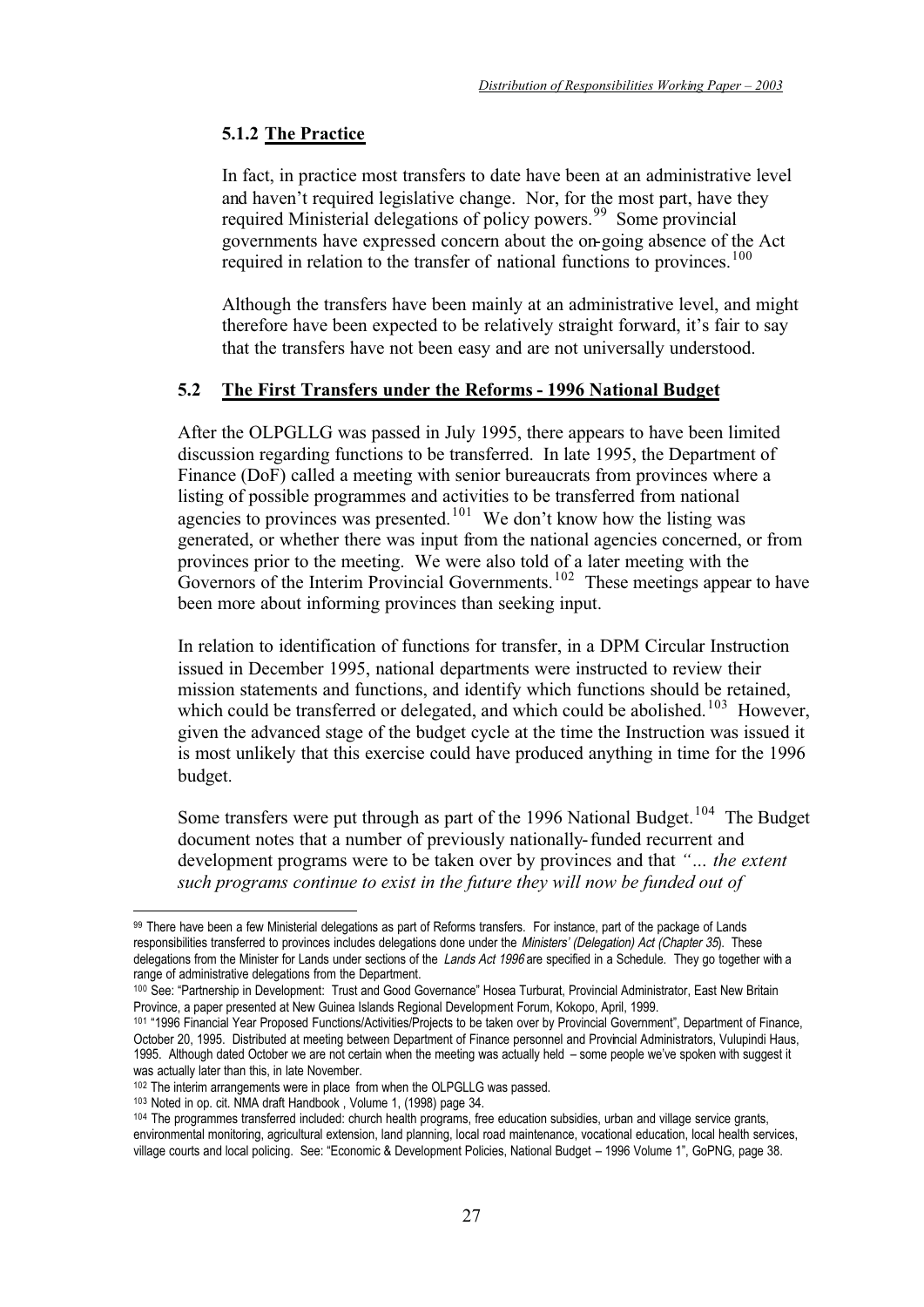*additional resources now available to the provinces."*105 The functions and programs were 'de-funded' in relevant national agency budget allocations for that  $\frac{6}{\sqrt{2}}$  vear. <sup>106</sup>

Most of the 'transferred' functions were not adequately funded in 1996 provincial budgets. From what we've been told, there may have been various reasons for this -

- Some provinces were still not aware of the 'transfer', or were unable to recast their budgets in time.
- Other provinces may have simply not wanted to fund functions that they saw as national responsibilities – as they had up to that time been.
- Some provinces did not yet fully appreciate that the transferred functions were to be funded from the grants paid to provincial governments under the new funding arrangements, and were waiting on additional funding from the National Government to accompany the functions transferred (as noted in section 4.7.1, under the previous funding arrangements there was a link between functions and funding).
- All provinces received the transferred functions at the same time. Some provincial governments may have felt that they were not able to effectively takeover the functions, particularly given such little preparation and assistance.

### **5.3 Inadequate Feasibility Assessment**

It appears there was little done to assess the capacity of the recipient provinces, or the overall feasibility of all the provinces taking-on the additional functions all at once from the start of 1996.

For instance, although in aggregate terms provinces did receive more funding in 1996 than in 1995, there was no assessment of the situation of individual provinces. Given the changes, comparatively, some provinces would have done less well than others under the new funding arrangements. Given that the cost of carrying out functions was not the basis of funding, it could not be assumed that all provinces would have sufficient funding to carry out all their existing and the transferred functions - even assuming they knew they were to, and had the personnel and other resources and systems in place.<sup>107</sup> (The critical issue of capacity is discussed at greater length in chapter 7 below.)

<sup>105</sup>Ibid. page 38.

<sup>106</sup> For instance, for National Broadcasting Corporation, salaries continued to be paid from Waigani but operational expenses were to be met by provinces. The NBC HQ 1996 budget appropriation was slashed by K4.5 M from 1995 (although 'Actual' payments were just K2.8 M less).

<sup>107</sup> op. cit. NMA draft Handbook, Volume 1, (1998), Corrigendum, appears to acknowledge the lack of such capacity assessment when it notes that it ".. does not pretend that the available grants are sufficient to fund all the functions to be assumed by the lower levels of government". Although in this instance, it was referring to later transfers.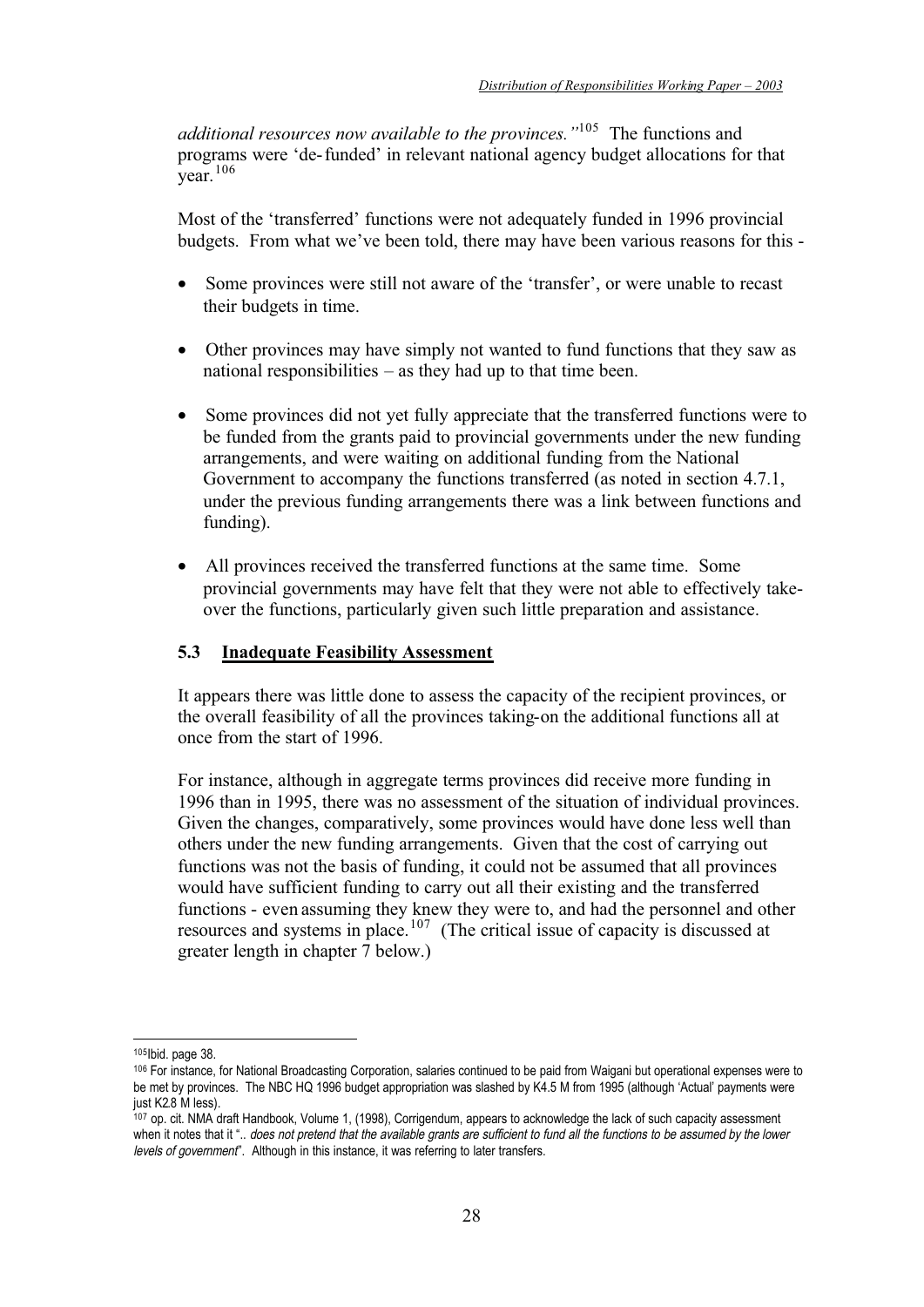The impact on some functions was particularly severe with funding ceasing and, in many cases, services at the local-level effectively ending overnight.<sup>108</sup> Several informants commented on the poor preparation and on how everything seemed to be rushed. Various documents produced soon after the transfers reinforce this sentiment. For instance, the NMA draft Handbook notes that the transfer led to "*confusion at all levels*".109 A report prepared for the DPLGA in late 1997 notes that the wide-ranging changes led to misunderstandings over the purposes of the new grants, delays in disbursement and a general confusion. 110 The report contends that "……*the uncoordinated way in which the decentralization objectives have been pursued makes it virtually impossible to make any clear judgement about the …….. extent to which functions have been decentralized under the reforms*."111

We don't know why such significant and wide-ranging changes were attempted with so little preparation. Clearly, once the decision had been made to introduce the new funding arrangements – and so decrease total funding to national departments and increase total funding to the provinces - there was a need to bring about some cost shifting from the national to provincial levels. However, this does not explain why the entire exercise – including the new funding arrangements - was not delayed, and the time used to make proper preparations. $112$ 

# **5.4 Attempt to Specify a Model Transfer Process**

The problems experienced with the initial transfer appear to have prompted a response during 1996. Significant among various measures taken was the convening of the NMA.<sup>113</sup> The Authority appears to have been very active during 1996. A Provincial Reforms Technical Working Group was established made up of representatives of National Planning Office (NPO), and the Departments of Finance, Provincial and Local Government Affairs, Personnel Management, Transport and Works, Health, and Education. Five sub-committees focused on particular aspects of the Reforms were also established; these were: Finance, Planning, Personnel, Legislation, and Provincial Affairs. The NMA produced a large amount of information and awareness materials, some in *tok pisin* and *Motu*, directed at various target groups. $114$ 

<sup>108</sup> One of the functions to be hit hard was Village Courts. Two provinces – Morobe and East New Britain – already had the function prior to the 1996 transfer. According to the Deputy Secretary, Department of Justice & Attorney General, most of the other provinces did not provide funding in 1996. Not all provinces were aware of the transfer, and some others were not happy about it being forced upon them. The impact of the failure to properly prepare is still being felt today. Although most provinces do now budget some funding for Village Courts, mainly to meet inspectors and trainers costs, most are not budgeting for the allowances of Village Court officials. In general, the funding be provided is not adequate to run the system as established.<br><sup>109</sup> op. cit. NMA draft Handbook, Volume 1, (1998), page (iii).

<sup>&</sup>lt;sup>110</sup> See: op. cit. "A Report on the Provincial Government Reforms: Issues and Challenges" (1997). The report at page 14 notes that the transfer took place against a background of poor communications, and different patterns of responsibilities and capabilities in different provinces.

<sup>111</sup> Ibid. pp. 14 – 15.

<sup>112</sup> The Minister for Inter-government Relations expressed a similar sentiment at the NEFC Seminar in November 2002, where he said it would have been better for the Reforms to have been introduced after the 1997 National Elections and for the time to have been used to build capacity and properly prepare.

<sup>113</sup> This is noted in the NMA draft Handbook, Volume 1, (1998) at page 6. Although called for in the OLPGLLG passed in 1995, it is interesting to note that the NMA was not active until 1996, after, not before, the first transfer.

<sup>114</sup>In addition to its draft Handbook, the NMA also produced: "Want to Know More about the Reforms on Provincial and Local-level Government" a brochure targeting women's and community groups, NGOs and the private sector; an information booklet in English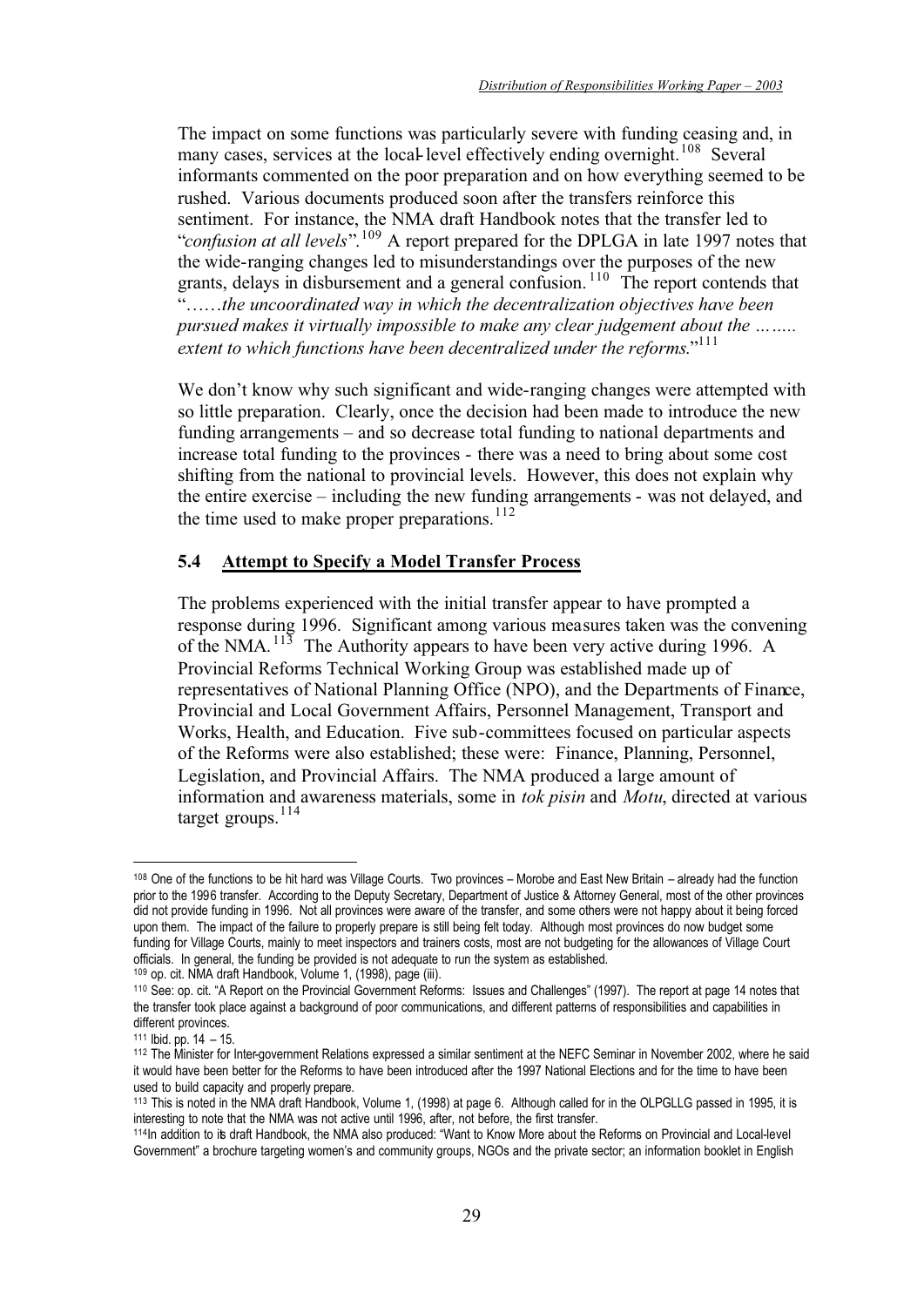A well thought out process for the transfer of functions and activities was developed during 1996 – something that was lacking before. The process proposed was to be based on negotiation between individual provinces and national agencies and geared to the capacity of the recipient government or administration to effectively take on additional responsibilities. Very sensibly, the transfer process was to be gradual and progressive, allowing strengthening of the recipients' capacity where this was required.<sup>115</sup> The process is described in the NMA draft Handbook<sup>116</sup> and summarized below.

- The starting point was analysis and rationalization of national agency functions (as per the DPM Circular referred to above). This was to lead to the identification and listing of functions and activities that national agencies considered could be transferred or delegated to provinces.
- This listing was to be reviewed by provinces and LLGs, with a view to assessing their capacity to take on the functions and activities identified.
- Each province was then to identify potential partners and assess specific areas requiring strengthening (e.g. skills and training needs, infrastructure requirements), and develop a prioritised function listing for a staged take-up, based on local priorities and capability.
- Each Provincial Administration, also representing each District Administration and LLG in the province, was then to meet with each relevant national department with a view to agreeing on a specific approach for function transfer, tailored to the needs and capacity of each province. This process was to produce agreement as to which functions were to be adopted by the province, and each district and LLG, each year to 2002, and to highlight staffing, training and infrastructure needs over the period.
- Once agreement had been reached with every relevant national department, each province was to prepare an annual management plan, indicating the transfer schedule and how capacity needs were to be addressed. A Memorandum of Understanding (MoU) could then be used to capture agreements reached, including how the funding and/or staff were to be shared.

Resource sharing is difficult at the best of times. It would be particularly so under the new arrangements where funding is not linked with the cost of particular functions. Some means of adjusting the grants to a provincial government would be required until that provincial government assumed its full responsibilities. Although the NMA Handbook makes little mention of this point, it will be understood that one advantage of the approach outlined is that the preparation of individual agreements

and tok pisin, "The Provincial and Local-level Government Reforms: Some Commonly Asked Questions"; and a video on the role of local government under the Reforms, in English, tok pisin and Motu.

<sup>115</sup> Op. cit NMA draft Handbook, Volume 1, (1998), p. (iv).

 $116$  Ibid. pp. 33 – 38.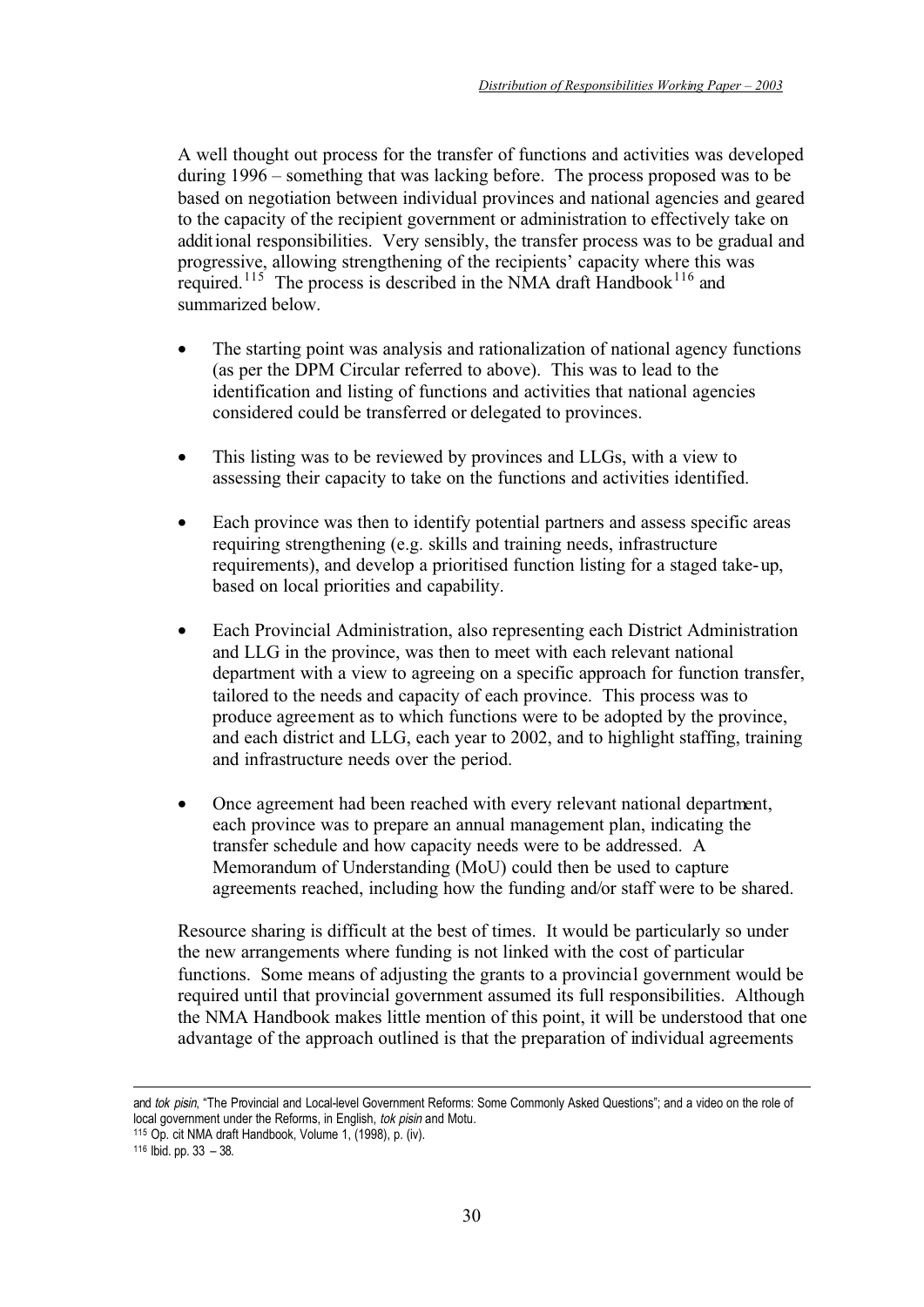would allow specific circumstances to be taken into account, and ensure the issue was addressed with all the others, and agreed in advance.

The lessons provided by the first transfer in 1996 seem to have been well heeded by the NMA, and the suggested process is thorough. It is also ambitious requiring a significant level of analysis, consultation, agreement and tailoring to individual requirements. Indeed it is these very elements that make the process worthwhile. We don't know whether all national departments and all members of the NMA fully and genuinely embraced the process, but the key central agencies were NMA members and the process does appear to be broadly consistent with the thinking of the DPM and NPO at the time.<sup>117</sup> Nevertheless it is clear from what followed that the process was never broadly applied in practice. We have identified a few cases where elements have been applied, <sup>118</sup> but these are very much the exception and, for the most part, the process appears to have been largely ignored.

During 1997 the NMA conducted regional workshops to help provinces plan for the Reforms. The workshops were useful in raising awareness but there was little formal discussion on which functions, or kinds of functions, should be transferred. Some provinces did prepare Reforms implementation plans<sup>119</sup> but there appears to have been little national agency involvement in the planning subsequent to the workshops. The plans were not based on individual one-on-one consultation with each national agency, nor did they present agreed schedules for function transfers. It was this one-on-one consultation and agreement between each province and each national agency that was at the core of the NMA transfer process and which, we believe, was its strength.

# **5.5 Transfers in 1999 National Budget**

The next major function transfer was not the product of consultation, was not tailored to the individual capacities of recipient governments, and was not done according to any systematic process. Rather - like the 1996 transfer - it came through the 1999 National Budget.<sup>120</sup> Our consultations suggest that this again caught some by surprise at both the national and provincial levels.

The Budget documents note that 'additional' functions were being transferred to provincial governments with no corresponding additional funding. The functions noted for transfer include two that were 'transferred' previously through the 1996 Budget. *Village Courts* and *Agriculture and Livestock Extension Services*. We presume these were mentioned again because most provincial governments had not

<sup>117</sup>Op. cit. "Report on the Provincial Government Reforms: Issues and Challenges" (1997), page 14, describes a similar process for the progressive transfer of functions and credits it to the DPM. The report also notes that the NPO wanted to gear the pace of transfer to institutional capacity and have bridging funds made available for the transition period.

<sup>118</sup> For instance, the transfer of the Personnel and Payroll Management function from the Department of Education to provinces has been done on a province-by-province basis, preceded in each case by a tailored capacity building programme. The Department of Lands and provinces do go through an agreement process and a pro-forma MoU is signed covering functions delegated and transferred, but there is no defined capacity building programme.

<sup>119</sup> For instance, this was the case with the two provinces we visited, East New Britain and Morobe. Informants did tell us that the plans were nonetheless useful in getting the political and administrative structures required under the Reforms in place. 120 See "1999 Estimates of Revenue and Recurrent Expenditure of National Government, Statutory Authorities, Provincial Governments, Debt Services and Trust Accounts", 1999 National Budget, Volume 2, GoPNG, page 14.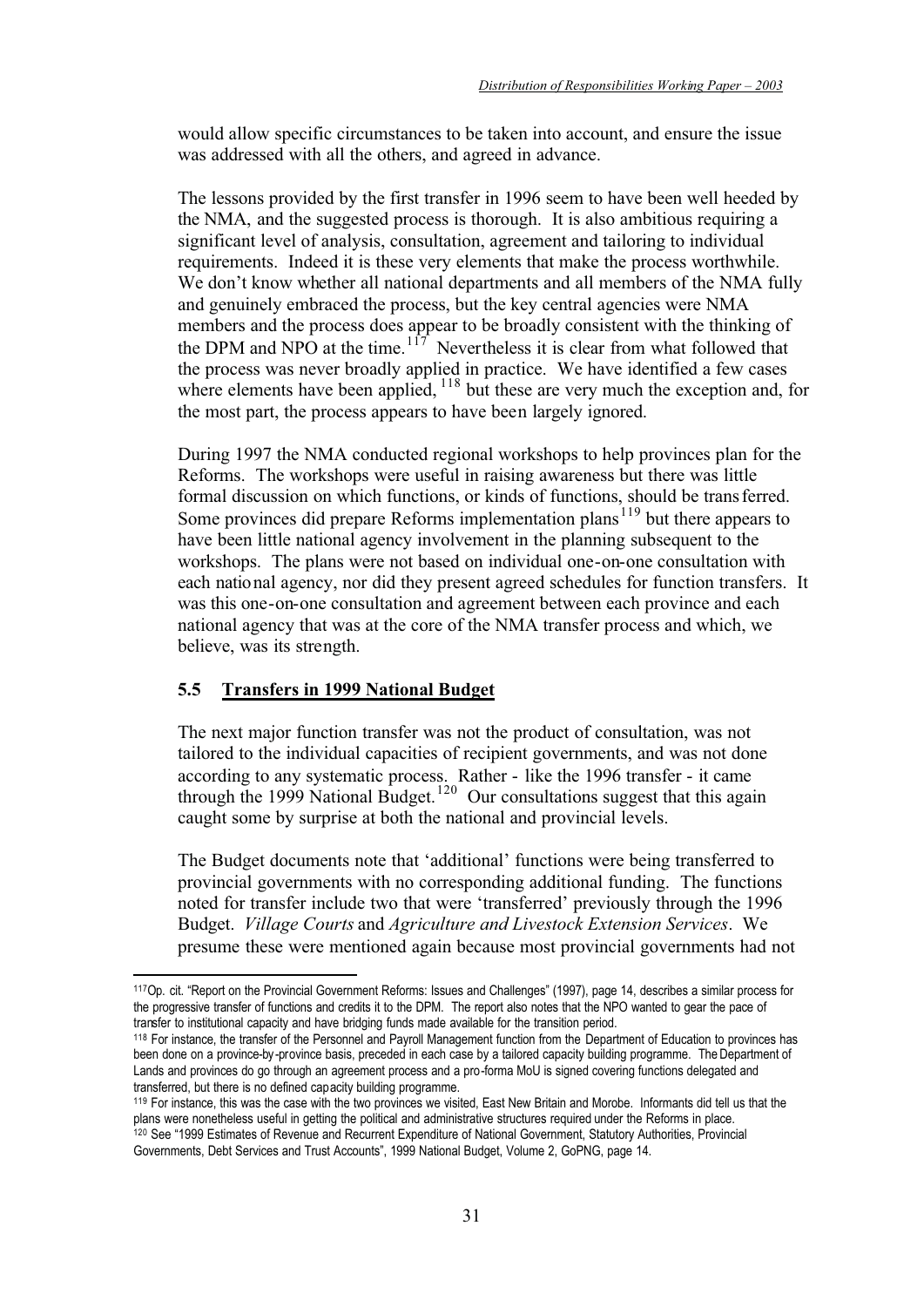actually taken up the functions. In addition provincial governments were required to meet (part or all of the) operational costs of more of the national functions carried out in provinces by national agencies, these were -

- Fire Services provincial government to meet all operational costs in the province, National Government to meet costs of salaries.<sup>121</sup>
- Correctional Institute Services  $(CIS) 50\%$  of regional administration costs to be met by provincial governments.
- Police  $-25\%$  of operational costs in provinces to be met by provincial governments.

This was, and remains, a particularly controversial area. Provinces acknowledge the importance of these services operating effectively in their provinces, but have been reluctant to fund functions that they see as national responsibilities, and over which they have no policy or operational control - particularly in times of significant shortfalls in grant funding from National Government (see section 6.2.1).

During our consultations, provincial personnel also raised concerns about accountability in that they may provide funding for the provincial operations of national agencies, but don't receive reports on the use of those funds, as all reporting is done to the agencies' headquarters.<sup>122</sup>

In the main, most provincial governments have not provided enough budget funding to meet actual costs for these services. It should be noted that some provinces say they do provide some level of ex-budget support (e.g. camping allowances for police on patrol) or 'in-kind' (e.g. food supplies, fuel) support on an "as required" basis. This does not appear in the provincial budgets as such. In any event, the kind of budget support that was sought from provincial governments has not been forthcoming. Funding to these services at the national level was severely cutback in the 1999 budget - presumably in anticipation of provincial support. For some of these agencies national funding was reinstated during the year, and in subsequent years (e.g. Police and CIS), but not for all (e.g. Fire Services).<sup>123</sup>

We don't know how the functions for transfer were identified. Some informants have suggested that it may have simply been a cost-shifting exercise at a time of severe fiscal constraint at the national-level.

<sup>&</sup>lt;sup>121</sup> There are *Fire Services* in ten provinces.

<sup>122</sup> The concern came up in discussions with provincial personnel during our field visits to East New Britain and Morobe. There are also other areas in which provincial governments are asked - or obliged - to provide informal support (e.g. teacher inspectors) but have no control and receive no reports.

<sup>123</sup> According to Budget documents, the appropriation for Police fell from K96 M in 1998 to K82 M in 1999 – but the Actual payment for 1999 was K94 M. For 2000, the appropriation was a little more than the 1998 level. For CIS, the 1999 appropriation fell to K13 M from K25.8 M in 1998, but the Actual paid in 1999 was K26.1 M. The 2000 appropriation was K23.4 M (and the Actual, K26 M).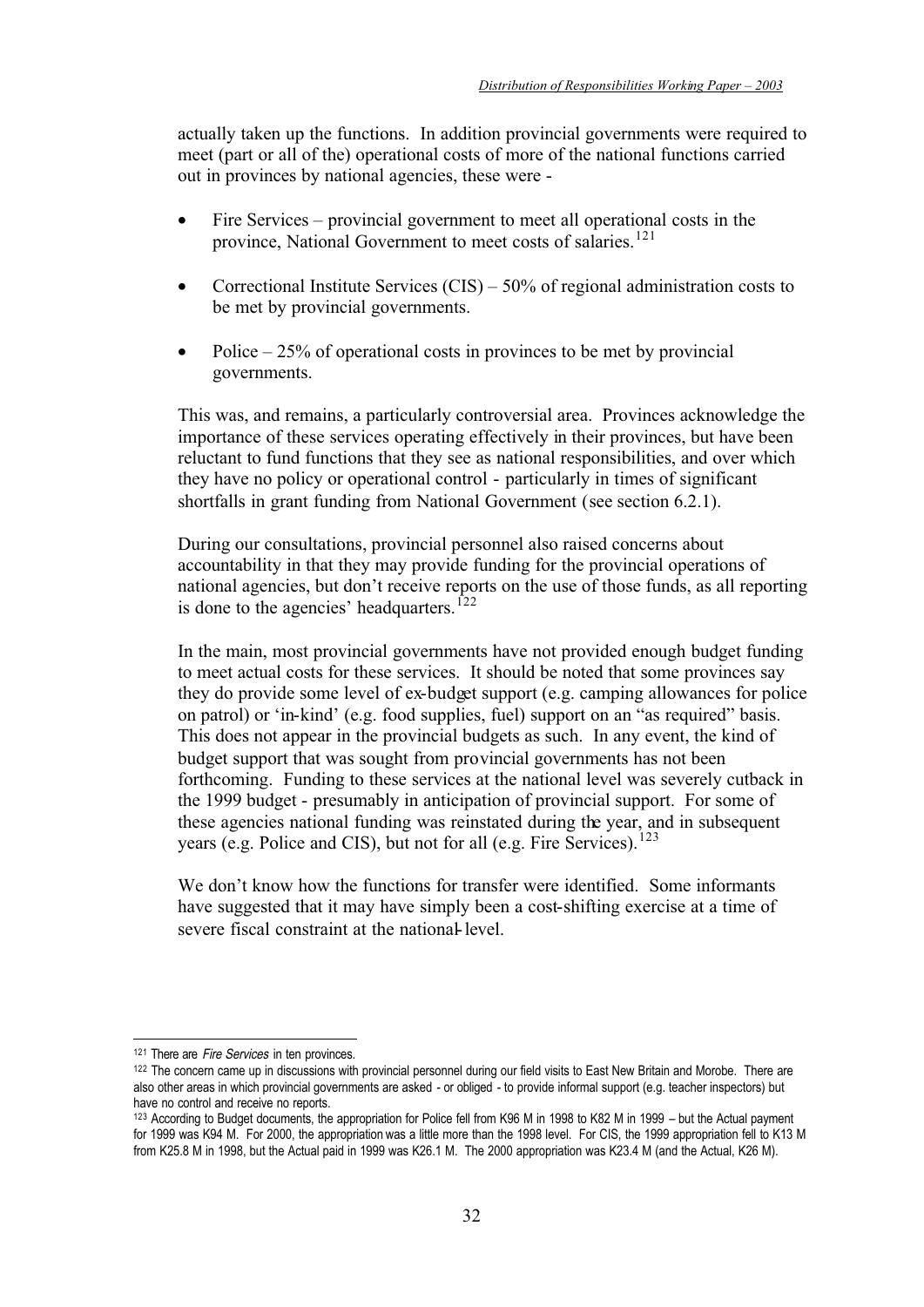# **5.6 Model Process not Applied**

The identification of functions and methods of transfer did not reflect the proposed process outlined by the NMA. Indeed, there appears to have been little consultation. The transfer resulted not only in more confusion, but also ill feeling and an added sense of mistrust on among some stakeholders. We can't be sure why the transfer process wasn't applied. The fact that it was so comprehensive made it very worthwhile, but this also made it time-consuming, expensive and challenging to apply. This may have acted against its ready application, particularly in times of fiscal hardship and cutbacks in the public service.

However the failure to apply the process is probably best seen as part of a larger problem with the implementation of the reforms in general. There appear to be a combination of reasons for this.

Some of the people we consulted argued that some line agencies were not fully committed to the Reforms, being concerned about the transfer of their functions and the corresponding loss of funding. 124 Some identify the major problem as the inability of the NMA to properly co-ordinate and support the implementation process. This, in turn, has been attributed to a general decline in the authority, resources and activities of the NMA, and the more prominent roles taken by individual national agencies, without necessarily co-ordinating their efforts through, or with, the NMA.

The decline of the NMA can be traced back to 1997. Although the NMA was very active to mid-1997, by late 1997 problems were already emerging. A report prepared for the DPLGA notes that by late 1997, the NMA had not met for the previous six months, three of its sub-committees were inactive and the Technical Working Group had not been meeting regularly. At the same time, various central agencies were issuing circulars and instructions without reference to the NMA, and conducting their own regional workshops.<sup>125</sup> The paradox, of course, is that the central agencies involved are members of the NMA.

The situation has progressively worsened since that time. Meetings have been infrequent - for instance, as of the time of writing there has not been an NMA meeting since August 2001. We are told that over the last several years, member agencies have often failed to attend NMA meetings. Agencies that have attended have sent relatively junior officers who, often times attend only once to be replaced by a different junior officer next time. This lack of senior representation and continuity has been a major problem. The situation is circular: senior officers with the necessary background and authority do not attend meetings because little is

<sup>124</sup> This was evident early on. For instance, op. cit. "Report on the Provincial Government Reforms: Issues and Challenges" (1997), notes that some national agencies were less than enthusiastic about the Reforms and that by late 1997 there had been little progress overall. The report notes that the Departments of Health and Education had made more progress than the national agencies responsible for infrastructure and economic sector programs. In fact, the performance of the Departments of Health and Education may have stemmed, at least partly, from the long-established decentralized approach in those sectors. 125 Ibid. pp. 18, 19.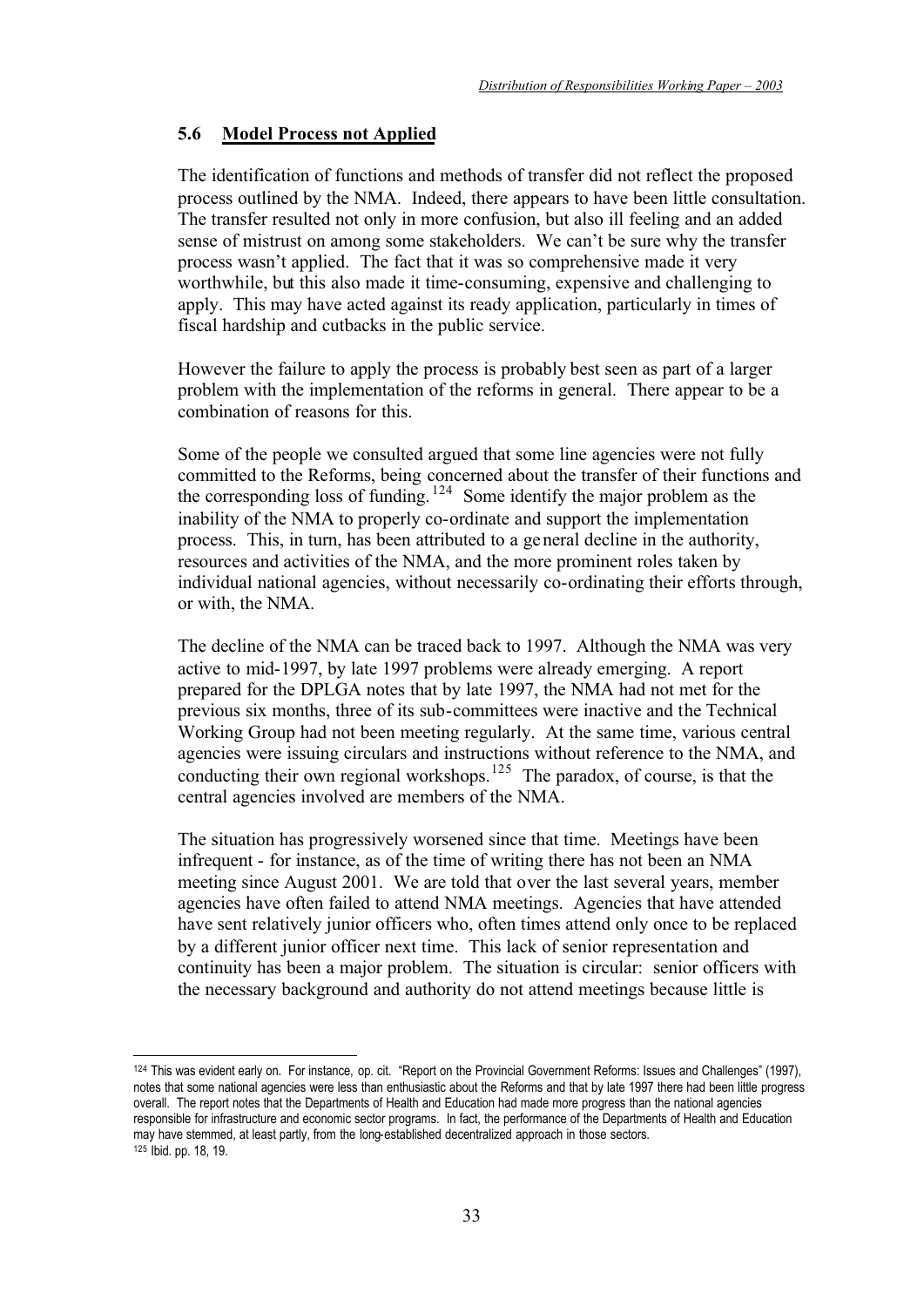accomplished; little is accomplished because senior officers do not attend meetings. The challenge is to break the cycle.

It would however be misleading to attribute the Reforms' implementation problems to the performance of one organization. Indeed, the NMA's perceived shortcomings are more the result, than the cause, of the fundamental problem – a failure to properly prepare and plan strategically.

# **5.7 Where are we now?**

### **5.7.1 Introduction: A General State of Confusion**

The lack of clarity in relation to the responsibilities at different levels of government and administration is widely recognized. It was mentioned in almost every consultation we conducted $126$  and has been noted in several recent reports.<sup>127</sup> Most recently the issue was prominently featured in a statement to Parliament made by the Governor of Eastern Highlands Province who argued, among other things, that there was a duplication of public service functions.<sup>128</sup>

It should be clear from the above that the Reforms are responsible for a good deal of this confusion. At the same time it should also be acknowledged that not all the confusion in every sector can be attributed to the Reforms alone. During our sectoral analyses we identified various other factors relating to individual sectors that have also contributed to confusion in those sectors.<sup>129</sup> Some may have broader relevance also. To illustrate the type of factors at play, the situation in the Education sector is considered below.

#### **5.7.2 Other Sources of Confusion**

In general, all sectors have experienced some level of difficulty in relation to the clarity of responsibility distribution. In the case of the Education sector, Reforms-related problems have been more pronounced at the local-level where some LLGs appear not to have yet fully appreciated their roles under the Reforms. At the provincial-level, the transition has arguably been smoother than in some other sectors because of the high degree of decentralization to the

<sup>126</sup> The duplication of roles and responsibilities across the Public Service has also been mentioned at the NDF regional meetings organized by the CIMC.

<sup>127</sup> For instance (a) "Recommendations of the National Monitoring Authority for Strengthening Financial and Technical Capacity of Local-level Governments", Meniga, L., Secretary, Department of Provincial and Local Government Affairs, presented at the National Development Forum, July 2000, page 3, notes that some national departments appear not to be fully aware of their responsibilities regarding LLGs and do not provide proper support; (b) See also "Report to the National Parliament on the Status of Implementation of the Provincial Government and Local-level Government Reforms" August 2002, page 4, a report prepared for presentation to the National Parliament by the Minister for Inter-government Relations.

<sup>128</sup> Reported in Post Courier of March 3, 2003.

<sup>129</sup> There have also been attempts to transfer responsibilities before the Reforms that were unsuccessful. For instance, according to the Office of Conservation & Environment, in 1993/94, the Office attempted to transfer Collection of Hydrological Data and Environmental Monitoring functions to provinces but, in general, provinces were not interested and the transfer did not eventuate. Subsequently this was one of the functions notionally "transferred" under the Reforms in the 1996 Budget – but, according to the Office, has mostly not been taken up by provinces. This is an example of a function that would have been 'confused' even without the Reforms.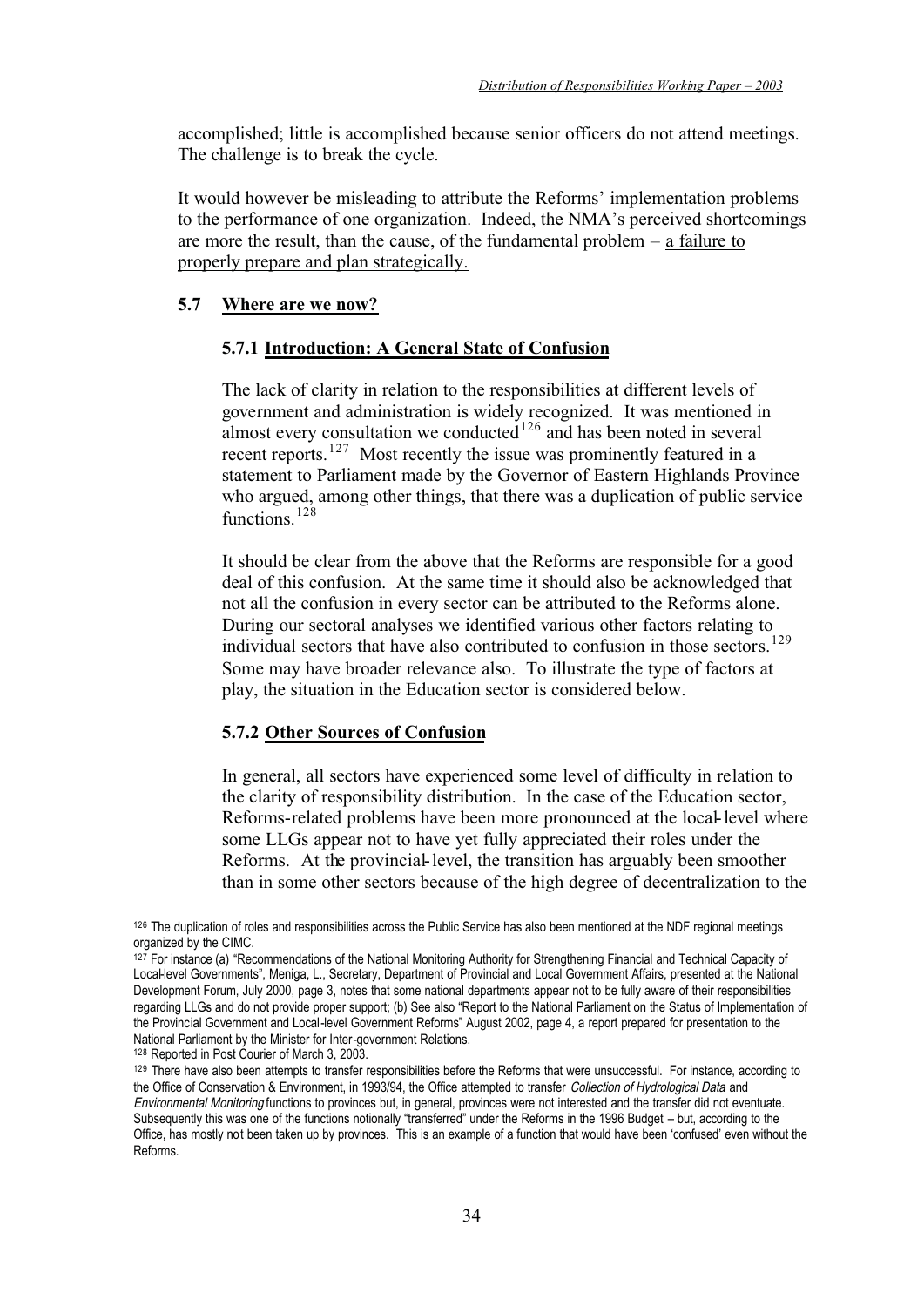provincial-level that has characterized the sector for some time. Nonetheless confusion does certainly exist – due both to the Reforms and to some other causes, as discussed below.

#### (a) Temporary Funding from 'Other' Sources

When funding is provided for a period by a source *other* than the source notionally 'responsible', expectations can be established. It can be any source – another level of government, another agency at the same or different level, or a project with a finite life. Over time, responsibilities can become confused. Problems arise when that other source no longer provides funding.

One provincial informant noted that national agencies sometimes 'cut across' responsibility lines using donor funding. He said this has happened previously in respect of the maintenance of buildings that are a LLG responsibility. He said that this could lead to confusion. He also said that some LLGs take advantage by failing to provide funding in future budgets in the expectation that when things get bad enough some other source will come in to provide additional funding. He emphasised that he was not saying that this outside funding was not welcomed – simply that it must not become relied upon, and should be used with caution and only if the temporary nature is clearly understood and accepted.

Interestingly, this issue also arose in a different context during our discussions with National Department of Education (NDoE) officials. One area that they felt was being very poorly done was maintenance of school facilities, particularly those that are the responsibility of LLGs. They said that part of the problem is the limited funding most LLGs have available. They also felt that some LLGs may not be aware of their responsibility in this area and that this may be exacerbated further by the fact that the Education subsidy for 2003 is to be applied only to maintenance of primary school facilities. Though this is certainly a necessary and worthwhile initiative, they were concerned that some LLGs may come to think of maintenance as a national activity and not budget for it in the future.

This again highlights the need to ensure all stakeholders are aware of, and agree on, what is being done. Of course, this may not always be easy to do. $130$ 

<sup>130</sup> Another recent example was provided by the Deputy Secretary, Department of Justice & Attorney General. Because of the failure of most provincial governments to pay all Village Courts Officials' allowances over many years, in 2001 the National Government made a one-off payment to meet some of the backlog of these allowances. It was clearly noted at the time that this was a one-off only. Nonetheless, some informants used this as evidence that VCs were to be re-centralized. We are assured that they are not.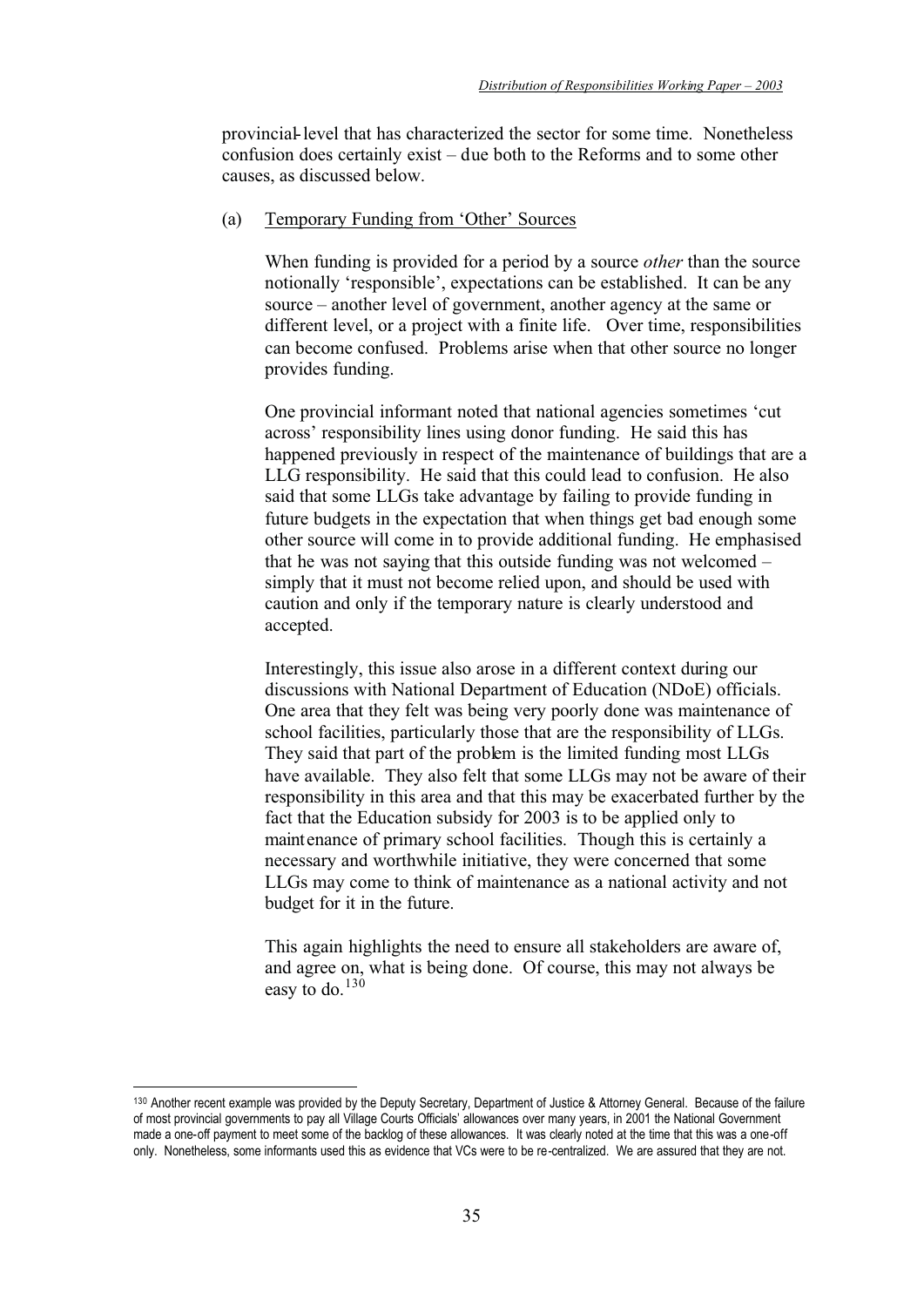#### (b) Only an Issue when the 'Crunch' Comes

A current responsibility issue that came up in our consultations relates to elementary school teacher training. For the last few years the training of elementary school teachers has been funded from the national-level, with the support of an AusAID aid project. That funding is no longer available $131$  and for this year provinces have been advised that any further expansion of the system will have to be funded by provinces. In relation to the costs of teacher training, a 'user-pays' principle has been suggested.

One of the Provincial Education Advisers we spoke with felt that provinces had not been given sufficient time to prepare for these changed circumstances.<sup>132</sup> Another agreed that the rapid expansion of the system had been strongly encouraged by the NDoE, and now provinces have been left with a system that will be a 'huge drain on resources'.

While funding was provided from 'outside' sources, the matter of which level was responsible for funding did not arise. It was only after that funding was no longer available did responsibility become an issue, and the differences in understandings become apparent.

The references do not provide a definitive answer in this case. There is no argument that teacher training is a national function. However the Education Plan notes that, in respect of elementary education, provinces are responsible for "*Implementing all approved teacher training courses*  <sup>133</sup>. Could this also mean 'fund' here?

Without going into the details - or rights and wrongs - of this particular case, it does serve to highlight just how responsibility confusion might come about. Of course, this is most likely to become evident in times of resource constraint and when savings are being sought. It highlights the need to develop an agreed, common understanding of responsibilities from the outset.

#### (c) Sharing Responsibilities

The splitting or sharing of responsibilities for certain functions or activities might also increase the likelihood of confusion.

<sup>&</sup>lt;sup>131</sup> As we understand it, AusAID has limited its support for the further expansion of the elementary school system pending the results of an 'Affordability Study' being conducted by NDoE, AusAID and the World Bank. The study will assess the financial costs of meeting the objectives of the 1995 – 2004 National Education Plan. As an interim measure, AusAID is continuing to fund teacher trainees who have already commenced the three-year course (i.e. second and third year trainees). Elementary schools typically have three teachers, one of whom is recruited each year with each annual intake until the full complement has been reached. Funding only the continuing trainees may limit the ability of schools that are still in establishment (i.e. commenced in 2001 and 2002, and still need first year trainees), to get new trainees and become fully established.

<sup>&</sup>lt;sup>132</sup> This does suggest a communication problem because given the nature of aid projects, the funding was always going to be temporary even if, as in this case, it was extended from the original finish date.

<sup>133 &</sup>quot;National Education Plan, 1995 – 2004: Update 1" National Department of Education, PNG, 1999, page 12.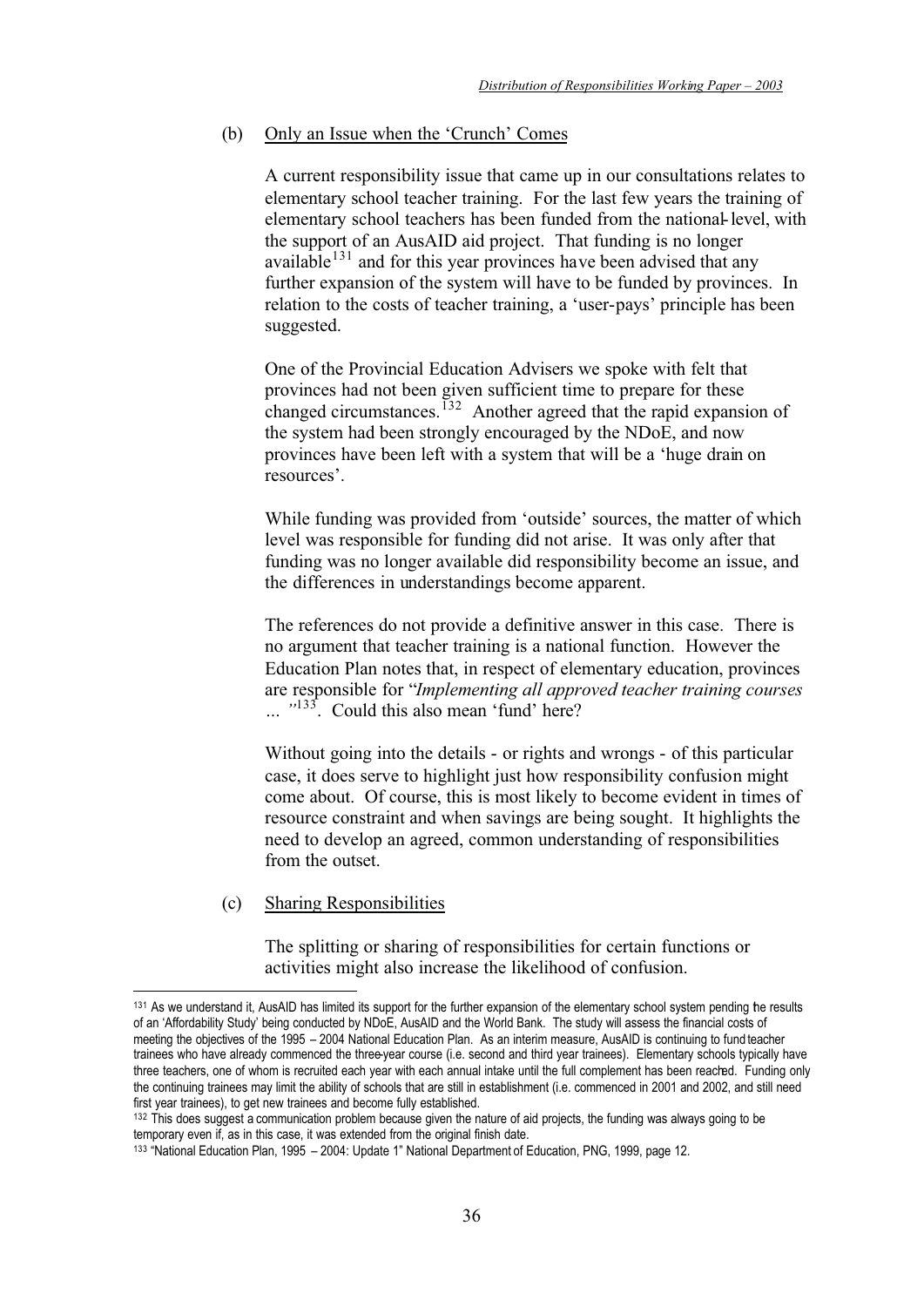For instance, in relation to the provision of teaching and curriculum materials, the initial provision is a national responsibility, whereas the on-going provision is a provincial responsibility. The NDoE officials we met with noted that the provision of school materials was something that was generally particularly poorly done in provinces. Although both provinces we visited were clear on responsibility for this activity, it is possible that some provinces are not.

### (d) Responsibility Take-up Deferred - not Formally Specified

Under the OLPGLLG, technical education is now a provincial responsibility. However, the NDoE is continuing to administer the six technical and business colleges around the country.

The ENB Provincial Education Adviser told us that the Provincial Government would probably be interested in taking over the Kokopo Business College, but only if additional funding were provided. As things stand with funding, it's unlikely that the provincial governments of the provinces in which the other five colleges are located<sup>134</sup> would wish to have the responsibility transferred unless additional funding were provided.

As far as we are aware, this is not the subject of any formal agreement – more a result of inertia, that is, simply no action has been taken. If all agree and continue to do so, there is no problem. However problems might arise when there is any kind of change to the current circumstances (e.g. changes in personnel, or additional requirements to 'cost-shift' at the national level), and the apparent contradiction may lead to confusion or ill feeling. A more formal understanding might avoid confusion arising in the future.

Although these causes of confusion were identified in the Education sector, these – or similar factors - may also be at play in other sectors.

# **5.7.3 How the Confusion can Persist**

As a result of our sectoral analysis we can conclude that for any particular sector there will probably be a number of factors that impact upon the understanding of responsibilities. Certainly a large part of the confusion will be the product of the lack of clarity regarding the intent of the Reforms and the poorly planned way they have been implemented. But for some sectors the Reforms will not be the only source.

The key point that must be understood is that all the confusion - whether due to the Reforms, some other sector-specific cause, or a combination - is able to

<sup>134</sup> In addition to Kokopo in East New Britain, colleges in Mt. Hagen, Goroka, Lae and two in Port Moresby.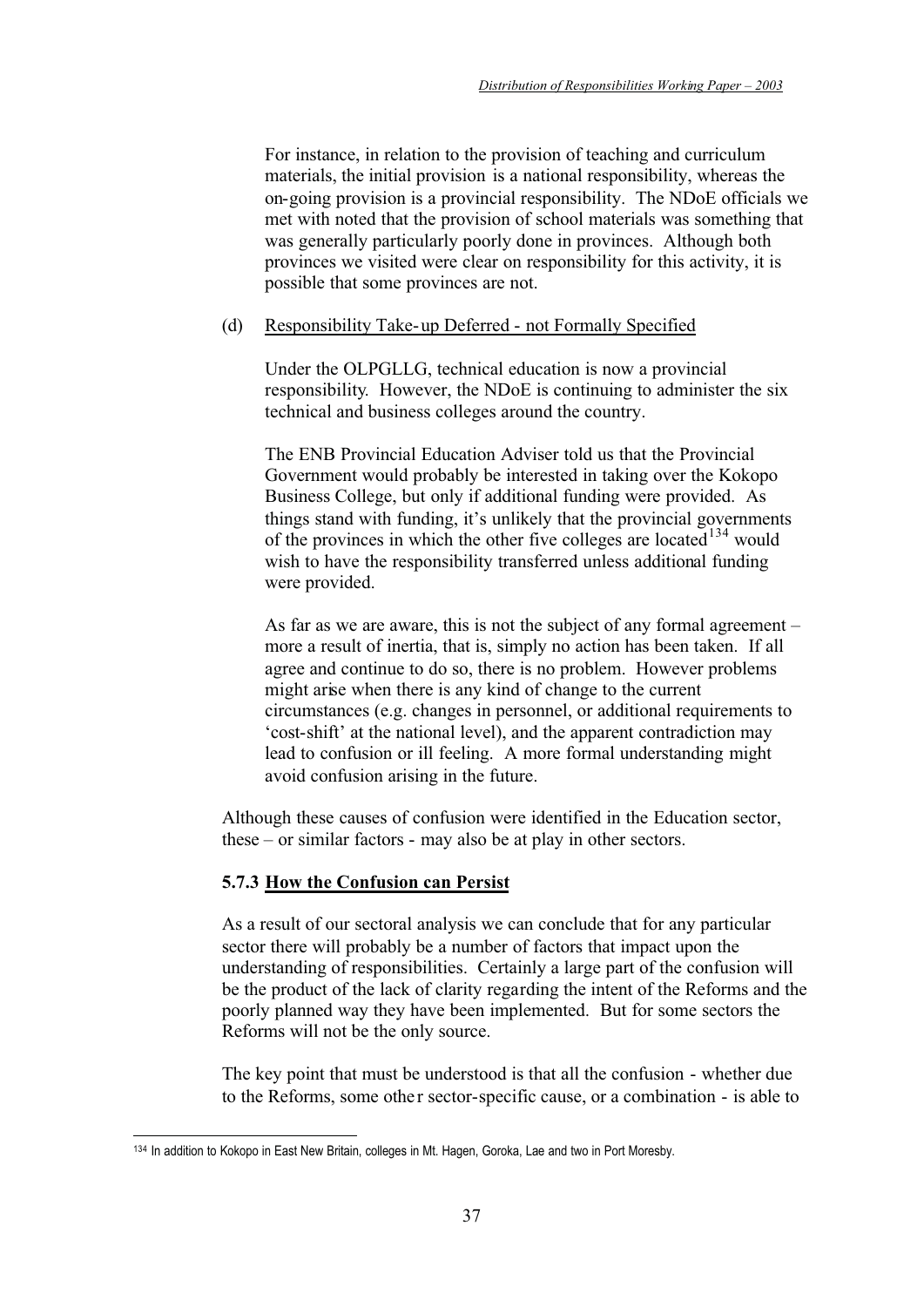persist because of the lack of a current, definitive and agreed specification of all responsibilities (law-making and policy, operational and funding) of each level. This must be addressed as a priority.

#### **5.7.4 Some Information Resources**

The NMA did make some attempt to prepare a specification of respective responsibilities several years ago, and we've found that there are also some other documents of relevance. These are considered below.

#### (a) NMA Handbook

Following the problems with the initial function transfer, the NMA attempted to produce a specification of the responsibilities of different levels of government under the Reforms. This was presented as Volume 2 of the NMA draft Handbook.<sup>135</sup>

The NMA's Provincial Reforms Working Group took the lead in preparation of the Handbook and began the task after meetings with national agencies in November and December 1996. An internal draft was produced by June 1997 and distributed to line agencies for comment. These were incorporated into a September 1997 draft. The drafts were in two volumes - Volume 2 presented tables laying out respective responsibilities. There was also a December 1997 draft that was similar in content to Volume 1, but very different in format and did away entirely with Volume 2. The most recent version, dated March 1998, reverted to the earlier two-volume format and, according to the Handbook, includes typographical and factual corrections of the September 1997 version. The December version is not referred to at all in March 1998 draft. $136$ 

The March 1998 Volume 2 document presents tables for individual sectors which outline a draft division of responsibilities between National, provincial, district and local levels of government and administration. The Handbook notes that provincial government responsibilities "imply" the responsibilities of the provincial administration. The Handbook also presents unit costs for some services.

The divisions of responsibilities presented were prepared by national agencies, for comment and input from provinces and others. The March 1998 version was the last draft, and no refinement incorporating

<sup>135 &</sup>quot;Handbook on the Roles and Responsibilities of Different Levels of Government under the Reforms: Volume 2, Tables, Unit Costs and Contact Persons for each Department" draft, National Monitoring Authority, March 2002.

<sup>136</sup> It appears that a consultant to the Department of Provincial and Local Government Affairs prepared the December 1997 version. We understand this is the same consultant who also prepared a separate report on the status of the Reforms. The consultant's suggested re-formatting was apparently rejected, but there is no discussion of this in the Handbook or elsewhere. The variations might be further evidence of the problems the NMA was experiencing at the time.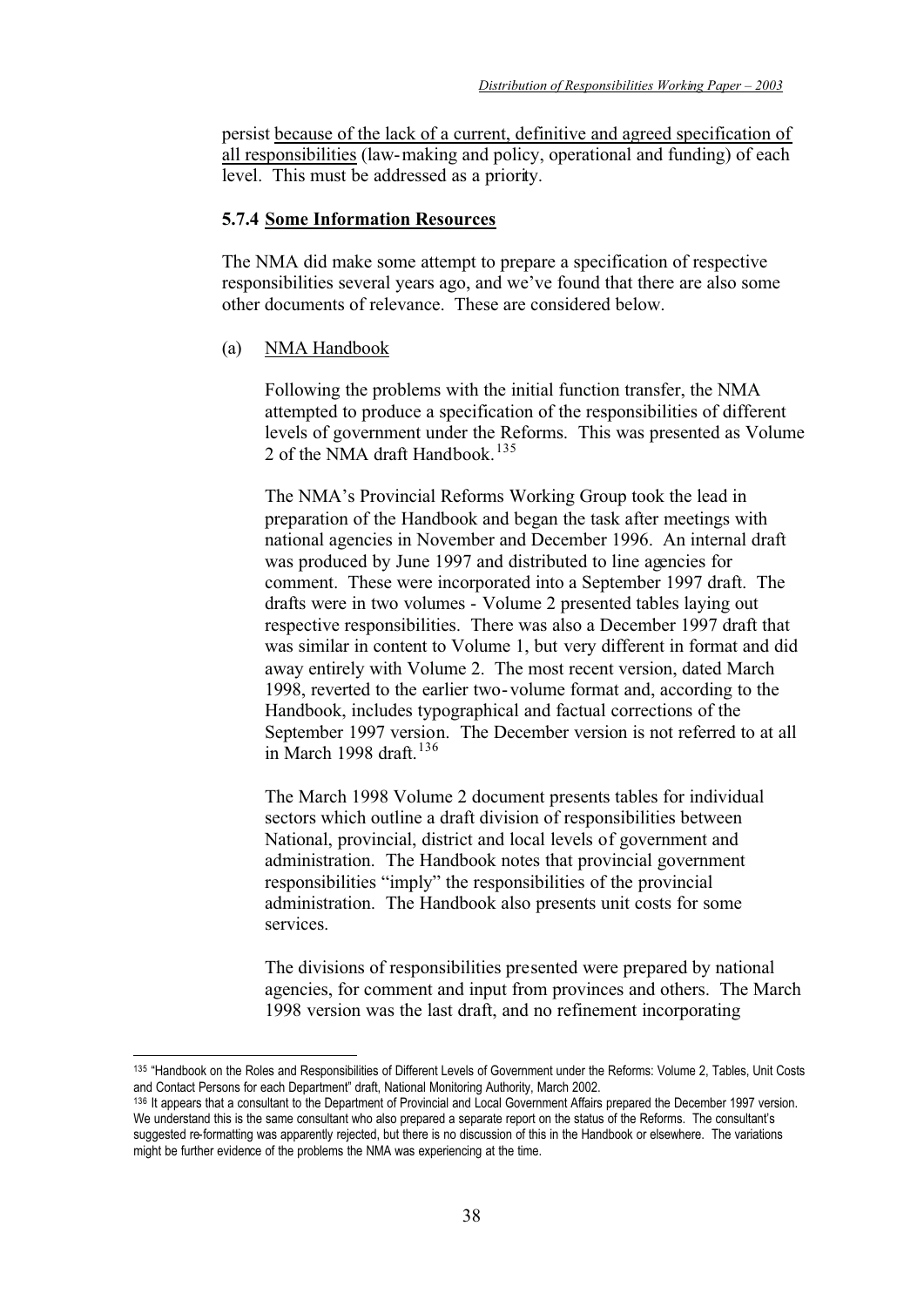provincial input has yet been produced. To the best of our knowledge, to date, there has been no systematic attempt to draw input from provinces.

Like NMA's other work of the time, the attempt to produce a manualtype reference laying out respective responsibilities was very worthwhile. Unfortunately, it was never finished. Though a 'good start' the specification was not the product of a collaborative process involving all stakeholders (that was to come next), is not complete and, now, is also out of date. A brief overview of the Handbook is provided below.

- Not all sectors are included.<sup>137</sup> Among the important sectors missing are: Lands, Works, Transport, Fisheries, Forestry, Environment & Conservation. Of those included, just four have unit costs.<sup>138</sup>
- There are some factual errors<sup>139</sup> these would probably have been identified and corrected had further comment and provincial input been incorporated, as was intended.
- Some of the entries are very general and provide little real guidance,140 and some of the language used is ambiguous and so open to different interpretations.<sup> $141$ </sup>
- The draft Handbook is now dated. There have been structural and other changes since the March 1998 draft was produced.<sup>142</sup>

The draft Handbook is not widely used or even known about. During our consultations we found that none of the national departments we consulted had used the Handbook in recent times. Some of our informants did not know the Handbook even existed, others knew of it, but had not seen it, or not used it. Given personnel turnover, and the fact the Handbook was never finalized this is probably to be expected.

Notwithstanding its shortcomings, conceptually the Handbook is worthwhile, and the March 1998 draft would have been much stronger had provincial input been incorporated, as was intended. There has been

<sup>137</sup> Included are: Health, Education & Literacy, Social Development (including Home Affairs, Women and NGOs, Youth, Welfare, Civil Registration), Agriculture, Commerce, Attorney -General (re. Village Courts), NBC, Personnel Management, Planning and NSO. 138 Unit costs provided only for: Education & Literacy, Civil Registration, and Police (no responsibility distribution provided).

<sup>139</sup> See: "Provincial Government and Local-level Government law-making powers and administrative functions", G. Tuck, Department of Provincial and Local Government Affairs, November 2000, page 1, suggests the Handbook is deficient as it is not accurately based on the legislative provisions. As we noted elsewhere, part of the problem may have been the lack of clarity relating to some of the OLPGLLG provisions. There are also inconsistencies with the notional responsibility distribution understood by some national departments.

<sup>&</sup>lt;sup>140</sup> For instance, the entry under Health for LLGs simply lists the areas in which LLGs have law-making powers.<br><sup>141</sup> For instance, it is not always clear which level is responsible for actual funding. There are also appa

explained, or evident from context.

<sup>&</sup>lt;sup>142</sup> For example, the Department of Transport and Department of Works are, once again, separate entities. There is a new Fisheries Act (1998) and a restructure of the National Fisheries Authority (2001). A new reporting structure for the Health sector has just been introduced.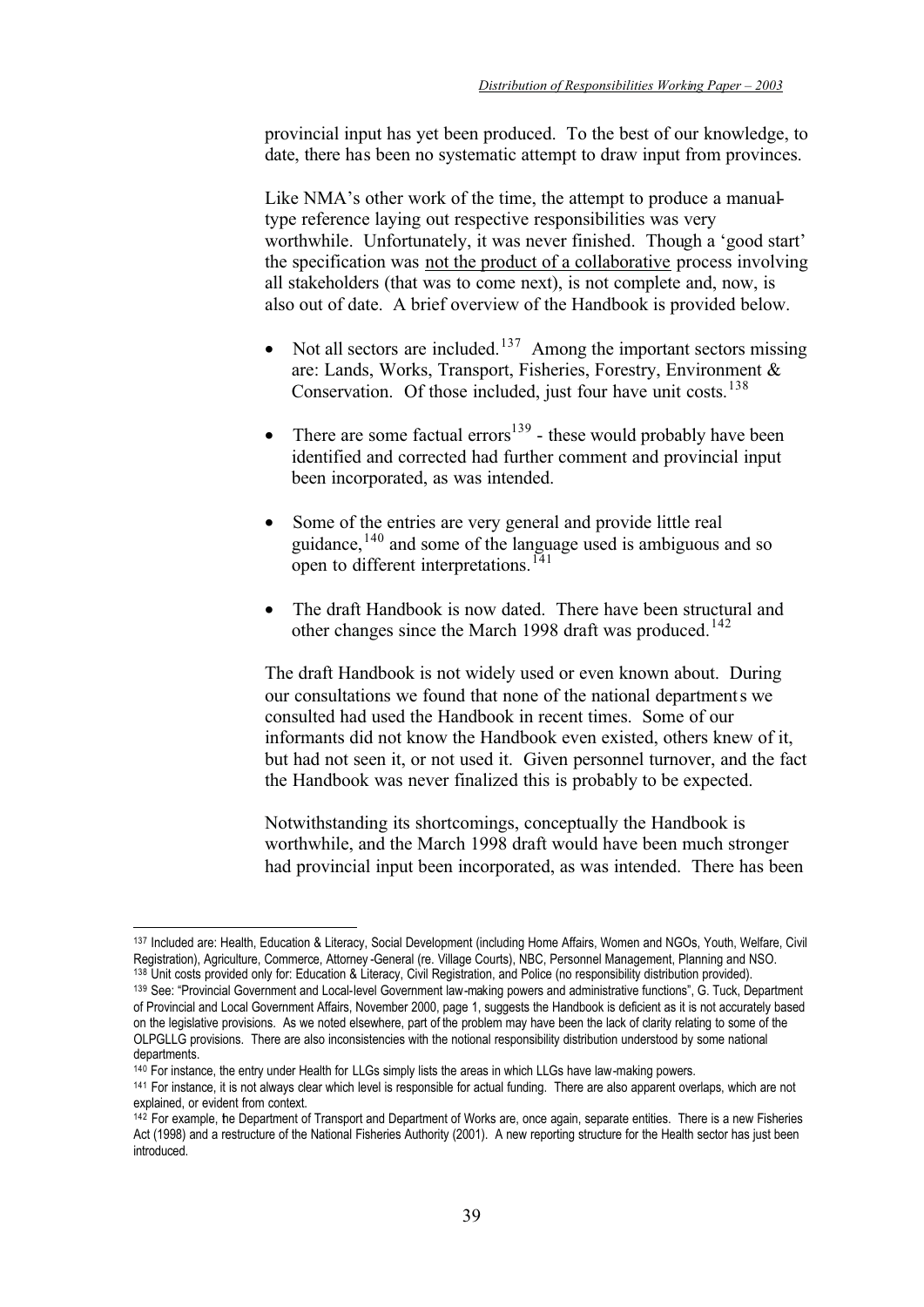no attempt made since to produce a total 'across the broad' specification of responsibilities.

(b) Sectoral/National Agency Documents

During our consultations we learned that some national departments have produced documents that (implicitly) outline a function distribution.<sup>143</sup> We've been able to use these documents to generate a notional responsibility distribution for some sectors.

For example, for Education, references to responsibilities at different levels are contained in the updated National Education Plan. <sup>144</sup> The Plan document covers four sub-sectors of the general education sector: Elementary; Primary; Secondary; and Technical and Vocational. The levels considered in the Plan vary from sub-sector to sub-sector, depending on the levels that have a defined role in that sub-sector. The different levels are: Community; Institution; LLG; District; Provincial; and, National.

There are some ambiguities in the Education Plan's explanation of responsibilities that we could not resolve, and some entries are very general. The use of certain words can be confusing. For instance, it is not always clear who actually funds activities, as opposed to 'implements' or 'budgets for' (e.g. training of elementary teachers), or 'produces' (e.g. elementary school curriculum materials). This is sometimes evident from context, but should be absolutely clear. The same kind of ambiguity also applies to the NMA draft Handbook's specification.

Comparing the two, the NMA Handbook and the Education Plan outlines are both very general, and open to different interpretations. Both also include 'overlaps' between levels, which are not explained. Although the different formats<sup>145</sup> make direct comparison difficult, there also appear to be inconsistencies between the two in the assignment of responsibilities.

NDoE officials we spoke with were not involved in preparation of the NMA outline in 1997. They said they were aware of the NMA Handbook but had not used or seen it. After a quick review they felt the outline was incomplete and too general to be of use as a practical guide. They said they were not aware of provinces using the Handbook. In relation to the Plan, they felt that it did provide a clear description of

<sup>&</sup>lt;sup>143</sup> For instance, an outline of the Education function distribution can be extracted from the National Education Plan. Likewise, for the Health sector from the National Health Plan. For the Lands sector, a distribution is presented as part of a MoU pro-forma, which is used in transferring functions from the national-level to provinces.

<sup>144</sup> Op. cit. "National Education Plan: Update 1" (1999).

<sup>145</sup> The Plan outline combines the responsibilities of two or more levels or different sub-sectors. The Handbook does not include the 'Community level' in its own right, and has additional columns including one on the role of partner organizations.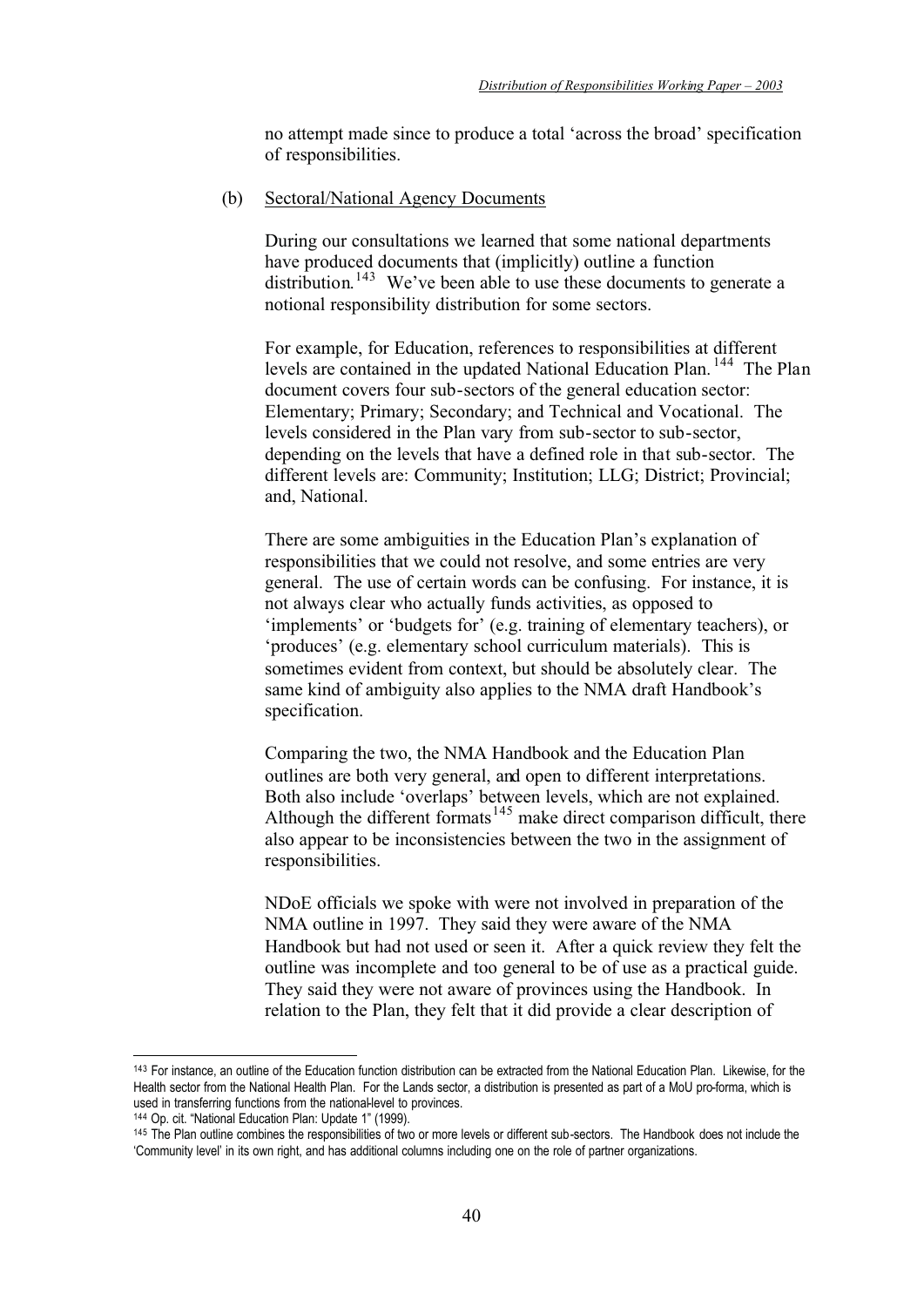responsibilities, but that they had not used it as a specification tool in dealings with other stakeholders.

Neither of the two Provincial Education Advisers we spoke with was in the position at the time the Reforms were introduced. They were not aware of the NMA Handbook. Both were aware of the Plan but neither had referred to it to clarify responsibilities.

### (c) Provinces' Specifications

We are told that some provinces have also produced responsibility specifications for use within their own provinces.<sup>146</sup> We have not sighted these. From what we were told, neither the NMA Handbook nor the national departments' documents referred to above, were used in the preparation of these.

In summary, the various specification documents have been prepared independently. There has been no 'validation' exercise to crosscheck the responsibility distribution of the different documents produced, that is, the NMA Handbook, the national departments' documents, and the specification produced by provinces. Based on our sectoral work, we suspect that in the present state of confusion it is highly likely that there are discrepancies between documents and that these will continue to emerge as resourcing or other problems arise (e.g. such as greater efforts to 'cost-shift' in light of increasing resource constraints at all levels).

# **5.8 Need to Clearly Specify Responsibilities**

The confusion that followed the initial 1996 transfer under the Reforms has been compounded in subsequent years by the failure to fully develop and apply:

- a consultative means of defining an appropriate responsibility distribution and, from that, identifying responsibilities for transfer; and
- a systematic, understood and agreed means of transfer.

# **5.8.1 Specification through a Collaborative Process**

This failure must be addressed as a priority. In the first instance, we suggest a serious attempt be made to produce a clear, accurate and complete specification of the powers and responsibilities of each level of government and administration. This can only be done through a collaborative, consultative process involving representatives of all key stakeholder groups.

<sup>146</sup> We visited East New Britain and Morobe, and learned that both provinces had produced such documents. In separate discussions in Port Moresby with the Provincial Administrators of Enga and Simbu, we were told that they also had produced their own specifications.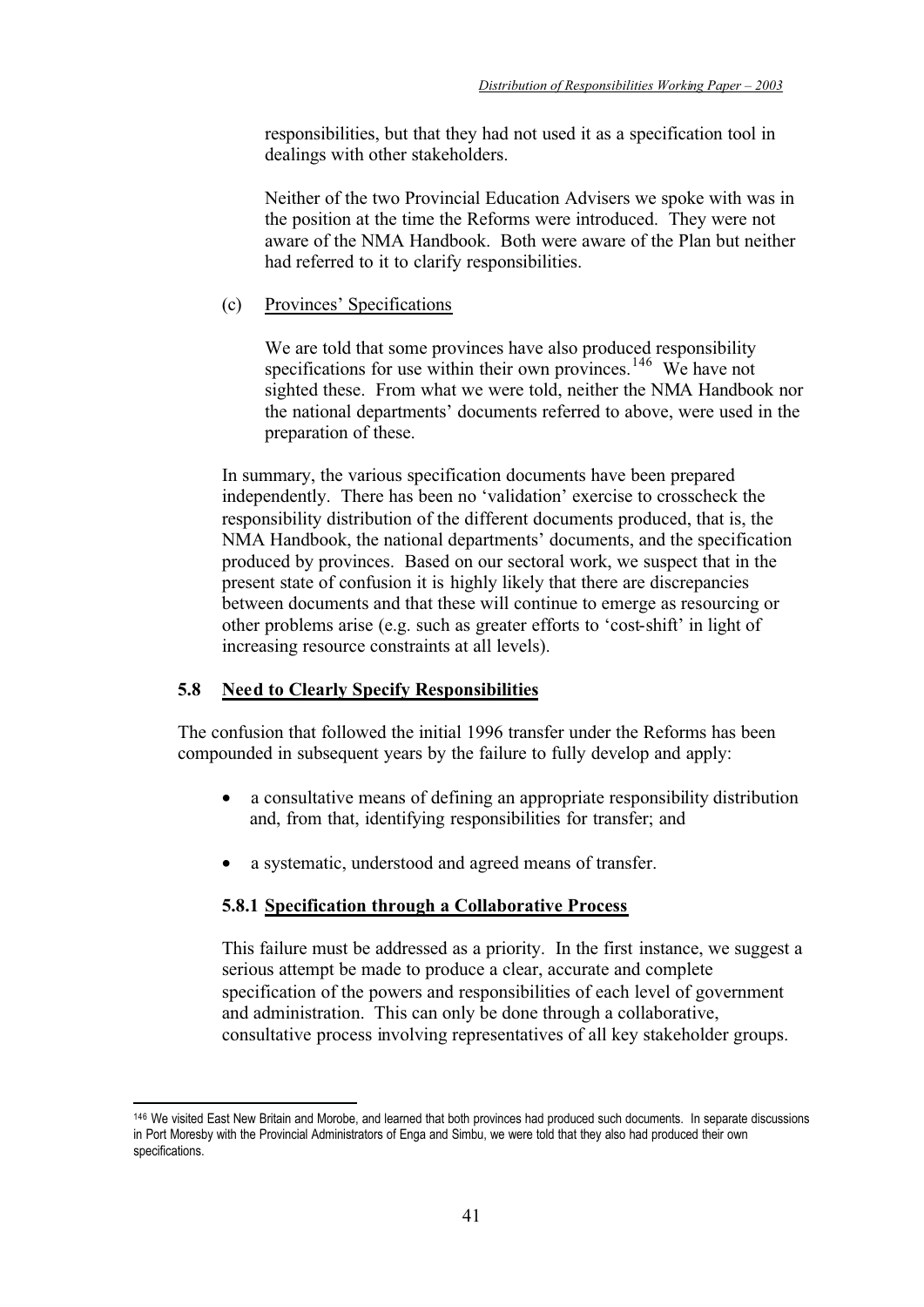The objective should be to produce a document that can be used as a practical reference at every level; this means that it might be useful to produce different versions pitched at different audiences, using language and format appropriate to the target group. It's important that stakeholders know what is expected of them and what they can expect from others.

It should also be recognized that responsibility distribution has to be varied from time to time and so there should be a way of reviewing and incorporating changes in the specifications as these come about.<sup>147</sup>

# **5.8.2 An Opportunity to Consider Where Responsibilities Belong**

An agreed specification will not emerge without some of the more fundamental issues being addressed. It became clear during stakeholder consultations that, in some cases, the failure of a provincial government to take on a particular responsibility is because they don't agree that it should be their responsibility. The clarification process will also be an opportunity for stakeholder discussion of which functions and activities belong - and are best carried out - at each level. This should bring responsibility disagreements out into the open and allow at least some to be resolved, in the first instance, at a technical level. Whatever cannot be resolved in this way may require political input and negotiation. Failing all other avenues, as a last resort, an 'executive decision' may be required by the National Government. At the very least, the process should allow different stakeholders the opportunity to make their case. However done, by the end of the process, all stakeholders should be clear on responsibilities.

#### **5.8.3 Capacity and Responsibility Transfers**

The specification of responsibilities will allow identification of those responsibilities that have to be shifted from one level to another. However, so as not to repeat past mistakes, it's important to understand that it would not be practical to expect that all provincial governments and all LLGs could immediately take on all that they might – notionally – be responsible for as a result of the specification. Indeed, the specification would best be seen as a statement of the 'final state' of responsibility distribution, to be arrived at through an appropriate transfer process, and only once necessary prerequisites have been identified and put in place.

Fundamental to this would be identifying and addressing capacity constraints. For each responsibility to be transferred, the applicable elements of capacity could be identified, and the required 'standard' to effectively perform that responsibility assessed. A recipient's existing capacity could be assessed, and the 'capacity gaps' identified. An individualized transfer schedule linked to a

<sup>&</sup>lt;sup>147</sup> There may be changes within the next 12 or so months. For instance, the Minister for Mines has stated that he would like to see provinces take on a larger role in small-scale mining (Post Courier, March 26, 2003). During our consultations we also heard that the functions of some national departments might be given over to new authorities – two that have subsequently been reported in the media are 'Mines' and 'Roads'.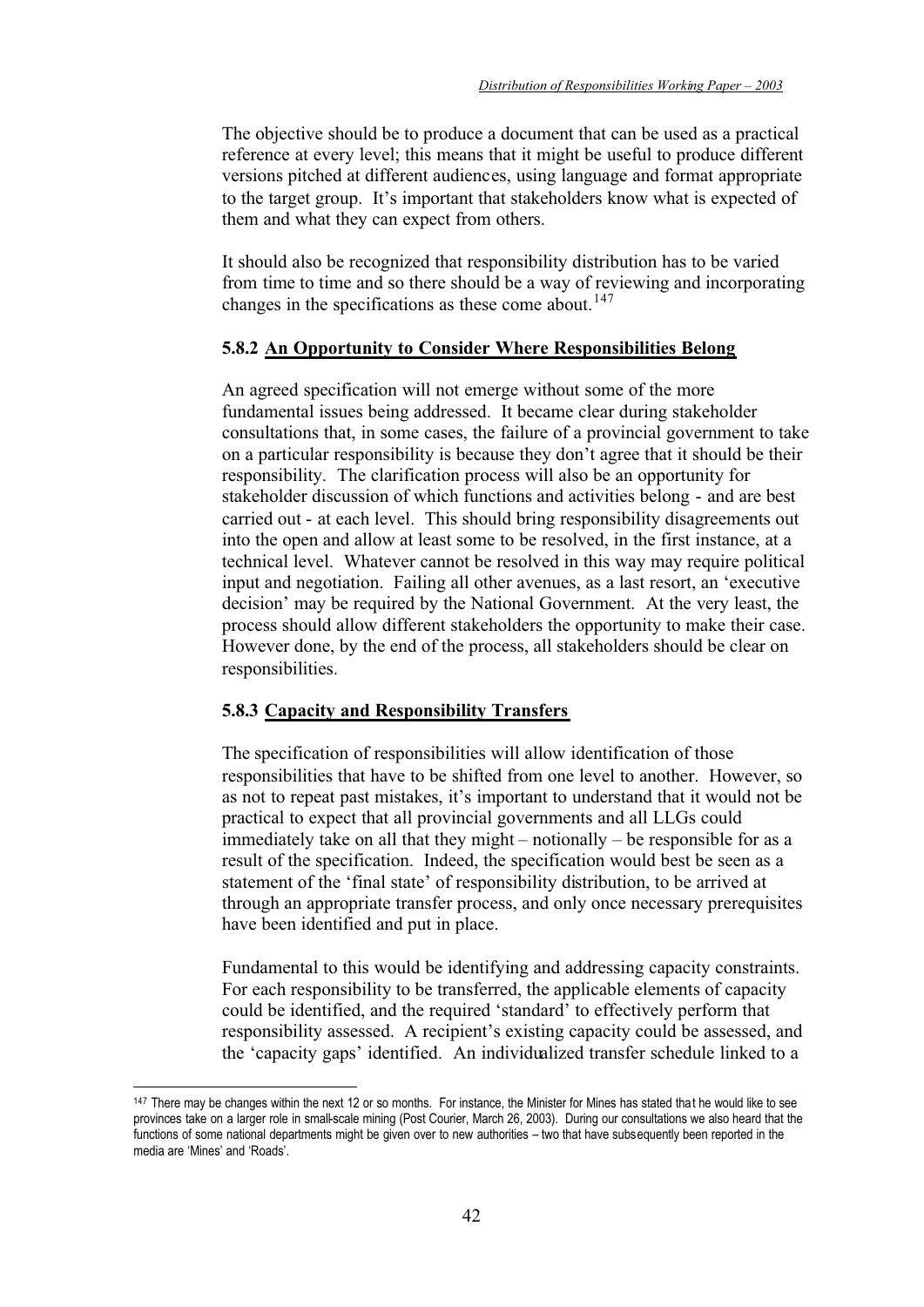targeted capacity-building programme could be developed for each recipient, for each responsibility, based on the recipient's specific needs and capacities. This is further discussed later (see: section 7.2.2).

# **5.8.4 Elements of an Approach**

# Organizational Options.

A collaborative approach is essential. Such an approach might be facilitated through the establishment of a small working group of stakeholder representatives to take the lead in the exercise. It is suggested that -

- Membership of the group might, at a minimum, include: NEFC, Department of Provincial and Local Government Affairs, Department of Personnel Management, Department of Finance, and representatives from each region.
- Two senior-level officers from each should be nominated (say, Deputy Secretary or FAS) - one representative and one alternate.
- At least one of these two representatives should attend every meeting, and then formally brief the other.
- NEFC could provide secretariat and technical assistance, at least initially.

As a variation on this model, the NMA might be reactivated to give overall direction to the exercise, allowing the working group focus on day-to-day management of the exercise.

It's also important that whatever is done is also endorsed at a political level and, ideally, carried out under the auspice of the appropriate Minister(s).

Other options and variations should also be considered and the selected model properly developed.

# A Phased Programme

A phased approach might be considered.

• Phase (I) would focus on the current situation, and the problems and issues associated with the notional distribution and current stakeholder understandings of responsibility for decision-making, implementation and funding. Issues identified might relate to different understandings, or disagreements as to where particular responsibilities belong (there would probably be particular focus on funding responsibilities). The key output would be a specification of the areas where there is broad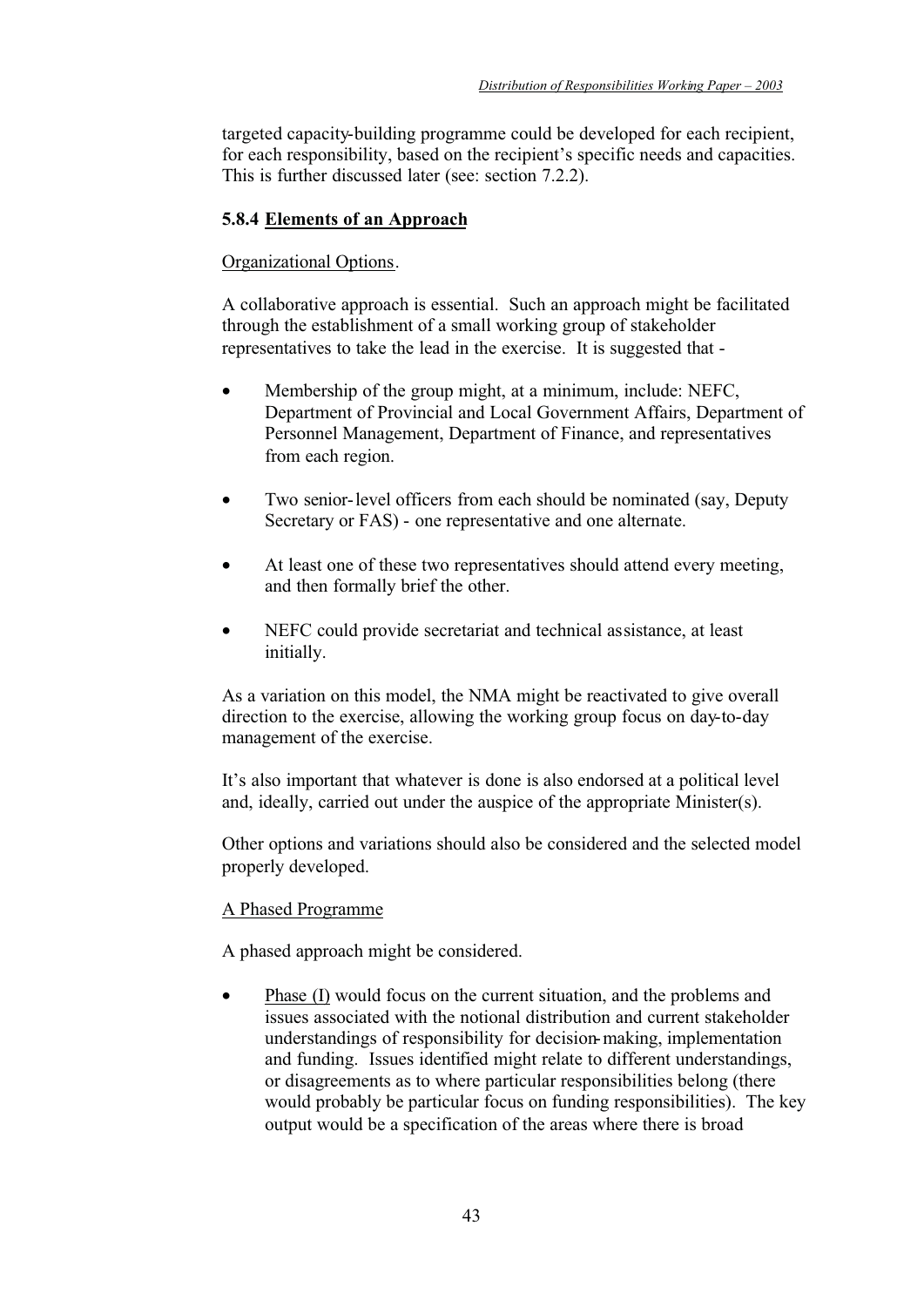agreement, and of areas where views differ and the basis of those differences.

- Phase *(II)* would build on that work and consider the factors that should be taken into account in determining an appropriate distribution (e.g. capacity, scale, efficiency/cost-effectiveness, 'national interest', consistency and standardization, proximity to the beneficiaries, 'crossborder' issues, willingness, etc.). The key output would be a listing of such factors.
- Phase *(III)* would take the output of the first phase and apply the set of factors produced in the second to generate a model distribution for broad stakeholder consideration.
- Phase (IV) would focus on the transfer process and seek to develop an agreed means of progressive transfer, - that is, having the 'final state' in mind what responsibilities need to be transferred and how this should be done.

# Operation.

For each phase, the working group should lay out an appropriate methodology and do as much as it can do directly, before seeking broader stakeholder input. For instance, in Phase I, the core group might begin by putting together whatever is available on notional distribution of functions - including, but not limited to, the listings this study has generated from various sectoral documents we've reviewed.

In this, and subsequent, phases stakeholder input could be drawn through different methods, including, for instance -

- Consultations with national agencies individually (e.g. to refine specific listings and identify key issues).
- Case studies of selected provinces to assess current practice and further specify key issues.
- Establishment of individual 'sectoral' and specific issues committees to thoroughly consider issues related to particular sectors (e.g. in sectors where there is significant interaction or resources involved, or to address the most problematic areas, such as 'responsibility sharing' and funding).
- Broader consultation with provinces through selected provincial visits and regional workshops.

# The Next Step

The study team has begun working on issues paper, and developing different strategy options, for consideration. More thought and consultation with stakeholders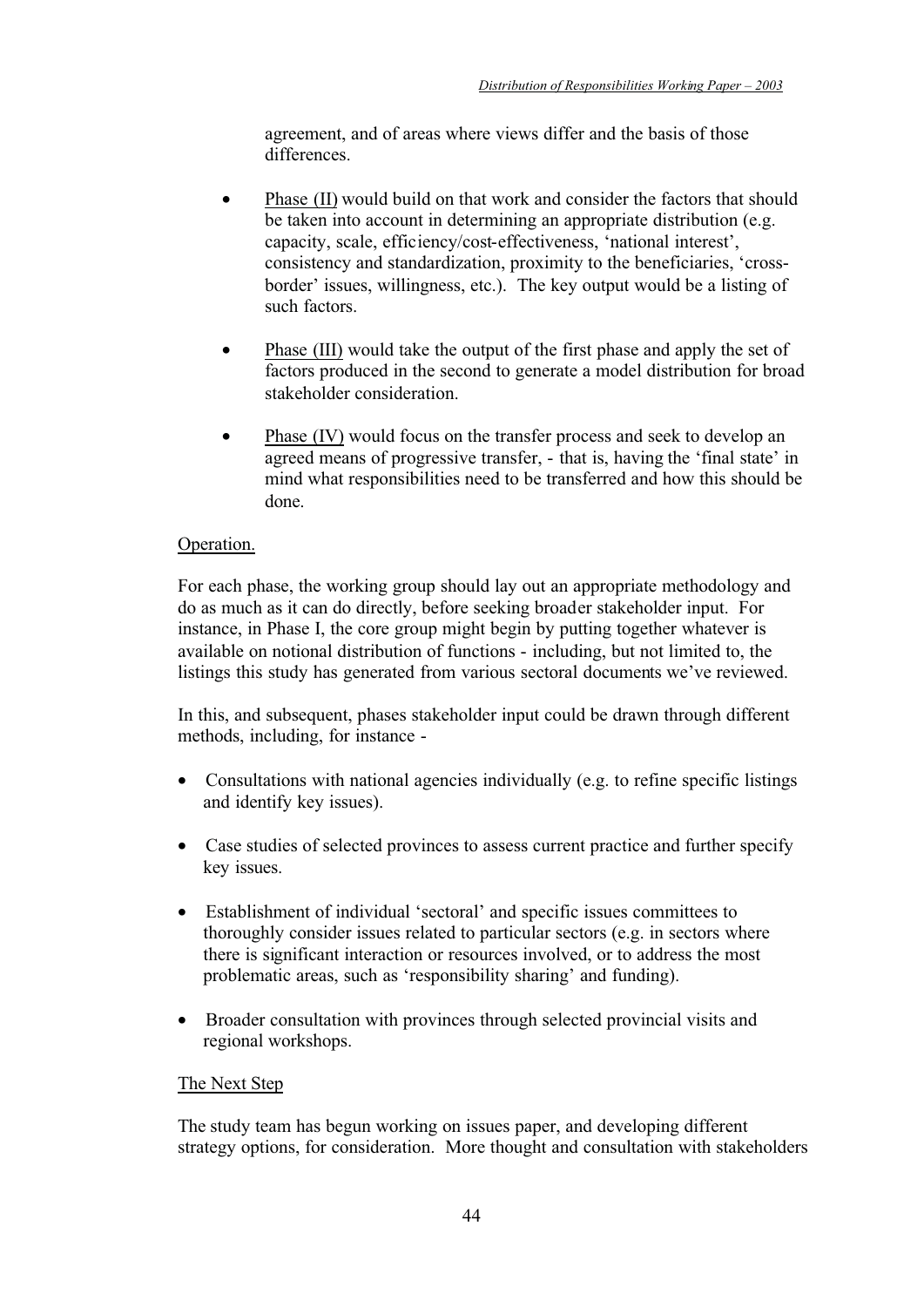is required to fully develop the concept. As an immediate, first step, we suggest that the NEFC convene an ad hoc committee of key national agencies and provincial representatives, to consider the proposal and begin a more rigorous and collaborative development of the approach. This might form the basis for the formation of the working group. The working group should formulate the strategy and identify resource requirements and sources, with a view to commencing work as soon as possible.

We began thinking about an exercise of this sort during the latter stages of the data collection phase. So in the later consultations we were able to broach the proposal with informants. All the people we spoke with enthusiastically endorsed it. Most indicated that they would be willing to be involved. The provincial informants were - not surprisingly - particularly keen that there be provincial (or, at least, regional) involvement from the outset.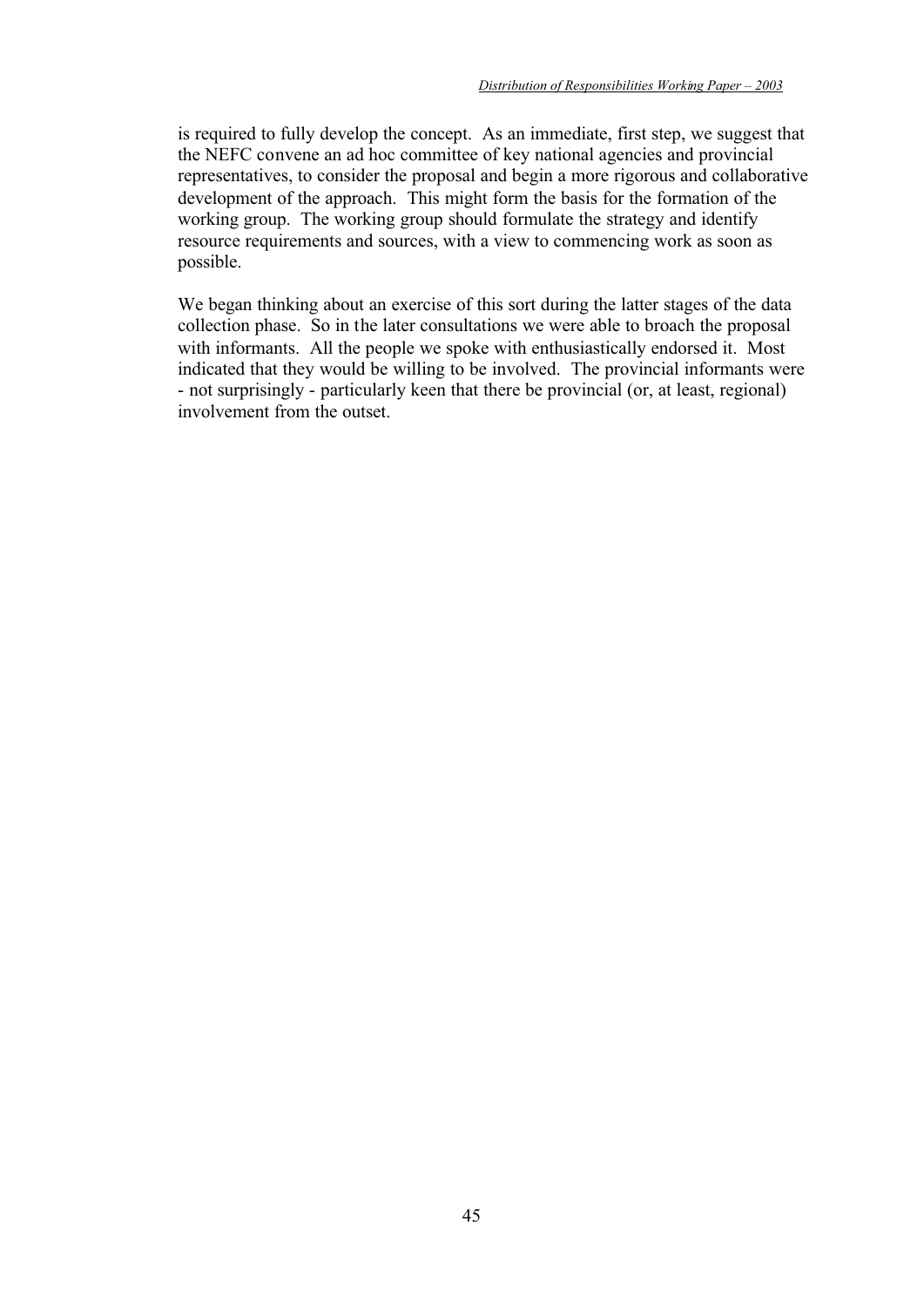# **6. RESOURCING & RESOURCE USE IN PROVINCES**

# **6.1 Introduction: Sources of Data**

This chapter examines the funding available to provincial and local level governments, and their expenditure patterns.

Much of the data on provincial government funding and expenditure on which the analysis is based have been generated by other NEFC studies undertaken for the RIGFA.

In relation to LLGs, there is very little information available on either funding levels or expenditure patterns. Consequently for this study we undertook a review of the 2001 budgets of some 37 rural LLGs, and that forms the basis of the analysis presented.<sup>148</sup>

# **6.2 Funding Available to Provincial Governments**

# **6.2.1 National Government Grants**

# (a) Funding Levels

The grant formulae were intended to provide a 'guaranteed' minimum funding level and, with that, a degree of certainty so that provincial governments could plan with confidence knowing what they'd receive in National Government grants.

In fact, the Reforms were implemented at the start of a period of severe downturn in the PNG economy and unprecedented fiscal difficulty for the National Government. For that, and other reasons, the National Government has been unable to pay the formulae-calculated amount of the grants.

In the summary that follows, the level of funding provinces are entitled to under the Organic Law is compared with the Budget appropriations made, and with the actual funding received, each year since the first elements of the new funding arrangements were introduced with the 1996 Budget. We consider only the provincial grants that are formulae-based and, for the sake of simplicity, do not take account of the indexing provisions of the Organic Law (as described in section  $4.7.1$ ).<sup>149</sup>

There was an increase in provincial funding in 1996 compared with 1995 as a result of the new funding arrangements. There was a corresponding fall in funding for national departments. In 1996, 75% of the Development Grants (Provincial Infrastructure, Local Government and Village Services, Town

<sup>148</sup> The sample was based on the 2001 Annual Budgets, and consisted of 37 rural LLGs, covering all four regions (Papua = 10 LLGs, Islands = 6, Highlands = 12, Momase = 9) and every province other than Bougainville and West New Britain.

<sup>149</sup> The NEFC is currently in the process of calculating the effect of indexation on the grants to provincial governments to illustrate the demands full compliance with OLPGLLG requirements would place on the national budget.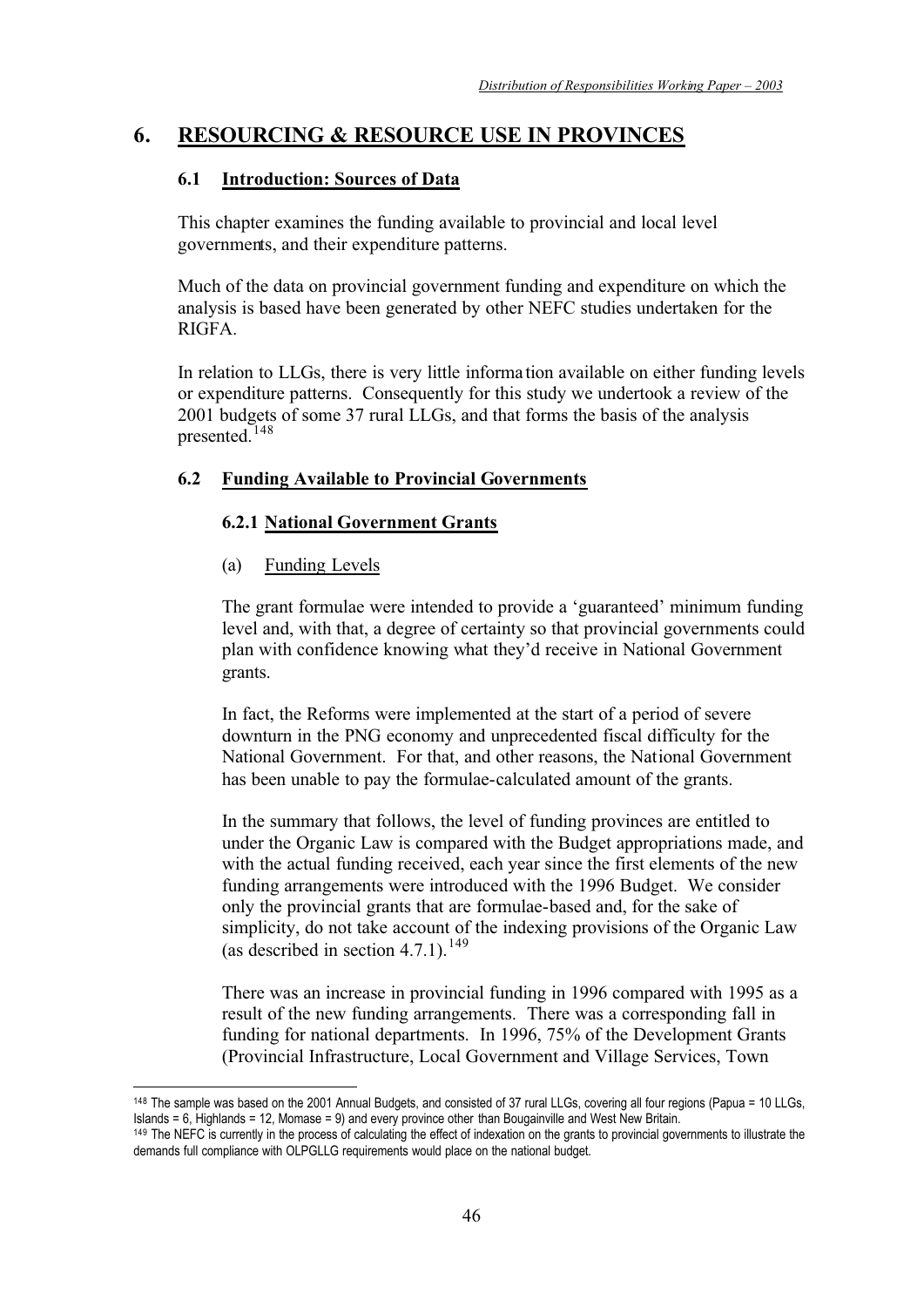Services), and the full amount of the Administration Grant were appropriated. In 1997 essentially the entire calculated amount was appropriated for provinces. The appropriated amount fell to some 86% of the calculated amount in the 1998 Budget. From 1999 it became increasingly difficult for the National Government to pay anything approaching the full amount of the grants. For the 1999 and 2000 budgets, less than half the calculated amount was appropriated (about  $47\%$  each year).<sup>150</sup>

The amounts appropriated for 2001 and 2002 were almost the same as for the 2000 budget year.<sup>151</sup> However under the provisions of the Organic Law, the new base year became 2001, that is, "the year immediately following" the 2000 National Census.<sup>152</sup> As a result the minimum base amounts should have been recalculated using the population figures from the 2000 Census. The larger population figures increase the formulae-calculated amounts.<sup>153</sup> So although the notional amounts appropriated were more or less the same, the appropriations fell to about 36% of the new calculated minima for both 2001 and 2002.

Over the entire  $1997 - 2002$  period, the appropriated amount for the formulaebased grants fell from K246 M to K117 M, a reduction in nominal terms of some 52%.<sup>154</sup>

These figures and analyses are based on appropriated amounts noted in the relevant National Budgets documents. Review of the actual payment figures in these documents for the period 1996 to 2001<sup>155</sup> indicates that provinces did not always actually receive all the appropriation. For 1996, 2000 and 2001, provinces did receive effectively all of the appropriated amounts. For 1997 - 1999, actual funding was between about 86% and 93% of the appropriated amounts.<sup>156</sup> We've not undertaken analysis on an individual province-byprovince basis, and can't say whether particular provinces were more disadvantaged than others.

Provincial governments have complained bitterly about the funding shortfall. In fact, recent years have seen two provincial governments<sup>157</sup> take legal action against the National Government, successfully arguing that the Law provides for minimum allocations that had not been paid. Although judgements were

155 As at the time of writing, the 2001 budget year is the most recent for which 'actual' figures are available in budget documents. 156 In terms of actual funds received compared with the formulae-calculated amounts, the greatest shortfall was for 2001 when provinces received about 37% of the amount they were entitled to under the Organic Law formulae. This was not due to underpayment of the appropriation – but to the low amount appropriated compared to the calculated amount based on the new base population figures.

<sup>150</sup> For the years 1997- 2000, the application of the indexing provisions would have made the funding shortfall even more pronounced. <sup>151</sup> For the formulae-based grants, K116.6 M in 1999, compared with K117.9 in 2000 and K117.7 M in 2001.<br><sup>152</sup> As per Schedule 1.1, OLPGLLG.

<sup>153</sup> For the Administration, Infrastructure, Local Government & Town Services Grants, from about K247 M to about K327 M. It is interesting to note that some work undertaken by the NEFC for other RIGFA studies indicates that the base amount using 2000 Census figures would actually have reduced the calculated minima if the indexation provision had been applied as stipulated each year from the earlier base year. We suspect this was an unintended outcome of the way the funding formulae and adjustments mechanisms are structured.<br>
<sup>154</sup> In real terms the reduction would be significantly greater given the falling 'buying power' of the Kina over that period.

<sup>&</sup>lt;sup>157</sup> The Morobe Provincial Government and the Eastern Highlands Provincial Gov ernment.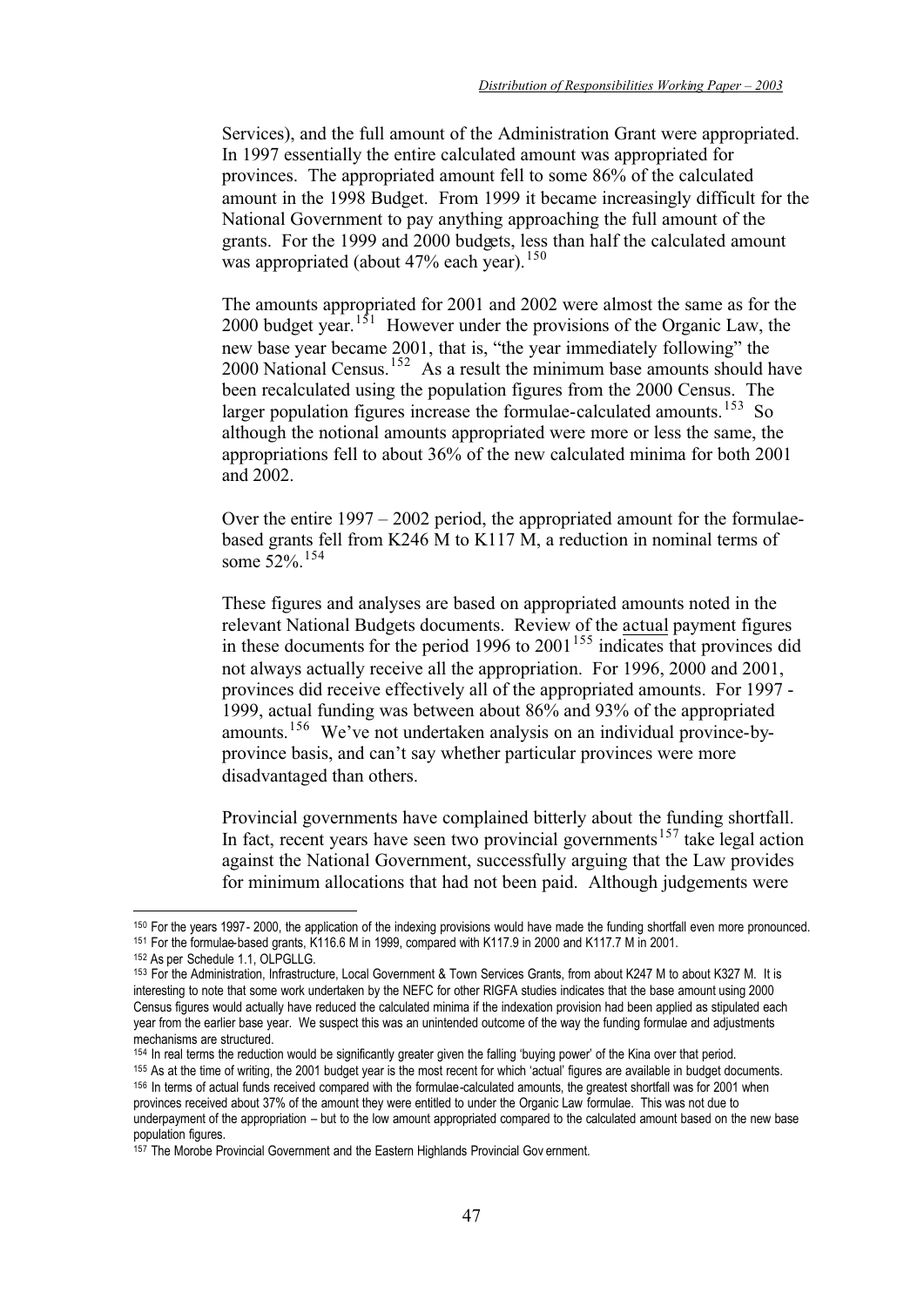made in their favour, it is illustrative of the extent of the fiscal problem<sup>158</sup> that these provincial governments have not yet received the full amount of the judgements made, and that the Prime Minister at the time argued that there was simply no more money to give.

The inability to pay the grants in full has meant that the certainty, which the new funding arrangements sought, has not eventuated.

(b) Issues of Timeliness

Two issues related to timeliness were raised during our consultations. These are worth noting as they impact on the ability of provinces to properly plan and implement.

First, the budget cycle is structured such that provinces do not have their budget ceilings confirmed until towards the end of the previous year, giving them little time to finalize their budgets. This would be less an issue if the formulae-based grants were paid in full because the grant amounts, at least, would be known. But, as indicated above, the appropriated amounts can differ markedly from the calculated amounts, and from year to year.

The second issue relates to timeliness of funds release. This was mentioned frequently in discussions with provincial representatives, and acknowledged as an issue at the national level. There are two main reasons for this. It has been noted in another NEFC report done for the RIGFA, that the *Public Finances (Management) Act* requirements involve a number of steps before cash can be released to provinces, and these provide opportunities for delay. 159 However in recent years the more significant problem appears to have simply been that cash flow constraints at the national level have meant that funds could not be released to provinces (or to national departments) in a timely manner.<sup>160</sup>

We have no 'hard' data on the extent or impact of the cash flow problem. However, anecdotally, it appears this is a major problem for provinces, making the programming of service-delivery extremely difficult. We're told this is particularly problematic at the start and end of the budget year, and often means that little happens for the first and last several months of the year. Of particular concern is that there have also been cases of warrants being received in provinces without cash being deposited into the provincial bank account.<sup>161</sup>

<sup>158</sup> The fiscal constraint is also evident in respect of the Derivation Grant. This Grant is not formula-based, but to be paid at a rate of up to 5% of export value. The amount appropriated has consistently fallen short of the 5% maximum. According to figures provided by the NEFC, the appropriated total derivation grant for the period 2000 – 2002 was about 29.4% of the calculated amount – based on the value of eligible exports; (for 2000 exports, a calculated derivation grant of about K 43.6 M compared with an appropriation of K14.6 M, for 2001 K51.3 M c/w K 15.4 M, and for 2002 K 59.2 M c/w K15.3 M).

<sup>&</sup>lt;sup>159</sup> "Background Paper on Provincial Financial Management and Accountability Systems – draft" (2002), page 20.<br><sup>160</sup> See op. cit. "Report to the National Parliament" (2000), page 11.

<sup>161</sup> Op. cit. "Background Paper on Provincial Financial Management and Accountability Systems –draft" (2002), page 21. Several provincial personnel we spoke with also verified that this does happen.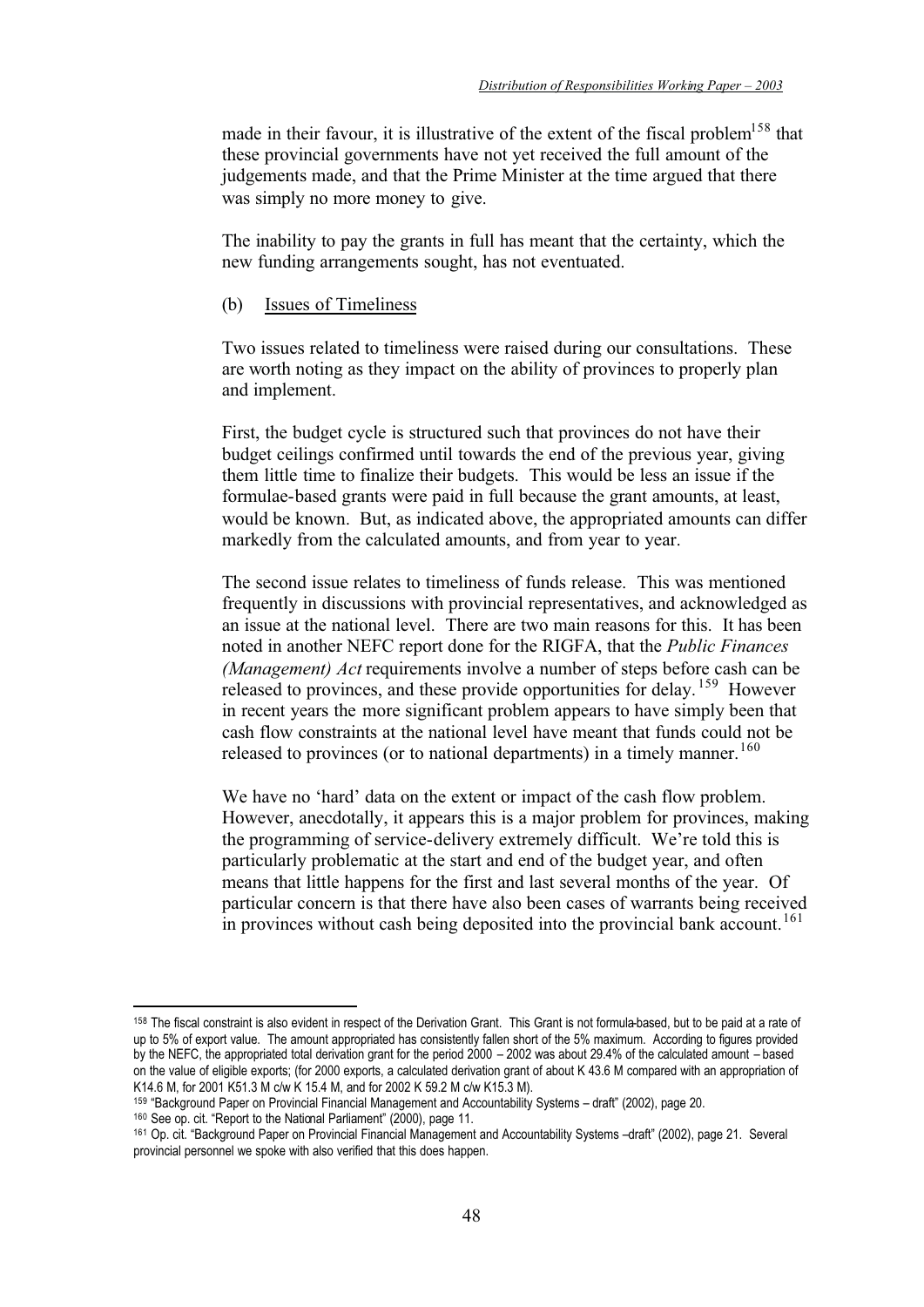When actual funds arrive too late in the year to be probably expended on budgeted activities, these funds are 'held-over' and treated as internal revenue in the next budget year. In addition to the obvious service-delivery and implementation problems, this makes financial tracking more problematic.

These issues of timing have further reduced the certainty of funding for provinces that the new arrangements were meant to bring about.

### **6.2.2 Reasons for Grant Funding Shortfalls**

There are three main reasons why the National Government has been unable to meet its grant funding commitments as per the formulae in the OLPGLLG.

(a) Economic Down-turn and Fiscal Constraints

Firstly, as we have noted, the introduction of the Reforms coincided with the beginnings of a severe economic downturn in PNG, which together with the debt-burden legacies of the past, brought about the most difficult fiscal environment that the Government of PNG has faced. This restricted the amount of funding the National Government had for the formulae-based (and other) provincial grants.

But this doesn't tell the whole story. Also impacting on the ability of the National Government to fund the calculated grants have been other demands on the funding available for provincial services.

#### (b) Increasing Salary Costs

Total costs of public sector salaries have continued to increase - and increase at a greater rate - each year, over many years. The increase has been most significant for teacher salaries. According to a NEFC estimate,  $162$  over the six-year period from 1996 – 2001, teacher-staffing grants increased 98%, and other staffing grants increased 47%. Over the same period, the Administration Grants decreased 59%.

An NEFC report prepared for the RIGF $A^{163}$  argues that there are inadequate controls over payroll spending and that positions are approved without regard to the impact on budget outcomes. As salaries increase year-to-year, funds available for spending on Goods and Services reduce. Others<sup>164</sup> have noted that current trends in the growth of expenditure will likely continue in provinces as personnel costs are managed centrally at the national-level and over-runs are borne by the National Government.

<sup>162</sup> Ibid. page 15. Th ese figures are based on Actual funding received each year.

<sup>163</sup> Ibid. page 15.

<sup>164</sup> Ibid page 18. See also op. cit. RIGFA Interim Report – draft, NEFC (2003), pp. 36, 37.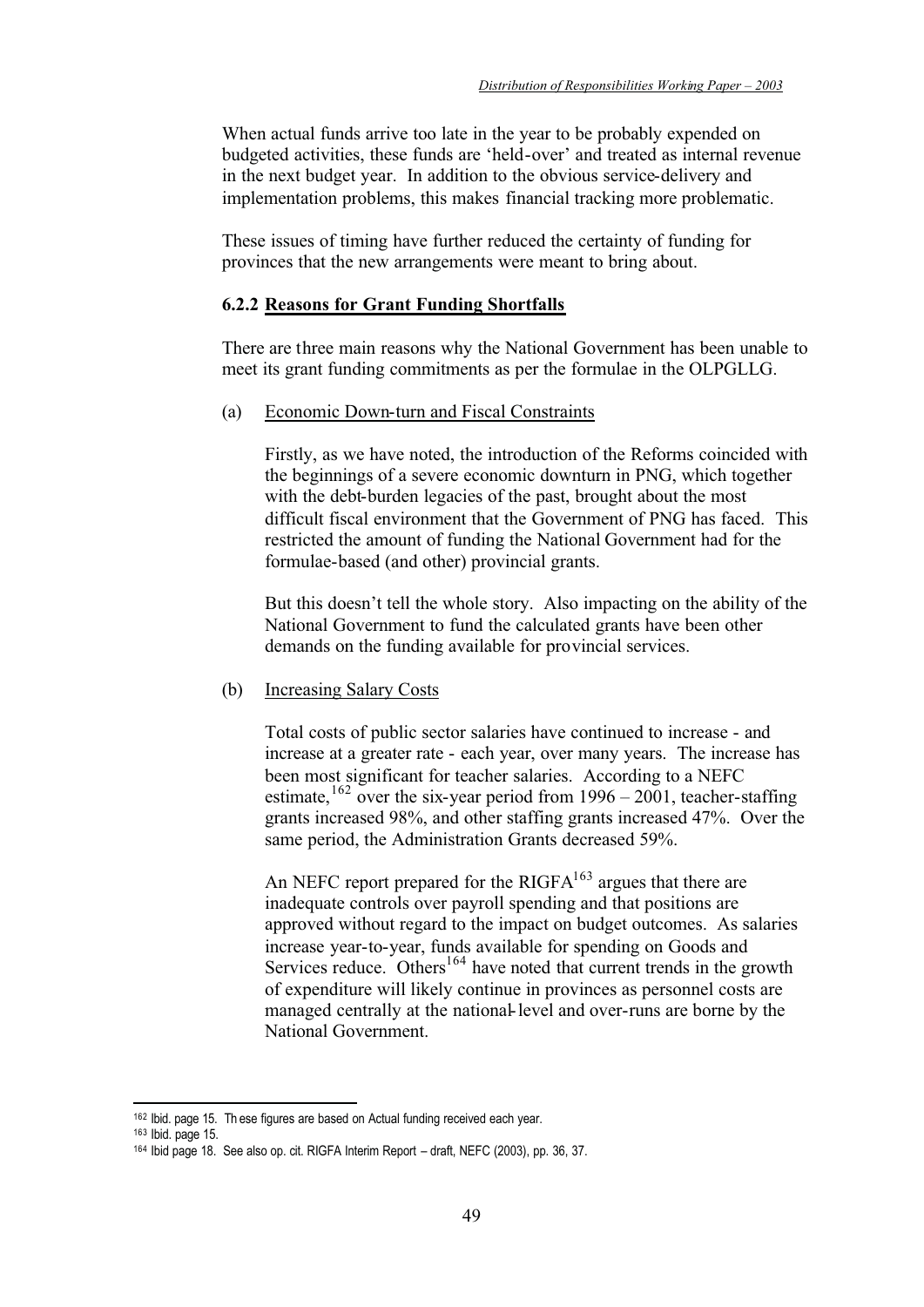Some provinces have suggested that provincial governments would have greater incentive to manage their personnel costs if savings were passed back to them individually in the form of, say, increased Administration Grants. In the first instance this would require a proper assessment of reasonable staffing levels to provide a 'benchmark' as a point of comparison. This in turn would depend on the assigned responsibilities of provincial governments being absolutely clear and understood.

### (c) National Funding of Some Provincial Services

The National Government's ability to fully fund the grants has also been limited by the fact that it has been obliged to fund some basic services in provinces – in particular, services that provincial governments were expected to fund under the Reforms but did not provide adequately for. For instance, included in the 1996 transfers to provincial governments were responsibility for funding *Education Subsidies* and *Church Health Services*<sup>165</sup> but not all provincial governments provided enough funding, and Health and Education services in provinces suffered. National Government now provides direct funding for these programmes in provinces through the National Budget.<sup>166</sup>

This is certainly contrary to the spirit of the Reforms. At the same time it also serves to illustrate an unusual design feature of the Reforms. Under the Reforms, national departments are to have no operational role at the local-level. Moreover, beyond the very general 'conditionalities' of the grants (see section 4.7.1), provincial governments have a great deal of freedom in determining funding allocations. Consequently, other than keeping funding back from provinces, and funding services directly, National Government has few ways of ensuring its priorities are reflected in expenditure allocations in provinces. This highlights the importance - and current absence – of a fundamental agreement between the National Government and provincial governments regarding the intent and operation of the Reforms (including the respective funding responsibilities).

### **6.2.3 Other Funding Sources**

We noted earlier that previous funding arrangements were criticized for entrenching development levels, and that the more 'objective' funding criteria (population, land/sea area) were intended to provide a fairer and more equitable means of distributing National Government funding to provinces.

We also noted (section 4.7.2) that in addition to the National Government grants, provincial governments have a range of internal revenue sources. In fact, in aggregate terms total internal revenue for all provinces is a very

<sup>165</sup> See: 1996 National Budget, Volume 1, Economic & Development Policies, page 38.

<sup>166</sup> See: 2001 National Budget, Volume 1, Economic & Development Policies, page 16. In 2001 this funding was K 21M for Education subsidies and K 12.9M for Church Health Services.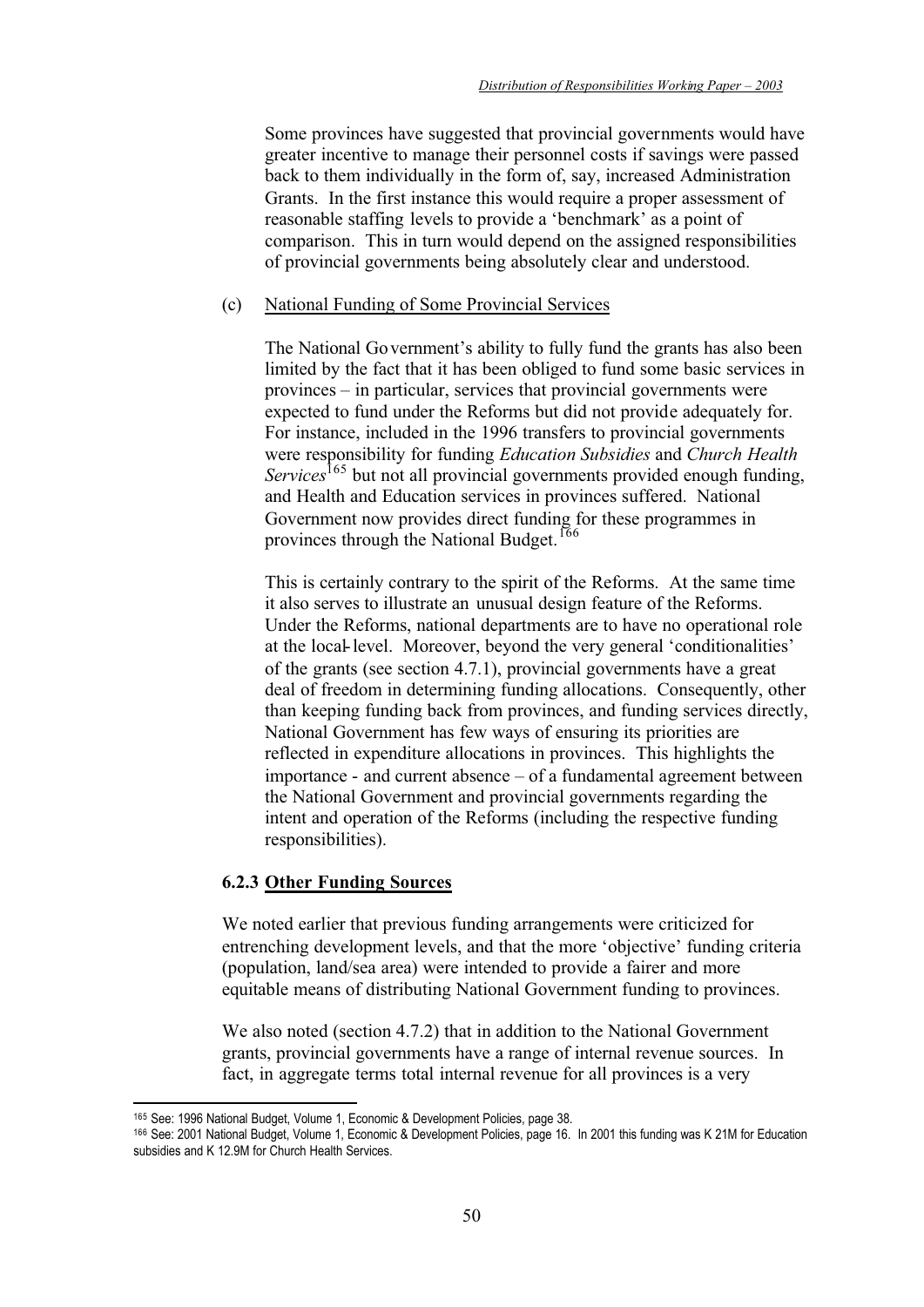significant amount, approaching that provided to provinces through National Government grants. For instance, for the 2001 budget year, some 36% of total provincial funding was sourced from internal revenue. More significantly, this constituted some  $64\%$  of the funding available for non-salary purposes.<sup>167</sup>

Internal revenue for provinces is significantly influenced by the level of commercial activity (e.g. VAT) and non-renewable natural resource revenue (i.e. from mineral and oil extraction). Consequently it's not evenly distributed across all provinces. Again considering the 2001 budget year, total mining and oil related revenues (including Special Support Grant, Royalties, equity distributions, and Tax Credits) amounted to some K 115M, but this was distributed to just six provinces (New Ireland, Southern Highlands, Enga, Milne Bay, Gulf, Western). Of the VAT distributions of K145.7 M, about two-thirds went to NCD and Morobe.<sup>168</sup>

Internal revenue is a major funding source for some provinces, whereas it is next to nothing for others. The range is very large. It makes up over 90% of total revenue for NCD (i.e. mainly VAT) and over 60% for Western (i.e. mining-related), but is less than 5% of total revenue for Simbu. It is less than 10% of total revenue for six provinces, and more than 40% for six others.

The variation is best illustrated by per capita analysis. Based on the 2001 internal revenue figures and population figures from the 2000 National Population Census, and omitting NCD, the internal revenue/head figures vary from a high of K284/head (for Western Province) to a low of K4.50/head (for Simbu); that is, the per capita internal revenue of the highest province is 63 times that of the lowest.<sup>169</sup> This variation is much greater than that resulting from the national government grants - for 2001, omitting NCD, national government grants/head varied from a high of K274 (for Manus) to a low of K80 (for Southern Highlands); that is a factor of 3.4. The large variation in per capita internal revenue is reflected in the variation in total revenue per capita for provinces, which range from a high of K464 (for Western) to a low of K115 (for Madang), with five provinces receiving more than K300/head and eight less than K150/head.

The key point to note is that the architects of the Reforms sought a more equitable funding distribution across all provinces, but failed to consider the funding system as a whole. The use of formulae-based grants may have acted to address inequity resulting from National government grants but did nothing to address the huge province-to-province variation in internal revenue. This significantly skews the total revenue per capita towards well-developed

<sup>167</sup> For 2001, National Government grants to provinces totalled some K597 M as compared to some K337 M in internal revenue. A large proportion of National Government grants were for public service salaries.

<sup>168</sup> With ENB, these three provinces accounted for 72% of the total VAT distribution to provinces. Seventeen provinces shared the remaining K40.7 M.

<sup>169</sup> If NCD is considered, the variation is even starker. For NCD, 2001 internal revenue/head = K428. This makes the multiple of highest to lowest 95 times.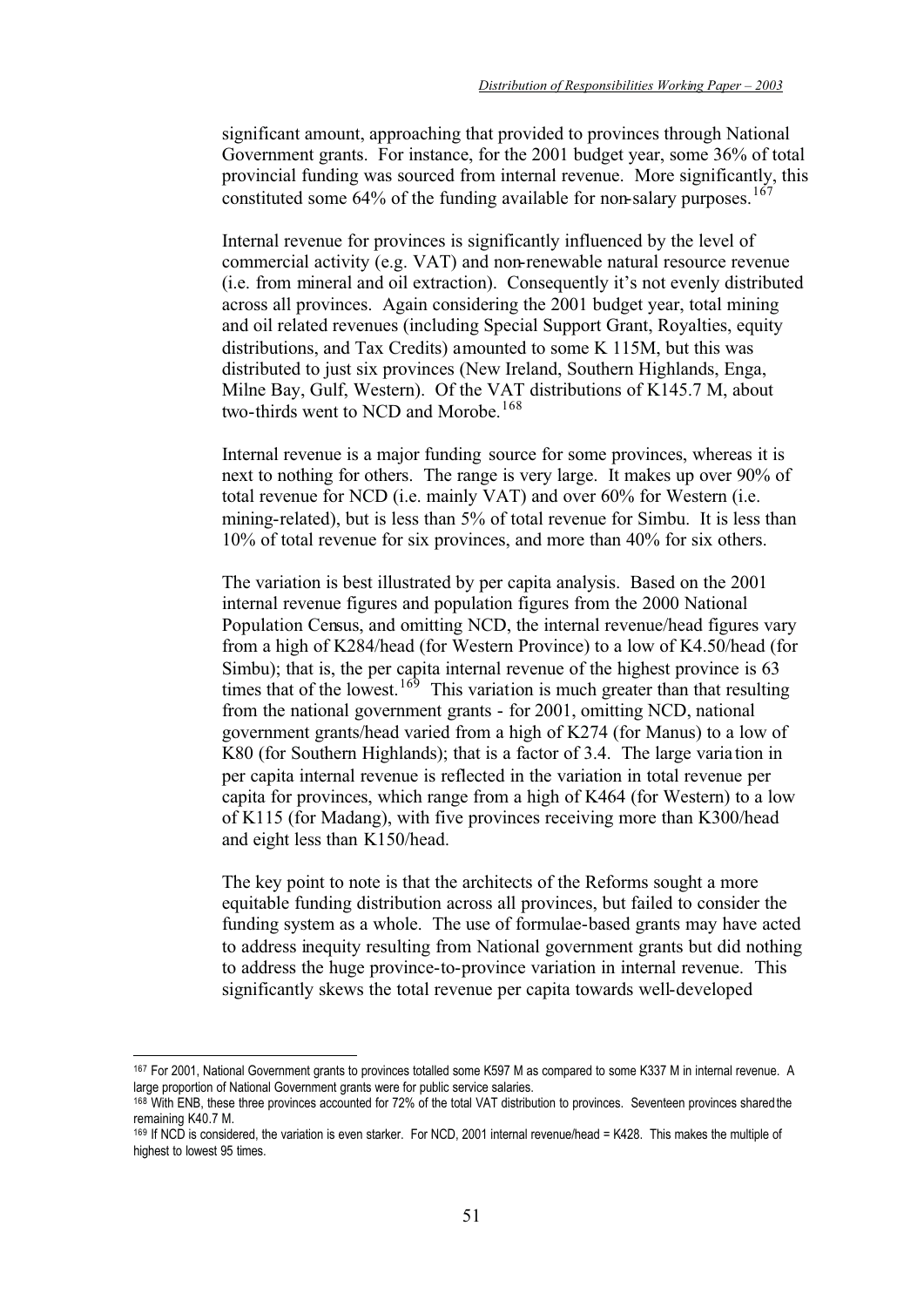(through VAT) and non-renewable resource-rich (through mining/oil revenues) provinces.

### **6.3 Provincial Government Priorities & Expenditure**

### **6.3.1 Introduction: The Key Issues**

There is a widely held view at the national-level that spending priorities of provincial governments are not appropriate, and that too little is being directed towards basic services. As noted above, some provincial governments didn't adequately fund particular services in provinces and that resulted in National Government funding them directly (e.g. Church Health Services).

Provincial governments point out that the Reforms were intended to allow a large degree of provincial priority setting. They also note that they would spend more on basic services if they received the funding they are entitled to.

### **6.3.2 Provincial Governments Expenditure Patterns**

There is little data available on how provincial governments actually spend their funds. To provide background information, NEFC commissioned a provincial budgeting study<sup>170</sup> for the RIGFA, which reviewed provincial budgets for 2001.  $17\overline{1}$  Some key findings of that study relating to overall expenditure patterns are summarized below.

- For the 2001 budget year, provinces allocated a total of some K 1.001 Billion - K643 M being sourced from National Government grants (i.e. '200 series') and K358 M from internal revenue (i.e. '700 series').<sup>172</sup> This represented a significant proportion of the total Government of PNG expenditure for the year.
- A very large proportion of the total, about K478.7 M, or almost 48%, was allocated to public service and teaching service salaries. About  $60\%^{173}$ (K284 M) of this was allocated for teacher salaries, and about 10% (K46 M) for health workers' salaries.
- Some K156.7 M (15.6%) was allocated in 'Transfers' to third parties for provincial services delivery. A further K173.3 M (17.3%) was capital allocation which, the report suggests, was probably also mostly allocated

<sup>170 &</sup>quot;Review of Intergovernmental Financial Arrangements: Background Study on Provincial Budgeting" Draft Report, August 2002. <sup>171</sup> Ibid, chapter 2. The report emphasises the fact that for the study actual expenditure was not analysed, simply intent. It also notes the importance of assessing the extent to which budget intent matches the actual expenditure. Department of Finance, Budgets Division historically conducted quarterly reviews of budgets against actual revenue and expenditure, but that this had ceased for several years and has only been recently revived. The report strongly argues the need to re-instate and properly resource quarterly budget reviews.

<sup>172</sup> Ibid. section 2. In fact, this is the allocation figure, and the study report points out that there is a difference of K 53.6M between the total allocations and the revenue figure of K948,081.9 M. The report suggests several possible causes of this difference. 173 Ibid. Section 6.2, the study points out that this does not take account of the fact that some provinces exceed their TSC salaries allocation by a further 5 to 10%. The study notes that this is because teachers are placed on the payroll by the Teaching Service Commission and paid by the Payroll division of the Department of Finance irrespective of the salaries allocation.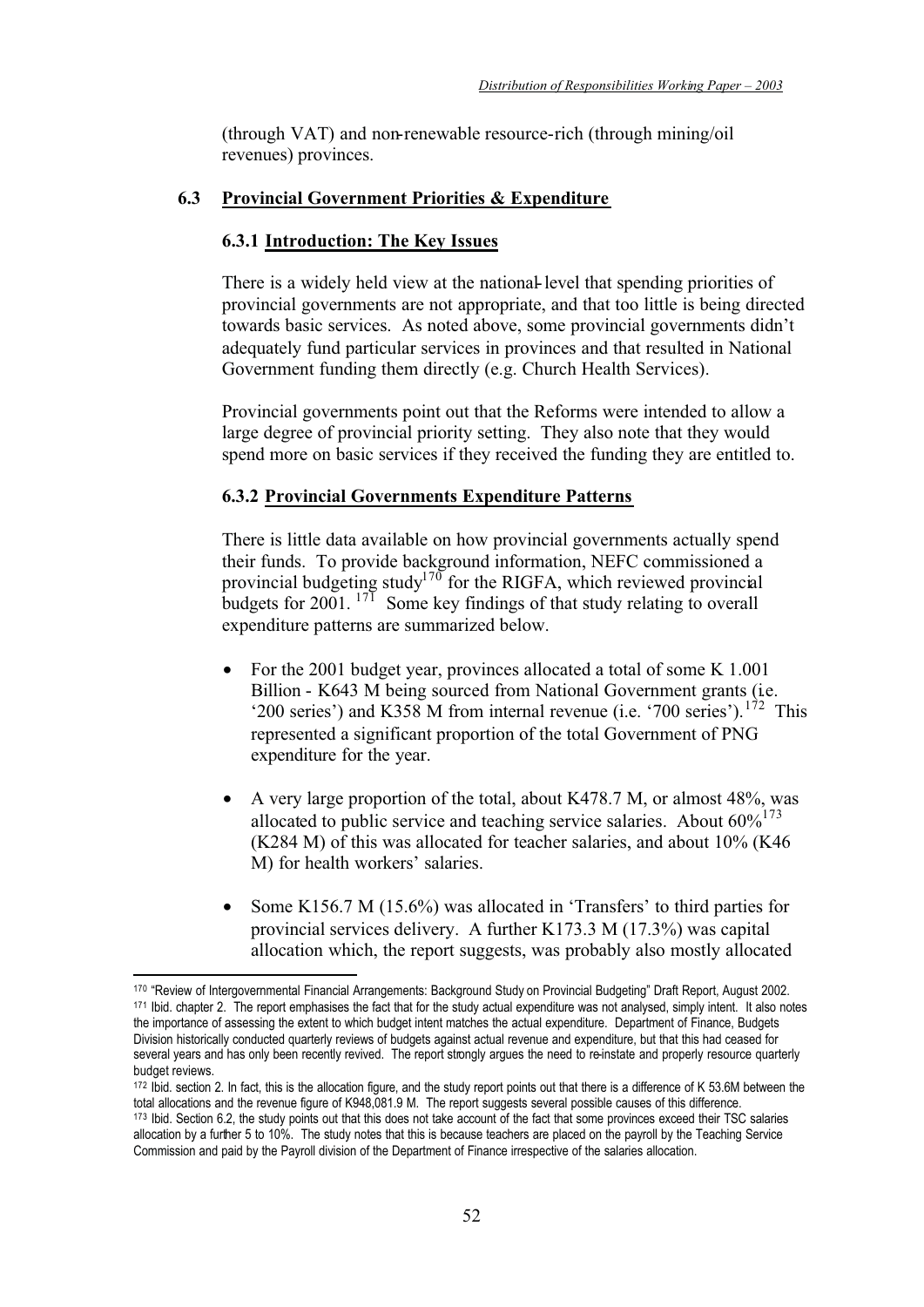to sub-contractors (because most provinces do not have functioning provincial works divisions). The remaining K244 M, about 24%, being managed directly by provincial personnel.

- Allocations to Routine Maintenance were K22.16 M or just 2.2% of total expenditure. This, the report suggests, was very low (based on the convention that annual maintenance should be 5% of asset value, which would value all existing assets in provinces at just K443.2 M, whereas total asset value must certainly be much greater than that).
- The study disaggregated expenditure into nine categories.<sup>174</sup> The largest allocation was to Administration, almost K354 M - that is,  $35.3\%$ , or over one-third<sup>175</sup> of the total provincial allocations. When Salaries  $\&$  Wages are omitted, Administration still received the largest proportion of nonsalary funding at 35.7%. The report considered this too great a proportion of available funding.176 The allocations to Administration were generally consistent across all provinces.
- The next largest allocation was to Education, which received approximately 32% of the total amount. This was consistent across most provinces. The greater proportion was directed to Salaries & Wages  $(83%)$ , and less than 5% was for Goods & Services. When Salaries & Wages are not considered, the average provincial allocation to Education was 10.5%.
- For other sectors, the proportions were as follows: Infrastructure 11.7%; Health 5.9%; and, Community Services 4.7%. Considering only non-Salaries expenditure, Infrastructure received the second largest proportion, 22%.
- Other than Administration and Education, the study found that provincial allocations to the other sectors varied significantly from province to province.

In summary, the NEFC's provincial budgeting study's key findings indicate that a large proportion of available funding is being consumed in public sector salaries and the operation of the system itself, and relatively little on maintenance and basic services.

<sup>174</sup> The Study referred to these as "Functions". These were: Administration, Health, Economics, Education, Law & Order, Infrastructure, Community Service, Reserves, and Other.

<sup>175</sup> Based on total budget figures, Administration represented 35.3% (K353.7 M of the K1.001 B), and as a proportion of non-salary funding, it represented 35.7% (K186.6 M of K522.9M).

<sup>176</sup> Though the Study's broad conclusion seems reasonable enough, we would like to see further work done to assess just what provinces include under Administration. Informal discussions with provincial personnel suggest that some expenditure allocations – particularly in the areas of Health, Education and Law & Order – are included under the Administration head for convenience (e.g. medical evacuations, 'in-kind' support for Police, and CIS, such as fuel and food). The report also makes reference to this point in its section 6.3.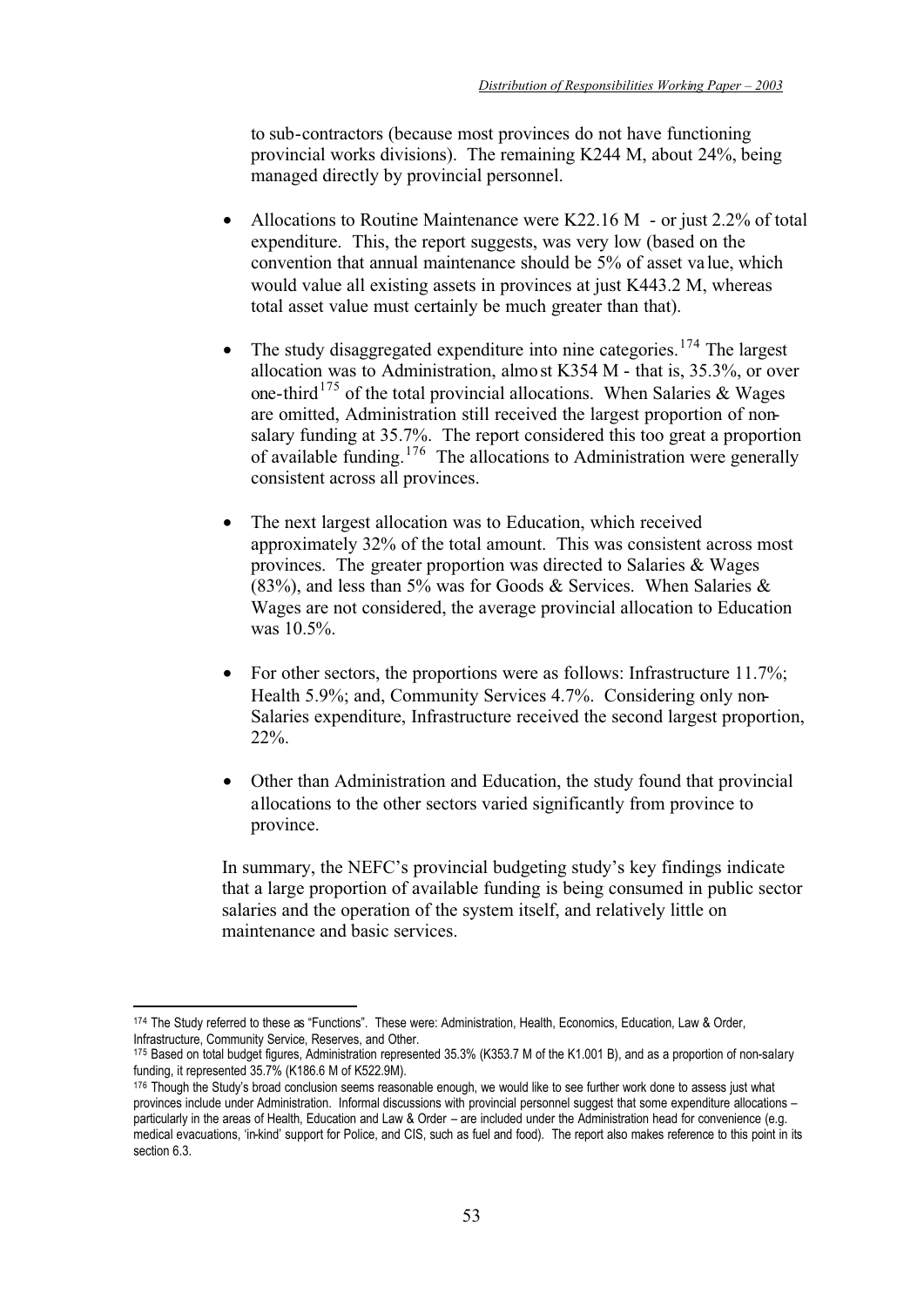Moreover, findings also suggest that not only do provincial spending priorities differ from those of National Government, but that they also differ from provincial government to provincial government.

### **6.3.3 What would be Appropriate Expenditure Levels?**

Comparison of allocated amounts to different sectors is clearly useful in indicating relative priority. However a particular allocation to an individual sector only has real meaning when compared with some measure of an appropriate level of allocation for that sector – that is, what the sector should receive based on the cost of providing an 'appropriate' standard of service. In general, data relating to appropriate standards and actual costs are very limited.

The NMA did make some attempt in 1997 to obtain unit costs estimates from national agencies as part of the specification process referred to earlier. Indeed the specification of minimum standards and unit costs was to be one of the main activities of the NMA and its Provincial Inspectorates.<sup>177</sup> However - as with other worthwhile NMA ideas - little was achieved, few sectors provided information $178$  and the initiative died.

Unrelated to the NMA initiative, recently the National Department of Health (NDoH) has developed a set of minimum service standards and general unit costs. <sup>179</sup> These are based on national experience and analysis, and international standards, and apply to the provision of basic health services for rural populations. The Department has estimated the cost of achieving the minimum standards for district health services based on the minimum set of activities, supplies, skills and equipment necessary to provide cost-effective health services at provincial and local-levels. The Department puts the nonsalary Health costs that should be met by provinces<sup>180</sup> at K51.06 M.

The Department has also used Provincial Accounts data to estimate that for the 2001 budget year, provincial governments spent just K12.6  $M^{181}$  on Health - of this Morobe Provincial Government alone spent more than half, K6.8 M, and the remaining 18 provincial governments just K5.8 M. Compared to the estimate required for minimum standards, this represents a shortfall of K38.43 M for 2001. Or, put another way, just 25% of what was needed to meet minimum standards in those areas that NDoH see as provincial responsibility. According to the same NDoH analysis, the situation worsened in the 2002 budget year, with a decrease in the Goods  $\&$  Services allocation such that just

<sup>177</sup> See: op. cit. NMA draft Handbook, Volume 1 (1998), page 7, discusses the intention, and Chapter (3) makes reference to the approach.

<sup>178</sup> As per op. cit. NMA draft Handbook, Volume 2, (1998) only Education, Literacy, Police and Civil Registration sectors/sub-sectors made some attempt.

<sup>179</sup> see "Expenditure on Health Services by Provincial Governments" Presentation to Provincial Management Teams, NDoH, 2002. 180 This does not include costs met from the national-level, including: salaries, costs of drugs and equipment (met by NDoH), cost of church facilities (covered separately). NCD is not included.

<sup>181</sup> Ibid. page 13. In fact, according to the NDoH, the total Goods &Services provincial appropriation to Health amounted to K19.97 M, but just K12.63 M was actually spent - that is, just 63% of what was appropriated. It's also worth noting that the NEFC's Provincial Budgets Study's figure on appropriation differs considerably from the NDOH figure – which the study report attributed to coding issues, see op. cit. "Background Study on Provincial Budgeting" (2002), section 6.3.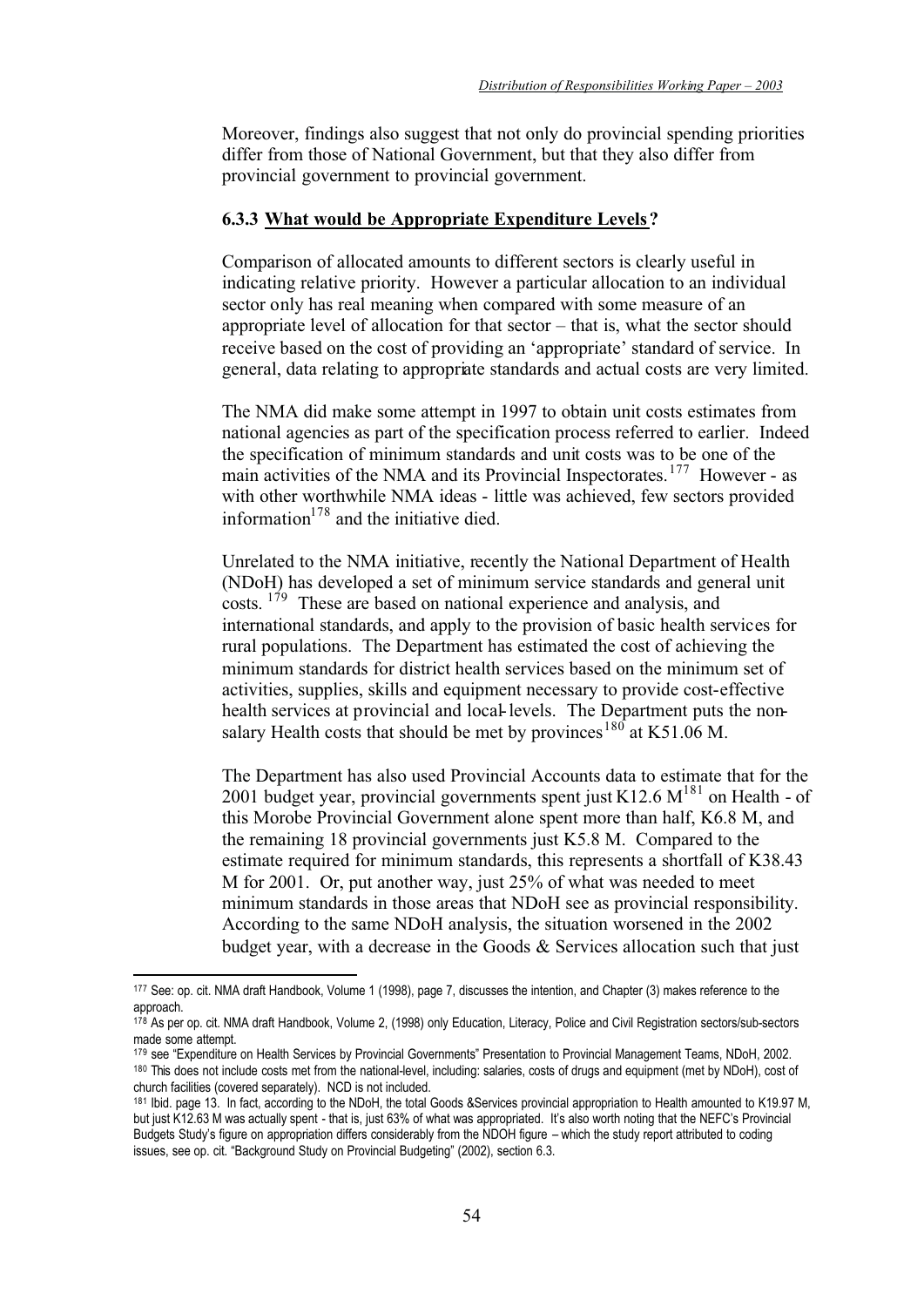15.8% of provincial governments' minimum standards funding requirements were met.

It should be noted that these should be considered *ballpark* estimates only. They are based on particular minimum standards of service-delivery, which may not be universally applicable or practical, and the unit costs are standard for the country as a whole with no allowance for local situations. Nonetheless, given the amount of shortfall, it would be fair to say that provincial funding allocations for Health appear to be, on average, very low.

# **6.3.4 Multiple Demands on Provincial Funding: Need for Prioritization Framework**

The findings above must be seen in the context of the overall demand on provincial funding. It's not just Health officials who feel not enough is being spent in their sector. Almost every national agency we spoke with argued that provincial governments were not spending enough on their particular sector (e.g. NDoE felt that not enough was being spent on the Education sector, etc.).

Under the Reforms there are many demands on the funds available to provincial governments. As noted earlier, the cost of functions was removed as a basis for funding and there was little assessment done of whether every provincial government could fund all their existing and new functions.

The situation is messy and getting messier - some fundamental questions need to be addressed: who sets priorities, in what areas, who is responsible for funding what, to what level, what would this cost, can all provinces afford it, what assistance for core services can be provided for those that need it?

A prioritisation framework for provincial government resource allocation is necessary. This must be able to be adapted for use by each provincial government and allow local and national priorities to be identified and properly balanced. It is beyond the scope of this study to attempt to specify such a framework. Where the notion of such a framework does strongly link to our work is that it would first require a clear and agreed specification of responsibilities, particularly in respect of funding. In this regard the specification exercise suggested in chapter 5 would form an essential prerequisite.

Another essential input would be estimates of the costs of carrying out functions to an appropriate and agreed standard. In this regard the minimum standards and unit costings initiative should be reactivated. From our sectoral consultations we understand that, in addition to the reasonably well-developed Health sector standards and unit costings –

• For the Education sector, a study currently being undertaken by the NDoE, in conjunction with donors, should provide reasonable estimates of costs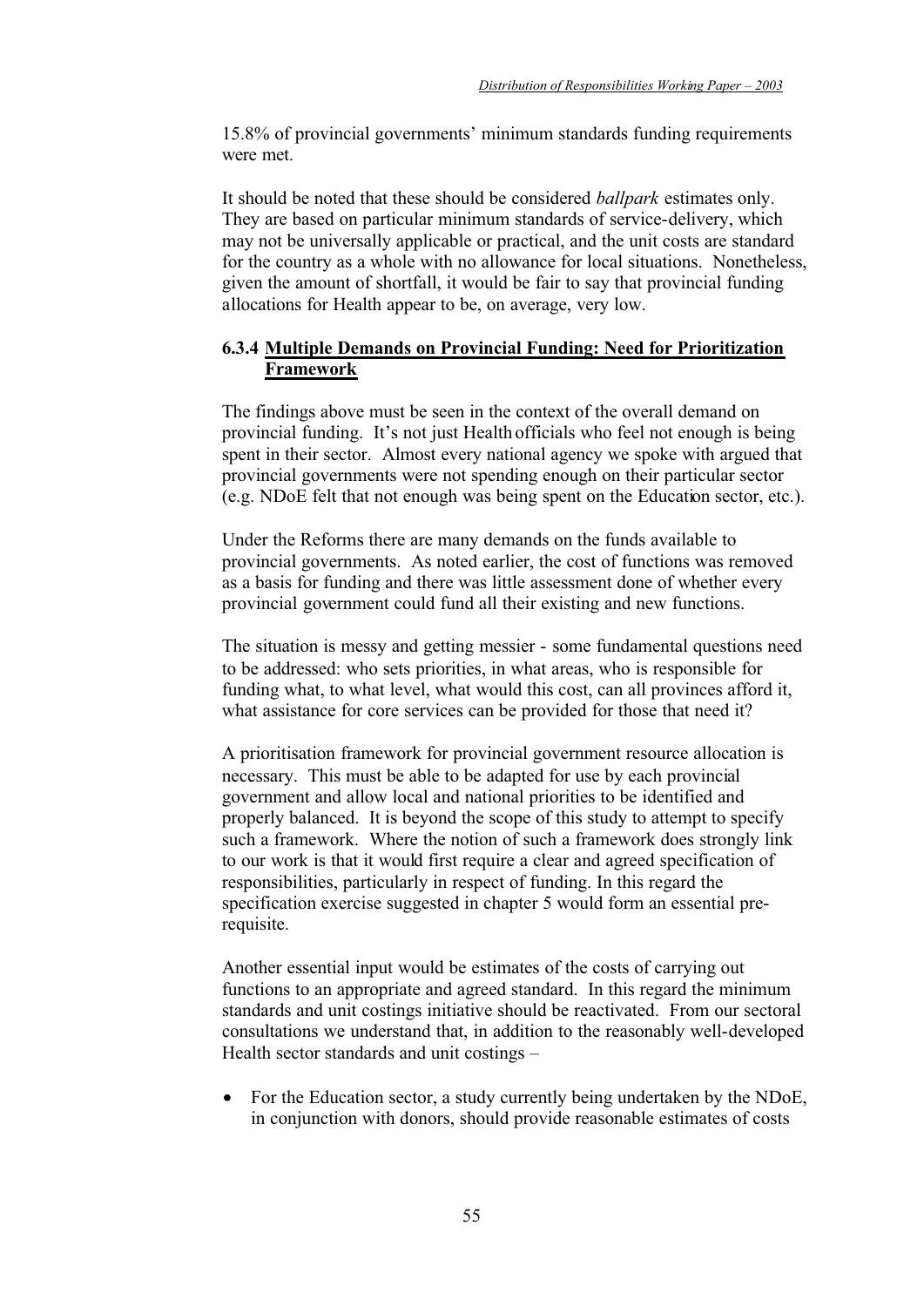of achieving the standards specified in the current National Education Plan. <sup>182</sup>

• For road transport, the Department of Works advised us of a Roads Asset Maintenance System (RAMS) being developed which will provide cost estimates of maintaining roads to specified standards. Base data for the System is being collected, and will ultimately cover both National and provincial road networks.

As we understand it, no other national agency is currently developing minimum standards or unit costs. Some agencies have average cost estimates of provincial operations – such as Fire Services and the National Broadcasting Corporation. For other areas, the only estimates of costs are those that could be derived based on pre-1996 figures – though the accuracy of those figures as a representation of actual costs cannot be assumed and there have been many changes since then<sup>183</sup> which would have to be allowed for.

# **6.4 Funding Available to Local-level Governments**

### **6.4.1 National Government Grants**

The Local-level Government and Village Services grant has never been paid in full. As for the other National Government formulae-based grants, the appropriation came closest to the Organic Law mandated amount in 1997 and 1998, when it was respectively about 98% and 84% of the calculated amount. There was a significant fall in the 1999 budget year, when the amount appropriated was just 35% of the formula calculated amount. A similar percentage - about 37% - was appropriated in 2000. The amounts appropriated increased a little in 2001 and 2002 but, as for the other grants, the amount appropriated as a percentage of the calculated amount actually fell (to around 30% for each year), because of the use of the 2000 Census population figures in the new base year calculation.

For all but one year from 1997 to 2001, the actual amount received has been close to the appropriated amount (from about 93% to 100%). The one exception was 1998 when just 62% of the appropriation was actually paid.

The Town and Urban Services Grant has followed a similar pattern. The appropriation in 1997 was as calculated, and in 1998 it was 93% of the calculated amount. Since then, the appropriation as a proportion of the calculated amount has fallen to between 45% and 48%. The notional appropriation actually increased in the 2000 Budget, but fell as a proportion of the calculated amount because of the use of the 2000 Census population figures in the new base year calculation. Each year from 1997 to 2001, the actual amount received has been close to the appropriated amount.

<sup>&</sup>lt;sup>182</sup> "PNG Education Sector Affordability Study" being undertaken by the NDoE in conjunction with AusAID and the World Bank.<br><sup>183</sup> For instance, to cost structures - salaries and wages have gone up at a greater rate than o devaluation has increased the costs of imported inputs such as medicines, fuel, machinery etc.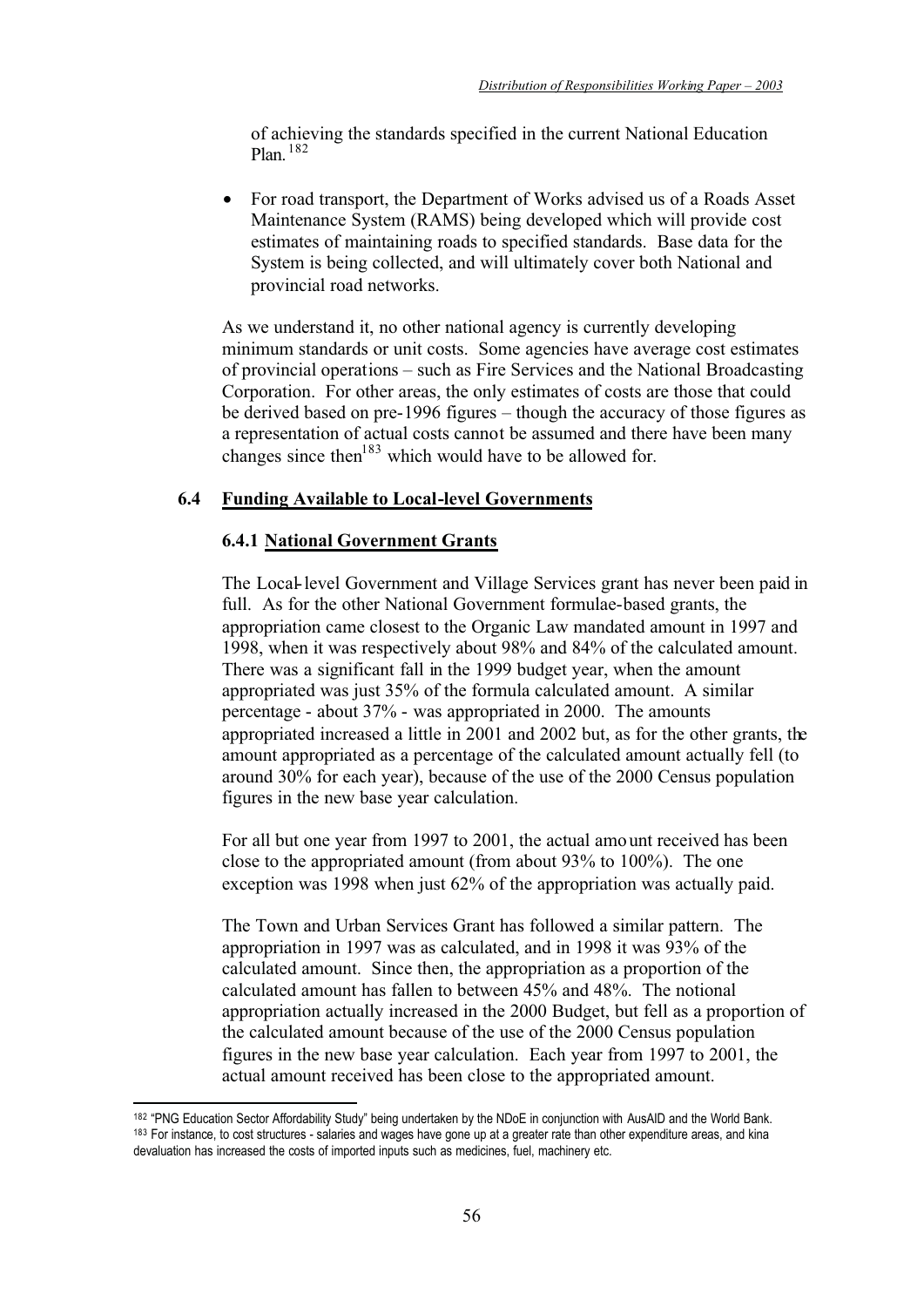According to the OLPGLLG, these grants were to be paid directly to the LLGs by the Provincial and District Treasury.<sup>184</sup> Not all provinces have operational Treasuries in all districts. We were told during consultations - and it has been reported by others<sup>185</sup> - that funds have not always been fully passed on to the LLGs. We have not attempted to verify this claim or to investigate how wide spread the practice might be.

In conclusion, as for provincial governments, the guaranteed funding levels and the certainty that the new funding arrangements were intended to provide have not come about because the grants have not been paid according to the formulae. In addition, the same timing issues that impact on provincial governments (see: section 6.2.1b) also apply to LLGs.

A key objective of the Reforms was the *empowerment* of LLGs through, among other things, the (guaranteed minimum) direct funding from National Government. The underpayment of the grants, together with claims that some funding is 'held-back' at the provincial level, suggests that this objective has not been met.

# **6.4.2 Other Funding Sources**

Local-level Governments have access to other funding sources – including the ability to raise revenue through a range of taxes and fees. Although, as noted in section 4.7.2, the required Act of Parliament providing for the manner and detail of collection has yet to be enacted, and so LLGs collecting funds in this way might be considered to be doing so illegally.<sup>186</sup>

Nonetheless these, and other funding sources, are providing some limited additional revenue for LLGs. Again any 'hard' data relating to levels of revenue is scarce and our review of a sample of rural LLG budgets is our only source of information. As the source documents are budgets, the revenue figures are projections only and we've not checked whether the projected revenue did actually eventuate.<sup>187</sup>

In relation to sources of LLG revenue, six of the 37 LLGs sampled – or 16% expected to receive funding through the Member's District Support Grant. Eight – 22% - projected additional grant funding from their provincial government. The most common sources of locally raised revenue were Court fees and fines (65% of the LLGs sampled) and Trading licence fees (46%). Seven LLGs (19%) expected to raise revenue from Head Tax.

<sup>184</sup> OLPGLLG Section 93(3) and 94(3).

<sup>185</sup> See for instance: (a) "Report to National Parliament" (2002), page 13; & (b) Meninga (2000), page 3.

<sup>186</sup> This is the view of the current Minister for Inter-government Relations, see: op. cit. "Report to National Parliament" (2002), page 13.

<sup>187</sup> This could in fact be a significant issue. For instance, we were told during our trip to one province that one rural LLG projected revenue at close to K300,000 but received just K100,000.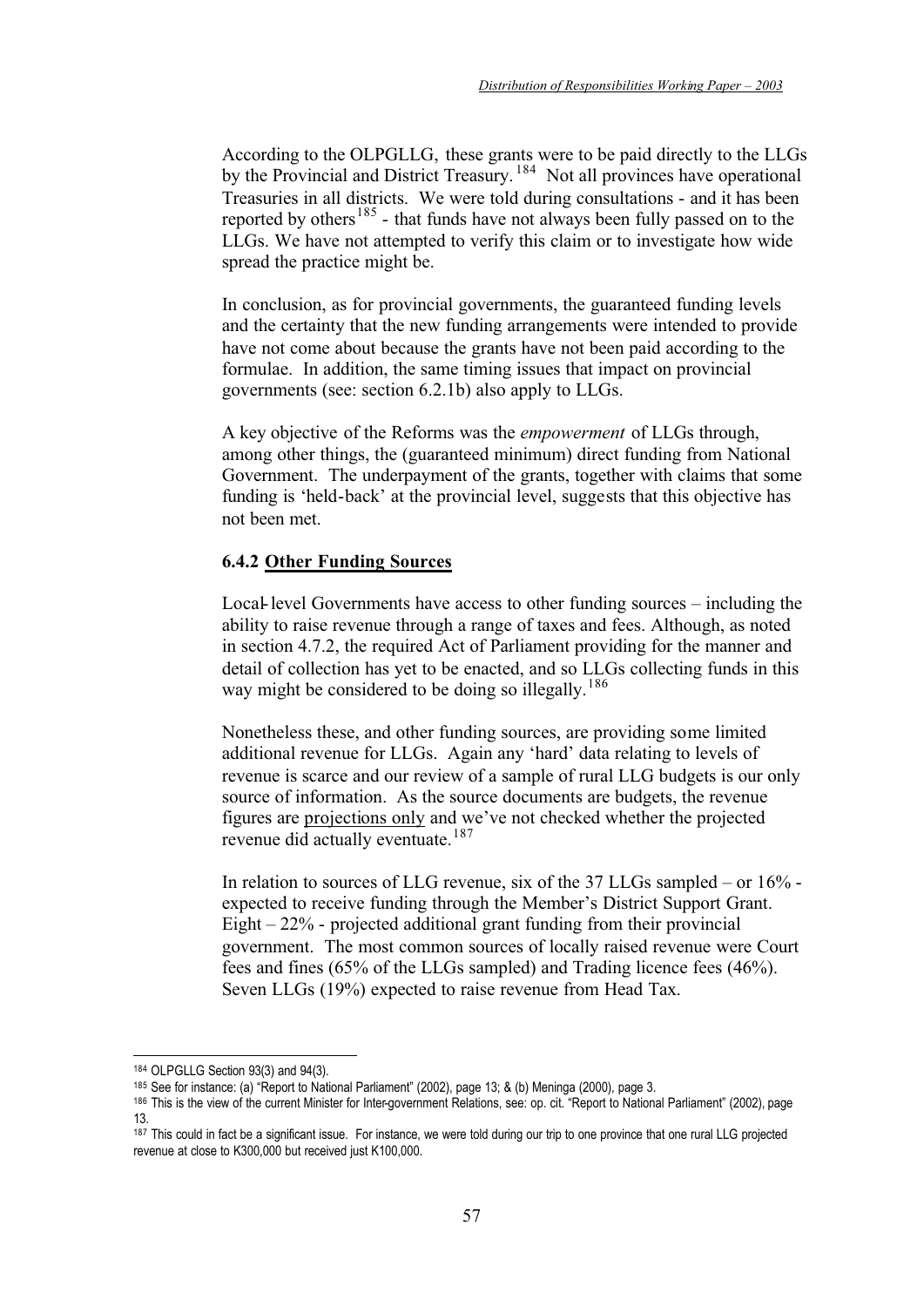Over half the LLGs in the sample had 'Former Years Appropriation'. As discussed in section 6.2.1 in relation to provincial governments, these are funds carried over from the previous year that arrive too late to be expended in that budget year.

Overall, for most LLGs, locally raised revenue projections constituted a relatively small proportion of the projected funding available. When former years appropriations are not considered, most LLGs projected to receive most of their funding from the two National Government grants. For over half (19 of 37) of the LLGs, these grants made up more than 90% of the total revenue. About 19% of LLGs (7 of 37) generate no internal at all, and 41% (15 LLGs) less than 5%.

Just four LLGs (11%) projected generating more than 25% of their total funding from internal revenue, with the highest proportion being 60%. These few LLGs did expect to generate reasonably large internal revenue income. The largest amount was some K278,000 – and the average of the top five was some K223,000. We have not attempted to relate these figures to population.

The main conclusion to be drawn from the analysis is that most rural LLGs are able to raise relatively little of their total funding themselves and are reliant on funding from National Government and, in a few cases, funding from the District Support Grant and/or provincial government. There is however quite some variation and a very few LLGs are able to raise substantial sums.

### **6.5 Local-level Governments Expenditure Patterns**

As noted earlier, under the Reforms LLGs are expected to take on more substantial responsibilities – particularly in areas such as primary health care and elementary and primary education – and are also expected to make funding contributions in these areas. The NDoE and NDoH officials we spoke with expressed concern that, in general, these sectors were getting little support from LLGs.

The only information we have to assess LLGs' expenditure patterns is the analysis of the 2001 LLG budgets sample – of course, this indicates the expenditure intentions, not actual expenditure. Key findings are summarized below.

- The most significant area of expenditure is Administration
	- The total of Salaries & Wages, Officials' Allowances, Meeting Allowances and General Administration averaged about 58% of total expenditure for LLGs in the sample.
	- $\Rightarrow$  For 86% of the LLGs, this was the largest single area of expenditure.
	- $\Rightarrow$  All LLGs made significant allocation to Administration with the allocation of the five LLGs that allocated least averaging 28%, and the five that allocated most averaging 99.7%.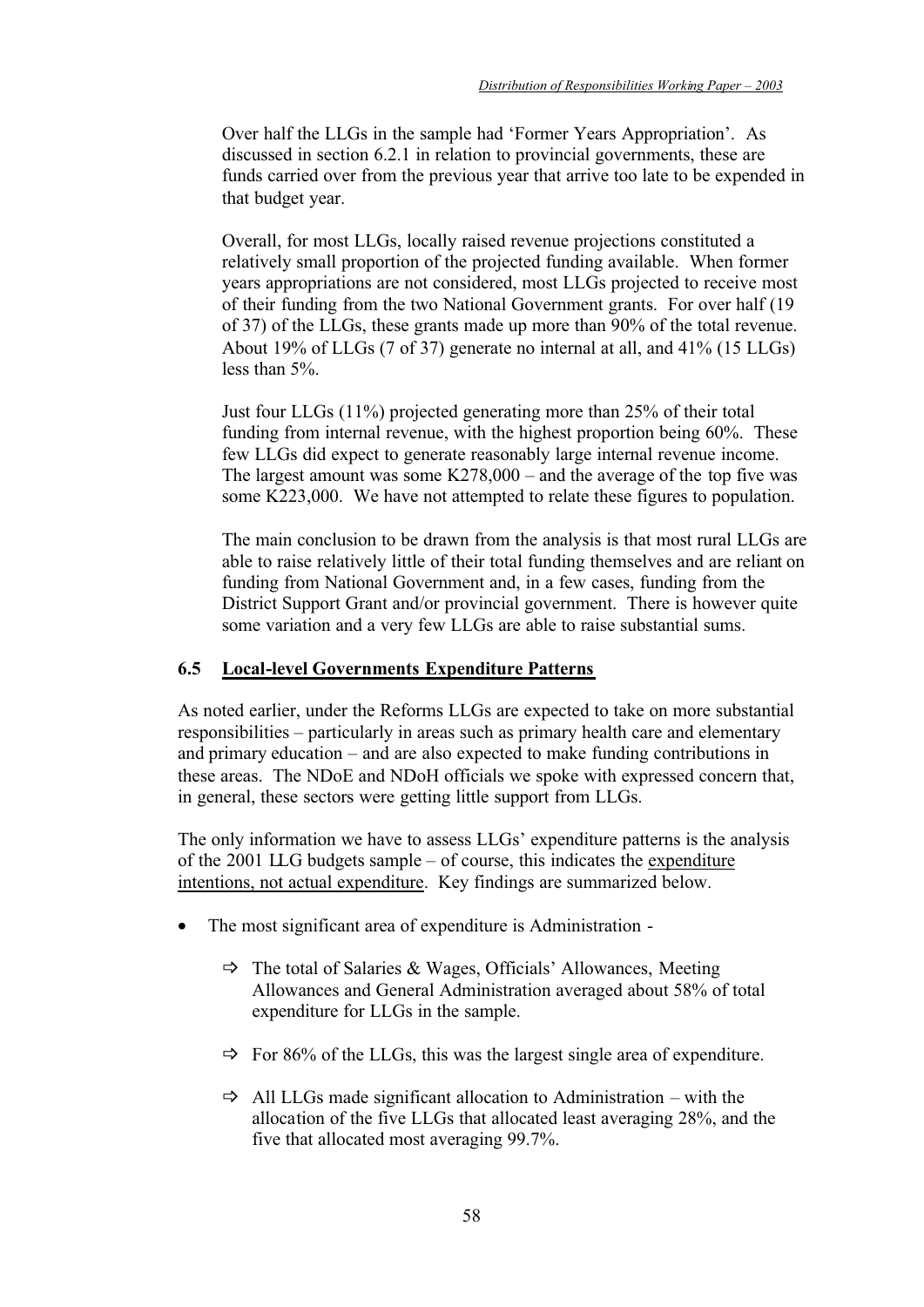- $\Rightarrow$  Eight LLGs (22%) allocated over 85% to Administration.
- The remaining allocations were distributed across various sectors. Because of the way most of the budgets are presented it was not possible to distinguish 'recurrent' from 'development' expenditure. The analysis below is based on total expenditure. The main sectors and their average relative allocations as a percentage of the total are: Infrastructure 14.8%; Community Service 7.8%; Education 7.0%; and, Health 4.8%.
- Of the sector allocations,  $57\%$  of LLGs (21 of the 37) made their biggest allocation to Infrastructure. Of the others, 16% made their largest allocation to Education, 16% to Community Service, and 11% to Health.
- Most LLGs made some allocation to these four sectors:
	- $\Rightarrow$  78% (or 29 of the 37) made an allocation to Infrastructure;
	- $\Rightarrow$  73% to Education;
	- $\Rightarrow$  73% to Community Service; &
	- $\Rightarrow$  62% to Health.
- The average allocation to the different sectors was: Infrastructure K45,700; Education K21,800; Community Service K21,100; and, Health K11,800. However the amount varied widely –
	- For Infrastructure, the allocation of the five LLGs that allocated most averaged about K167,000 (the highest allocation was K285,000), compared with 'nil' for the five LLGs that allocated least.
	- For Community Service, from K76,100 to nil.
	- For Education, from K43,000 to nil.
	- $\Rightarrow$  For Health, from K40,000 to nil.

We acknowledge that as an assessment of LLG expenditure, this analysis has limitations, including:

- incomplete coverage;
- no urban LLGs covered:
- no distinction between developmental and recurrent funding;
- no *per capita* analysis:
- based on revenue projections, not actual revenue:
- reliance on allocation rather than actual expenditure; and,
- single year only.

Nonetheless, we believe some broad conclusions can be drawn.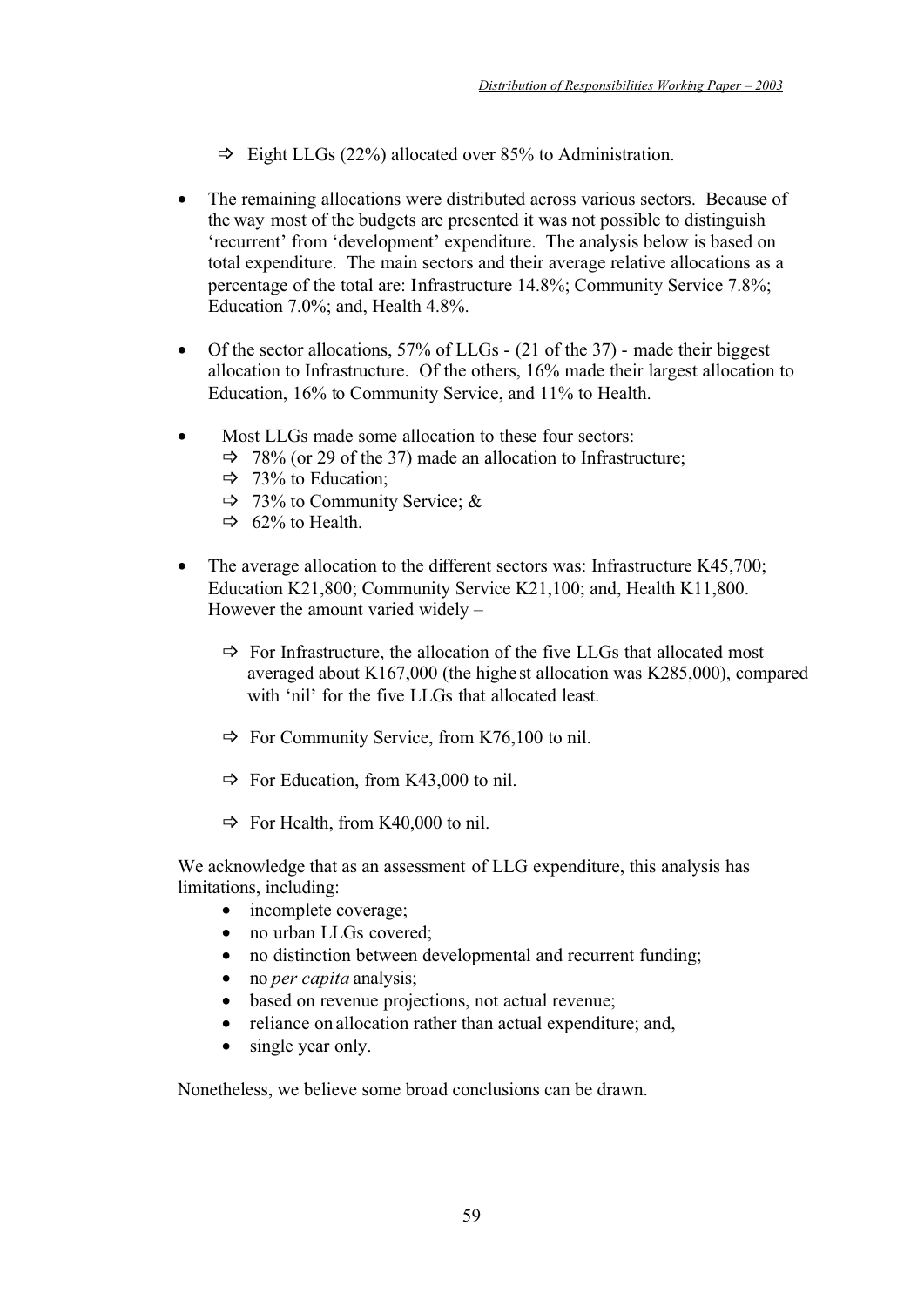There is a wide variation in the revenue and, so, also in the expenditure levels of rural LLGs. All LLGs spend on Administration. For most, this is their largest area of expenditure and, for about one in five, effectively their only area of expenditure. This suggests that some LLGs were in breach of the conditionality on the application of the National Government Grants. Notwithstanding this, it appears that the Minister for Finance passed the budgets, and that the DPLGA did not comment.<sup>188</sup>

Some of our informants suggested that the operational costs of LLGs were far too high. Part of this they attributed to the current Salaries and Remuneration Commission ruling<sup>189</sup> which, they believe, is excessive providing a monthly allowance of K250 for LLG Deputy Heads, and of between K50 and K200 for Councillors, as determined by each LLG.  $^{190}$  We are told that nearly all LLGs have opted to pay Councillors at the upper end of the range.<sup>191</sup>

There was a wide range in sectoral allocations. Overall, Infrastructure received the greatest share – both in terms of the proportion of LLGs making an allocation (78%) and magnitude (an average of 14.1% of total LLG allocation, compared with the next largest of 7.6%). This is likely to be for new construction rather than for the maintenance of existing assets, and means greater recurrent costs in the future.

The average allocation for Education was about K21, 800. For Health, about K11, 800. However this conceals the large variation. About 27% (i.e. 10 of the 37) made no allocation at all for Education, and about 38% (14 LLGs) made no allocation for Health.

Put another way, this means that there are many LLGs – over one in four - that are unable, or do not wish, to allocate funds towards their responsibilities in Education. Similarly, there are almost two in five LLGs that are unable or unwilling to allocate funds to meet their responsibilities in Health.

### **6.6 Resourcing Related Areas Requiring Further Work**

### **6.6.1 Role of 'Others' in Funding**

By 'others' here we mean 'other than PNG government'. We're not speaking of the kind of formal and on-going 'partnership' arrangements that were meant to be an integral part of the Reforms and MTDS (as discussed in section 4.4.2). Rather we're referring to organizations such as donors (bi-lateral

<sup>188</sup> The third amendment to the OLPGLLG changed Section (141) such that the Minister for Finance must approve the LLG budgets. Previously, under the original provision, (what is now) the Ministry for Inter-government Relations had approval power. Now copies of the budgets must be sent to the Department of Provincial and Local Government Affairs, but approval powers reside with the Finance Minister.

<sup>189</sup> Eighteenth Report of the Salaries and Remuneration Commission, Determinations. Dated March 25, 1997, updated January 1, 2000. The relevant schedule is G97-01(b), which commenced on February 10, 2000.

<sup>190</sup> Most Presidents of LLGs are members of the Provincial Assembly and are covered by a different award, and receive an annual salary of K12,885. Those LLGs Heads who are not members of the Provincial Assembly, are covered by this award and receive a monthly allowance of K350.

<sup>191</sup> A simple calculation, based on the LLG Presidents being Assembly members, and assuming a K200/month allowance for the remaining 5,577 Councillors and some 618 appointed members (3 per urban LLG and 2 per rural LLG), puts the total cost at almost K15 M annually.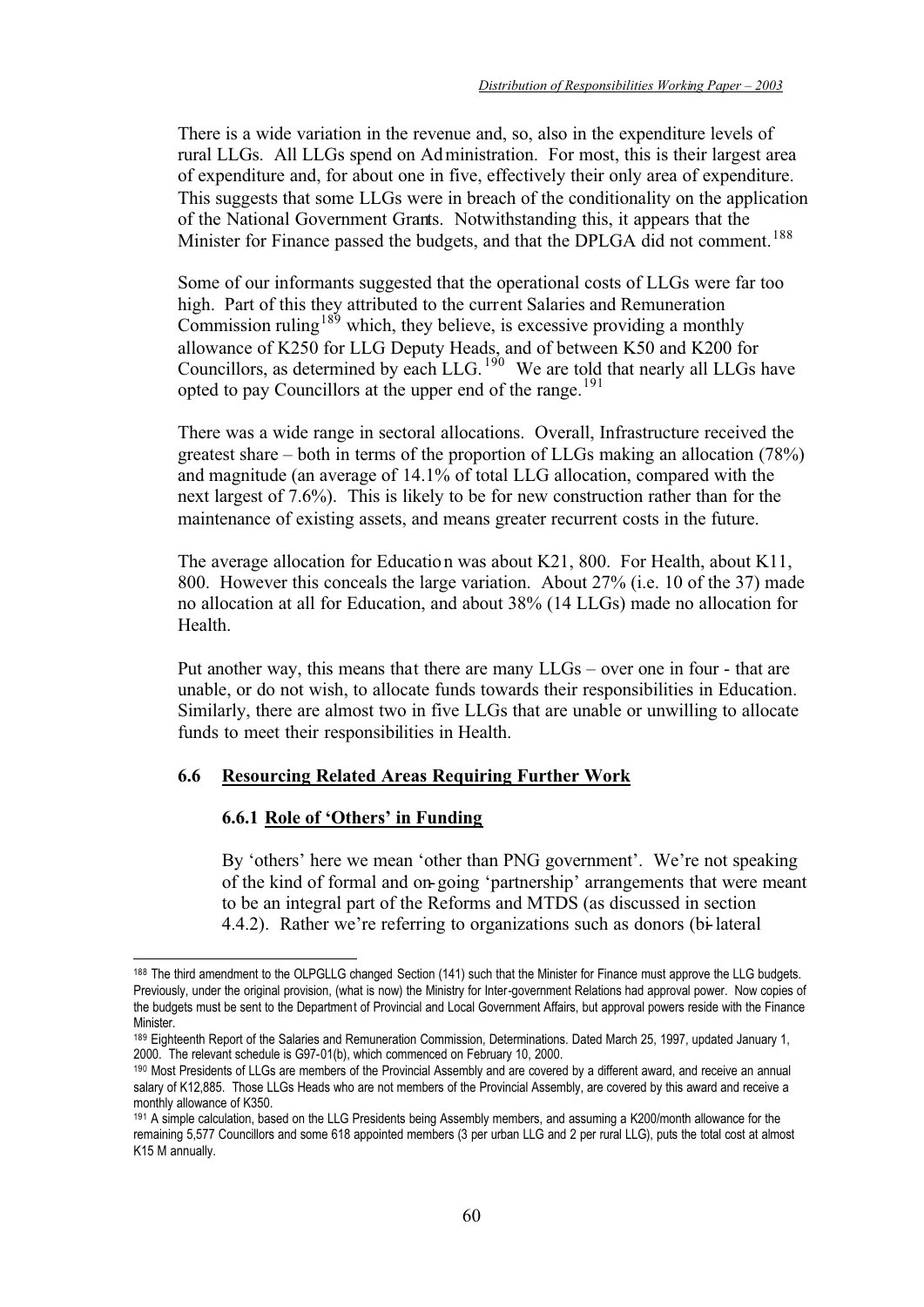government and multi-laterals, NGOs, community-based organizations) and resource development companies that provide temporary funding or other support. This presents obvious, inherent sustainability issues - of particular concern is funding for those areas that would normally be considered to be recurrent activities.

This is an area we had hoped to investigate but, unfortunately, the difficulties we faced in the study (as noted in the Introduction) together with the time and resource constraints within which we were obliged to operate, have meant that we've been unable to do anything substantial. We note our concerns here for the sake of completeness and in the hope that NEFC personnel will be able to do some of the basic work needed in the near future. We also know from the brief discussions we've had with various informants that others also share our concerns.

# • Development Funding

Development or capital investment projects - such as construction projects – will, by their nature, fund initial construction. But a new school or health centre will also have significant recurrent costs including staff salaries, supplies, and maintenance. A new road will have significant on-going maintenance costs. Though the theory would have it that 'capital investment' generates benefits for the economy as a whole that should exceed additional recurrent costs, past experience in PNG suggests that this is not always the case, at least not in an appropriate timeframe (particularly for social service infrastructure). If the total resource cake does not grow then either the additional on-going costs are not met (e.g. maintenance is not done), or less funding is available for other recurrent functions.

The solution appears simple: the recurrent costs to government of any capital expenditure must be properly considered in the light of an overall (development and recurrent) expenditure programme and long-term revenue projections, before any new capital venture goes ahead. But, is such assessment always done as rigorously as it should be, and if so, are the results heeded?

### • Recurrent Funding

When 'others' fund recurrent activities the issues may be more pronounced and immediate. While the funding is provided, the governments concerned are able to use their own funds for other (worthwhile) purposes. But when the funding ceases, and if nothing else changes, governments will have no option but to cut back on services whether in the area previously funded by others, or in the area they funded themselves. Either way, services drop and expectations that have been raised are not met.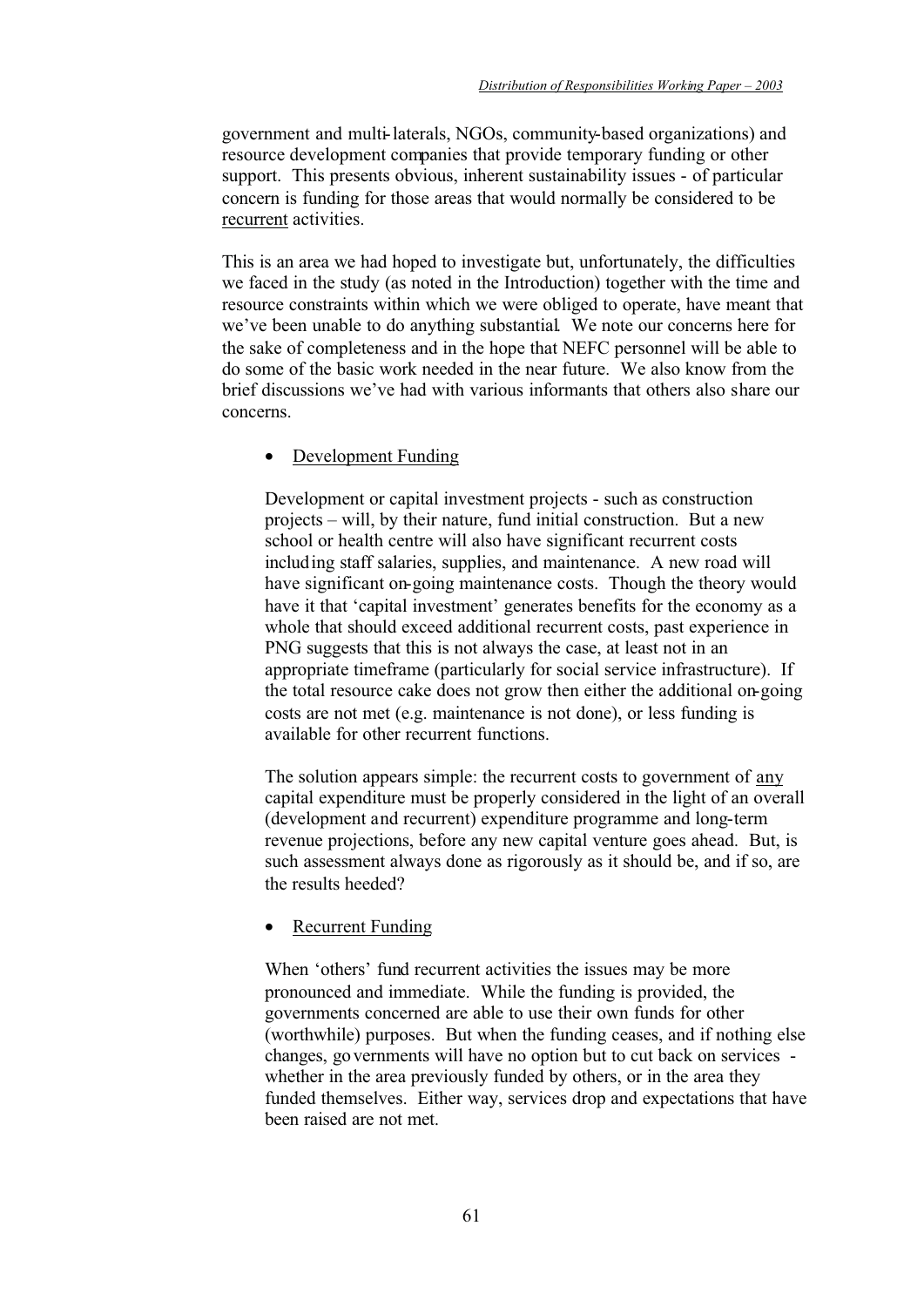This is not intended as a blanket argument against 'recurrent' support ( we wouldn't dare!). Such support may sometimes be needed and, if used properly, should reduce future on-going costs to government (e.g. by putting in place appropriate routine maintenance strategies, by lessening on-going requirements through appropriate design/modification, etc.). However, it's important that all involved are clear on the arrangements and make adequate preparations for the time when outside funding ceases – as it must eventually do.

In general discussions we've been told of some specific instances of resource companies and donors funding recurrent activities. However we've not had an opportunity to speak with the companies or the donors concerned, or corroborate the information in any other way, and so we won't note these here.

Finally, it will be understood that if external funding for either developmental or recurrent activities is based on loans - rather than grant funds - the problems are compounded by the need to pay back borrowed funds (and any related interest), and the consequent added calls on the PNG Government's future revenue flows.

# **6.6.2 Personnel Deployment - Waiting on Data**

As noted in the chapter 2, we don't yet have information we've requested from DPM regarding changes in:

- overall staffing numbers and the impact of the Reforms, and of the various retrenchment exercises; and,
- deployment of personnel from national agencies (consistent with responsibility transfers), between sectors, and to lower levels (e.g. from provincial headquarters to districts and local levels).

Although these data are not available for this study, when they do become available they will be analysed by NEFC personnel and further add to the understanding of the operation of the Reforms, as well as strengthening NEFC's overall database.

### Some Points for Further Consideration

Some points relating to personnel matters were mentioned during our consultations and are worth noting here.

? We were told of cases where a function may have been transferred from a national department to provinces, but personnel have not  $-$  so the national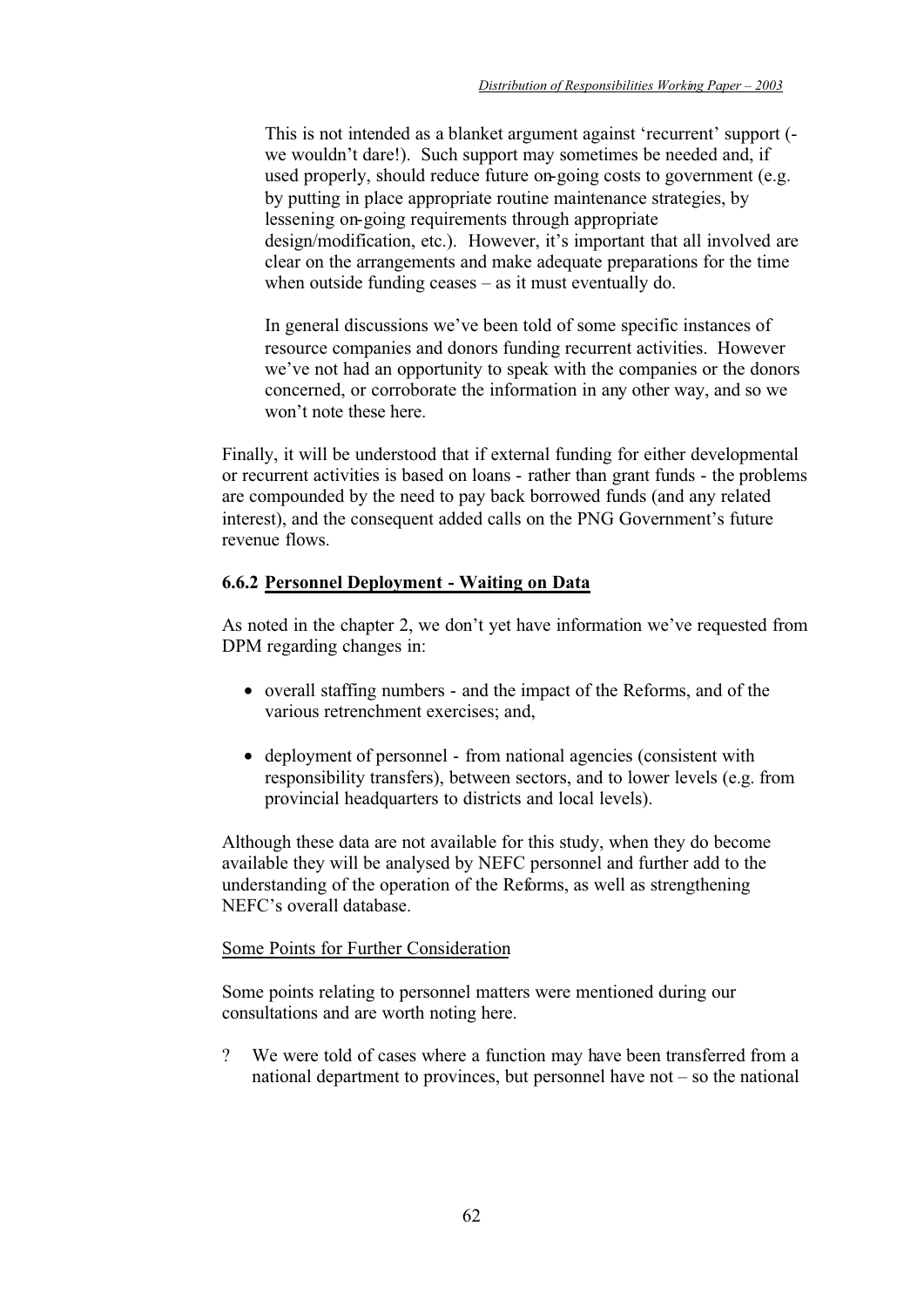agency may fund staff salaries but cannot provide an operational budget for the function  $192$ 

- ? Some provinces note that they've reduced the size of the public service and decentralized staff to district and local levels.<sup>193</sup> However, from what we been told, in general staff re-deployment to districts and LLGs is lagging.  $194$  Moreover, the organizational structures put in place in provinces are not consistent across all provincial and district administrations.<sup>195</sup>
- ? In regard organizational structures and Establishment Registers, there is another point that should be noted. One informant told us that even though his province's Establishment Register might show some 70% of the personnel establishment located in districts, the real figure is closer to 20%. He said the reality is that staff have not taken-up, or have returned from, their district postings because of law and order problems, and a lack of suitable accommodation. This further highlights the need to corroborate DPM data.

<sup>&</sup>lt;sup>192</sup> For example, we were told that in non Water Board areas, *Water & Sewerage* was a National Works function. It was transferred to provinces and operational funding was taken away from the Department. However, the staff are still to be transferred and are still being paid through the National Works Department. We were also told that most provinces have not provided operational support for the function. There may be differing reasons for this – as discussed in chapter 5.

<sup>193</sup> Op. cit. Turburat (1999), page 87.

<sup>194</sup> This was mentioned by several provincial representatives at the November 2002 NEFC Seminar.

<sup>&</sup>lt;sup>195</sup> Op. cit. "Report to National Parliament" (2002) page 10, notes that the 'pyramid structure' of the Reforms is not being applied and there is no consistency in the structures of provincial and district administrations in relation to classification of positions, levels and designations.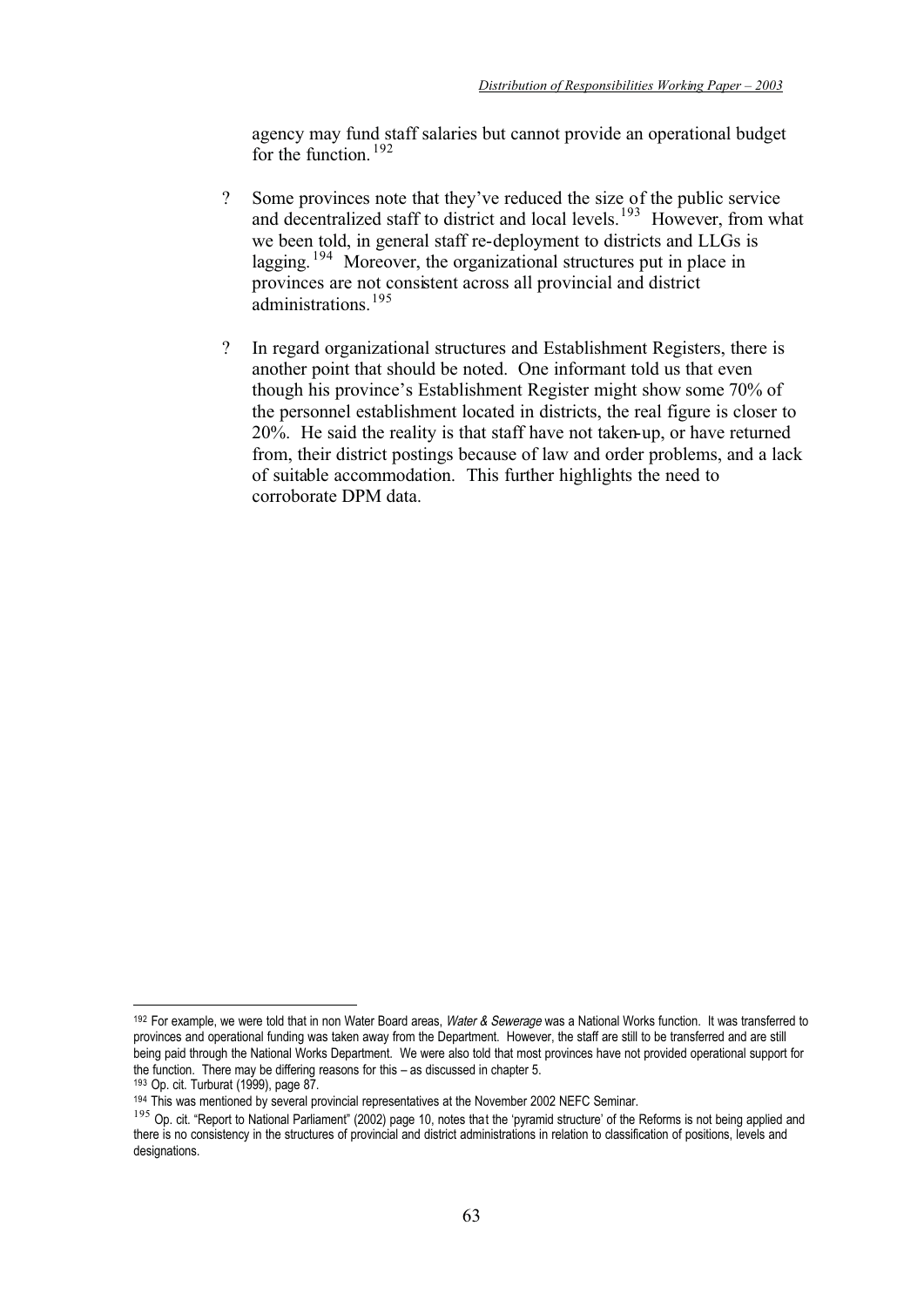# **7. THE FUNDAMENTAL ISSUE OF CAPACITY**

# **7.1 Introduction: Key Themes Emerging from Consultation**

An issue that came up consistently in consultations with every stakeholder group was the need to properly consider *capacity*. The main themes to emerge were as follows -

- The capacity of recipients was not taken into consideration at the time of the first transfers in the 1996 Budget, or in subsequent transfers. The transfers were done without proper feasibility analysis to determine, among other things, whether recipients could effectively carry out the transferred functions, as well as all their existing functions.
- Some provincial governments and LLGs don't have the capacity to effectively undertake all that is expected of them. This means not only that a new transferred responsibility may not be properly carried out, but that the added demand on energy and resources might also lead to a lessening of performance in other responsibility areas as well. These provincial governments and LLGs need assistance to strengthen capacity, not additional challenges.
- Capacity has many elements to it (e.g. skills and competencies of personnel, supports system, infrastructure, funding, etc.), and the adequacy in each area has to be tested to ensure a function can be effectively carried out once transferred.
- For the most part, the Reforms transfer process does not recognize the fundamental fact that capacity varies from provincial government to provincial government, and from LLG to LLG. Even within any particular provincial government/administration or LLG, capacity may vary from sector to sector. The differing capacities should be recognized and accommodated in a commonly understood, agreed and planned approach to transfers.

These themes are discussed below.

# **7.2 Accommodating Differential Capacity: One Size** *Does Not* **Fit All**

# **7.2.1 An Issue Recognized but Not Addressed**

It's interesting to note that the Bi-Partisan Committee report proposed that powers be exercised by the provincial authorities<sup>196</sup> according to their capability and need to do so.<sup>197</sup> Moreover, after the first transfers of 1996, the NMA did outline a transfer process based on an individually negotiated and

<sup>&</sup>lt;sup>196</sup> Under the Bi-Partisan Committee recommendations, provincial authorities were to replace provincial governments.<br><sup>197</sup> Noted in op. cit. Axline (1993). This paper also noted that the Committee intended to deal with th capacity in a subsequent report.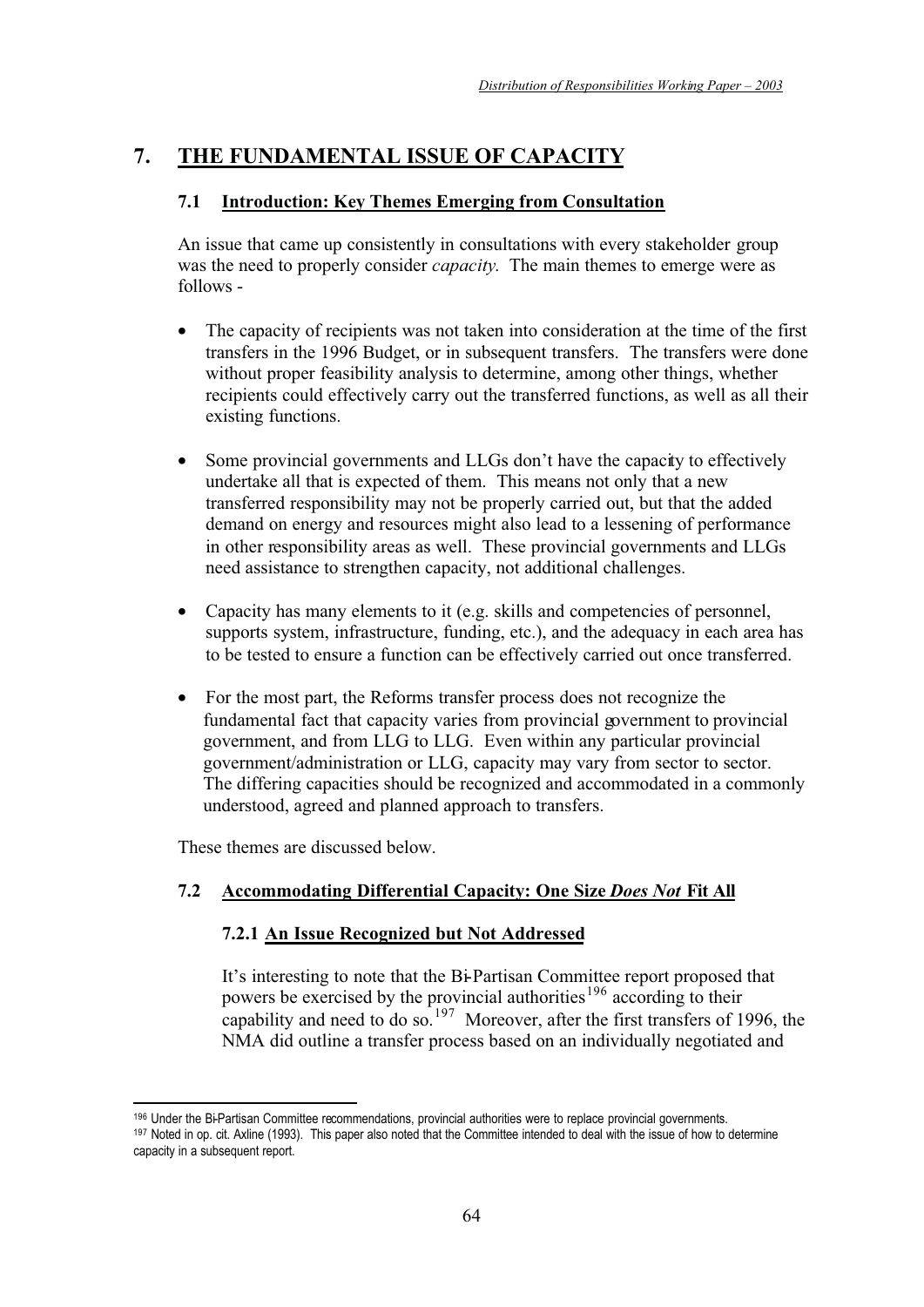progressive transfer of functions based on capacity – but, as noted above, this did not become established (see Section 5.6).

So although there appears to have been recognition of the need and worth of such an approach, it has never been applied and, with a few exceptions, transfers have been "across-the-board".

# **7.2.2 Elements of a Systematic Approach to Responsibility Transfer**

Part of the reason for this failure may be the difficulty and cost of accommodating differing capacities. This would require tailoring an individual transfer schedule and capacity-building programme, based on the specific needs and capacities of recipients.

### Pre-requisites/Inputs.

Such an individualized schedule/programme would have to be built-on:

- An understood and agreed notional distribution of responsibilities that is, the 'desired' final state that all parties would work towards. This is something currently lacking and that we propose should be developed as an urgent priority (see: section 5.8).
- From the above, a clear listing of the responsibilities that have to be shifted from one level to another.
- An understood, agreed and systematic transfer mechanism. This should be able to be tailored to the individual needs and capacities of recipients and of those transferring.

### Tailoring an Individualized Programme.

To identify capacity issues, and work to address them, for any particular responsibility stakeholders should first specify and agree on -

- The elements of capacity of relevance for that responsibility including, for instance –
	- ? Personnel
		- numbers,
		- skills and competencies, &
		- location.
	- ? Funding.
	- ? Infrastructure
		- communication, &
		- office and residential accommodation.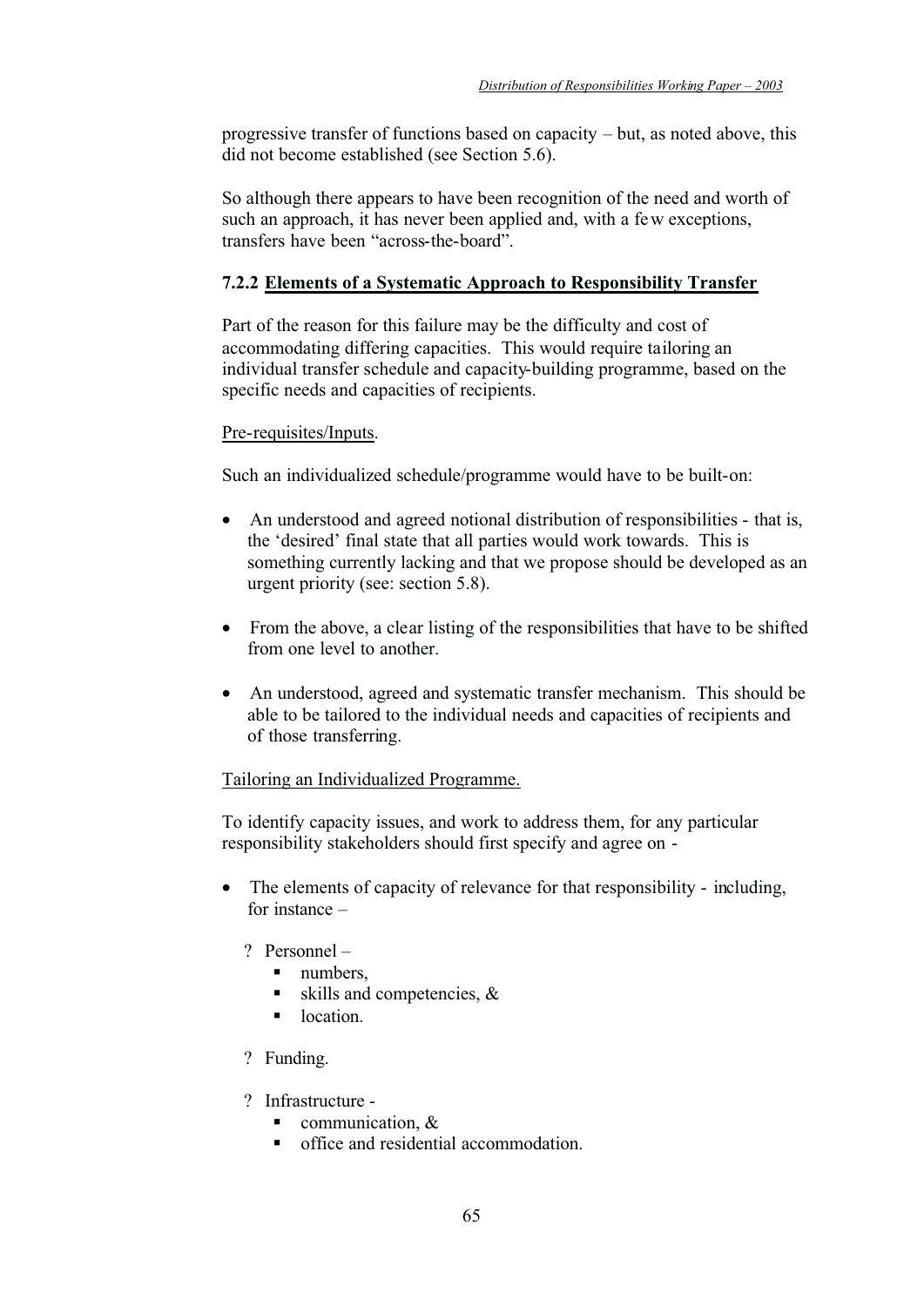- ? Systems and support structures.
- The 'performance standard' (i.e. what the recipient needs to be able to do, to what level, to be judged able to adequately undertake the responsibility).
- Indicators of capacity for each element that are
	- $\triangleright$  understood and agreed,
	- $\triangleright$  objectively verifiable,
	- $\triangleright$  measurable, &
	- $\triangleright$  practical (e.g. based on information available, and/or easily and cheaply collected).
- A means of collecting and processing the information, and generating the indicators to 'check' on capacity.

For each recipient (e.g. provincial government or LLG), the above could be used to negotiate a graduated plan for transfer with the national department transferring the responsibility (or provincial administration for transfer to LLG). This would need to include an agreed approach to the 'sharing' of funding and other resources while the function concerned was in the 'transfer process'.

Obviously, all this would come to nought without a tailored capacity-building programme to address shortcomings identified, and lead to a situation where the recipient could properly assume the responsibility.

The approach is, of course, ambitious. It requires a significant level of analysis, consultation, negotiation and agreement, culminating in capacity building programs and transfer schedules tailored to the individual circumstances of recipients. It poses significant resourcing issues and, as it would require a lengthy period to bring about, would require on-going political commitment. Although all this presents sizable challenges, it is these very characteristics that make such an approach worthwhile. The matter is of such fundamental importance that it warrants the political, bureaucratic and resource commitment necessary to do it properly. Indeed, in the long-term, the cost of not addressing responsibility confusion and capacity shortcomings may well be significantly greater than anything such an exercise might cost now.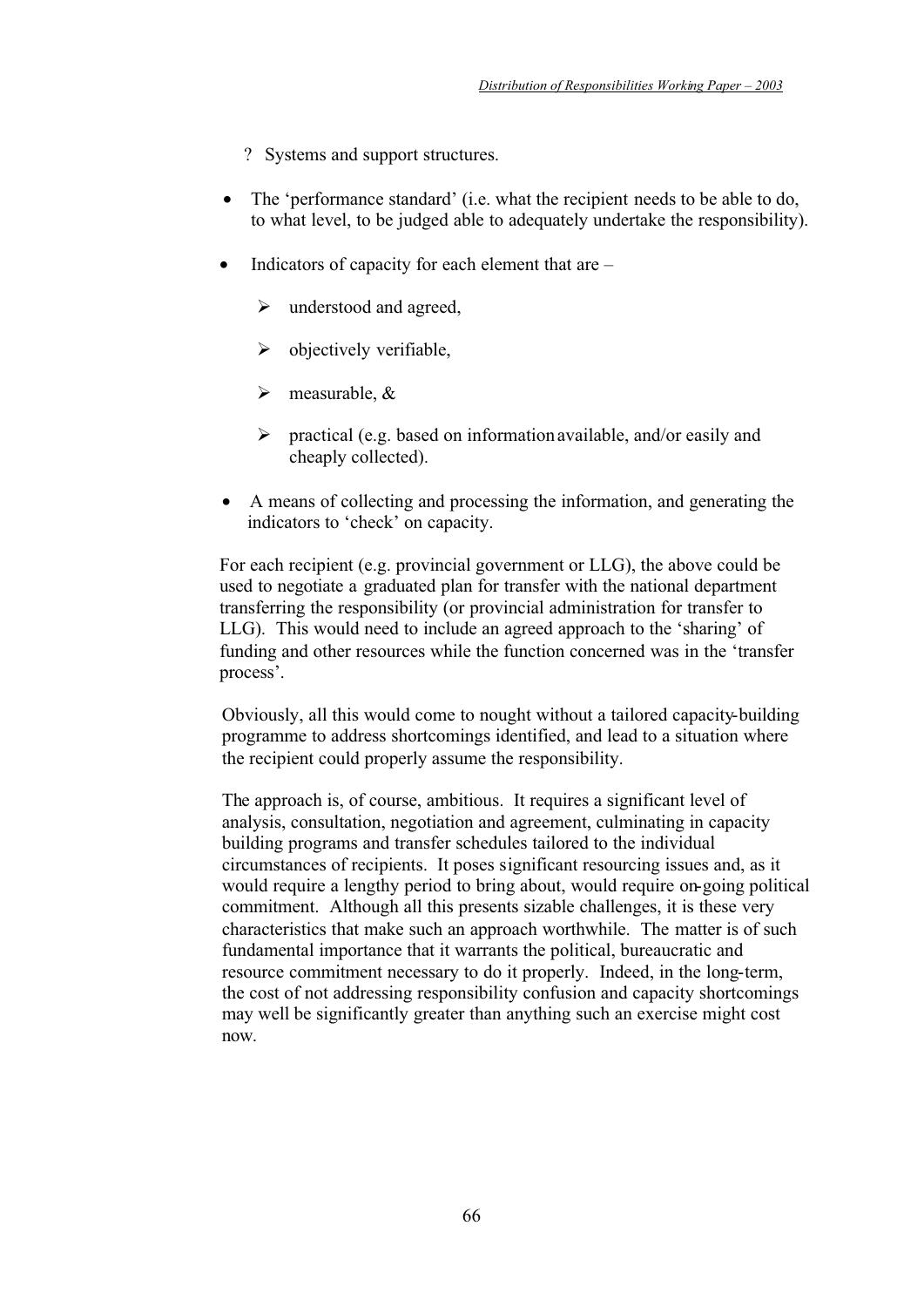# **7.3 Capacity - An Issue at Every Level**

It would be wrong to conclude from the preceding that capacity is an issue only for the recipients of transfers, that is, provincial and local level governments. In fact, it is clear that capacity shortcomings exist at every level.

# **7.3.1 At National-Level**

Under the Reforms, national agencies are expected to provide policy advice, and have a significant role to play in supporting and strengthening lower levels. Provincial stakeholders have noted that they have not received the support they need from national agencies.<sup>198</sup> Similarly, during our stakeholder consultations, a number of national agencies expressed concern that they were not able to fully meet their responsibilities. Other commentators have also previously noted a lack of adequate support for the Reforms from national  $a$ gencies<sup>199</sup> – some cite this as the biggest constraint to the successful implementation of the Reforms.<sup>200</sup>

# (a) Department of Provincial and Local Government Affairs

The DPLGA's budget and personnel resources have been cut over recent years and all the Department's activities have been affected. According to the Department, as at the time of writing there are some 84 positions, of which just 59 are filled, and the total travel budget for 2002 was less than K50, 000. There are two areas within the DPLGA that are of particular relevance to this study.

### Provincial Reforms Secretariat.

This is the Secretariat to the NMA. The effectiveness of the NMA depends to a significant degree on the performance of its Secretariat. As in other organizations of this type, the Authority is made up of community representatives and senior officers of national agencies. They are expected to perform a policy setting, advisory and overseeing role. The full-time officers of the Secretariat would normally be expected to do the substantive work. The Director indicated that for the last several years the Secretariat has lacked the necessary personnel and financial resources to adequately perform its role. It has not been able to effectively co-ordinate the implementation of the Reforms or monitor performance. Nor has it been able to establish Inspectorates in each province, as called for in the Organic Law. <sup>201</sup>

198 See: (a) op. cit. Turburat (1999), page 87; & (b) "Report to National Parliament" (2002) page 5 and page 18. The same point was also made by a number of provincial representatives during the November 2002 NEFC Seminar. 199 op. cit. "Report to National Parliament" (2002), page 14, notes a lack of commitment from national agencies.

200 op. cit. Meniga (2000), page 5.

<sup>201</sup> OLPGLLG Section (110)(3).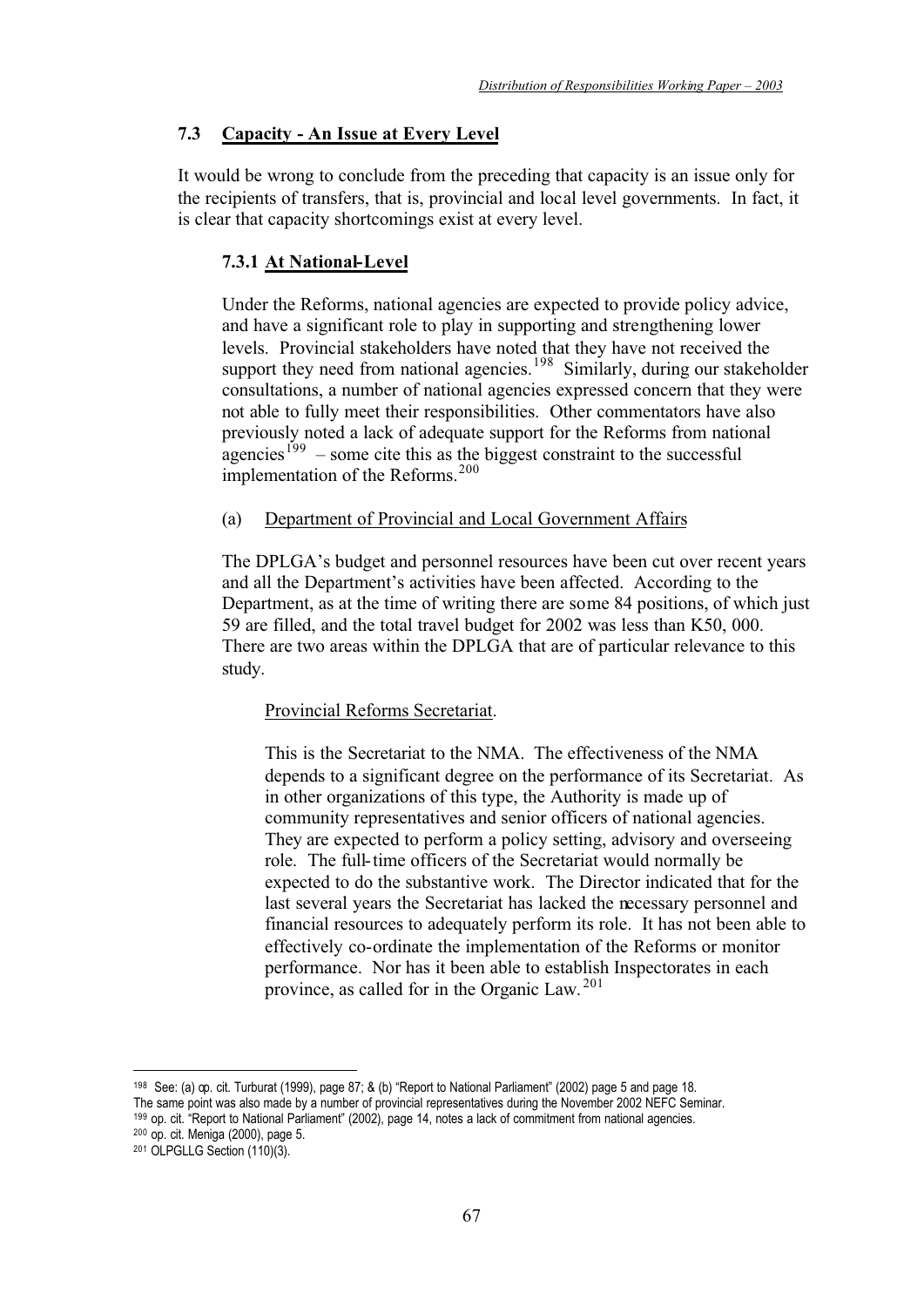It appears that the Secretariat was well supported in its early years through both the Government of PNG budget and significant donor assistance – the latter providing operational support and specialist expertise. Since late 1997, when the initial donor support ended, the Secretariat has faced very significant resource – personnel and funding constraints.

It is worth noting that the NMA's capacity shortcomings have been recognized for some time. A report to the DPLGA prepared in late 1997 noted the decline of the NMA as early as the second half of 1997 (as discussed in section 5.6). A report to the National Parliament from the Minister for Inter-governmental Relations, first prepared in 1998 (and revised in 2002), noted that the NMA's staff and other resources were inadequate to meet it responsibilities.<sup>202</sup> Notwithstanding the longstanding awareness of the problem, it has yet to be addressed.

#### Local Level Government Advisory & Support Services Division.

After Independence, local government initially came under the jurisdiction of the National Government. In 1982, under the previous system of decentralization, provincial governments assumed responsibility for the supervision and control of local government. By the time the Reforms brought local government back under the control of National Government in the mid-1990s, DPLGA had lost most of its specialist staff with expertise in the area.<sup>203</sup> The Local Level Government Advisory and Support Services Division was established to support LLGs. It has a staff establishment of less than a dozen positions, some of which are vacant. Given the number of urban and rural LLGs across PNG (i.e. 296), the resources available to the Division appear very thinly spread. Particularly so considering that the last few years have seen a number of significant changes brought in at local level. There have also been a number of additional LLGs established since the first were proclaimed in 1997, and a lot of 'tweaking' of boundaries and so forth. According to the Division Director, all LLGs have required some level of assistance to become established under the new system, and this has had to be the Division's primary focus. Moreover as LLGs now report directly to the national-level, the Division has been the 'first port of call' for LLG members and others wishing to lobby or to express concern over issues (e.g. such as the funding shortfalls discussed in chapter 6). The Director says that with the resources available it has been extremely difficult for the Division to even keep up with the daily demands placed on it, much less tackle the capacity-building challenges facing the local government system. 204 Nor has it yet been able to

 $202$  Op. cit. "Report to the National Parliament" (2002), page 3.  $203$  Op.cit. Meniga (2000), page 2.

<sup>&</sup>lt;sup>204</sup> By way of comparison, in the early 1970s there was a Commissioner of Local Government, with a sizeable budget and some 30 staff to look after about 159 local level governments.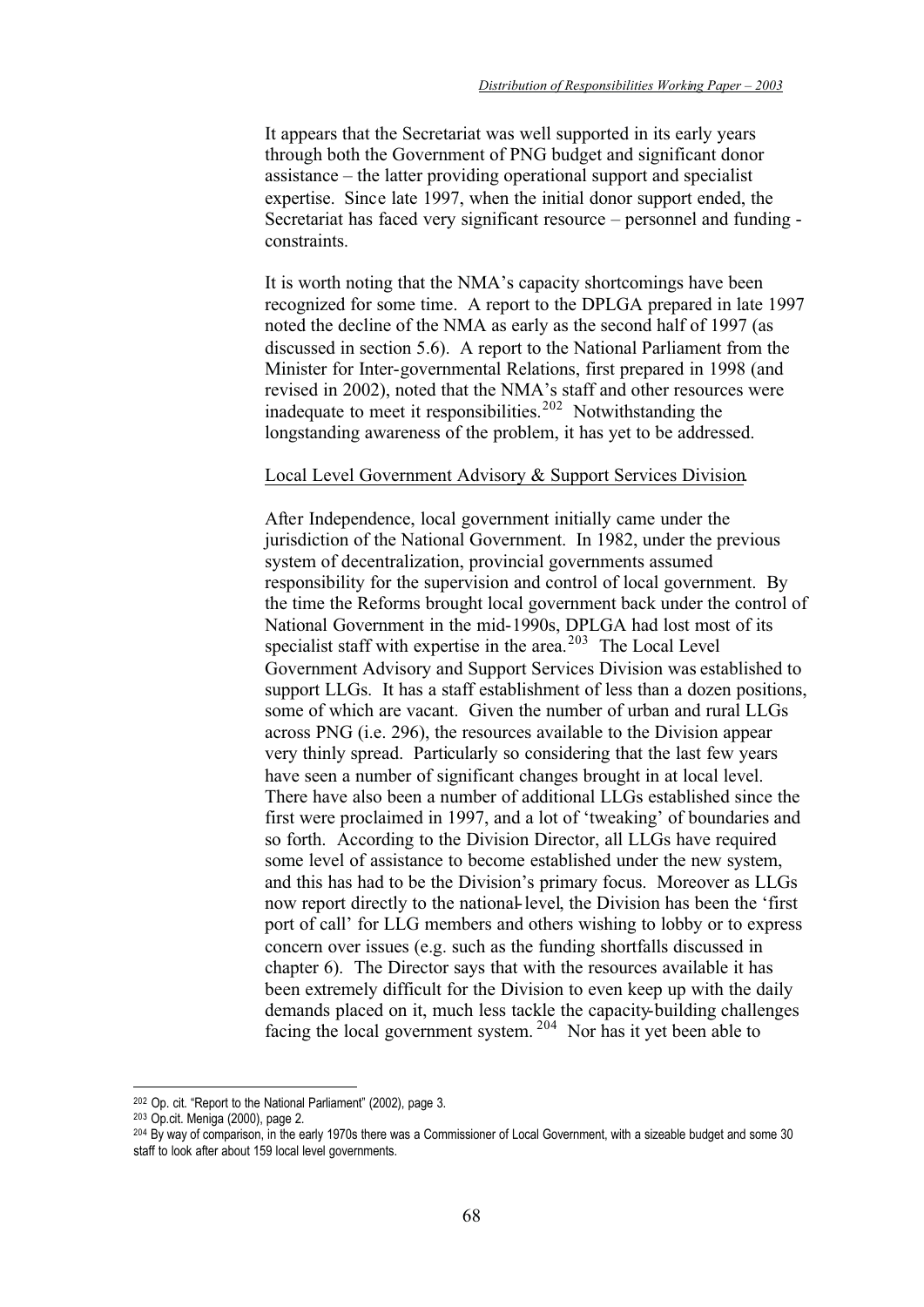establish any kind of systematic data collection and monitoring regime, having to rely on anecdotal and ad hoc reports.

It would be too simplistic to merely propose increasing resourcing to these divisions – the reality is that times are tough financially, and likely to get tougher. At the same time, the current situation cannot be permitted to continue. There is a clear need to review the role and operation of the NMA and its Secretariat, and LLG Advisory and Support Services. However, we don't feel this should be done in isolation. Rather it should be part of an overall strategic review of the Reforms' goals, structure and systems, and implementation approach.

The same section of the OLPGLLG that established the NMA also calls for it to have its own Act.<sup>205</sup> Eight years on, this has yet to be enacted.<sup>206</sup> Whatever the outcomes of a strategic review of the Reforms, those matters relevant to the NMA might be captured in such an Act – for instance, the authority and power, membership, support arrangements, relationships with stakeholders (including its particular relationship with DPLGA), are all areas that could be reconsidered in light of the experiences to date, and the role that a NMA-type organization might best play in the future.

(b) Other National Agencies.

As noted earlier, the Reforms called for the extension of some national agencies to support provinces (see: section 4.5). Little progress has been made. For instance (re. section 4.5.2), Provincial audit cells were established, but disbanded in 1999 because of a lack of resources. The Auditor General's Office is required to undertake annual audits of all LLGs (i.e. 296), but is well behind.<sup>207</sup> The establishment of District Treasuries has been hampered by the (related) problems of resource constraints, lack of infrastructure (including housing and reliable power supplies), and difficulties securing experienced personnel to post to districts. It appears that few District Treasuries are operating in districts (we were also told that some District Treasuries noted as being established are actually located in provincial headquarters). As noted previously, the NMA Provincial Inspectorates have not yet been established. Similarly (re. section 4.5.3), the Provincial Planning and Data System in provinces has not been established.

# (c) Legislation Still Outstanding.

The OLPGLLG calls for a number of pieces of legislation in support of the Reforms. Capacity issues are reflected in the fact that some eight years after the enactment of the Organic Law there are 13 references to legislation that are

<sup>205</sup> OLPGLLG S(110)(5).

<sup>206</sup> In this regard, it should be noted that we understand from the NMA Secretariat Director that drafting instructions, first prepared several years ago, have been reconsidered recently.

 $^{207}$ Op. cit. "Report to National Parliament" (2002), page 14, estimates that the AG resources would not permit more than about 50 LLGs to be audited on an annual basis – this being less than 20% of the total number that should be audited.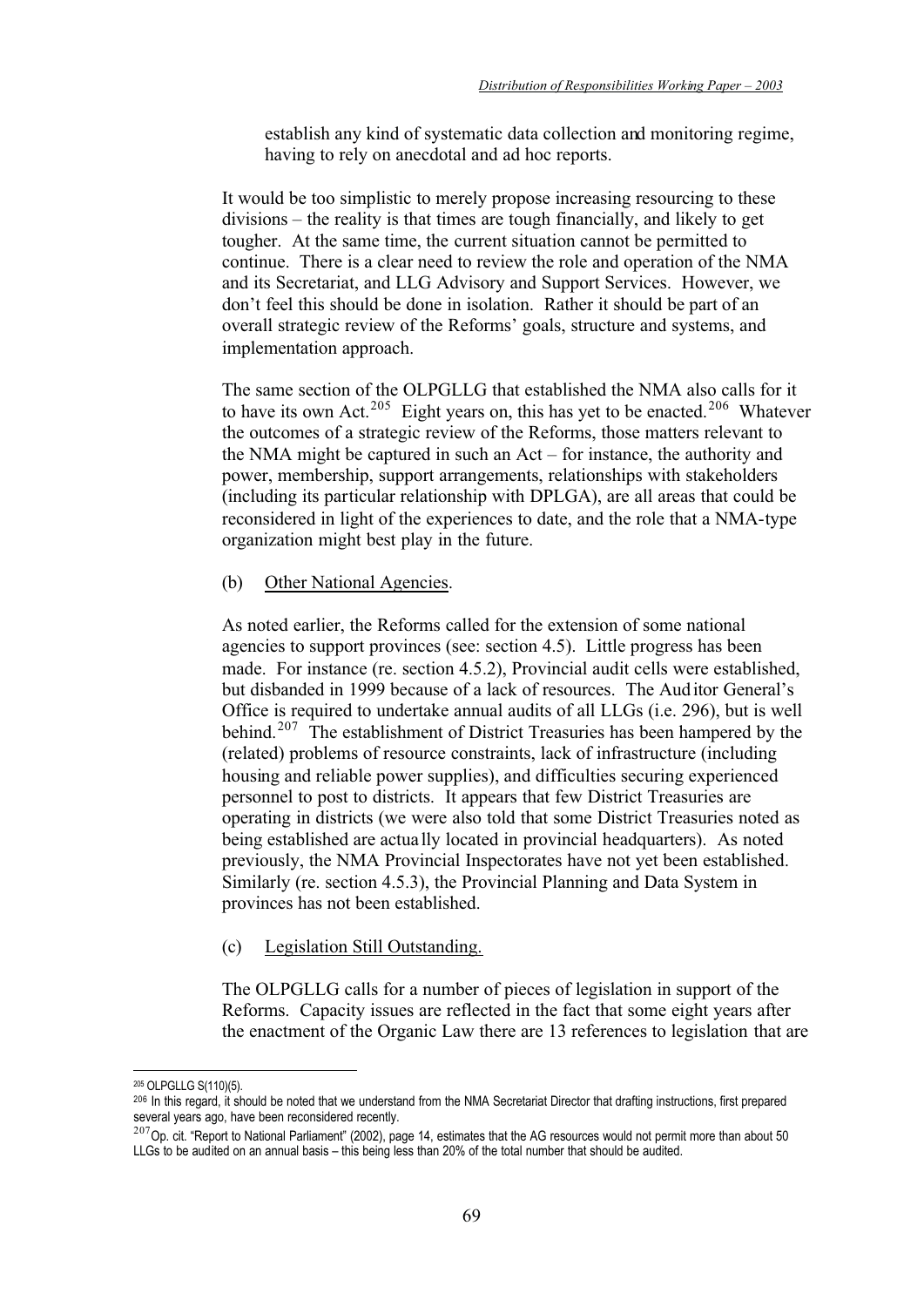still outstanding. These include several pieces of legislation mentioned previously in this paper.

# **7.3.2 In Provinces**

In chapter 6, we considered issues related to the financial capacity of provincial and local-level governments. In this section we consider some of the other elements of capacity.

As discussed, the Reforms have seen the transfer of additional responsibilities to provincial and local government levels. Operational and service-delivery responsibilities of provincial governments/administrations are, in the main, undertaken at the district-level. District administrations are also intended to provide support to LLGs in meeting the LLG responsibilities. This puts enormous demands on district administrations. Moreover the Reforms came in at a time when capacity at a district-level had been in decline for many years, and few trained and experienced administration and extension officers remained in districts.<sup>208</sup> It's clear from the OLPGLLG, and various other documents, that it was intended that district administrations would be significantly strengthened to meet the increased demands – this strengthening was to be through administrative restructures, staff re-deployment and infrastructure programs.<sup>209</sup> However it appears that, in general, many districts still lack the capacity to effectively do all that is required of them. In addition to funding difficulties, major deficiencies relate to:

- Infrastructure office and residential accommodation, physical access, postal and telecommunications, support services (e.g. banking services);
- Personnel lack of experienced and capable staff; and
- Administrative Systems e.g. accounting systems.

These constraints are inter-related. Attracting, accommodating and retaining experienced staff is difficult when housing and other infrastructure are lacking,  $2^{10}$  and any system will – or can be made to - work better if operated by quality personnel. The important link between infrastructure and systems is illustrated by the observation - made in 2000 by the then DPLGA Secretary that accounting systems require computers and power, and that many districts do not have regular power supplies.

<sup>&</sup>lt;sup>208</sup> This is something that was said to us several times during consultations and was noted by provincial participants at the NEFC Seminar in November 2002. It is also referred to in a paper presented in 2000 by the then Secretary of the DPLGA to the National Development Forum – See op. cit. Meninga (2000), page 2.

<sup>209</sup> These general statements of intent were given substance in the NMA's proposed approach presented in its draft Handbook. See: op cit. NMA draft Handbook, Volume 1, (1998), pp. 37, 51, 52.

<sup>210</sup> Op. cit. "Report to National Parliament" (2002), page 10.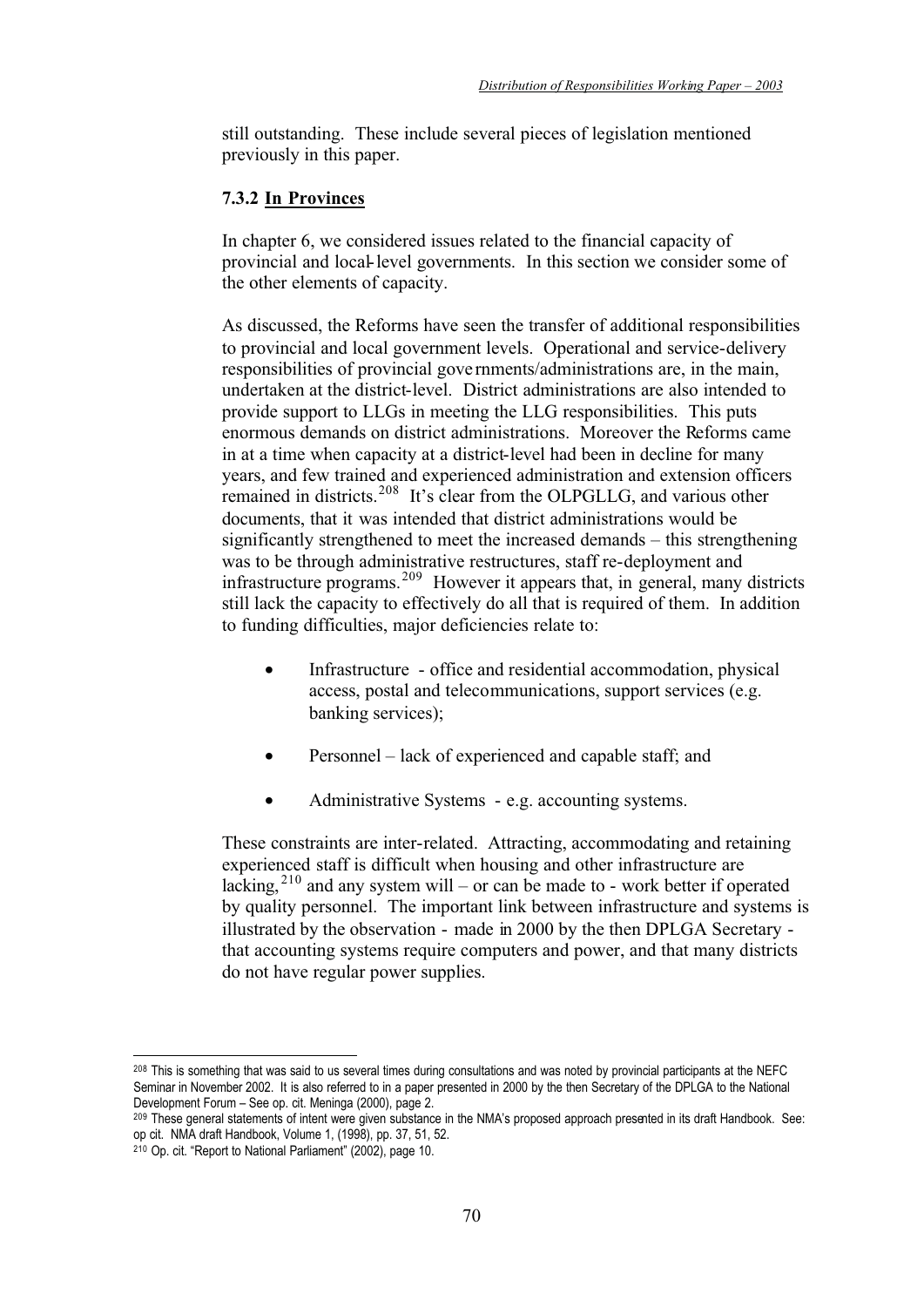Severe funding constraints – and other priorities – have meant that infrastructure is still lacking.  $2^{11}$  In relation to personnel issues, as discussed in section 6.6.2, although organizational structures may be in place in some provinces, staff re-deployment to districts and LLGs is lagging. In relation to systems, the clearest examples relate to the on-going problems with accounting systems. A background report on provincial financial management and accountability prepared late last year for NEFC's RIGFA notes that the provincial government accounting system, PGAS, is not a budget management and reporting system and does not provide summary information on spending against budget. To generate these data Provincial Administrations would need to develop their own systems, and not all are able to do this. $2^{12}$  More generally, the same report suggests that the Reforms accountability framework did not take enough account of provincial and local level capacity limitations, and that the responsible national agencies (NMA, Department of Finance), have never been properly resourced to assist provincial governments, districts, and LLGs $^{213}$ 

At the LLG-level, long-standing problems with accounts management include the continuing failure of many LLGs to carry out bank reconciliations, maintain proper accounts and submit annual financial statements. In response, in April 2002, the Department of Finance withdrew the self-accounting status of all LLGs.<sup>214</sup>

Another significant issue at LLG-level relates to their capacity to draft legislation.<sup>215</sup> Even urban LLGs have very limited access to legal advice and drafting expertise, and most rural LLGS have no access at all. It's not surprising therefore that the draft bills that LLGs have submitted for approval by the Minister for Inter-government Relations<sup>216</sup> have been found to be poorly drafted and to contain provisions outside their powers (e.g. including in relation to the imposition of penalties and the levying of taxes and fees).

During our consultations there were some particularly interesting - and widely differing - views expressed on the capacity of LLGs, and on broader issues relating to roles and current activities. This is discussed in the next chapter.

<sup>&</sup>lt;sup>211</sup> This was mentioned by several provincial representatives at the November 2002 NEFC Seminar, and is even a constraint in the 'wealthy' provinces of East New Britain and Morobe, which we visited.<br><sup>212</sup> Op. cit. "Background Paper on Provincial Financial Management and Accountability Systems – draft". (2002). page 23.

<sup>&</sup>lt;sup>213</sup> Ibid. page 24<br><sup>213</sup> Ibid. page 25, citing Finance Instruction 1/2002. The report also points out that the alternative procedures layed out in the

Instruction required LLGs to work through their District Treasury and so assumed that there are functioning district treasuries in place and that they are adequately resourced, funded and skilled.

 $215$  Op. cit. "Report to National Parliament" (2002), page 14, argues that no LLG has the capacity to enact laws – and that the Department of Justice and Attorney General is unable to provide the necessary technical support.

<sup>&</sup>lt;sup>216</sup> As required under OLPGLLG (141).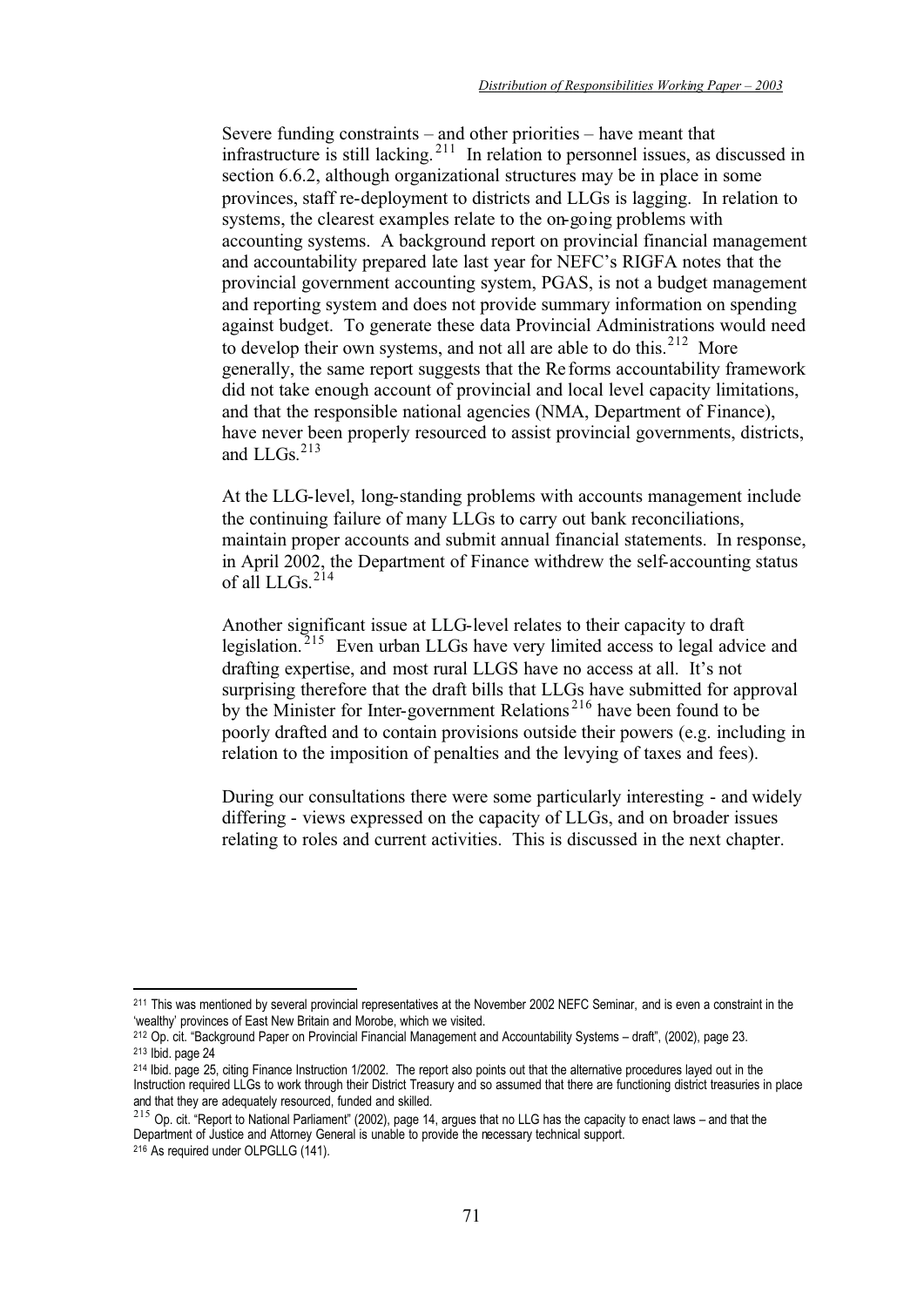# **8. CAPACITY & LOCAL-LEVEL GOVERNMENTS**

# **8.1 Significant Expectations of LLGs**

Although the changes introduced through the OLPGLLG are commonly referred to as the Provincial Government Reforms, the Reforms are intended to be much more about *empowering* local government. It is certainly at that level that the most significant changes were called for. For instance, under the Reforms LLGs are –

- Separate legal entities, and come under the direct responsibility of the National Government (rather than under provincial governments as was the case).
- Given law-making powers in defined areas, and greater responsibility for planning and budgeting for service-delivery in a range of areas (particularly primary health, basic education and infrastructure).
- To receive formula-based 'guaranteed' annual funding directly from the National Government, and are able to raise revenue through the imposition of a range of taxes and fees, to borrow funds and give loan guarantees.

That some – many – LLGs have capacity problems should not be unexpected given the magnitude of the changes, together with the other factors discussed elsewhere in this paper, most notably the –

- ? generally poor preparation for introduction of the Reforms (see: section 4.1, 5.2, 5.3), and unsystematic approach to transfers (see: sections 5.4 – 5.7);
- ? difficulty that most national agencies have had in providing assistance and support to lower levels (section 7.3.1); and
- ? importance of support from the provincial administrations, and the difficulties that most have providing this (section 7.3.2).

# **8.2 What are LLGs Actually Doing?**

During our consultations there was broad consensus that –

- ? the performance of LLGs varies a great deal from one to another as do the resources they have available (see: section 6.4, 6.5); and
- ? in general, although some are performing well, many LLGs currently lack the capacity to effectively undertake all that is expected of them.

Though there is some result-based evidence that LLGs are facing capacity-related problems (e.g. the accounts and legislative drafting issues noted in section 7.3.2 above), and ample anecdotal evidence, there is surprising little 'solid' information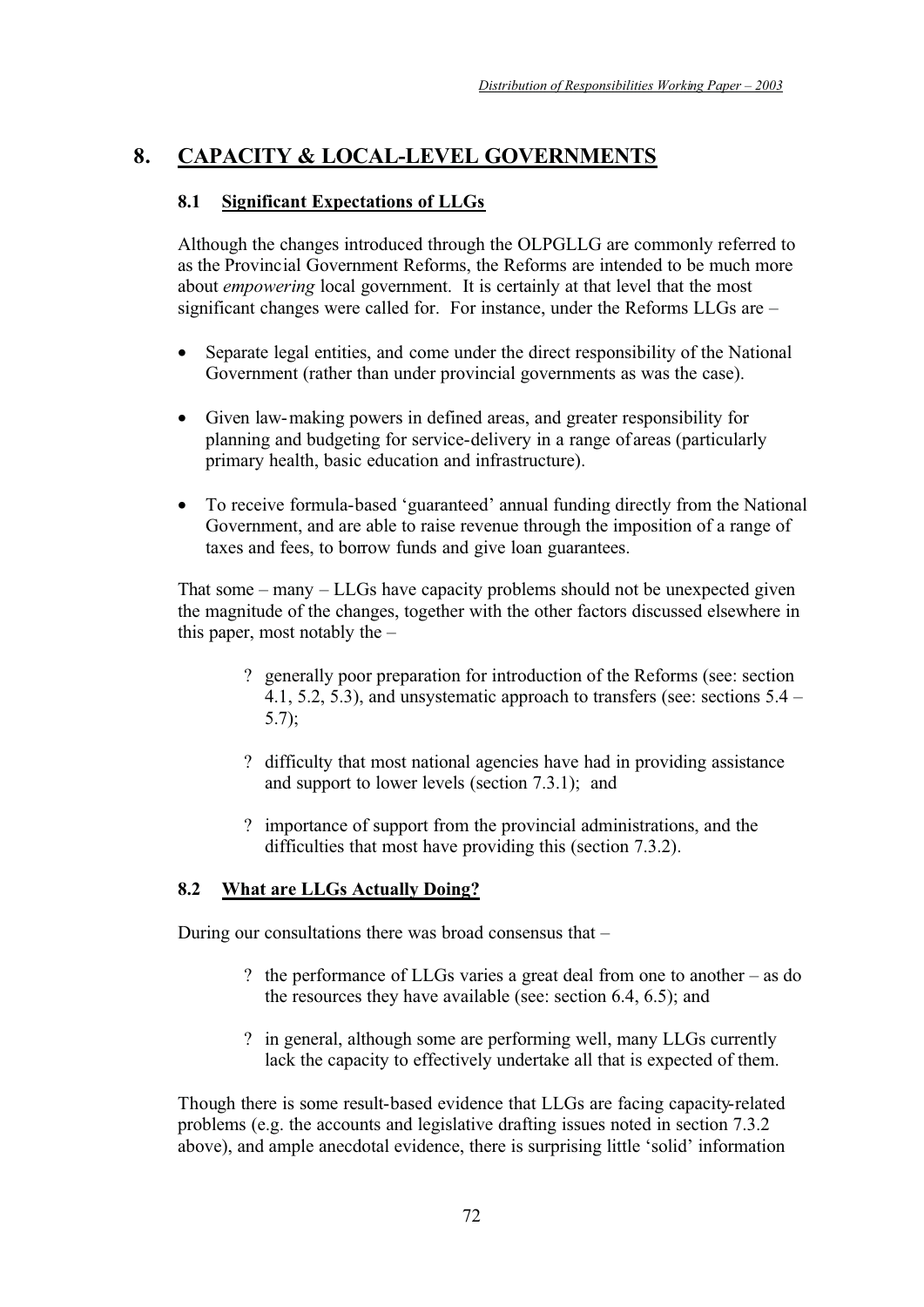on what LLGs are actually doing. There is no regular or systematic data collection and on-going monitoring and evaluation being undertaken and, to the best of our knowledge, there is no recent rigorous study assessing LLG activities and performance. This may sound odd given that nearly everyone we spoke with had an opinion on LLGs. Indeed the difficulty we faced was reconciling widely differing, anecdotally based, accounts of what LLGs are doing and the perceived worth of their efforts. The wide range of performance in different LLGs, and people's own differing experiences with particular LLGs can explain part of this - but without the necessary data an objective assessment of the LLG system as a whole is not possible. Extensive primary data collection of the sort and scale necessary was well beyond the scope of this study.

As discussed in sections 6.4 and 6.5, from our analysis of the 2001 budgets of some rural LLGs, we did get some sense of funding levels and sources, and of what LLGs spend – or intend to spend – their money on. That did highlight some significant issues – not least, the wide variation in funding available and expenditure possible. Some LLGs do appear to be spending significant sums on basic health and education services and infrastructure. However, it also appears that many LLGs are able to do very little more than to meet their own running expenses (i.e. salaries, allowances, administration). But, that doesn't tell the whole story. There may well be very worthwhile activities being undertaken by those LLGs that do not require specific funding and so are not reflected in their budgets; $217$  for instance, dispute resolution, community cohesion, sanitation activities, etc.

We have heard a number of specific cases of both good and poor LLG performance. But we certainly don't know enough to generalize to the system as a whole – and neither, it seems to us, does anybody else.

# **8.3 Differing Views & the Way Ahead**

Given the lack of solid 'generalizable' information we were a little surprised by the strength of the opinions expressed as to what should be done to the LLG system. There is a wide range of views. Opinions vary on the nature and extent of the problems, their causes and, not surprisingly, their solutions. We have heard it suggested that all that LLGs need is more funding – or, at least, to receive their full funding entitlements – for performance to improve. This may well apply to some LLGs. Of course, if for some LLGs there are more fundamental systemic problems (related to, for instance, skills and systems), as other commentators believe, then more money will not improve performance and, overall, in fact possibly exacerbate service-delivery problems by removing scarce resources from where they might be better applied.

As regards the way ahead, the different suggestions reflect the range of opinion. At one extreme there is the view that the third level of government should be done away with entirely - which has sometimes been accompanied by the notion of forming a level of government at district-level (i.e. the argument goes that these

<sup>217</sup> If there is expenditure it might perhaps be covered under the catchall of 'Administration'.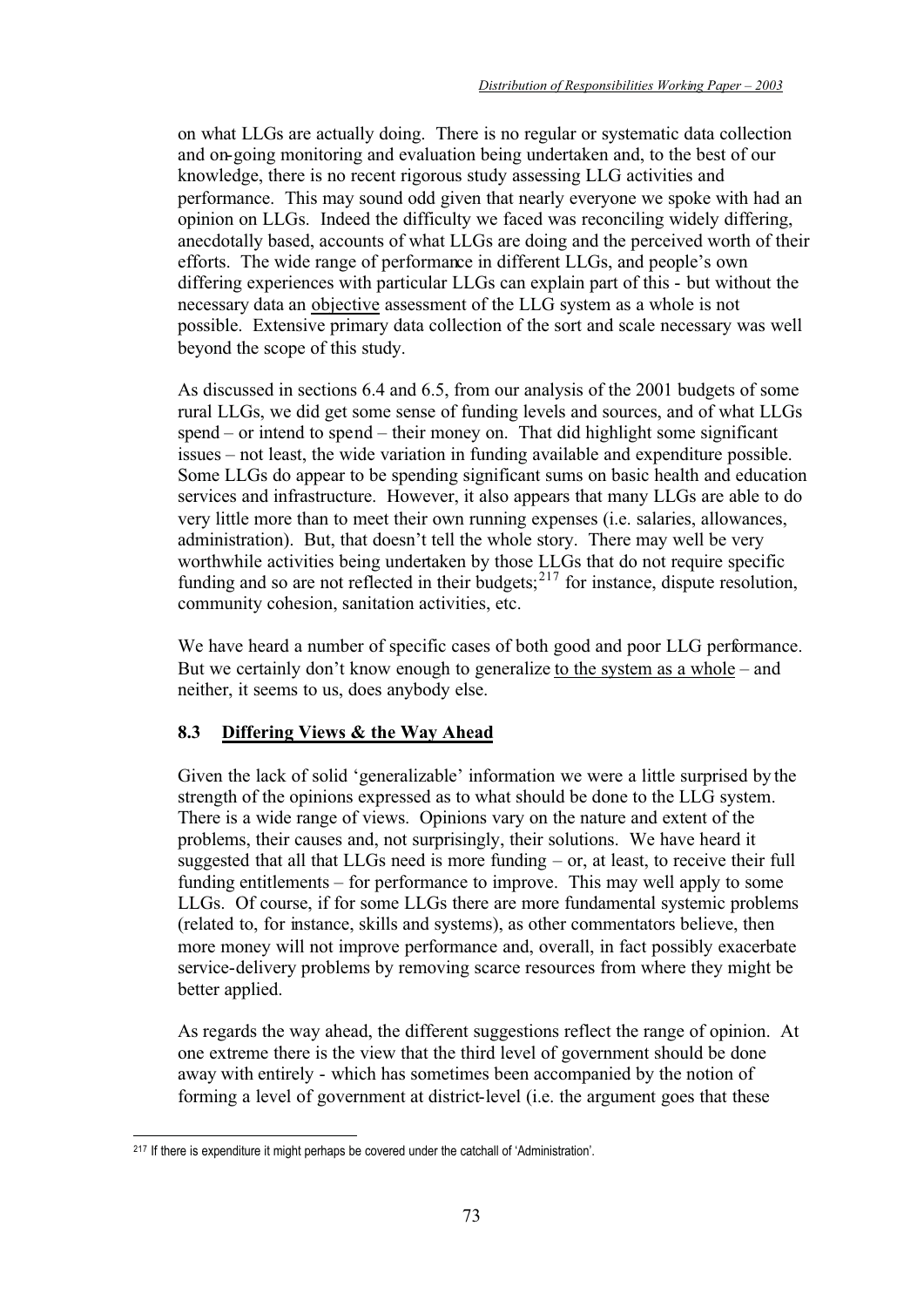would be easier to control, more cost-effective, etc.). At the other extreme, leaving things as they are and simply giving LLGs more funding and allowing them to get on with their work (i.e. the argument goes that LLGs know the issues and are more accountable because they are 'closer to the people', etc.).  $218$ 

# **8.4 Getting the Basics Right: A Suggested Next Step**

Notwithstanding the strength and range of views, we must return to what, for us, is the basic issue: there is currently a lack of solid information regarding the role and functions actually being undertaken by LLGs, the level and variation in performance, the problems and constraints they face, the factors that make for effective government, and so forth. This makes solid decision-making problematic. Basic information of this sort is needed before any decision is made on the way ahead – without that, the outcome would become simply a matter of luck.

We propose that a study should be undertaken to collect basic information on LLGs and, at the same time, gather stakeholders' views on what functions should be undertaken at the local level.

The study might be undertaken in three broad phases -

- Phase (I) would focus on review of available literature and whatever LLG documentation can be located, including budgets and financial statements. The work done for this study can be used as a starting point.
- Phase (II) would be based on broad-ranging consultation with representatives of all stakeholder groups, to ensure that all relevant views are adequately canvassed, and available to guide and inform decision-makers. This could be done through individual and group interviews, focus groups, standard questionnaires, and workshops. The key output would be a more precise definition of the key issues, any further questions that need to be explored and possible interventions that might be worthy of further consideration. Another important outcome would be the identification of the parameters allowing a grouping of LLGs, which could be used to structure a stratified sample and select representative LLGs for closer study.
- Phase (III) would be a series of in-depth case studies of representative LLGs in each of the strata identified in Phase II. The number of groupings and number of case studies in each would be determined by the balance between the need for complete coverage on the one hand and the resources available for the exercise on the other.

<sup>&</sup>lt;sup>218</sup> It appears to us that the views of many of our informants were, at least partly, ideologically driven. At one end of a spectrum of views, some people seem to believe that local government is inherently inefficient and that everything should be run from the 'centre'. In contrast, some talk of 'people power', and others recall the 'glory days' pre-Independence when local administrations drove social and economic development – for possibly quite different reasons, these people feel that local government should be the prime focus. Many people take a position somewhere in between the extremes. The issue is that we need a practical system that works today, and no-one appears to be doing the work to understand what such a system would/could do and - based on that - what it would look like.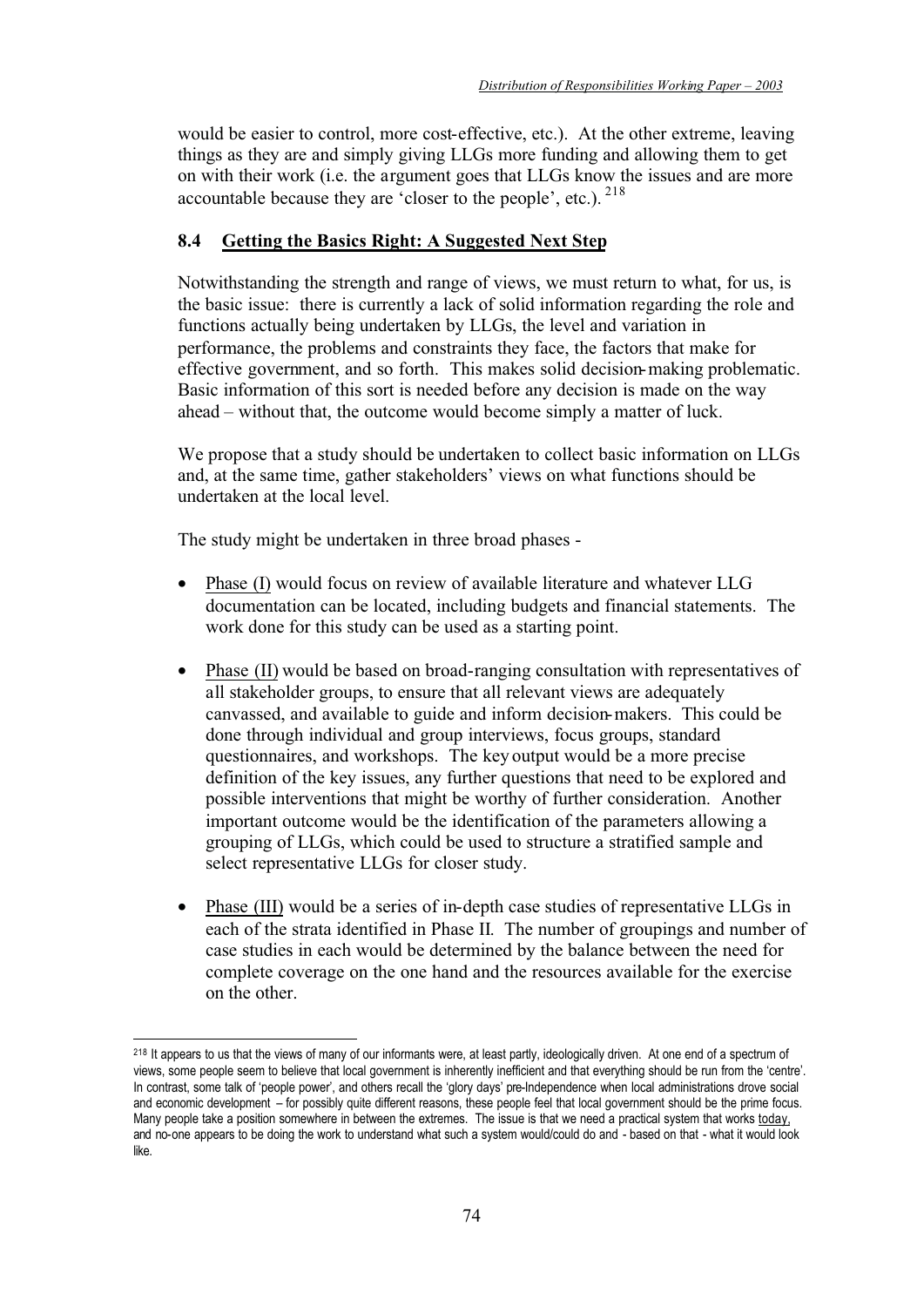We suggest that the first step would be to convene an ad hoc group of key national agencies to consider the issues raised and plan out a course of action – including preparing terms of reference, identifying (and sourcing) resource requirements and outlining an indicative work programme. The ad hoc group should include DPLGA, DPM, Department of National Planning and Rural Development. The group could then be expanded to include other stakeholders, including provincial and local representatives, to form the core of a working group to oversee the exercise.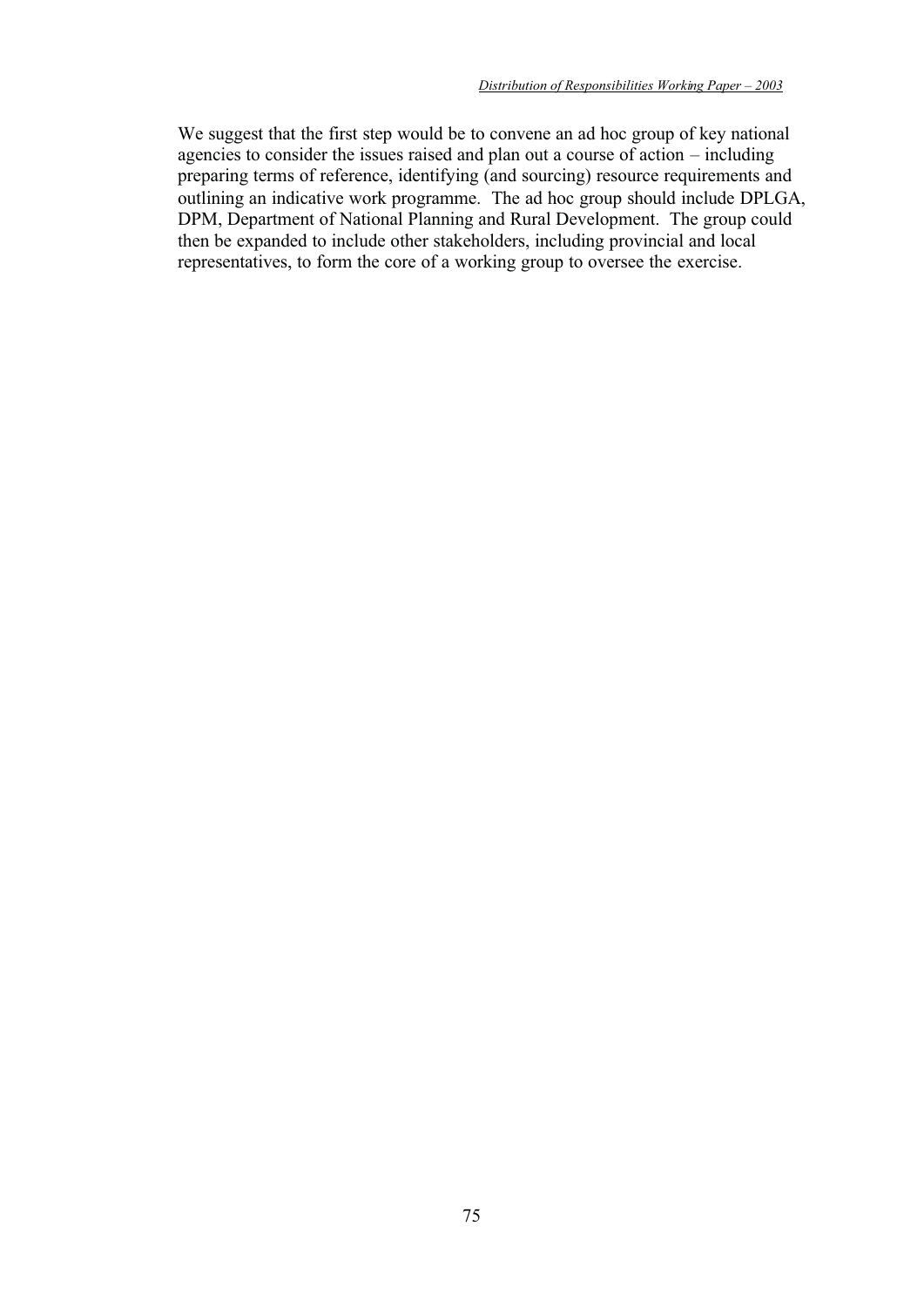# **9. CONCLUDING REMARKS: THE DESIGN & IMPLEMENTATION OF THE REFORMS**

# **9.1 Some Observations**

There are some observations on the design of the Reforms and the way they've been implemented that we feel may be worth noting as the basis for identifying the possible broader lessons that the experience provides.

At this point we should note that none of what follows is intended as direct or implied criticism of those involved in the design or implementation of the Reforms. We all know how much better the view is with the benefit of *20-20 hindsight*. There was a great deal going on at the time and it might simply be that - with the best of intentions - too much was attempted, too quickly. But if PNG is to benefit from those experiences then we must acknowledge that some things could have been done differently, and could have been done better. We must identify those things and try to ensure they provide lessons that can inform and guide future initiatives. It is in that spirit that the following observations are made.

- 1. The Reforms were not sufficiently well defined. Explication of the precise overall intent, and of some individual design elements, was limited and implementers and stakeholders did not have sufficient guidance either –
	- in the documentation available, or
	- from the architects of the Reforms, who appear not to have had an active role after the new Organic Law was passed.
- 2. There was no overall statement of intent and defined strategy that all stakeholders understood and had 'signed-off'.
- 3. Linked to #2 above, not enough was done to secure the understanding and genuine support of all stakeholders, and so increase the likelihood of on-going co-operation.
	- Although both the Bi-Partisan Committee and the CRC conducted nationwide consultation, and the necessary majority was secured in the National Parliament to pass the Organic Law, it appears not all stakeholders fully endorsed the Reforms (or had, at the least, agreed to them proceeding). Possibly, in part, because of the lack of awareness and understanding, not all appear to have been genuinely committed to the Reforms - as evidenced by the response of some provinces,<sup>219</sup> and later by the apparent reluctance of some national

<sup>219</sup> Op. cit. Turburat (1999), page 87 - this was the case with ENB, which was not originally supportive of the Reforms. Although it has done more than most provinces to properly implement them.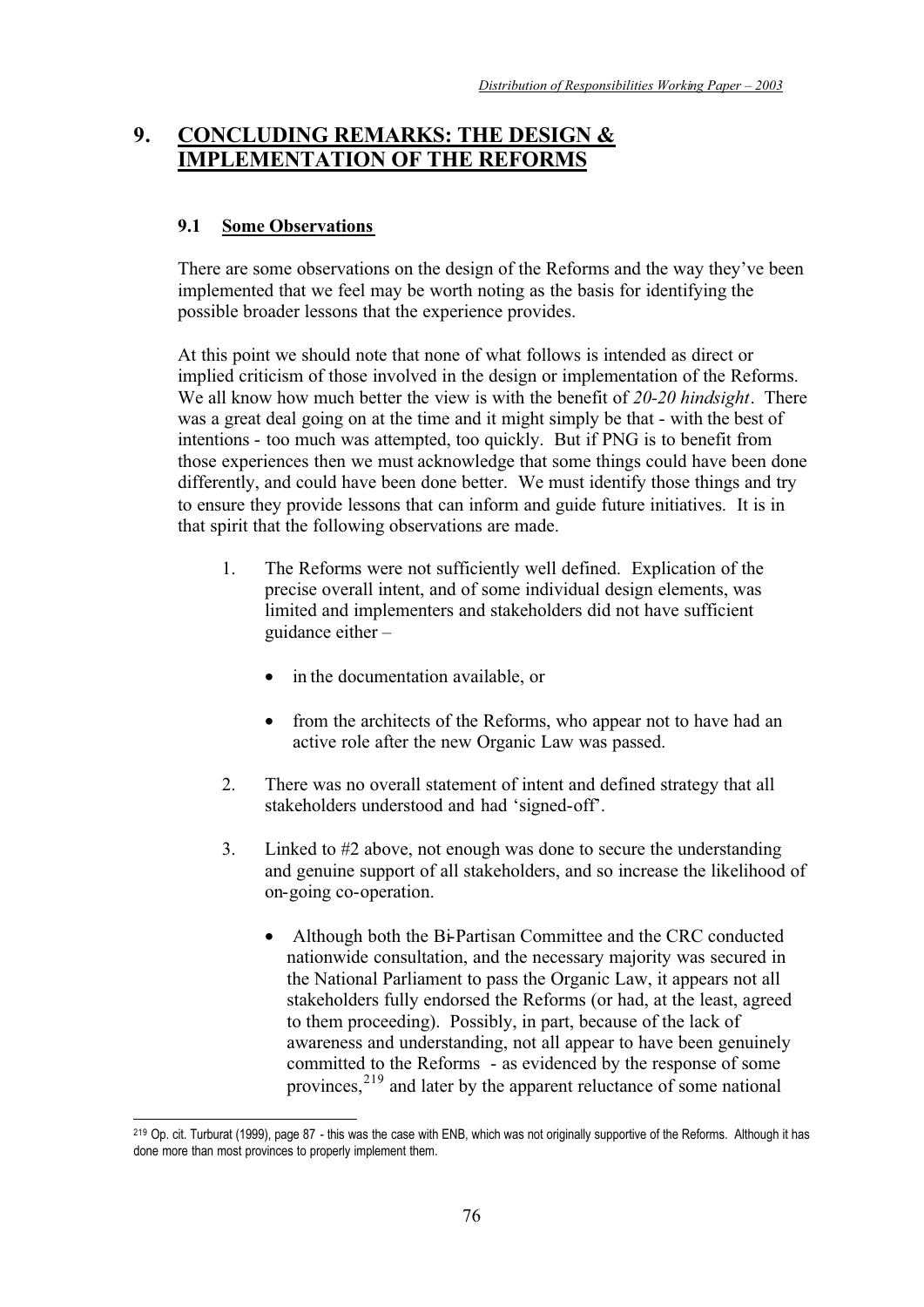departments to implement the Reforms (possibly because of the loss of functions and funding).

- It seems from a distance that there may have been a general loss of interest at senior levels during the second half of 1997 – possibly as a result of the change of National Government, changes at senior levels of the public sector (and donor) bureaucracy, and/or the focus on other initiatives that took centre-stage. It appears possibly that when the Reforms ceased to be 'flavour of the month', the lack of genuine support became more apparent.
- 4. The Reforms were not subjected to adequate feasibility analysis to 'test' the viability and sustainability of the package as a whole, and of its individual component parts. A proper analysis would have considered the proposed intervention from all relevant perspectives including: financial, economic, institutional, technical, social/ cultural. The results would have been useful in strengthening the design, and in informing the preparation of an appropriate implementation strategy (including the identification of pre-implementation requirements).
- 5. For instance, among other things
	- Financial feasibility analysis might have highlighted financial sustainability issues associated with the Reforms being introduced at a time when an economic downturn was already apparent, and the increasing trend in salaries costs was clearly established.
	- Institutional feasibility analysis would have considered the very institutionally ambitious and expensive nature of the Reforms, and identified the significant capacity issues at every level.
	- Technical feasibility analysis would have highlighted design issues related to the lack of specified mechanisms for specifying responsibility distribution and systematic transfers.
	- Social feasibility analysis may have identified the lack of common acceptance and understanding among all stakeholders, and the increased risk of later commitment problems associated with that.
- 6. There was no commonly known and accepted implementation strategy prepared prior to the first implementation. A strategy taking a 'whole of government' approach and an, at least, medium-term outlook should have been prepared in collaboration with all stakeholders. This would have specified –<br> $\frac{1}{2}$  approach
	- ? approach,<br>? roles. resp
	- ? roles, responsibilities and relationships of all stakeholders,
	- ? resource requirements and sources,
	- ? an indicative programme,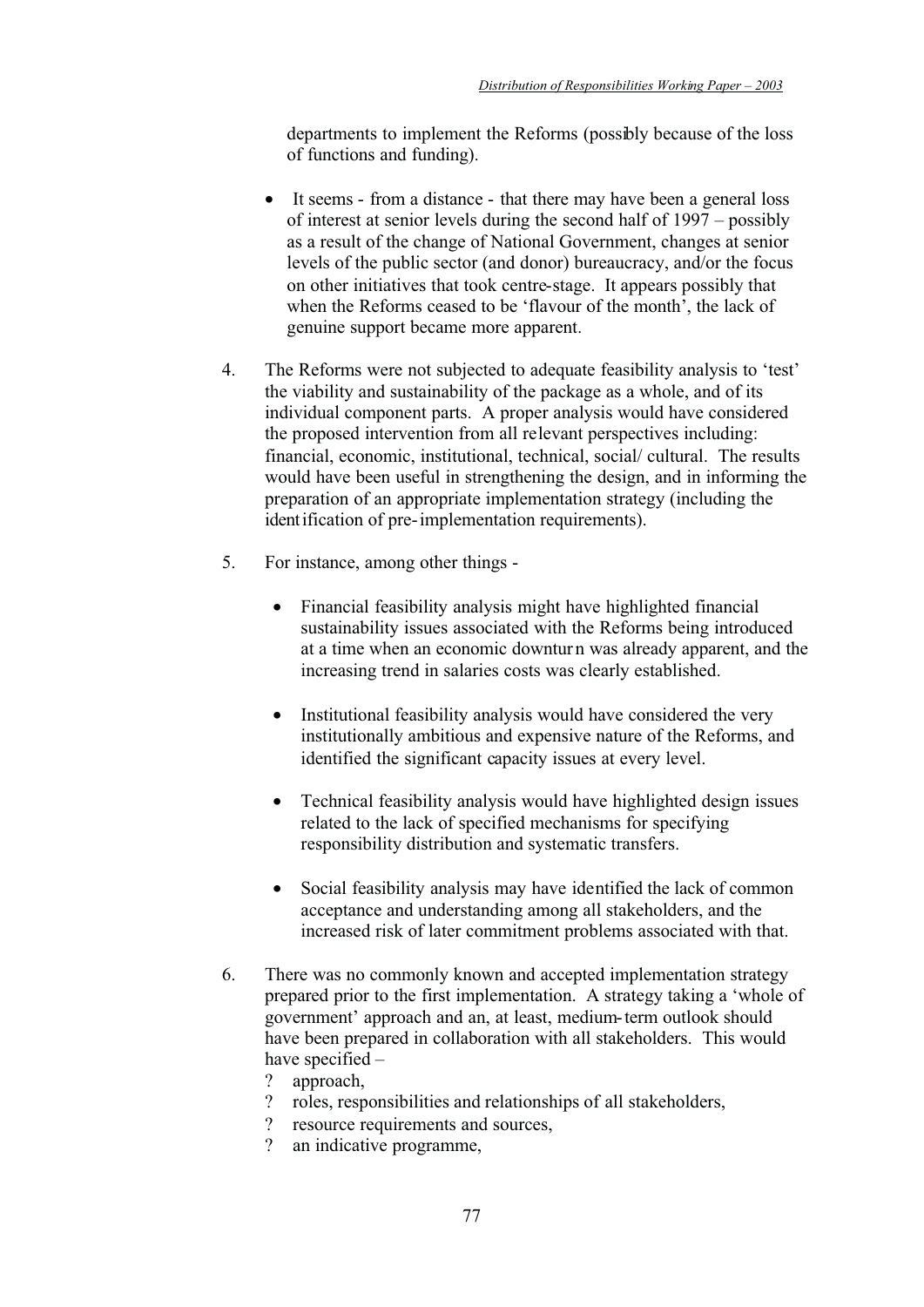- ? a monitoring & evaluation regime, and
- ? a review process.
- 7. Linked to #6 above, implementation was rushed and caught many stakeholders unprepared. There was little preparation (e.g. capacity issues not identified and addressed), and significant elements were not sufficiently well defined or understood (e.g. function identification/transfer mechanisms), to allow effective implementation. This led not only to confusion, but also disillusionment and distrust among some of those affected.
- 8. Efforts made to prepare an appropriate implementation strategy were in response to the problems of - not in preparation for - implementation. These efforts (particularly those of the NMA), were worthwhile but were never fully developed or applied. There were probably many reasons for this and it's not possible for us at this time to determine which were the most critical. Possible reasons include -
	- minimal role of the NMA in planning before initial implementation,
	- failure to properly define roles and relationships, particularly of the NMA itself and of other central agencies,
	- inability to secure broad agreement on the implementation approach that was prepared after the 1996 transfers, and to ensure that the responsible co-ordinating agency had sufficient on-going support and authority to see it through, &
	- failure to take an, at least, medium-term perspective to implementation, and identify and 'lock-in' resources requirements within an agreed implementation strategy (subject, of course, to an appropriate review process).
- 9. Having long-recognized the problems with the Reforms' implementation - from the first transfer in the 1996 - there has been failure to develop an agreed strategy. Instead the situation has been allowed to "drift", further compounding the problems and causing additional confusion and further disillusionment.

# **9.2 Some Possible Lessons**

1. As far as possible, all stakeholders groups – including those who will be responsible for implementation - should be involved in design. Similarly, as far as possible, designers should have an on-going role, or at least a 'connection'.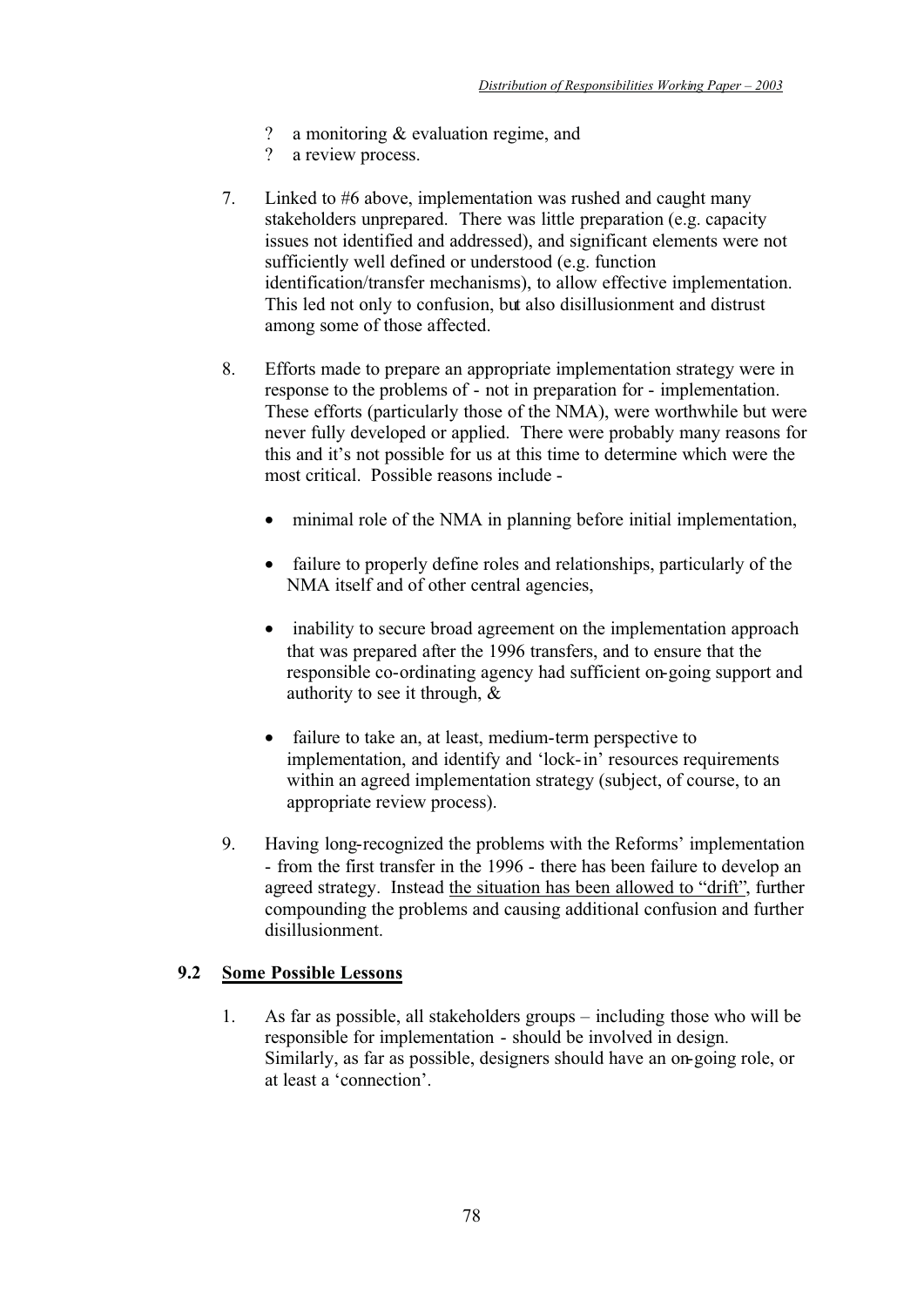- 2. An intervention must be clearly and fully defined such that all stakeholders understand and can sign-off what is being sought, and how this is to be achieved.
- 3. An important part of the design process is feasibility analysis wherein the viability and sustainability of the overall package and individual component parts are tested from various perspectives, including: economic, financial, technical, institutional, social/cultural. The results should be used to refine and strengthen design and 'inform' the approach to implementation.
- 4. Preparation of an implementation strategy should be part of the design process – not something 'tacked-on' after design (and certainly, not after implementation has already started). The intervention design and implementation targets might well require modification after the realities of implementation have been identified, and factored in, during the preparation of the implementation strategy.
- 5. To the greatest extent possible, the preparation of the strategy should be a collaborative process. It should produce a result that is understood and accepted, takes a 'whole of government' approach and is, at least, medium-term in its outlook. It should specify the components and phases of implementation, and the roles and responsibilities of all stakeholders and the relationship between them, an indicative programme, a monitoring and evaluation regime, and a review process.
- 6. As part of the strategy and programme, resourcing levels and sources should be specified, and required funding 'locked-in' for the mediumterm – subject to the review process.
- 7. Further to #5 and #6 above, the authority and resourcing of the implementing/managing/co-coordinating body should be commensurate with its defined and agreed role and responsibilities, and also 'locked-in' – subject to the review process.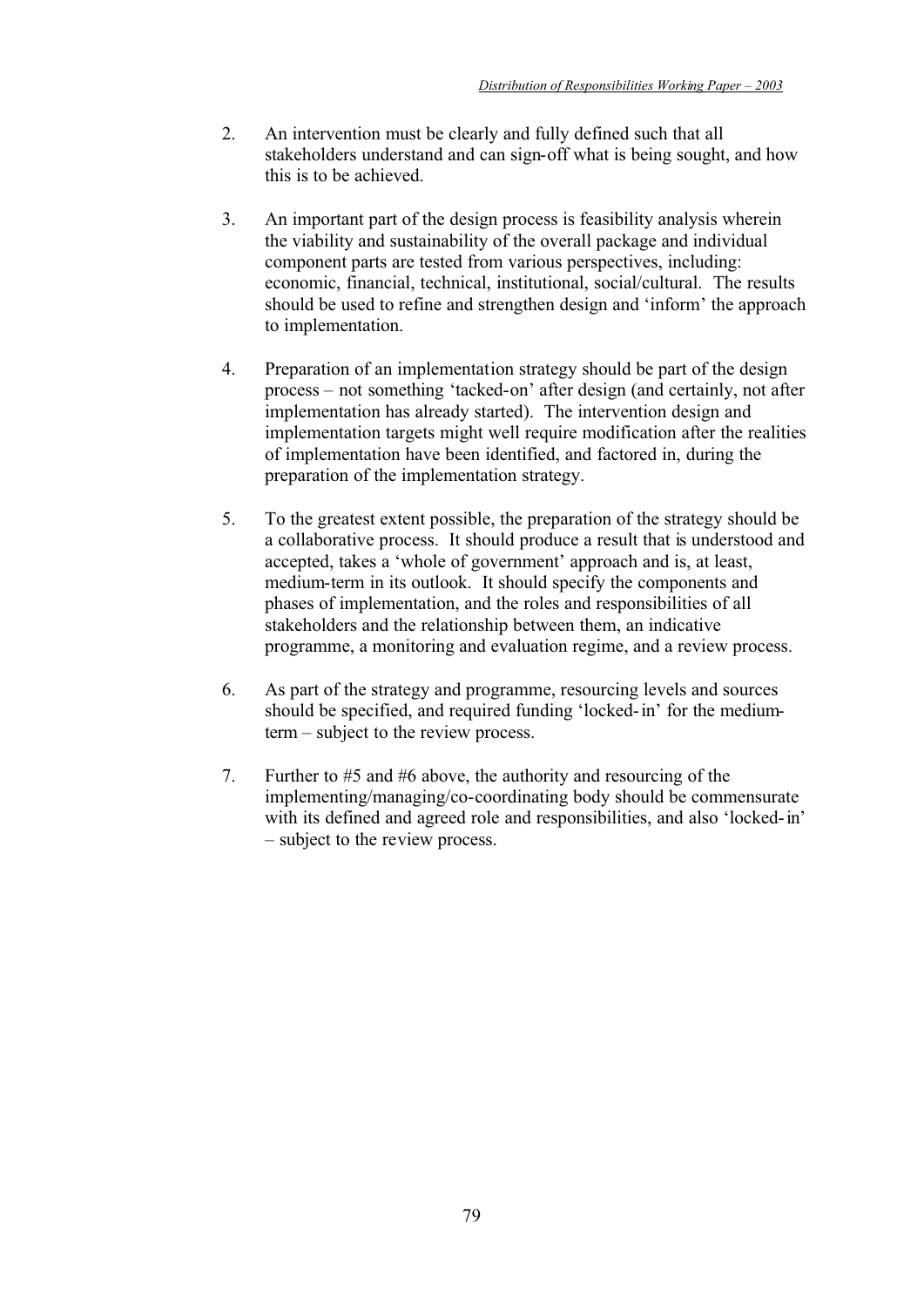# **REFERENCES**

Axline, W.A. "Governance in Papua New Guinea: Approaches to Institutional Reform", INA Discussion Paper 58, July 1993.

Constitutional Reform Commission "Why the Reforms", 1995

Education, Department of –

• "National Education Plan, 1995 – 2004, Update 1", 1999.

Finance, Department of -

- "1996 Financial Year Proposed Functions/Activities/Projects to be Taken Over by Provincial Government" distributed at meeting of Provincial Administrators, Port Moresby. October 1995. (Date of meeting uncertain.)
- "Finance Instruction 2/97", October 16, 1997.

Ghai, Y.P. & Regan, A.J. "The Law, Politics & Administration of Decentralization in Papua New Guinea", Monograph 30, National Research Institute, 1992.

Gutteridge Haskins & Davey Pty. Ltd., Short-term Technical Assistance to the Department of Provincial & Local Government Affairs, "A Report on the Provincial Government Reforms: Issues & Challenges", Draft, December 1997.

Health, Department of –

• "Expenditure on Health Services by Provincial Governments", presentation to Provincial Managements Teams, 2002.

Health, Ministry of –

• "National Health Plan 2001 – 2010: Volume 2, Health Vision 2010 Program, Policies & Strategies", August 2000.

Meniga, L, Secretary, Department of Provincial & Local Government Affairs "Recommendations of the National Monitoring Authority for Strengthening Financial & Technical Capacity of Local-level Governments" presented at the National Development Forum, July 2000.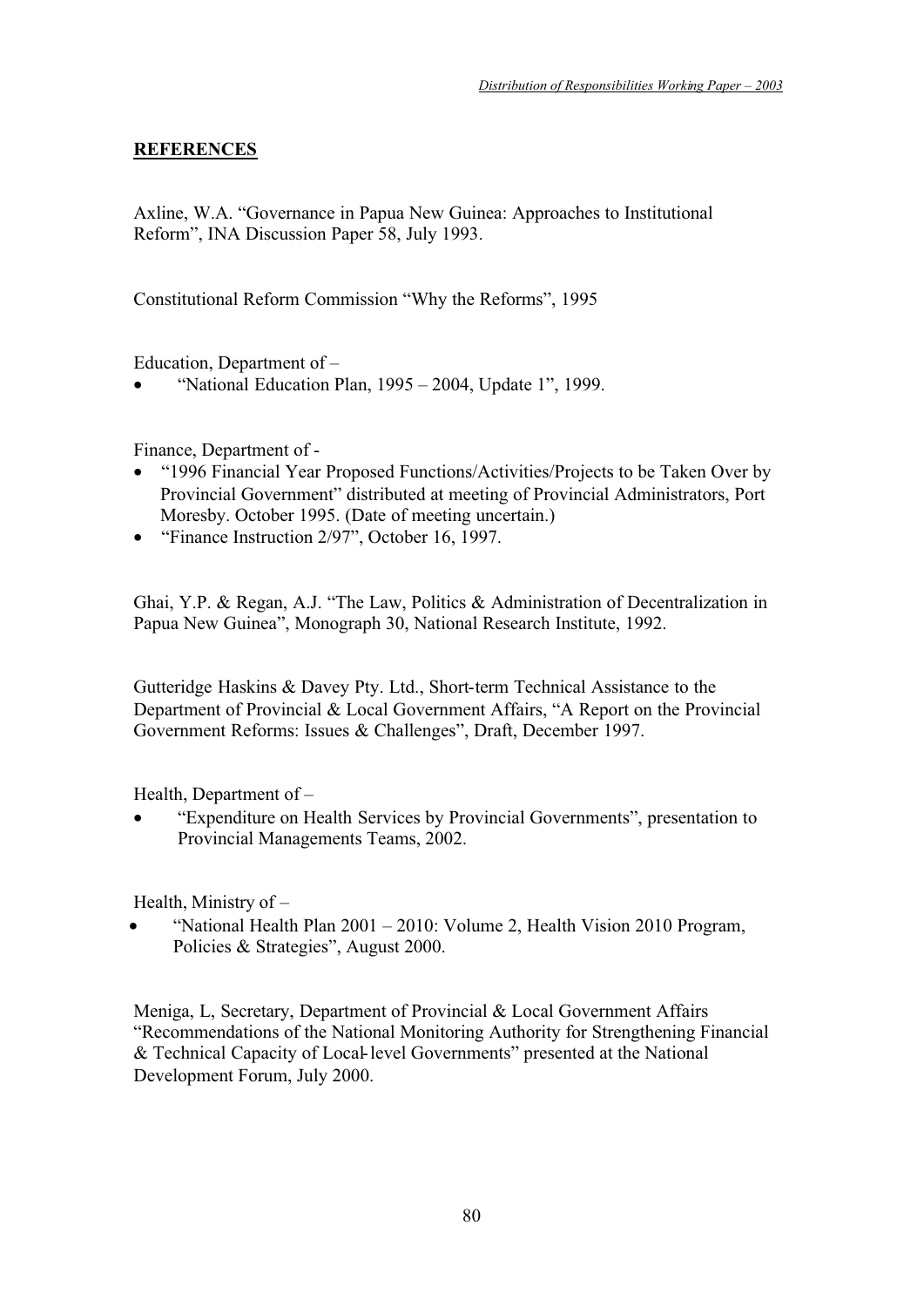National Agricultural Quarantine Inspection Agency "Five Year Corporate Plan 2001  $-2005"$ .

National Broadcasting Corporation, Corporate Plan, 2003 – 2007.

National Economic & Fiscal Commission –

- "Review of Intergovernmental Financial Arrangements: Background Study into Provincial Budgeting" Draft Report, August 2002.
- "Review of Intergovernmental Financial Arrangements: Background Paper on Provincial Financial Management & Accountability Systems" Draft, 2002.
- "Review of Intergovernmental Financial Arrangements: Interim Report & Proposals for a New Framework" May 2003.

National Monitoring Authority –

- Various brochures, 1997.
- "Handbook on the Roles & Responsibilities of Different Levels of Government under the Reforms: Volume 1, Understanding  $\&$  Managing the New Roles  $\&$ Responsibilities" Draft. March 1998.
- Handbook on the Roles & Responsibilities of Different Levels of Government under the Reforms: Volume 2, Tables, Unit Costs and Contact Persons for each Department" Draft. March 1998.

Papua New Guinea, Government of –

- Budget Estimates: Volumes 1 and 2, 1994 to 2003.
- "Organic Law on Provincial Governments & Local-Level Governments" 1995, and various amendments.
- "Education Act 1983 (Consolidated to No. 13 of 1995."
- "Land Act 1996".
- "1996 National Budget, Volume 1, Economic & Development Policies"
- "Medium-Term Development Strategy: 1997 2002" National Planning Office, 1996.
- Provincial Government Administration Act 1997."
- "Local-level Government Administration Act 1997."
- "National Health Administration Act 1997."

Papua New Guinea, National Parliament of – "Report of the Bi-Partisan Select Committee on Provincial Government" March 1993.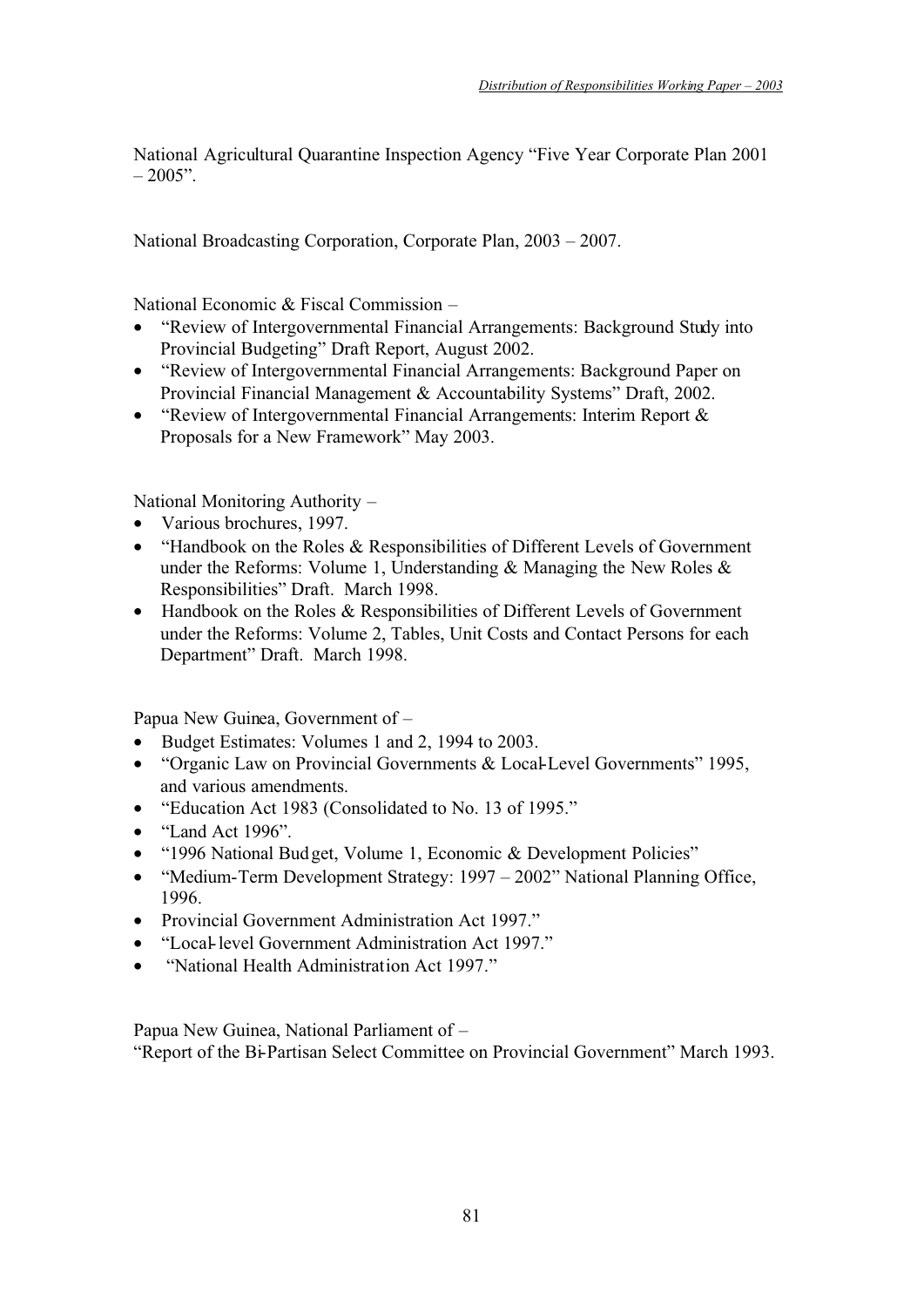Personnel Management, Department of –

• Special General Order 7A, July 1996.

Post Courier newspaper –

- March 3, 2003.
- March 26, 2003.

Prime Minister, Department of - Information Service, 1996

- "Summary of the Institutional Structure of the Administrative System of Provincial Governments and Local Level Governments."
- "Summary of the Provincial Treasury."
- "Constitutional Supervision, Control and Accountability"

Provincial & Local Government Affairs, Department of –

- "Report to the National Parliament on the Status of Implementation of the Provincial Government & Local-level Government Reforms" prepared for presentation by the Minister for Inter-Government Relations, 1998 (updated 2002).
- "The Provincial Government & Local Government Reforms: Some Commonly Asked Questions", Third Edition, January 1999.
- "Provincial Government & Local-level Government Reforms Strengths & Weaknesses in the Law and its Application", paper presented by acting Deputy Secretary to the Second Annual Legal Officers Conference, Port Moresby, October, 2002.

Salaries & Remuneration Commission, "Eighteenth Report of the Sala ries & Remuneration Commission, Determinations", March 27, 1997, updated January 1, 2000.

Tuck, G "Provincial Government & Local-level Government Law-making Powers & Administrative Functions" Department of Provincial & Local Government Affairs Internal Report, November 2002.

Turburat, Hosea, Provincial Administrator, East New Britain, "Partnership in Development: Trust & Good Governance" presented at New Guinea Islands Regional Development Forum, Kokopo, April 1999.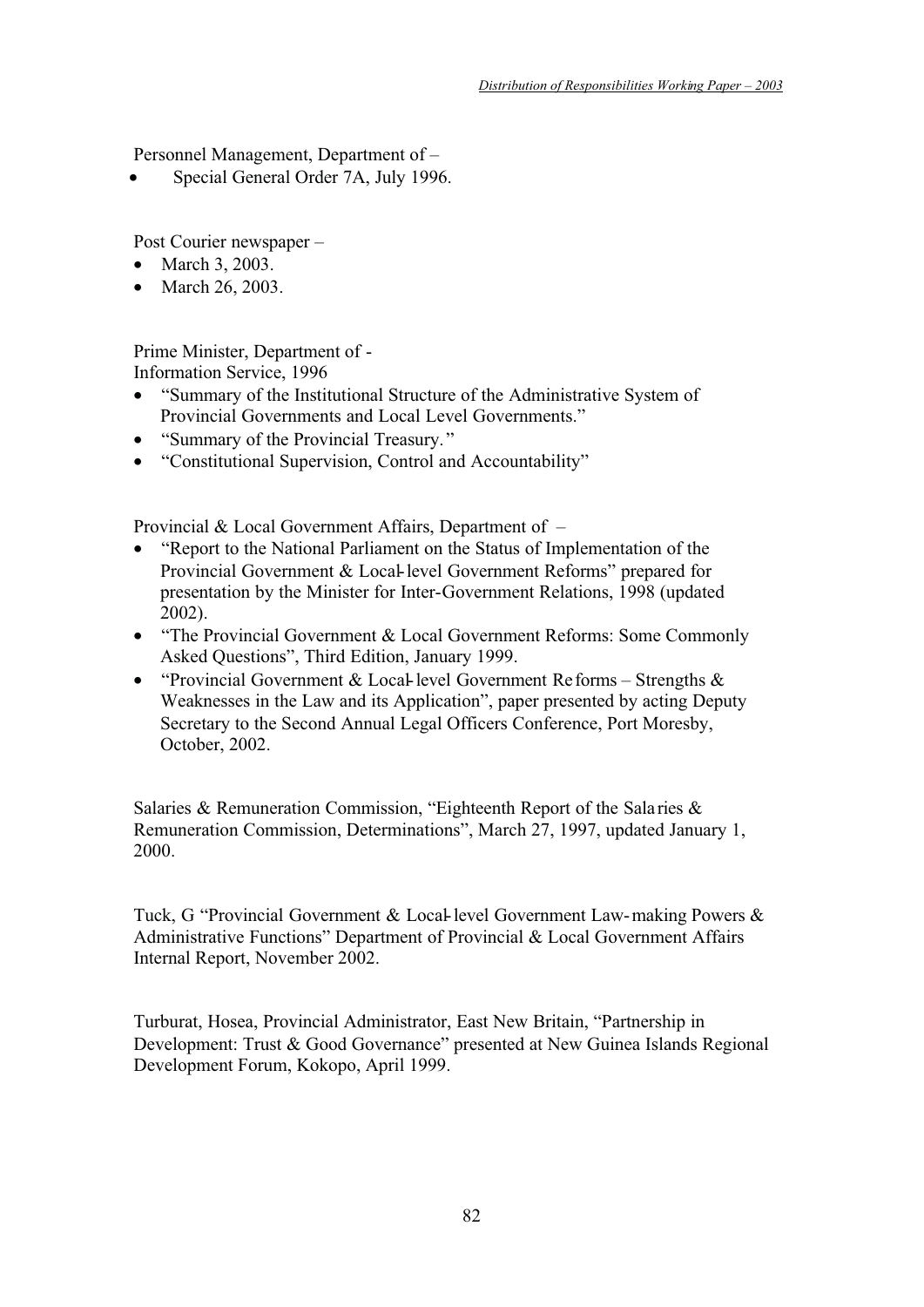# **ATTACHMENT (1)**

# **Interview Schedule - Sample**

Consultations for this study ranged from formal, structured interviews to informal chats, with individual informants or in groups - depending on what was most appropriate to the circumstances and most convenient for the informants.

For the formal interviews questionnaire schedules were designed to serve as a guide. These were adapted for use with different target groups. A summary point form version was used as a checklist during the informal consultations.

As a sample, the schedule used for interviews with Provincial Administrators and Senior Provincial Personnel is presented herein.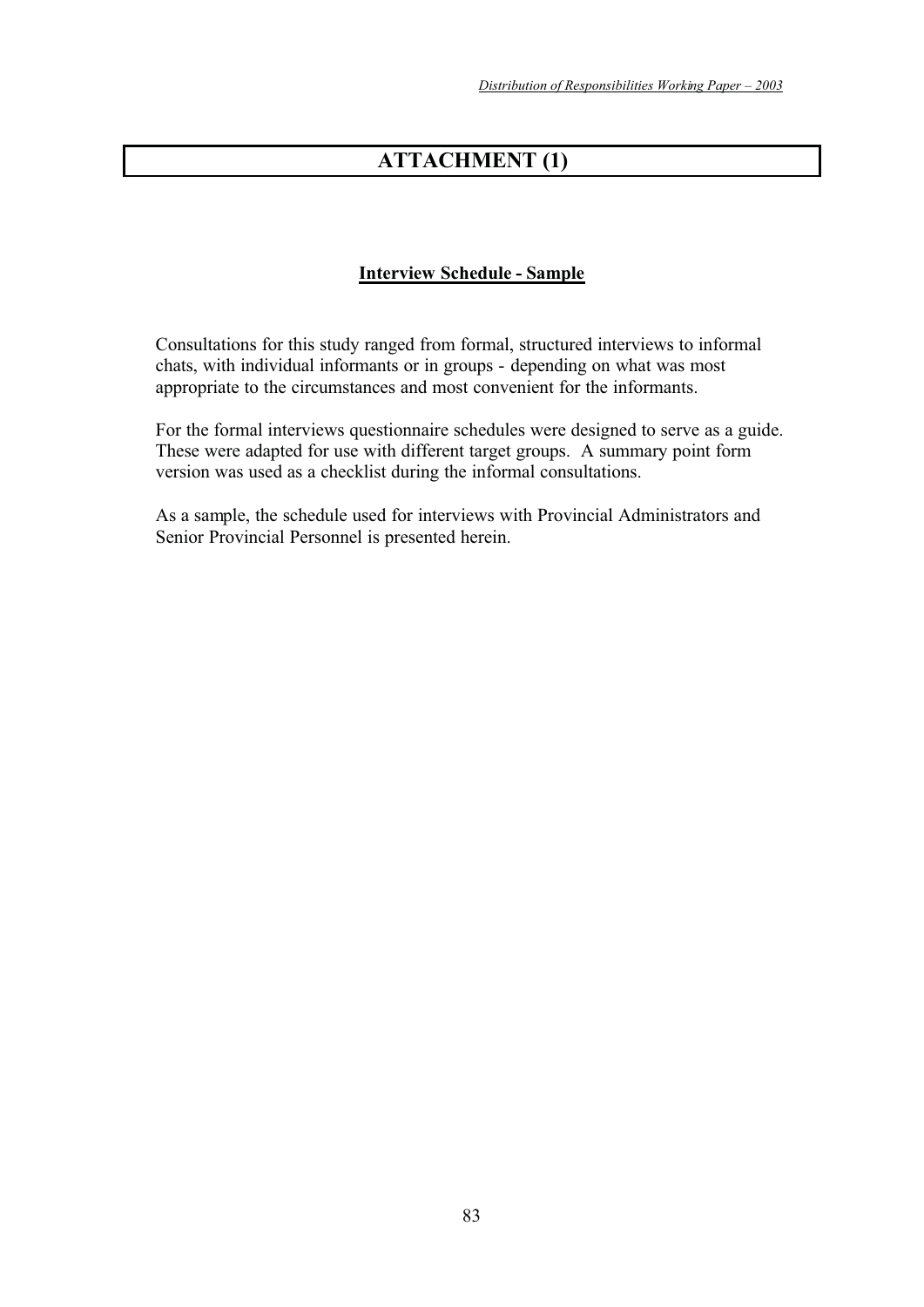# **For interviewer guidance only.**

# Interview Schedule guide for - **PROVINCIAL ADMINISTRATORS/SENIOR PROVINCIAL STAFF Name of informant: ……………………………………………………………………………………… Position: ……………………………………………………………………..………………..**

**Date of interview: ……………………………………………………………………….………………**

**Place of interview:** 

**………………………………………………………………………..……………..**

**Interviewer: ………………………………………………………………………**

*This should be used as a guide only. Keep the interview open and the discussion informal. Allow the informant to raise and discuss other matters he/she feels are relevant (even if not noted on schedule). Use the back of this schedule for additional notes if necessary.*

**\_\_\_\_\_\_\_\_\_\_\_\_\_\_\_\_\_\_\_\_\_\_\_\_\_\_\_\_\_\_\_\_\_\_\_\_\_\_\_\_\_\_\_\_\_\_\_\_\_\_\_\_\_\_\_\_\_\_\_\_\_\_\_\_\_\_\_\_\_**

### *Preamble – use as a guide, as appropriate, to explain what we are trying to do.*

"The NEFC is conducting a Review of Inter-governmental Financial Arrangements at the request of the National Government. As part of the preparation of background material, the Commission is undertaking a study into the distribution of functions and activities between national agencies, provincial administrations and local level governments (LLGs). We hope to develop an understanding of the current situation relating to the distribution of functions. This is important because proposals for future arrangements should be informed by a solid understanding of what is in place now and how it is working. We are also hoping to be able to help develop an understanding of the level of government at which different functions are best undertaken.

I'll start by asking a few general questions about the distribution of functions under the new Organic Law, before talking more specifically about those functions that you, the provincial administration, are responsible for, as opposed to those carried out by central agencies and local level governments, and others. When we talk about who is carrying out functions and activities, it's useful to be clear about whether we are talking of a legislative responsibility, an administrative function, or just a role in funding; for instance, is the level of government carrying out the function, also the level where the decisions are made?"

### Transfer of functions & activities under the Reforms

"The intention of the Provincial Government Reforms was to transfer functions/activities to provinces – provincial administrations and LLGs. National agencies prepared a draft listing of functions/activities to be transferred. For some agencies, this is presented in the NMA handbook. According to the handbook, this listing was an initial draft only, and was to be refined. As I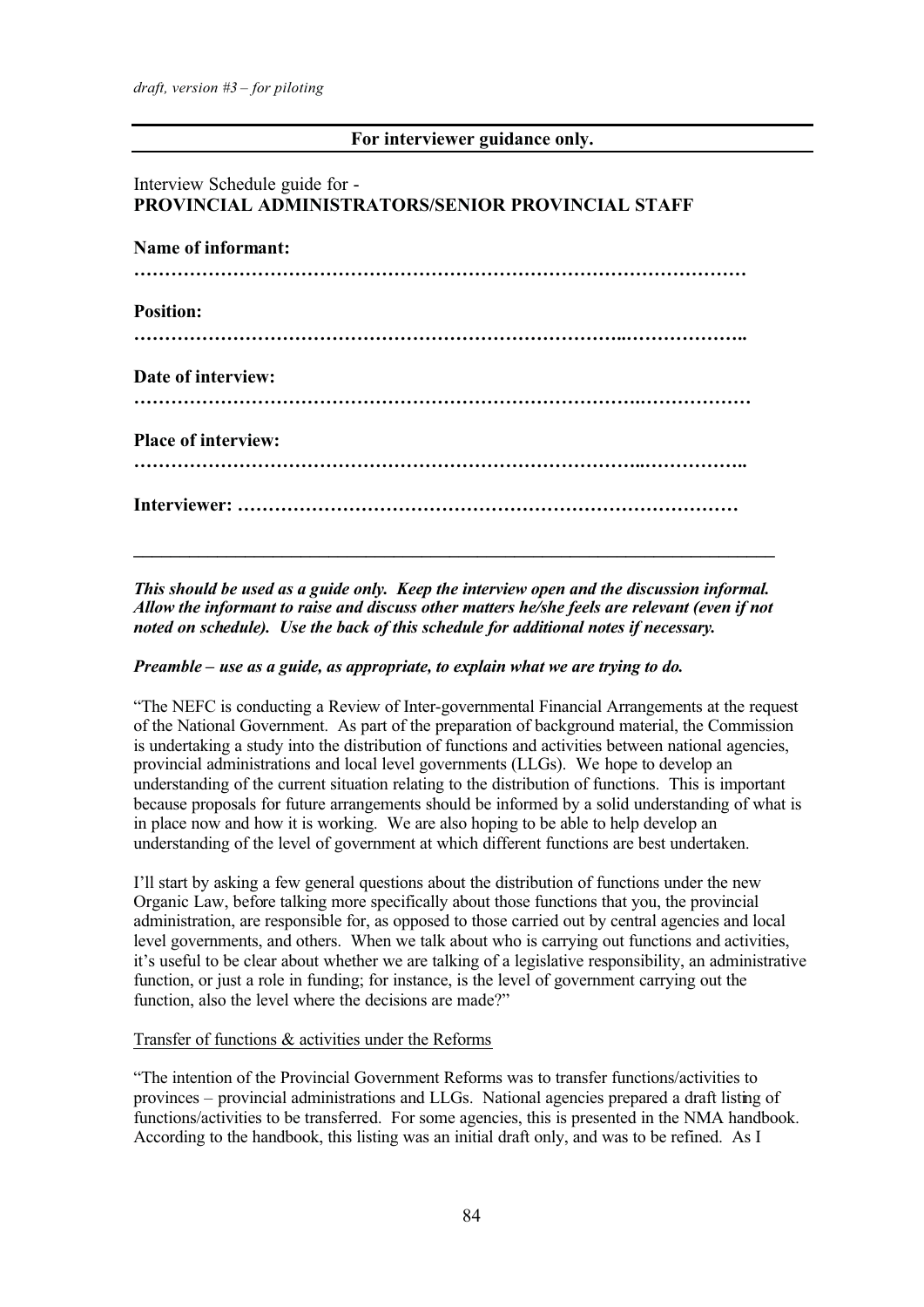#### *draft, version #3 – for piloting*

understand, it was not intended that provinces would be required take on all additional functions/activities immediately. There was to be negotiation between each province and each central agency concerned. A plan/schedule was to be agreed and a MoU signed."

1. For your province, how were the functions/activities actually transferred? (*explore: plan, negotiation, schedules, etc.).*

2. What was your province's involvement in the final decision-making process regarding what functions and activities were to be transferred?

3. Are the functions that provinces are expected to carry out significantly different under the new Organic Law compared to the earlier Organic Law?

4. What about the changes to LLGs' functions and activities?

5. Do you think the function/activity distribution under the new Law is more appropriate or less appropriate than before?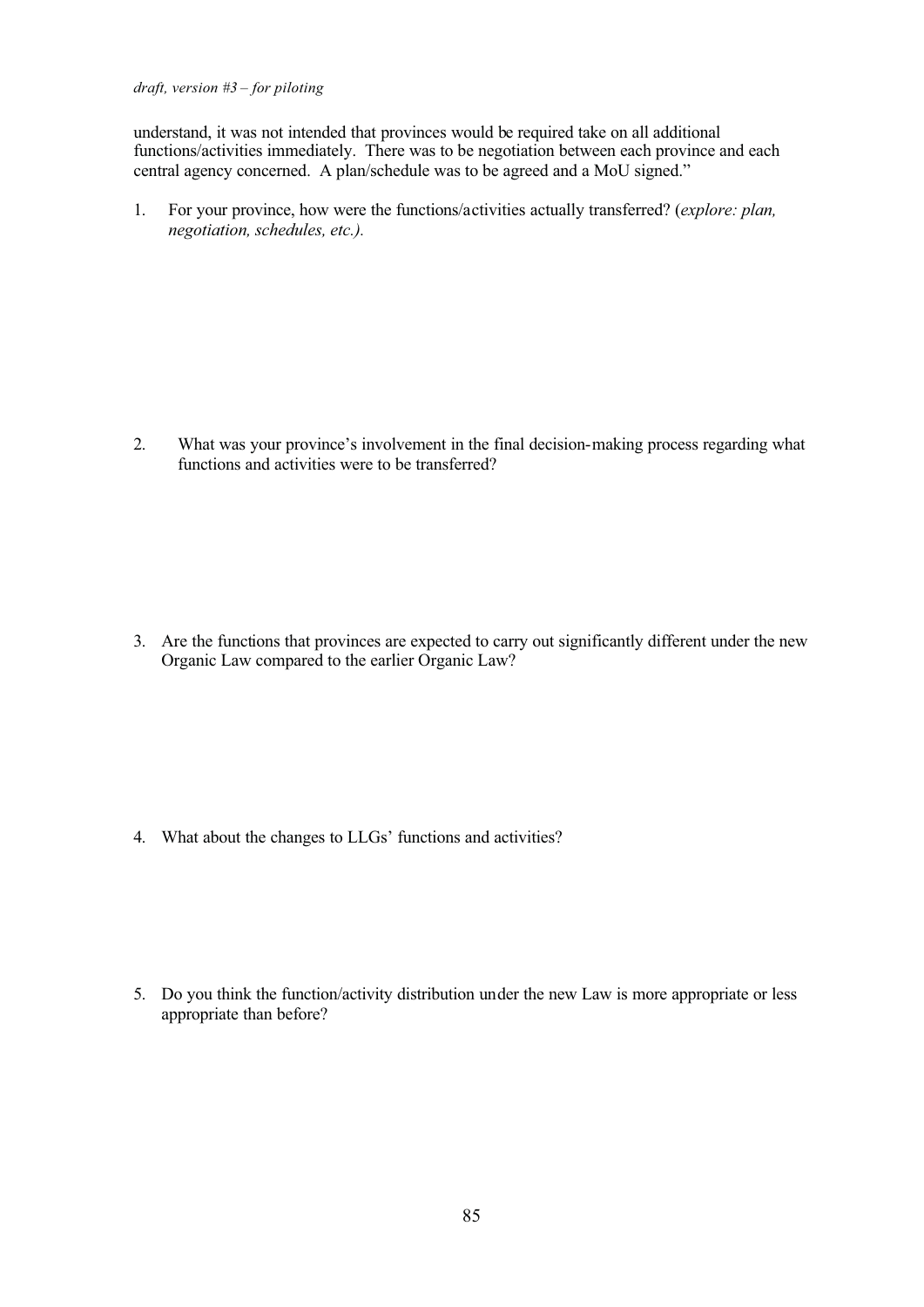*draft, version #3 – for piloting* 

*If this has not already come up in the above. "* Some functions/activities appear to have been forcibly 'transferred' from central agencies, as they were simply not funded in the relevant central agencies' 1996 budget." *Show extract from the 1996 Budget document.*

6. Was everybody clear about the function/activities transfer or was there any confusion? For instance, were the funding arrangements clearly understood? *Explore apparent contradiction – planned transfer c/w withdrawal of agency funding, and funding arrangements.*

7. More functions/activities & funding responsibilities were transferred in the 1999 national budget. *Show extract from 1999 budget document.* What was the situation with your province? *Explore: was this because too few of the funding responsibilities had been taken-up by provinces?* 

Functions expected to be carried out by Provincial Administration/LLG

Now I'd like to talk about the functions/activities that each level is expected to undertake and then compare this with the reality.

8. First, what information source(s) have you used to determine the expected function/activity responsibilities of provincial administrations and LLGs? *(Explore: various sources historical understanding, OLPGLLG, explanatory notes, NMA handbook, instructions/directives, etc. Changes over time since Reforms put in place).*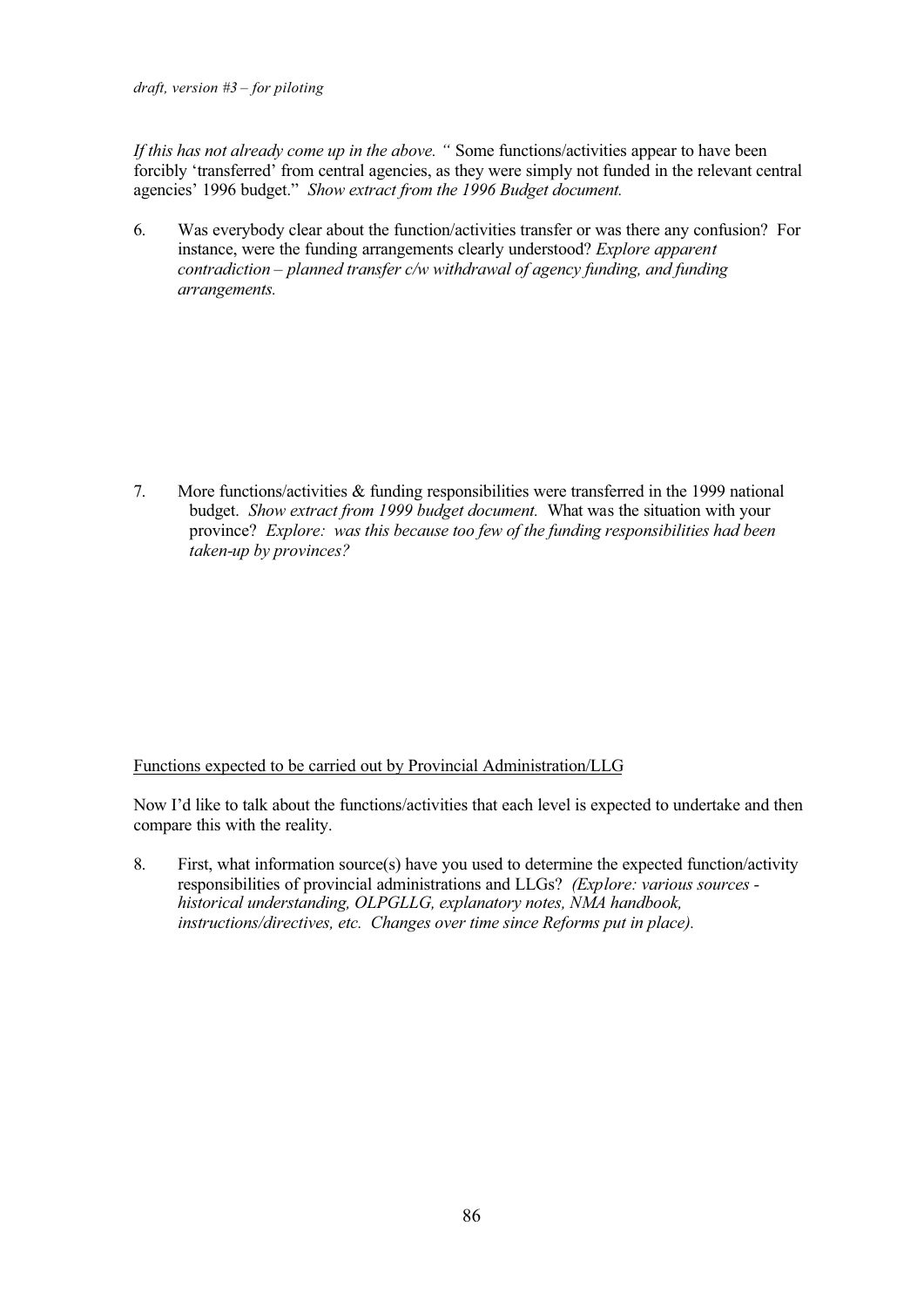#### *draft, version #3 – for piloting*

9. As you understand it then, what new functions/activities are provincial administrations expected to carry out under the new Organic Law? *(Can use lists from OLPGLLG and other sources, as 'jog', and/or, for comparison).*

10. What about LLGs. What functions/activities are LLGs expected to carry out? How does this compare with the previous arrangements?

### Functions/activities actually carried out

11. Are all provincial administration functions/activities actually being carried out by your government? Which are/not? Why? *(Explore - if not all undertaken, how choose. Links with national agencies which previously carried-out the function.)*

12. Are there some functions/activities that provincial administration is expected to carry out that you don't think it should? Explain. If not provincial administration, who?

13. What about LLGs? Are all the functions/activities actually carried out? Which are/not? Why?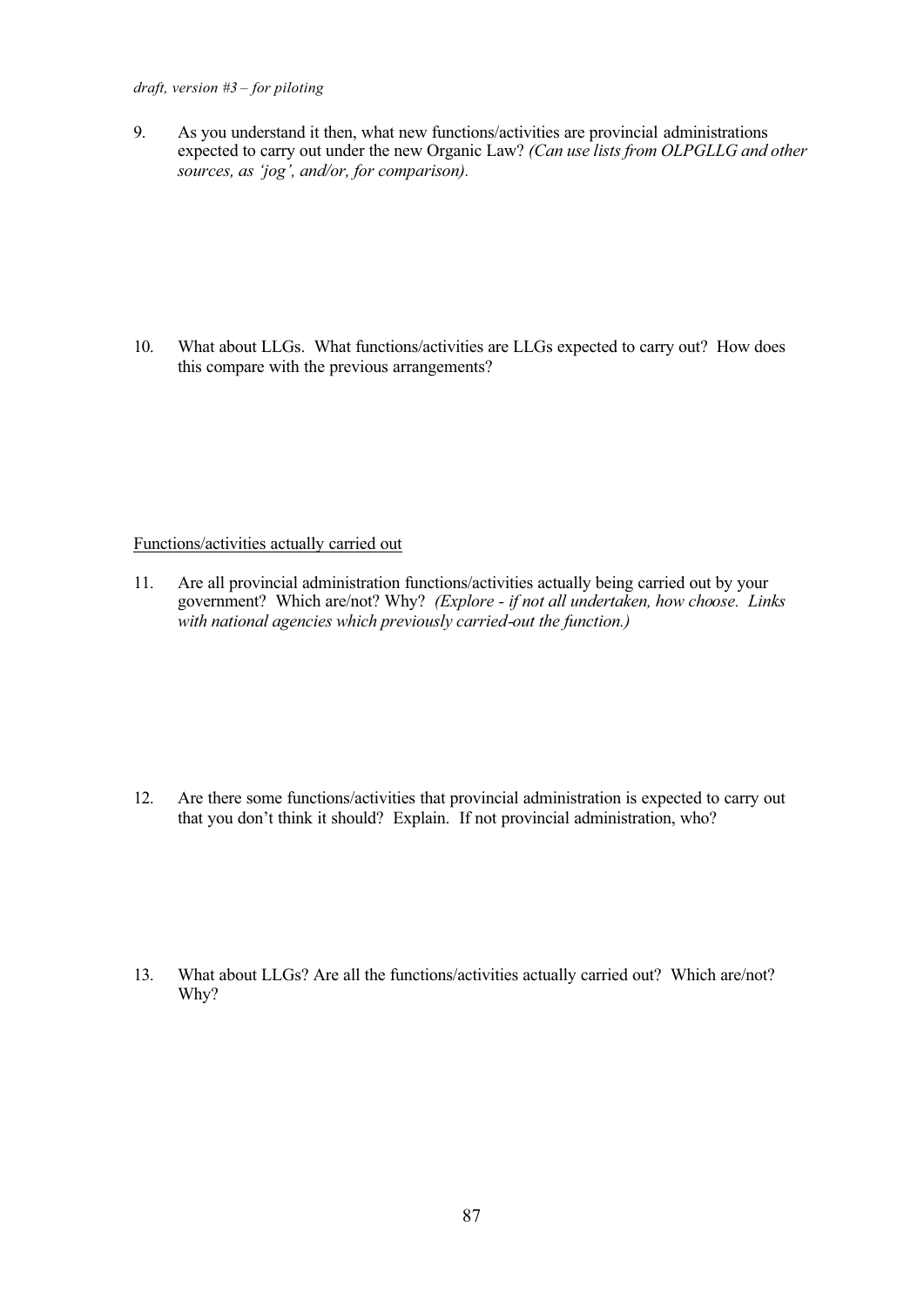14. Are there some functions/activities that LLG is expected to carry out that you don't think it should? Please Explain. If not LLG, who?

15. In your province, are there recurrent-type 'functions/activities' that carried out by 'others', that is, churches, resource companies, NGOs, etc.? Directly or on agency basis? Who? Which functions? How/who funds these?

16. How do these 'link in' with provincial administration functions/activities? Immediate, medium-term and long-term planning implications? *(Explore integration issues, and sustainability issues)*

17. Overall, are there functions/activities that should be being carried-out, but that are not? Which functions? Why? Implications of the 'function gap'?

### Structure & Reporting Arrangements under the Reforms

18. In your province, how well how the new reporting arrangements worked? For instance, district sectoral staff reporting to the District Administrator rather than Provincial sectoral specialist *(can mention recent change regarding DHOs, agreed in MoUs with 14*), the JPPBPC and JDPBPCs?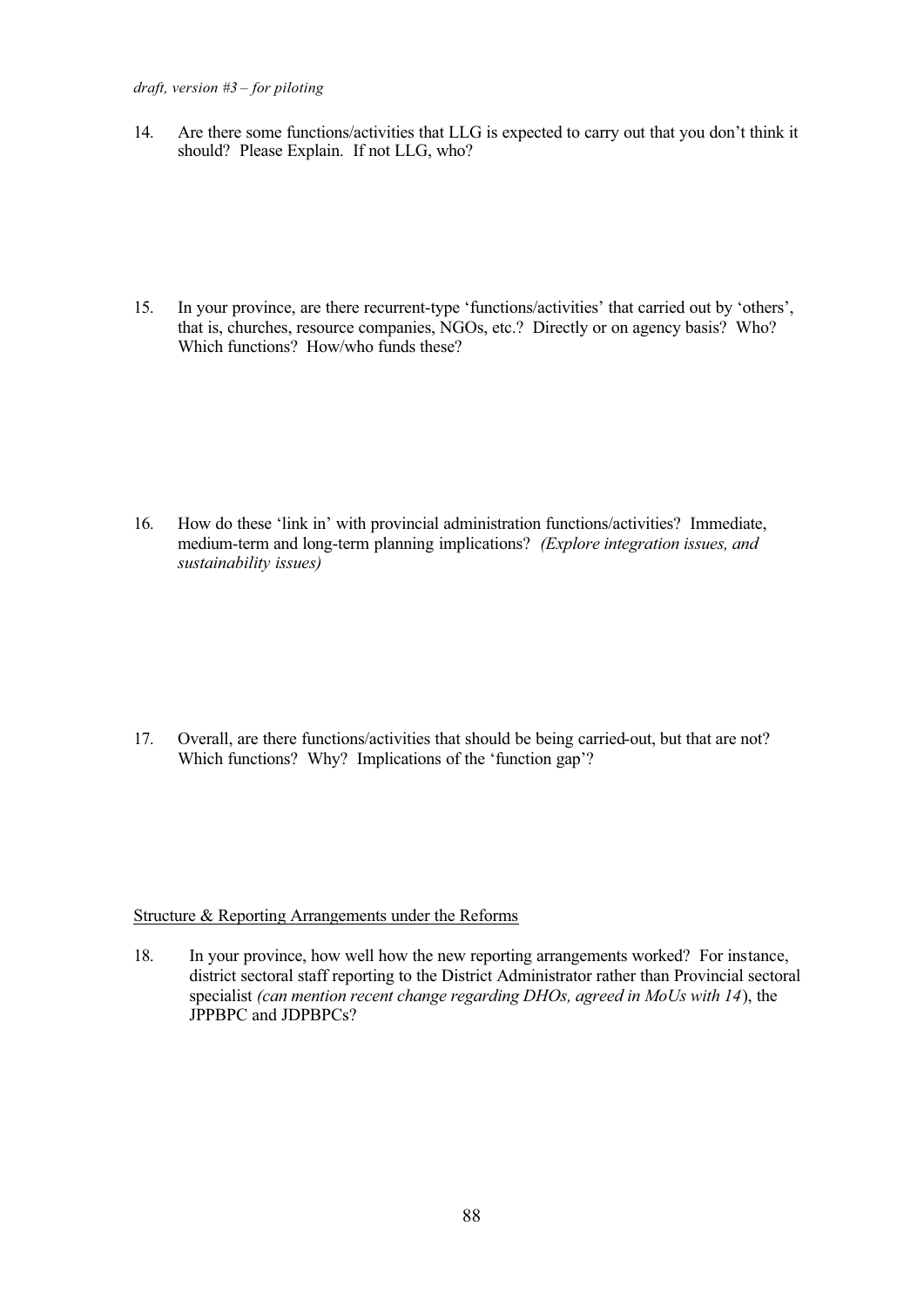19. Are there other issues related to structures or reporting that you would like to mention?

### Resourcing of functions

*[Note: can explore these areas in depth if have some analysis of provincial funding (from budgets, expenditure reports, etc.), and personnel (establishment tables, organization charts). Otherwise can keep it qualitative*.]

20. I'd like to talk now about resourcing of functions carried out in provinces. I'm sure you feel that you don't have all the resources you need, or would like to have. But what particular functional areas are most effected or of most concern? In what way? Why?

- 21. What kind of process do you use in the province to decide which functions/activities are to be carried out and to what extent?
- 22. What about funding for LLGs. Where do they get their funding from and in what proportions *(national government grant, internal revenue, provincial government grant*)?

23. How do they determine funding priorities?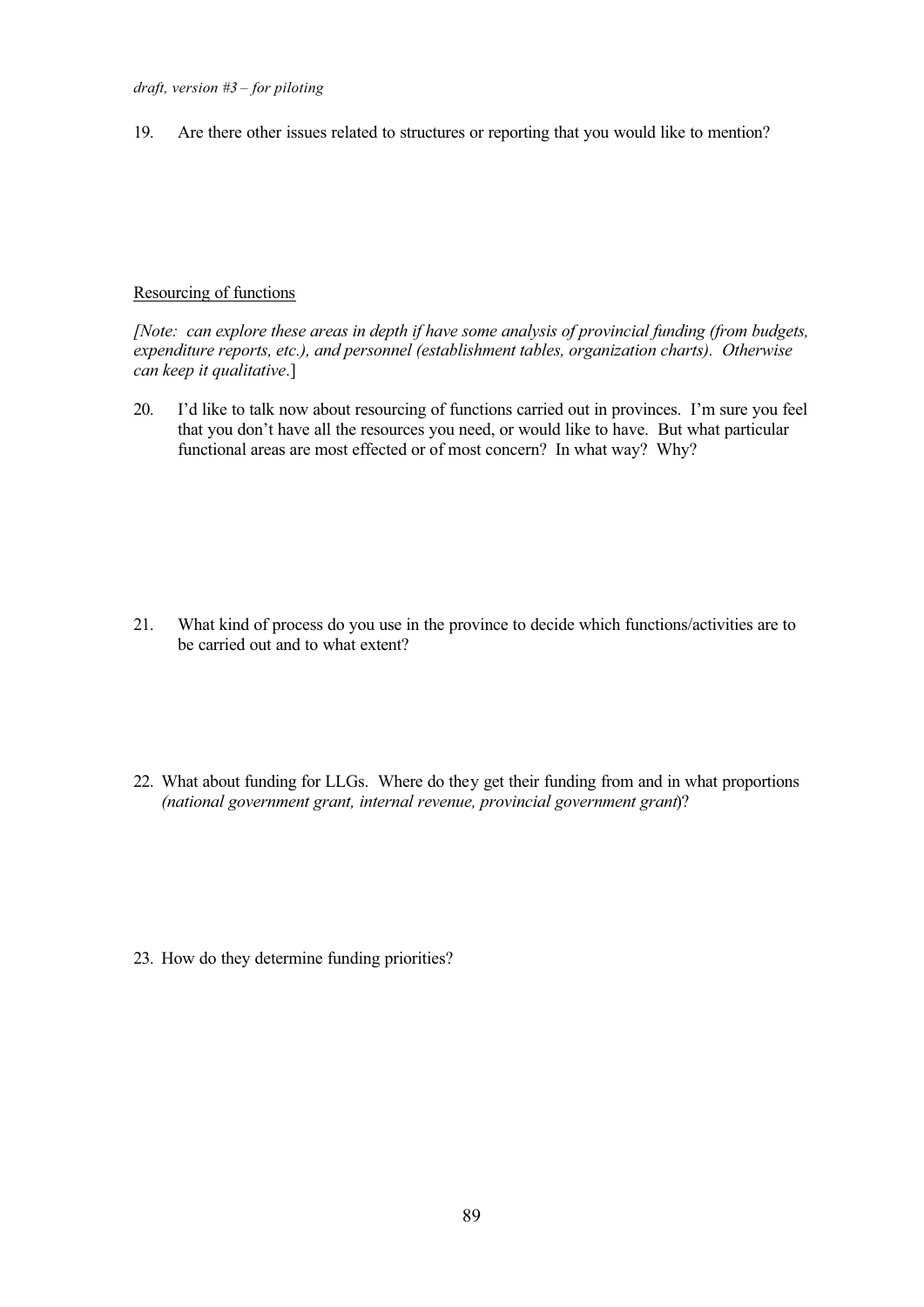#### *draft, version #3 – for piloting*

24. Are there some functions/activities that provinces and/or LLGs are so unable to properly fund that they are not worth attempting?

25. One of the objectives of the Reforms was to put more resources closer to the people – funding and human resources. Has this happened in this province? For instance, has there been a deployment of personnel to districts and LLGs?

26. What other resourcing issues are important?

#### What we know about the actual costs of carrying out functions.

27. When we talk about adequate resourcing it's useful to have an idea of what it actually costs to carry out different functions in provinces. Do you have 'benchmark' costings, or standard 'unit costs', that you use for budgeting purposes? *Explore: if have, how developed/currency? if not, how budgeting done?*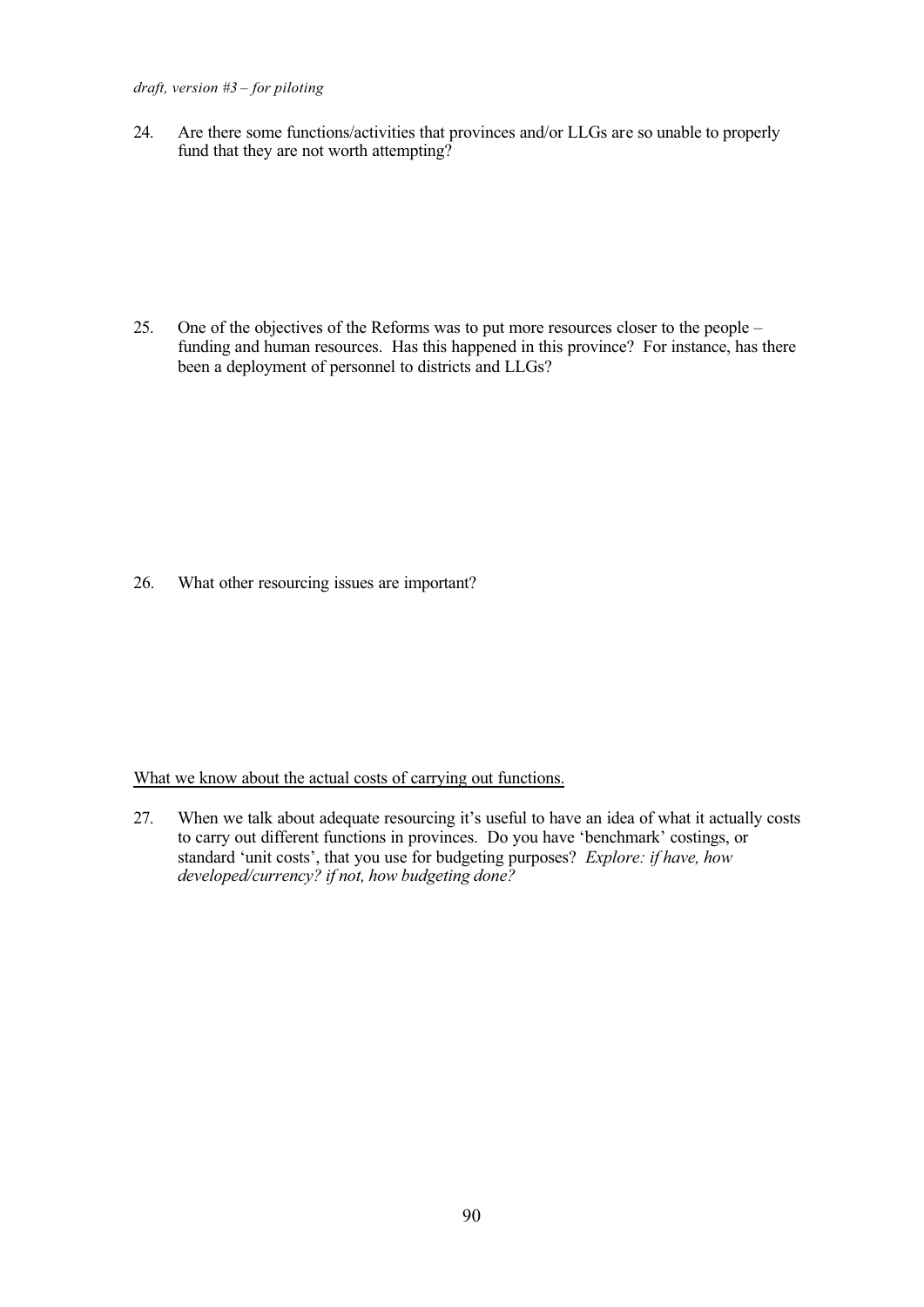28. *If necessary, ask* - What kind of factors affect the cost of carrying out functions in the provinces?

 29. Are you doing any work in this area and/or are you aware of others doing work? What kind of additional work or study might be done to determine the cost of carrying out functions?

Where different functions/activities belong

30. I'd like to ask you what you think the key factors are in determining at what level a function should be carried out?

31. Do you think the present arrangements take adequate account of these factors?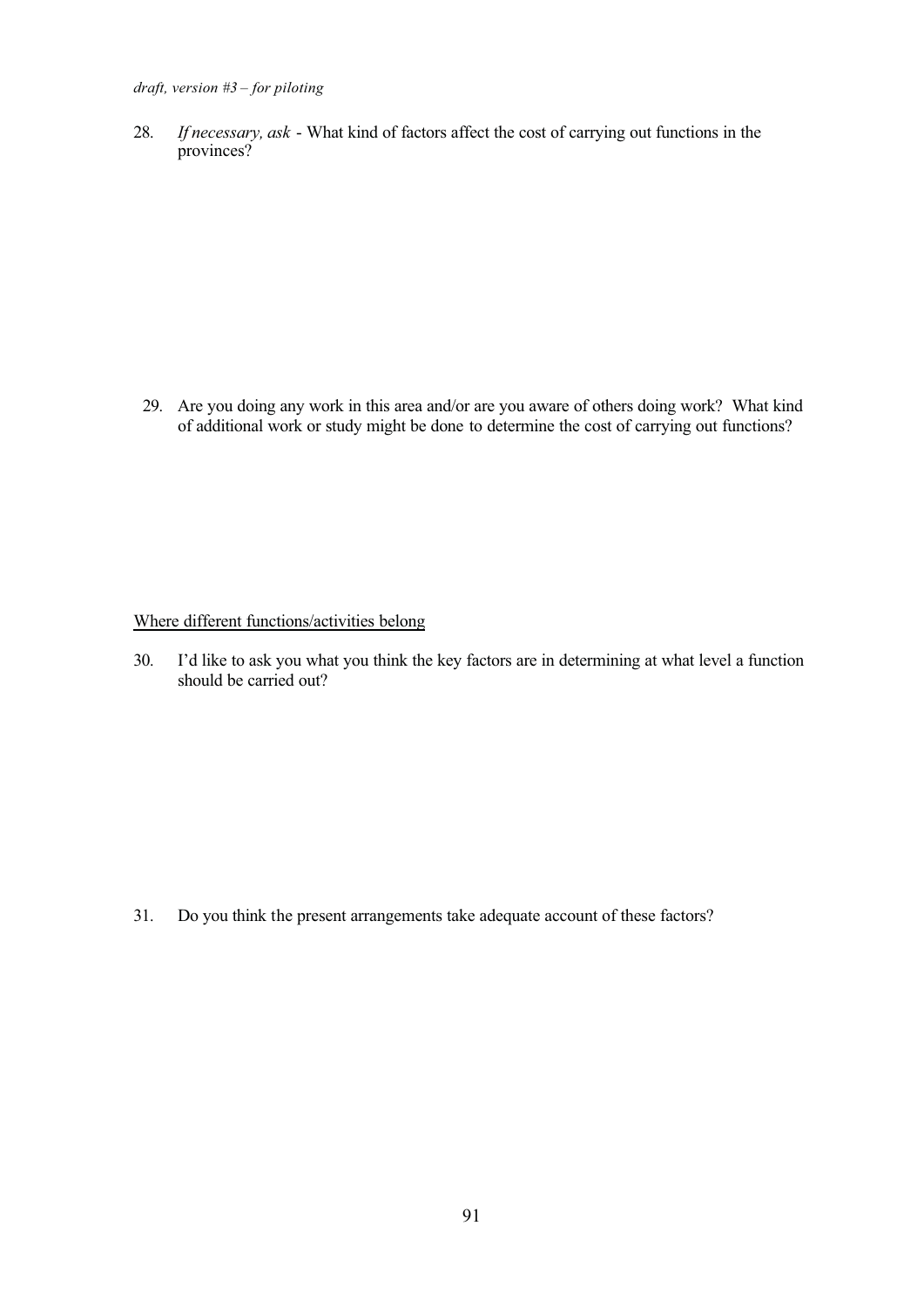32. If you were able to take one more function from central agencies, what would it be? Why?

33. What would you be happy to give up? Why?

34. Do you want to say anything more about the current arrangements?

35. Going back to the NMA Handbook – would a complete, current and accurate handbook be of assistance? In what way, for whom? *Explore. Discuss possible methodology. Willingness to assist*.

36. Lastly, is there anything you would like to add on anything at all that we have talked about, or not talked about?

### *THANK-YOU.*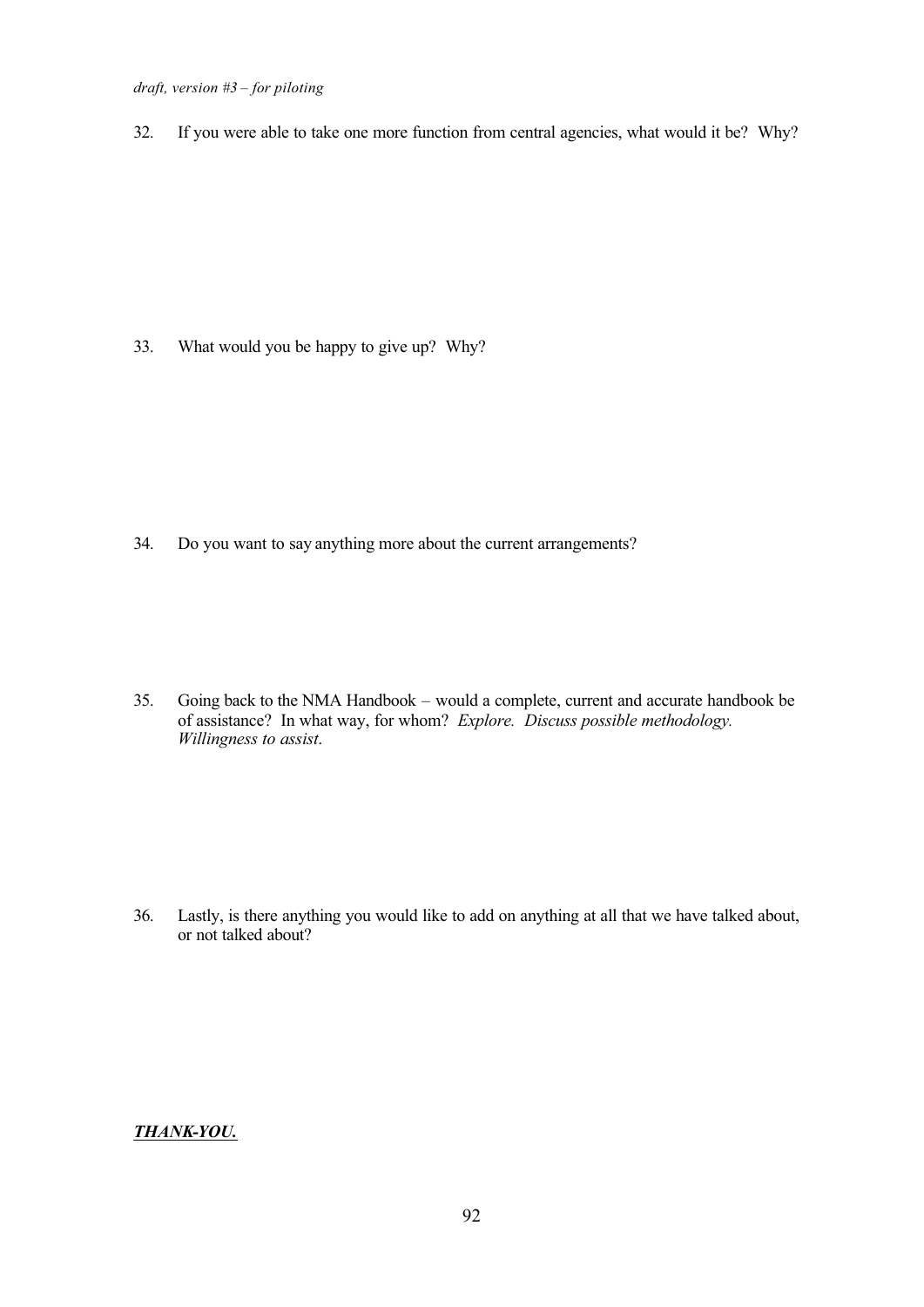## **ATTACHMENT (2)**

## **LISTING OF PEOPLE CONSULTED**

(in no particular order)

## *The positions are as held by informants at the time of consultation in November 2002 and March/April 2003.*

### **National Agencies**

#### **Department of Education**

| Luke Taita    | <b>Deputy Secretary</b>     |
|---------------|-----------------------------|
| Joe Pagelio   | FAS, Policy & Planning      |
| Pala Wari     | AS, Planning $&$ Monitoring |
| Jeff Thompson | Adviser                     |

#### **Department of Health**

Pascoe Kase FAS, Policy & Planning

#### **Department of Provincial & Local Government Affairs**

| Gei Ilagi   | Secretary                                 |
|-------------|-------------------------------------------|
| Tau Vali    | Deputy Secretary – Technical & Monitoring |
| Graham Tuck | Deputy Secretary – Support Services       |
| Simon Kunai | Director, LLG Advisory & Support Services |
| Ray Karla   | Director, Reform Secretariat              |
|             |                                           |

#### **Department of Lands & Physical Planning**

Romily Kilapat Deputy Secretary, Corporate & Regulatory<br>Fred Morove Monitoring Officer Monitoring Officer

#### **Department of Social Development**

Joe Klapat Deputy Secretary

#### **Department of Justice & Attorney General**

Kepas Paon Deputy Secretary

## **Department of Mining**

Kuma Aua Secretary

## **Department of Works**

Alphonse Niggins Secretary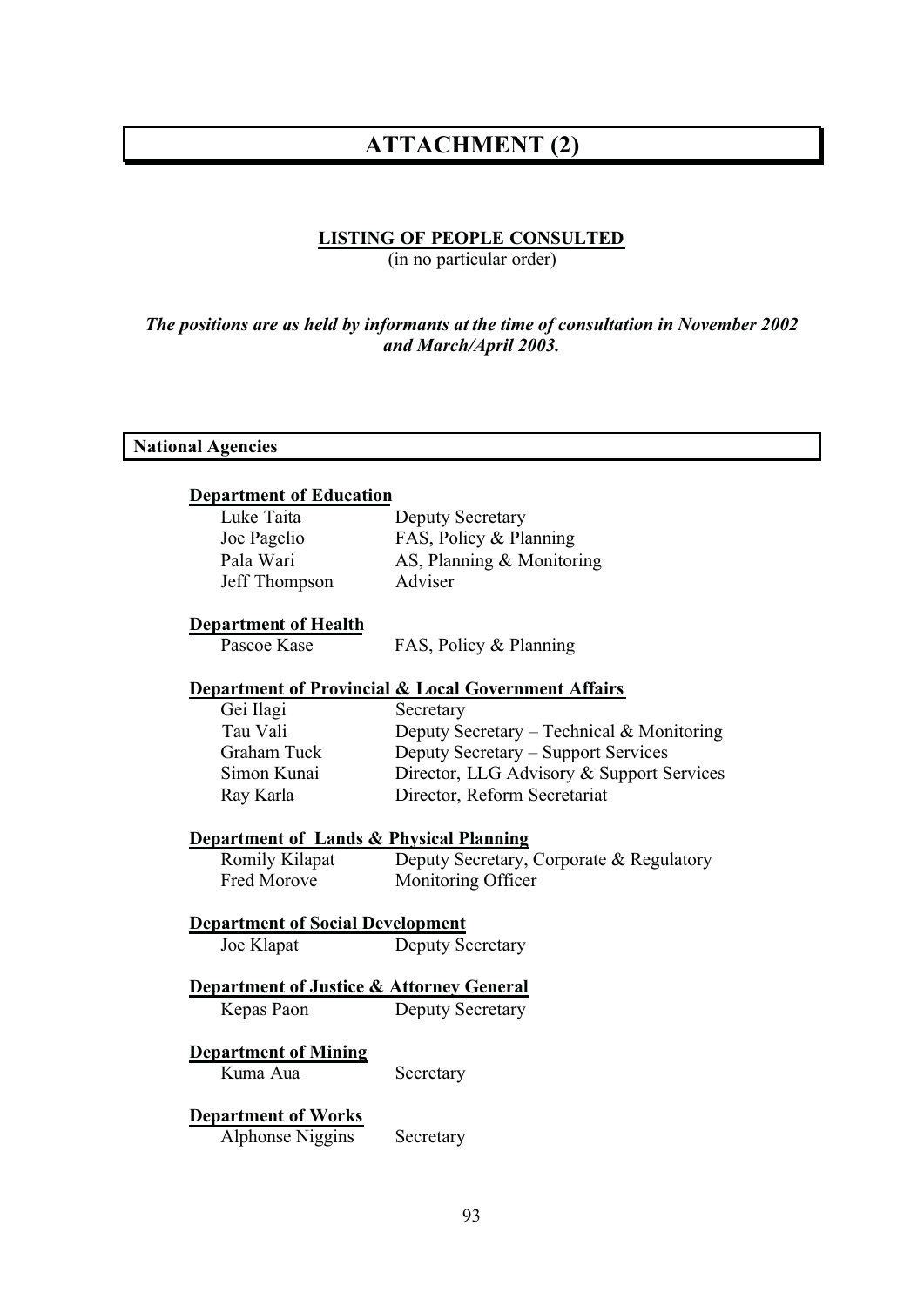| Roy Mumu                                         | <b>Deputy Secretary</b>                             |
|--------------------------------------------------|-----------------------------------------------------|
| <b>Department of Personnel Management</b>        |                                                     |
| Andol Sione                                      | ag./Deputy Secretary                                |
| Barnabas Tukamas                                 | AS, Organizations & Systems                         |
|                                                  | <b>Department of Environment &amp; Conservation</b> |
| Kay Kalim                                        | Head, Conservation Division                         |
| <b>Department of Agriculture &amp; Livestock</b> |                                                     |
| Philip Pondiko                                   | <b>Acting Secretary</b>                             |
| Sam Lahis                                        | Project Co-ordinator, Smallholder Support           |
| <b>Department of Police</b>                      |                                                     |
| Tom Kulunga                                      | Deputy Commissioner                                 |
| Jim Wan                                          | <b>ACP Management Services</b>                      |
|                                                  |                                                     |
| <b>Department of Trade &amp; Industry</b>        |                                                     |
| Jonathan Soten                                   | Secretary                                           |
| Ronald Maru                                      | Assistant Director, Trade & Investment              |
| <b>National Broadcasting Authority</b>           |                                                     |
| Kristoffa Ninkama                                | <b>Managing Director</b>                            |
| Posa Kera                                        | Deputy Managing Director                            |
| Muli Isaac                                       | Director, Human Resources & Administration          |
| Bennie Lolamb                                    | Director, Finance                                   |
| <b>Tourism Promotion Authority</b>               |                                                     |
| Nathan Kumin                                     | Policy & Development Officer                        |
| <b>Fire Services</b>                             |                                                     |
| <b>Isaac Silas</b>                               | Chief Fire Officer                                  |
| <b>National Fisheries Authority</b>              |                                                     |
| Anthony Lewis                                    | <b>Managing Director</b>                            |
| <b>National Forestry Authority</b>               |                                                     |
| Dambis Kaip                                      | Acting Director, Policy Secretariat                 |
|                                                  |                                                     |
| <b>PSRMU</b>                                     |                                                     |
| Bill Kua                                         | Director-General                                    |
| Tony Keket                                       | Manager – Service Improvement Programme             |
| Joe Narob                                        | Project Officer – SIP                               |
| <b>Office of Rural Development</b>               |                                                     |

Iamo Ila Deputy Director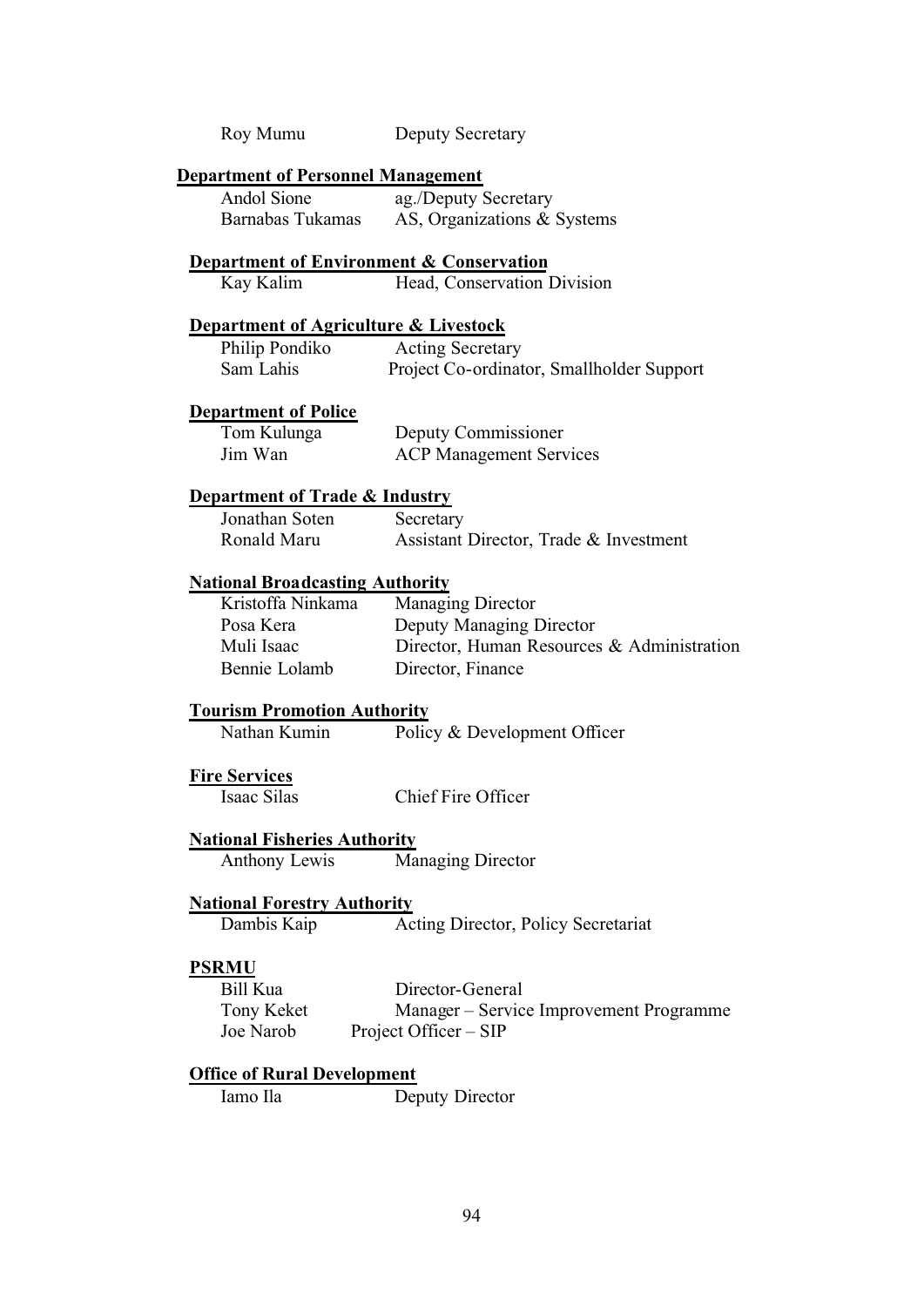# **National Agricultural Quarantine Inspection Service**

Elijah Philemon David Kanawi GM Operations

Stephen Rambe GM Corporate Services

#### **Provincial Administrations**

#### **East New Britain Provincial Administration**

| Akuila Tubal    | Provincial Administrator                    |
|-----------------|---------------------------------------------|
| Clement Irasusa | Deputy Administrator, Field Services        |
| Isimel Puipui   | a/Deputy Administrator, Technical & Support |
| Levi Mano       | Principal Planning Adviser                  |
| Bedde Jubilee   | a/Adviser, Community Development            |
| Pius Gawi       | Adviser, Education                          |
| Nicholas Laeme  | a/Co-ordinator, Admin. & Support Services   |
| John Waula      | a/Adviser, Works                            |
| Herman Valvalu  | Adviser, Primary Industry                   |
| Dickson Kondaul | <b>Fisheries Officer</b>                    |
| Wilson Matava   | a/Adviser, Finance                          |
|                 |                                             |

## **Morobe Provincial Administration**

| Manasupe Zurenoc | Provincial Administrator            |
|------------------|-------------------------------------|
| Patilias Gourato | Deputy Administrator, Field Service |
| Shiela Harou     | Provincial LLG Officer              |
| Murika Bihoro    | Adviser, Education                  |
| Micah Yawig      | Deputy Adviser, Health              |
| Dick Dicori      | Provincial Village Courts Officer   |

## **Enga Provincial Administration**

A Macsaene a/Provincial Administrator

## **Simbu Provincial Administration**

Joseph Dorpar Provincial Administrator

## **Local-level Government**

**Urban LLG Association**

**Executive Director** 

#### **Central Gazelle LLG**

Phillip Kameng President

#### **Toma/Vunadidir LLG**

David Piamia President Alan Balbal Manager

Vice-President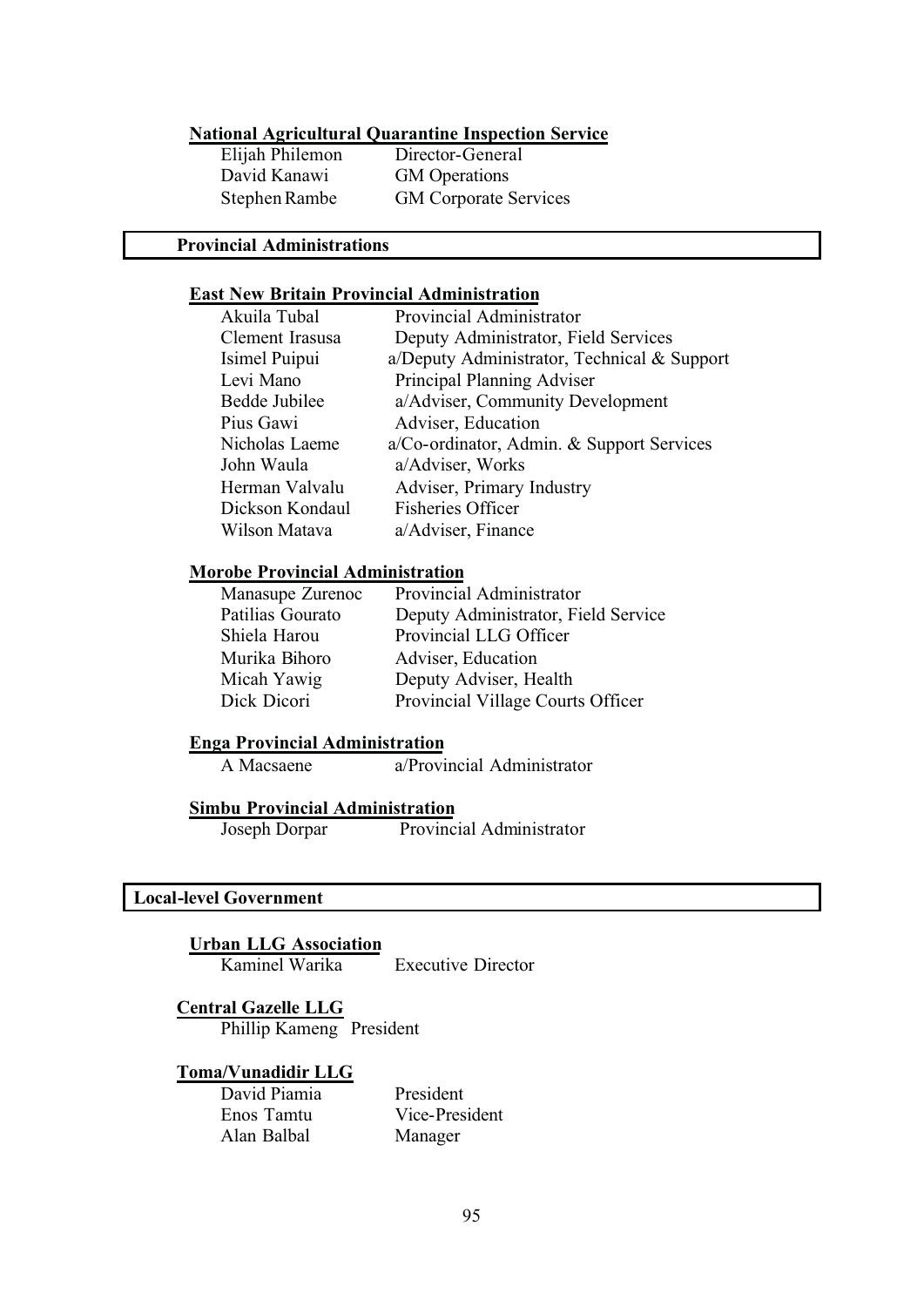## **Kokopo/Vunamami Urban LLG**

John Timot a/Deputy Town Mayor Bonnie Talele CEO Mitmit Pucinen A/Town Manager George Kurapa Accountant<br>John Koaik Assistant Ac Assistant Accountant

# **Others**

| Kila Ai      | Formerly Director, National Planning Office, &<br>Member, National Monitoring Authority |
|--------------|-----------------------------------------------------------------------------------------|
| Kanawi Pouru | Formerly, National Forestry Service                                                     |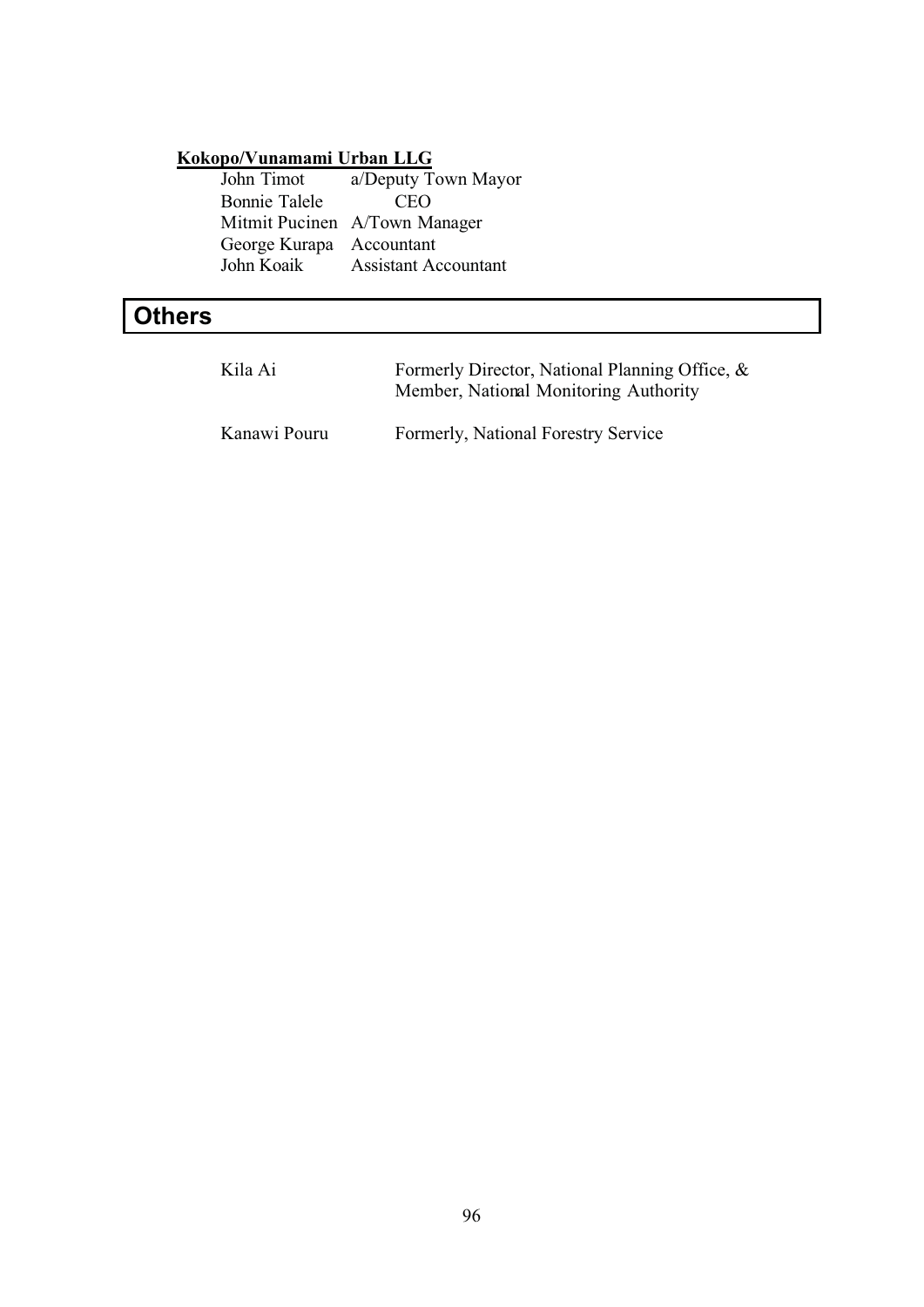# **ATTACHMENT 3**

## **Data Extraction Pro-forma**

A pro-forma was developed to standardize and assist with for data extraction from the interview schedules. This also served to generate a summary of interview.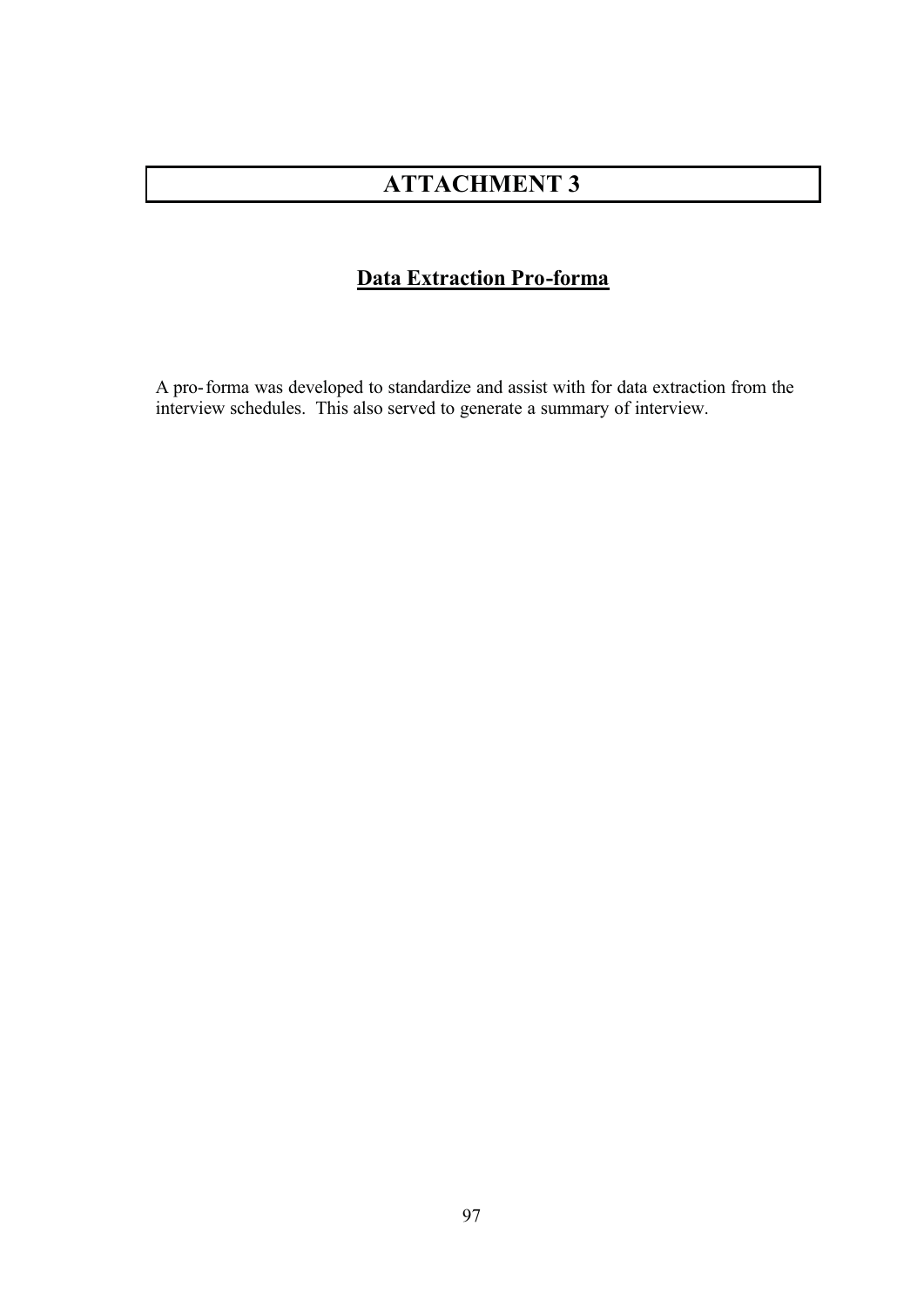## **A FRAMEWORK**

## **Issue 1. Notional distribution of functions/activities & key change events**

- *important change events (for sector, agency, etc.) –*
	- o *PGR –*
		- *design/nature of change*
		- *significance*
		- *key areas re. -*
			- *NG*
			- *PG*
			- *LLG*
	- o *other 'change' events-*
		- *relationship/links*
- *change process(PGR & other)*
	- o *consultation/involvement of stakeholders –*
	- o *decision-making*
	- o *implementation of change (e.g. planned, progressive, tailored)*
	- o *clarity/confusion*
	- o *relationship between change events*
- *stakeholders' understanding & awareness of change events*
- *respondents' understanding of notional distribution –*
	- o *nature function/activity/responsibility*
	- o *general & specific to sector*
	- o *references -*
		- - *Handbook & Other* 
			- *aware of*
			- *available*
			- *used*
		- *own references*

## **Issue 2. Actual situation**

- *distribution: who actually does what –*
	- o *national/central agencies*
	- o *provincial*
	- o *district*
	- o *LLG*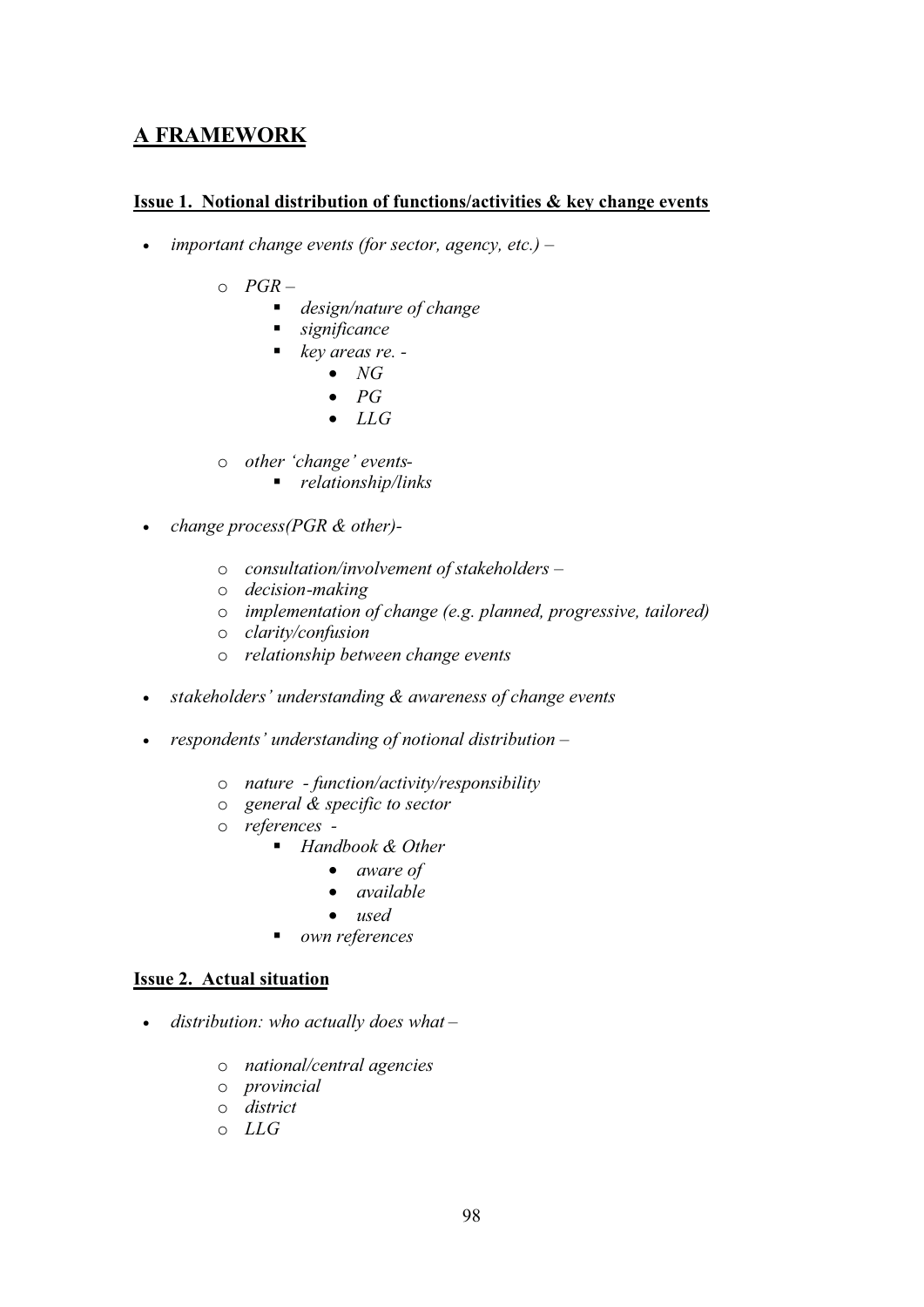- o *Others (e.g. donors, resource companies, NGOs, etc).*
- *views re. deviation from notional –*
	- o *nature of*
	- o *reasons for*
- *performance –*
	- o *how well functions performed –*
		- *NG*
		- *PG*
		- *LLG*
		- *'others'*
			- ? *sustainability issues*
	- o *linkages*
	- o *impact of design and implementation issues on –*
		- *actual distribution*
		- *performance*
	- o *function 'gaps' –*
		- *nature*
			- *significance*
		- *reasons*
	- o *other performance issues/problems*

#### **Issue 3. Current Resourcing & Available Information on Resources Requirements**

- *resource issues –*
	- o *funding sources & levels –*
		- *national government transfers*
		- *provincial government 'internal'*
		- *LLG 'internal'*
		- *other (donors, resources developers, etc)*
	- o *views on –*
		- *adequacy*
		- *timing*
		- *consistency/reliability.*
	- o *use of funds/differing priorities of levels of government*
	- o other resources –